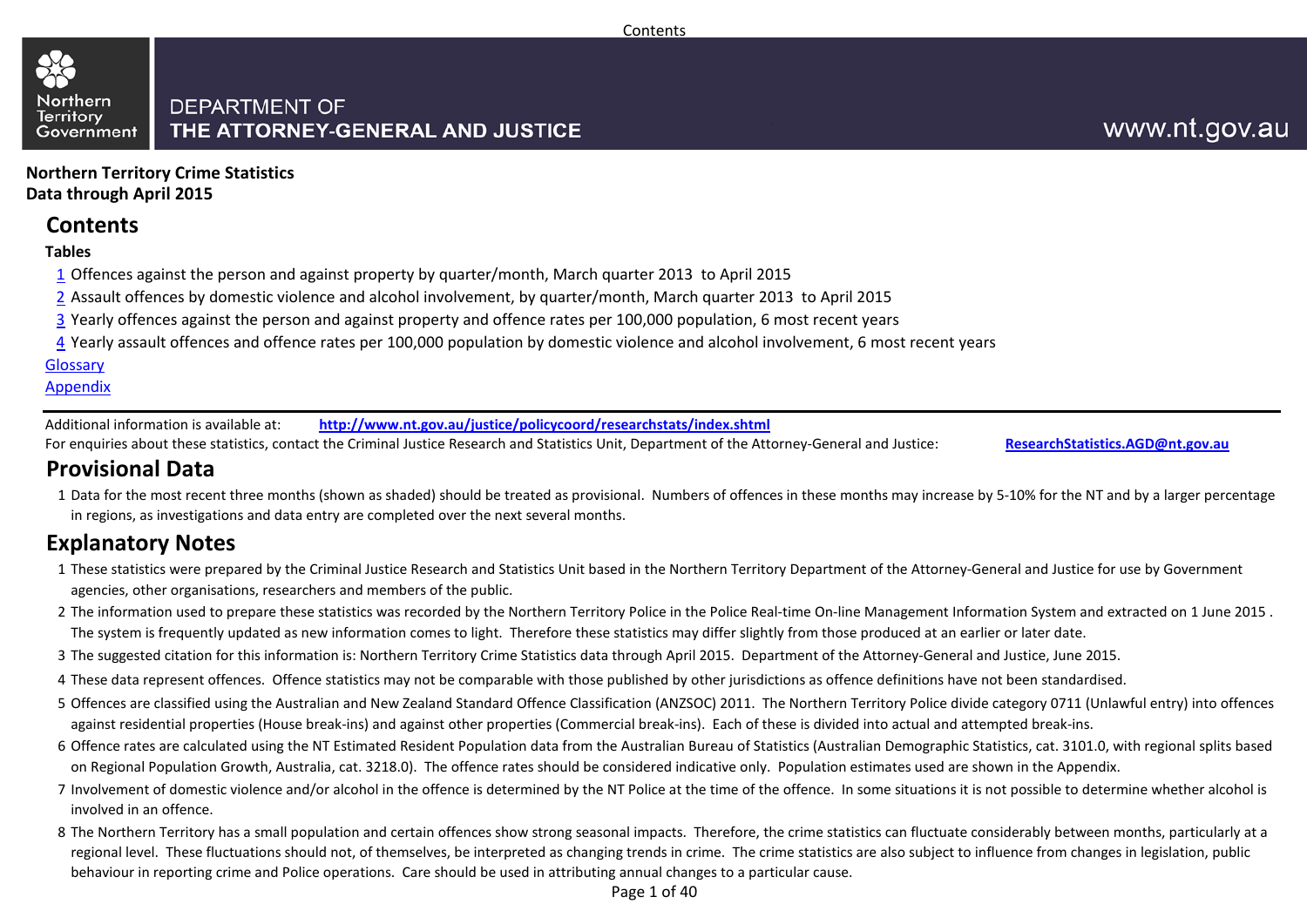

# www.nt.gov.au

#### **Northern Territory Crime Statistics Data through April 2015**

|                                                           | Mar Q 2013 Jun Q 2013 Sep Q 2013 |          |                |          |                          | <b>Dec Q 2013</b>       |                 |          | <b>Mar Q 2014</b> |              |          | Jun Q 2014               |                |                |
|-----------------------------------------------------------|----------------------------------|----------|----------------|----------|--------------------------|-------------------------|-----------------|----------|-------------------|--------------|----------|--------------------------|----------------|----------------|
| <b>Number of offences</b>                                 |                                  |          | $Jul-13$       | Aug-13   | $Sep-13$                 | Oct-13                  | <b>Nov-13</b>   | $Dec-13$ | $Jan-14$          | Feb-14       | Mar-14   | Apr-14                   | $May-14$       | <b>Jun-14</b>  |
| 0111 Murder                                               |                                  |          |                |          |                          |                         |                 |          |                   | $\Omega$     |          |                          |                |                |
| 0121 Attempted murder                                     |                                  |          |                |          |                          |                         |                 |          |                   |              |          |                          |                |                |
| 0131 Manslaughter                                         |                                  |          |                |          |                          |                         |                 |          |                   |              |          |                          |                |                |
| 0132 Driving causing death                                |                                  |          |                |          |                          |                         | $\Omega$        |          |                   |              |          |                          |                |                |
| 01 Homicide and related offences                          |                                  |          | 3              | 4        | 0                        | $\overline{\mathbf{3}}$ | $\overline{2}$  |          | $\mathbf{1}$      | $\mathbf{0}$ | $\Omega$ | $\overline{\phantom{a}}$ | $\overline{2}$ | $\mathbf{0}$   |
| 021 Assault                                               | 2,005                            | 1,884    | 652            | 698      | 648                      | 659                     | 614             | 679      | 588               | 509          | 576      | 615                      | 589            | 500            |
| 029 Acts intended to cause injury - other                 |                                  |          | $\overline{2}$ | 3        | 4                        | 2                       | 5               |          |                   | 4            |          | $\Omega$                 | 6              | $\overline{2}$ |
| 02 Acts intended to cause injury                          | 2,011                            | 1,891    | 654            | 701      | 652                      | 661                     | 619             | 681      | 589               | 513          | 578      | 615                      | 595            | 502            |
| 031 Sexual assault                                        | 91                               | 79       | 49             | 27       | 31                       | 31                      | 47              | 27       | 21                | 38           | 28       | 37                       | 36             | 25             |
| 032 Non-assaultive sexual offences                        | 13                               | 13       | 5              | 4        | 5                        | $\mathbf 0$             | 8               |          |                   | 9            |          | 8                        | 5              | $\overline{2}$ |
| 03 Sexual assault and related offences                    | 104                              | 92       | 54             | 31       | 36                       | 31                      | 55              | 29       | 25                | 47           | 36       | 45                       | 41             | 27             |
| 049 Other dangerous or negligent acts endangering persons | 52                               | 36       | 11             | 14       | $\overline{\phantom{a}}$ | 10                      | 11              |          | 14                | 8            | q        | 10                       | 12             | 6              |
| 0511 Abduction and kidnapping                             |                                  |          | <sup>0</sup>   | $\Omega$ | $\Omega$                 | $\Omega$                | $\mathbf 0$     |          | $\Omega$          | $\Omega$     |          |                          | $\Omega$       | $\Omega$       |
| 0521 Deprivation of liberty/false imprisonment            | 11                               | 14       |                |          |                          |                         |                 |          |                   |              |          |                          |                |                |
| 0531 Harassment and private nuisance                      | 15                               | 17       | 2              | 3        |                          |                         | 3               |          |                   |              |          |                          |                |                |
| 0532 Threatening behaviour                                | 84                               | 80       | 33             | 19       | 40                       | 29                      | 32              | 20       | 39                | 27           | 25       | 18                       | 34             | 26             |
| 05 Abduction, harassment and other offences               | 110                              | 112      | 37             | 26       | 50                       | 35                      | 36              | 29       | 50                | 35           | 31       | 20                       | 44             | 34             |
| 061 Robbery                                               | 24                               | 23       | 4              | 6        | $\overline{2}$           | $\overline{7}$          | $\overline{7}$  |          | 5                 | 8            |          |                          | 10             | $\mathbf{9}$   |
| 0621 Blackmail and extortion                              |                                  | $\Omega$ | 0              | $\Omega$ | 0                        | $\mathbf 0$             | $\mathbf 0$     |          | $\Omega$          | $\Omega$     |          |                          | $\Omega$       | $\mathbf 0$    |
| 06 Robbery, extortion and related offences                | 24                               | 23       | 4              | 6        | $\overline{2}$           | $\overline{7}$          | $\overline{7}$  | 9        | 5                 | 8            | 6        | 5                        | 10             | $\mathbf{9}$   |
| <b>Total offences against the person</b>                  | 2,305                            | 2,160    | 763            | 782      | 747                      | 747                     | 730             | 758      | 684               | 611          | 660      | 697                      | 704            | 578            |
| House break-ins, actual                                   | 423                              | 348      | 120            | 83       | 73                       | 97                      | 118             | 113      | 136               | 91           | 147      | 155                      | 141            | 173            |
| House break-ins, attempted                                | 69                               | 34       | 16             | 11       | 7                        | 11                      | 9               | 15       | 15                | 15           |          | 12                       | 10             | 14             |
| 0711 House break-ins                                      | 492                              | 382      | 136            | 94       | 80                       | 108                     | 127             | 128      | 151               | 106          | 156      | 167                      | 151            | 187            |
| Commercial break-ins, actual                              | 464                              | 411      | 129            | 88       | 72                       | 103                     | 126             | 113      | 162               | 101          | 161      | 162                      | 121            | 133            |
| Commercial break-ins, attempted                           | 60                               | 37       | 6              | 8        | 6                        | 5                       | 10              |          | 14                | 13           | 12       | 13                       | 18             | 14             |
| 0711 Commercial break-ins                                 | 524                              | 448      | 135            | 96       | 78                       | 108                     | $\frac{136}{ }$ | 120      | 176               | 114          | 173      | 175                      | 139            | 147            |
| 0812 Illegal use of a motor vehicle                       | 206                              | 214      | 96             | 87       | 77                       | 83                      | 70              | 74       | 68                | 81           | 117      | 96                       | 93             | 109            |
| 0813 Theft of motor vehicle parts or contents             | 296                              | 265      | 100            | 82       | 83                       | 79                      | 81              | 63       | 73                | 75           | 102      | 72                       | 101            | 91             |
| 081 Motor vehicle theft and related offences              | 502                              | 479      | 196            | 169      | 160                      | 162                     | 151             | 137      | 141               | 156          | 219      | 168                      | 194            | 200            |
| 08* Theft and related offences (other than MV)            | 1,791                            | 1,794    | 562            | 434      | 427                      | 422                     | 518             | 531      | 562               | 483          | 632      | 640                      | 608            | 628            |
| 12 Property damage offences                               | 1,725                            | 1,576    | 583            | 447      | 429                      | 431                     | 517             | 468      | 586               | 492          | 608      | 581                      | 521            | 616            |
| <b>Total property offences</b>                            | 5,034                            | 4,679    | 1,612          | 1,240    | 1,174                    | 1,231                   | 1,449           | 1,384    | 1,616             | 1,351        | 1,788    | 1,731                    | 1,613          | 1,778          |

Data extracted from PROMIS on 01/06/2015

Shaded months should be treated as provisional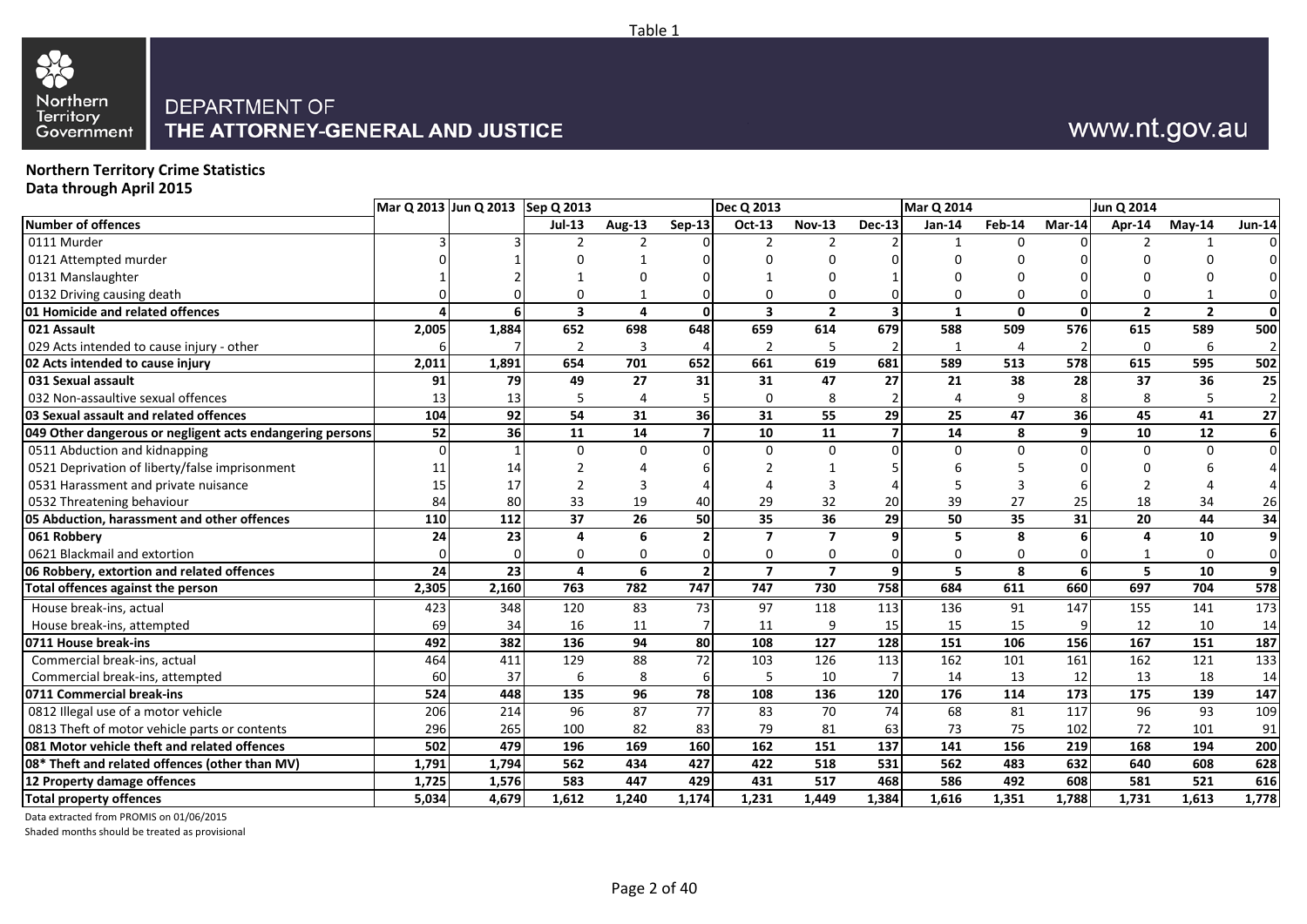

#### **Northern Territory Crime Statistics Data through April 2015**

|                                                           | <b>Sep Q 2014</b> |                |          | <b>Dec Q 2014</b> |                |                | <b>Mar Q 2015</b> |                |                | Jun Q 2015      |
|-----------------------------------------------------------|-------------------|----------------|----------|-------------------|----------------|----------------|-------------------|----------------|----------------|-----------------|
| <b>Number of offences</b>                                 | <b>Jul-14</b>     | Aug-14         | $Sep-14$ | Oct-14            | <b>Nov-14</b>  | <b>Dec-14</b>  | Jan-15            | <b>Feb-15</b>  | $Mar-15$       | Apr-15          |
| 0111 Murder                                               | $\mathbf 0$       | 1              | ŋ        | 1                 | $\mathbf 0$    |                | 2                 | $\Omega$       | 0              |                 |
| 0121 Attempted murder                                     |                   | 0              | ŋ        | 0                 | 1              |                | 1                 | O              |                |                 |
| 0131 Manslaughter                                         | O                 | 1              |          | 0                 | 0              |                | 0                 | $\mathbf{1}$   |                |                 |
| 0132 Driving causing death                                | $\mathbf 0$       | 0              | O        | 0                 | 1              |                | 0                 | $\Omega$       |                |                 |
| 01 Homicide and related offences                          | $\mathbf{1}$      | $\overline{2}$ | 0        | $\mathbf{1}$      | $\overline{2}$ | $\overline{2}$ | 3                 | $\mathbf{1}$   | $\mathbf{1}$   |                 |
| 021 Assault                                               | 584               | 598            | 603      | 637               | 645            | 631            | 565               | 521            | 602            | 518             |
| 029 Acts intended to cause injury - other                 | 3                 | 4              | O        | 3                 | 0              | 0              | 2                 | $\overline{4}$ | 0              |                 |
| 02 Acts intended to cause injury                          | 587               | 602            | 603      | 640               | 645            | 631            | 567               | 525            | 602            | 519             |
| 031 Sexual assault                                        | 32                | 28             | 42       | 29                | 32             | 32             | 26                | 27             | 40             | $\overline{28}$ |
| 032 Non-assaultive sexual offences                        | 3                 | 3              |          | 6                 | 3              | Δ              | $\mathbf{1}$      | 5              |                | 3               |
| 03 Sexual assault and related offences                    | 35                | 31             | 45       | 35                | 35             | 36             | 27                | 32             | 47             | 31              |
| 049 Other dangerous or negligent acts endangering persons | 9                 | 6              | 5        | 14                | 6              | 6              | 6                 | 6              | $\overline{7}$ | 8               |
| 0511 Abduction and kidnapping                             | $\mathbf 0$       | $\Omega$       | O        | $\mathbf 0$       | $\mathbf 0$    | <sup>0</sup>   | $\Omega$          | $\mathbf{0}$   | $\mathbf{0}$   | $\Omega$        |
| 0521 Deprivation of liberty/false imprisonment            | 3                 | 6              |          | 4                 | 1              |                | 5                 | 1              | 3              | 4               |
| 0531 Harassment and private nuisance                      | 6                 | 6              |          | 6                 | 9              | 8              | $\overline{2}$    | $\overline{7}$ | 11             | 15              |
| 0532 Threatening behaviour                                | 26                | 35             | 29       | 31                | 30             | 22             | 31                | 30             | 21             | 29              |
| 05 Abduction, harassment and other offences               | 35                | 47             | 35       | 41                | 40             | 35             | 38                | 38             | 35             | 48              |
| 061 Robbery                                               | 10                | 7              |          | 7                 | 15             | 6              | 11                | 9              | 11             | 14              |
| 0621 Blackmail and extortion                              | 1                 | 0              |          | 0                 | $\Omega$       | 0              | $\mathbf 0$       | 0              | 0              | $\mathbf 0$     |
| 06 Robbery, extortion and related offences                | 11                | $\overline{7}$ | q        | $\overline{ }$    | 15             | 6              | 11                | 9              | 11             | 14              |
| Total offences against the person                         | 678               | 695            | 697      | 738               | 743            | 716            | 652               | 611            | 703            | 620             |
| House break-ins, actual                                   | 146               | 105            | 97       | 96                | 129            | 188            | 227               | 119            | 170            | 156             |
| House break-ins, attempted                                | 8                 | 8              |          | 8                 | 11             | 11             | 10                | 8              | 13             | 5               |
| 0711 House break-ins                                      | 154               | 113            | 99       | 104               | 140            | 199            | 237               | 127            | 183            | 161             |
| Commercial break-ins, actual                              | 94                | 96             | 91       | 102               | 133            | 164            | 171               | 138            | 118            | 108             |
| Commercial break-ins, attempted                           | 18                | 10             | 9        | 12                | 8              | 6              | 21                | 15             | 14             | 5               |
| 0711 Commercial break-ins                                 | 112               | 106            | 100      | 114               | 141            | 170            | 192               | 153            | 132            | 113             |
| 0812 Illegal use of a motor vehicle                       | 86                | 92             | 77       | 90                | 94             | 131            | 149               | 67             | 88             | 75              |
| 0813 Theft of motor vehicle parts or contents             | 128               | 110            | 89       | 99                | 101            | 122            | 148               | 85             | 135            | 109             |
| 081 Motor vehicle theft and related offences              | 214               | 202            | 166      | 189               | 195            | 253            | 297               | 152            | 223            | 184             |
| 08* Theft and related offences (other than MV)            | 612               | 577            | 552      | 574               | 606            | 692            | 738               | 519            | 621            | 628             |
| 12 Property damage offences                               | 571               | 500            | 472      | 495               | 449            | 621            | 641               | 507            | 562            | 572             |
| <b>Total property offences</b>                            | 1,663             | 1,498          | 1,389    | 1,476             | 1,531          | 1,935          | 2,105             | 1,458          | 1,721          | 1,658           |

Data extracted from PROMIS on 01/06/2015

Shaded months should be treated as provisional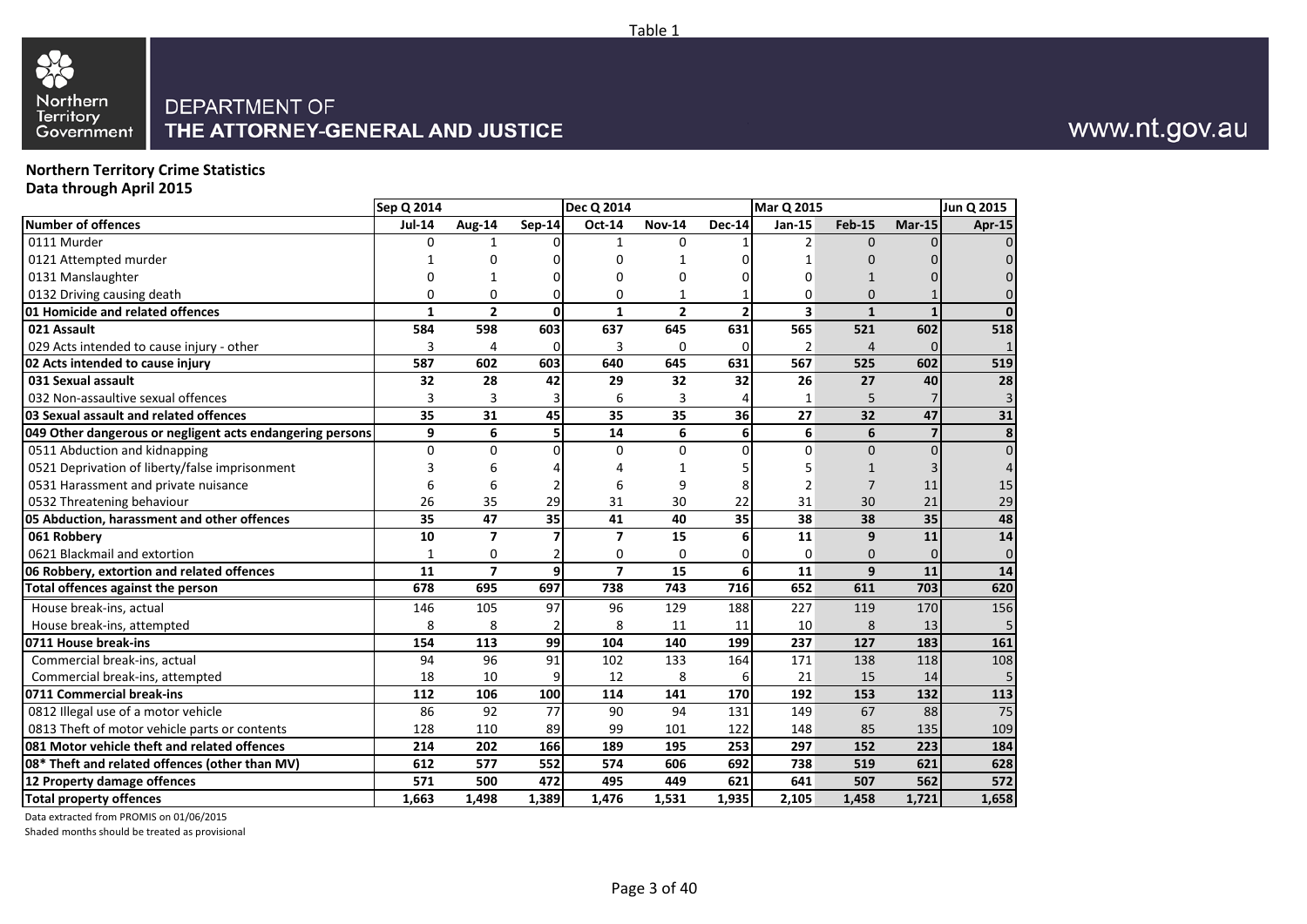

# www.nt.gov.au

#### **Darwin Crime Statistics**

**Data through April 2015**

| <b>Number of offences</b><br>$Sep-13$<br>Oct-13<br><b>Nov-13</b><br><b>Dec-13</b><br>$Jan-14$<br>Feb-14<br>Mar-14<br>Apr-14<br>$Jul-13$<br><b>Aug-13</b><br>$M$ ay-14<br>0111 Murder<br>U<br>$\Omega$<br>U<br>0121 Attempted murder<br>0131 Manslaughter<br>0132 Driving causing death<br>U<br>$\Omega$<br>0<br>3<br>$\mathbf{1}$<br>01 Homicide and related offences<br>$\Omega$<br>0<br>$\overline{2}$<br>$\mathbf{0}$<br>$\mathbf{0}$<br>$\mathbf{0}$<br>$\overline{2}$<br>$\Omega$<br>0<br>O<br>021 Assault<br>160<br>145<br>126<br>169<br>177<br>166<br>434<br>452<br>135<br>137<br>135<br>137<br>163<br>$\overline{2}$<br>$\overline{2}$<br>029 Acts intended to cause injury - other<br>0<br>0<br>$\Omega$<br>$\overline{2}$<br>$\Omega$<br>1<br>137<br>436<br>453<br>136<br>162<br>145<br>126<br>135<br>139<br>179<br>163<br>168<br>02 Acts intended to cause injury<br>171<br>30<br>33<br>20<br>12<br>11<br>13<br>14<br>13<br>031 Sexual assault<br>10<br>11<br>9<br>6<br>q<br>032 Non-assaultive sexual offences<br>0<br>$\mathbf{1}$<br>8<br>$\overline{22}$<br>34<br>23<br>11<br>14<br>18<br>03 Sexual assault and related offences<br>14<br>8<br>14<br>10<br>42<br>11<br>9<br>10<br>$\overline{\mathbf{3}}$<br>$\overline{2}$<br>5.<br>$\mathbf{1}$<br>$\overline{2}$<br>$\overline{2}$<br>1<br>$\overline{\mathbf{3}}$<br>$\mathbf{1}$<br>049 Other dangerous or negligent acts endangering persons<br>8<br>0511 Abduction and kidnapping<br>$\Omega$<br>$\mathbf 0$<br>$\Omega$<br>$\Omega$<br>$\Omega$<br>$\Omega$<br>0<br>$\Omega$<br>0521 Deprivation of liberty/false imprisonment<br>0531 Harassment and private nuisance<br>22<br>12<br>0532 Threatening behaviour<br>22<br>$\mathfrak{p}$<br>10<br>13<br>15<br>10<br>6<br>11<br>6<br>34<br>31<br>10<br>6<br>$\overline{\phantom{a}}$<br>13<br>14<br>17<br>10<br>13<br>05 Abduction, harassment and other offences<br>$\overline{\phantom{a}}$<br>$\overline{2}$<br>11<br>$\overline{\mathbf{3}}$<br>15<br>15<br>$\overline{2}$<br>061 Robbery<br>$\overline{\mathbf{3}}$<br>5<br>1<br>5<br>3<br>Δ<br>0621 Blackmail and extortion<br>0<br>$\Omega$<br>0<br>0<br>0<br>0<br>O<br>15<br>$\overline{2}$<br>$\overline{\mathbf{3}}$<br>$\overline{\mathbf{5}}$<br>06 Robbery, extortion and related offences<br>15<br>5<br>$\overline{\mathbf{3}}$<br>5<br>$\mathbf{1}$<br>$\overline{2}$<br>4<br>4<br>526<br>553<br>169<br>162<br>168<br>154<br>162<br>179<br>199<br>Total offences against the person<br>190<br>200<br>215<br>198<br>House break-ins, actual<br>108<br>103<br>45<br>26<br>22<br>30<br>43<br>50<br>34<br>57<br>49<br>41<br>48<br>House break-ins, attempted<br>18<br>$\Omega$<br>3<br>0<br>3<br>3<br>3<br>33<br>52<br>126<br>48<br>26<br>23<br>43<br><b>50</b><br>35<br>44<br>50<br>61<br>0711 House break-ins<br>111<br>27<br>15<br>$\overline{28}$<br>45<br>34<br>31<br>113<br>147<br>33<br>35<br>25<br>31<br>Commercial break-ins, actual<br>40<br>3<br>Commercial break-ins, attempted<br>$\overline{2}$<br>3<br>3<br>$\Omega$<br>14<br>1<br>-1<br>0711 Commercial break-ins<br>34<br>29<br>29<br>48<br>37<br>17<br>28<br>43<br>32<br>31<br>127<br>151<br>35<br>0812 Illegal use of a motor vehicle<br>35<br>38<br>38<br>38<br>32<br>27<br>26<br>34<br>43<br>33<br>66<br>82<br>40<br>0813 Theft of motor vehicle parts or contents<br>39<br>50<br>32<br>32<br>154<br>128<br>61<br>27<br>40<br>36<br>56<br>29<br>51<br>$\overline{70}$<br>$\overline{77}$<br>64<br>54<br>66<br>$\overline{70}$<br>$\overline{72}$<br>84<br>220<br>210<br>96<br>$\overline{\textbf{88}}$<br>96<br>081 Motor vehicle theft and related offences<br>219<br>246<br>268<br>08* Theft and related offences (other than MV)<br>771<br>815<br>243<br>210<br>191<br>212<br>230<br>226<br>210<br>278<br>180<br>164<br>595<br>550<br>210<br>160<br>122<br>223<br>197<br>12 Property damage offences<br>134<br>183<br>174<br>208<br>1,839<br>1,837<br>502<br>527<br>445<br>503<br>658<br>643<br><b>Total property offences</b><br>631<br>531<br>547<br>526<br>640 |  | Mar Q 2013 Jun Q 2013 Sep Q 2013 |  | <b>Dec Q 2013</b> |  | Mar Q 2014 |  | Jun Q 2014 |                         |
|----------------------------------------------------------------------------------------------------------------------------------------------------------------------------------------------------------------------------------------------------------------------------------------------------------------------------------------------------------------------------------------------------------------------------------------------------------------------------------------------------------------------------------------------------------------------------------------------------------------------------------------------------------------------------------------------------------------------------------------------------------------------------------------------------------------------------------------------------------------------------------------------------------------------------------------------------------------------------------------------------------------------------------------------------------------------------------------------------------------------------------------------------------------------------------------------------------------------------------------------------------------------------------------------------------------------------------------------------------------------------------------------------------------------------------------------------------------------------------------------------------------------------------------------------------------------------------------------------------------------------------------------------------------------------------------------------------------------------------------------------------------------------------------------------------------------------------------------------------------------------------------------------------------------------------------------------------------------------------------------------------------------------------------------------------------------------------------------------------------------------------------------------------------------------------------------------------------------------------------------------------------------------------------------------------------------------------------------------------------------------------------------------------------------------------------------------------------------------------------------------------------------------------------------------------------------------------------------------------------------------------------------------------------------------------------------------------------------------------------------------------------------------------------------------------------------------------------------------------------------------------------------------------------------------------------------------------------------------------------------------------------------------------------------------------------------------------------------------------------------------------------------------------------------------------------------------------------------------------------------------------------------------------------------------------------------------------------------------------------------------------------------------------------------------------------------------------------------------------------------------------------------------------------------------------------------------------------------------------------------------------------------------------------------------------------------------------------------------------------------------------------------------------------------------------------------------------------------------------------------------------------------------------------------------------------------------------------------------------------------------------------------------|--|----------------------------------|--|-------------------|--|------------|--|------------|-------------------------|
|                                                                                                                                                                                                                                                                                                                                                                                                                                                                                                                                                                                                                                                                                                                                                                                                                                                                                                                                                                                                                                                                                                                                                                                                                                                                                                                                                                                                                                                                                                                                                                                                                                                                                                                                                                                                                                                                                                                                                                                                                                                                                                                                                                                                                                                                                                                                                                                                                                                                                                                                                                                                                                                                                                                                                                                                                                                                                                                                                                                                                                                                                                                                                                                                                                                                                                                                                                                                                                                                                                                                                                                                                                                                                                                                                                                                                                                                                                                                                                                                                            |  |                                  |  |                   |  |            |  |            | <b>Jun-14</b>           |
|                                                                                                                                                                                                                                                                                                                                                                                                                                                                                                                                                                                                                                                                                                                                                                                                                                                                                                                                                                                                                                                                                                                                                                                                                                                                                                                                                                                                                                                                                                                                                                                                                                                                                                                                                                                                                                                                                                                                                                                                                                                                                                                                                                                                                                                                                                                                                                                                                                                                                                                                                                                                                                                                                                                                                                                                                                                                                                                                                                                                                                                                                                                                                                                                                                                                                                                                                                                                                                                                                                                                                                                                                                                                                                                                                                                                                                                                                                                                                                                                                            |  |                                  |  |                   |  |            |  |            |                         |
|                                                                                                                                                                                                                                                                                                                                                                                                                                                                                                                                                                                                                                                                                                                                                                                                                                                                                                                                                                                                                                                                                                                                                                                                                                                                                                                                                                                                                                                                                                                                                                                                                                                                                                                                                                                                                                                                                                                                                                                                                                                                                                                                                                                                                                                                                                                                                                                                                                                                                                                                                                                                                                                                                                                                                                                                                                                                                                                                                                                                                                                                                                                                                                                                                                                                                                                                                                                                                                                                                                                                                                                                                                                                                                                                                                                                                                                                                                                                                                                                                            |  |                                  |  |                   |  |            |  |            |                         |
|                                                                                                                                                                                                                                                                                                                                                                                                                                                                                                                                                                                                                                                                                                                                                                                                                                                                                                                                                                                                                                                                                                                                                                                                                                                                                                                                                                                                                                                                                                                                                                                                                                                                                                                                                                                                                                                                                                                                                                                                                                                                                                                                                                                                                                                                                                                                                                                                                                                                                                                                                                                                                                                                                                                                                                                                                                                                                                                                                                                                                                                                                                                                                                                                                                                                                                                                                                                                                                                                                                                                                                                                                                                                                                                                                                                                                                                                                                                                                                                                                            |  |                                  |  |                   |  |            |  |            |                         |
|                                                                                                                                                                                                                                                                                                                                                                                                                                                                                                                                                                                                                                                                                                                                                                                                                                                                                                                                                                                                                                                                                                                                                                                                                                                                                                                                                                                                                                                                                                                                                                                                                                                                                                                                                                                                                                                                                                                                                                                                                                                                                                                                                                                                                                                                                                                                                                                                                                                                                                                                                                                                                                                                                                                                                                                                                                                                                                                                                                                                                                                                                                                                                                                                                                                                                                                                                                                                                                                                                                                                                                                                                                                                                                                                                                                                                                                                                                                                                                                                                            |  |                                  |  |                   |  |            |  |            | 0                       |
|                                                                                                                                                                                                                                                                                                                                                                                                                                                                                                                                                                                                                                                                                                                                                                                                                                                                                                                                                                                                                                                                                                                                                                                                                                                                                                                                                                                                                                                                                                                                                                                                                                                                                                                                                                                                                                                                                                                                                                                                                                                                                                                                                                                                                                                                                                                                                                                                                                                                                                                                                                                                                                                                                                                                                                                                                                                                                                                                                                                                                                                                                                                                                                                                                                                                                                                                                                                                                                                                                                                                                                                                                                                                                                                                                                                                                                                                                                                                                                                                                            |  |                                  |  |                   |  |            |  |            | 0                       |
|                                                                                                                                                                                                                                                                                                                                                                                                                                                                                                                                                                                                                                                                                                                                                                                                                                                                                                                                                                                                                                                                                                                                                                                                                                                                                                                                                                                                                                                                                                                                                                                                                                                                                                                                                                                                                                                                                                                                                                                                                                                                                                                                                                                                                                                                                                                                                                                                                                                                                                                                                                                                                                                                                                                                                                                                                                                                                                                                                                                                                                                                                                                                                                                                                                                                                                                                                                                                                                                                                                                                                                                                                                                                                                                                                                                                                                                                                                                                                                                                                            |  |                                  |  |                   |  |            |  |            | 133                     |
|                                                                                                                                                                                                                                                                                                                                                                                                                                                                                                                                                                                                                                                                                                                                                                                                                                                                                                                                                                                                                                                                                                                                                                                                                                                                                                                                                                                                                                                                                                                                                                                                                                                                                                                                                                                                                                                                                                                                                                                                                                                                                                                                                                                                                                                                                                                                                                                                                                                                                                                                                                                                                                                                                                                                                                                                                                                                                                                                                                                                                                                                                                                                                                                                                                                                                                                                                                                                                                                                                                                                                                                                                                                                                                                                                                                                                                                                                                                                                                                                                            |  |                                  |  |                   |  |            |  |            | $\mathbf 0$             |
|                                                                                                                                                                                                                                                                                                                                                                                                                                                                                                                                                                                                                                                                                                                                                                                                                                                                                                                                                                                                                                                                                                                                                                                                                                                                                                                                                                                                                                                                                                                                                                                                                                                                                                                                                                                                                                                                                                                                                                                                                                                                                                                                                                                                                                                                                                                                                                                                                                                                                                                                                                                                                                                                                                                                                                                                                                                                                                                                                                                                                                                                                                                                                                                                                                                                                                                                                                                                                                                                                                                                                                                                                                                                                                                                                                                                                                                                                                                                                                                                                            |  |                                  |  |                   |  |            |  |            | 133                     |
|                                                                                                                                                                                                                                                                                                                                                                                                                                                                                                                                                                                                                                                                                                                                                                                                                                                                                                                                                                                                                                                                                                                                                                                                                                                                                                                                                                                                                                                                                                                                                                                                                                                                                                                                                                                                                                                                                                                                                                                                                                                                                                                                                                                                                                                                                                                                                                                                                                                                                                                                                                                                                                                                                                                                                                                                                                                                                                                                                                                                                                                                                                                                                                                                                                                                                                                                                                                                                                                                                                                                                                                                                                                                                                                                                                                                                                                                                                                                                                                                                            |  |                                  |  |                   |  |            |  |            | $\overline{11}$         |
|                                                                                                                                                                                                                                                                                                                                                                                                                                                                                                                                                                                                                                                                                                                                                                                                                                                                                                                                                                                                                                                                                                                                                                                                                                                                                                                                                                                                                                                                                                                                                                                                                                                                                                                                                                                                                                                                                                                                                                                                                                                                                                                                                                                                                                                                                                                                                                                                                                                                                                                                                                                                                                                                                                                                                                                                                                                                                                                                                                                                                                                                                                                                                                                                                                                                                                                                                                                                                                                                                                                                                                                                                                                                                                                                                                                                                                                                                                                                                                                                                            |  |                                  |  |                   |  |            |  |            | 1                       |
|                                                                                                                                                                                                                                                                                                                                                                                                                                                                                                                                                                                                                                                                                                                                                                                                                                                                                                                                                                                                                                                                                                                                                                                                                                                                                                                                                                                                                                                                                                                                                                                                                                                                                                                                                                                                                                                                                                                                                                                                                                                                                                                                                                                                                                                                                                                                                                                                                                                                                                                                                                                                                                                                                                                                                                                                                                                                                                                                                                                                                                                                                                                                                                                                                                                                                                                                                                                                                                                                                                                                                                                                                                                                                                                                                                                                                                                                                                                                                                                                                            |  |                                  |  |                   |  |            |  |            | 12                      |
|                                                                                                                                                                                                                                                                                                                                                                                                                                                                                                                                                                                                                                                                                                                                                                                                                                                                                                                                                                                                                                                                                                                                                                                                                                                                                                                                                                                                                                                                                                                                                                                                                                                                                                                                                                                                                                                                                                                                                                                                                                                                                                                                                                                                                                                                                                                                                                                                                                                                                                                                                                                                                                                                                                                                                                                                                                                                                                                                                                                                                                                                                                                                                                                                                                                                                                                                                                                                                                                                                                                                                                                                                                                                                                                                                                                                                                                                                                                                                                                                                            |  |                                  |  |                   |  |            |  |            | $\mathbf{1}$            |
|                                                                                                                                                                                                                                                                                                                                                                                                                                                                                                                                                                                                                                                                                                                                                                                                                                                                                                                                                                                                                                                                                                                                                                                                                                                                                                                                                                                                                                                                                                                                                                                                                                                                                                                                                                                                                                                                                                                                                                                                                                                                                                                                                                                                                                                                                                                                                                                                                                                                                                                                                                                                                                                                                                                                                                                                                                                                                                                                                                                                                                                                                                                                                                                                                                                                                                                                                                                                                                                                                                                                                                                                                                                                                                                                                                                                                                                                                                                                                                                                                            |  |                                  |  |                   |  |            |  |            | $\mathbf 0$             |
|                                                                                                                                                                                                                                                                                                                                                                                                                                                                                                                                                                                                                                                                                                                                                                                                                                                                                                                                                                                                                                                                                                                                                                                                                                                                                                                                                                                                                                                                                                                                                                                                                                                                                                                                                                                                                                                                                                                                                                                                                                                                                                                                                                                                                                                                                                                                                                                                                                                                                                                                                                                                                                                                                                                                                                                                                                                                                                                                                                                                                                                                                                                                                                                                                                                                                                                                                                                                                                                                                                                                                                                                                                                                                                                                                                                                                                                                                                                                                                                                                            |  |                                  |  |                   |  |            |  |            | 1                       |
|                                                                                                                                                                                                                                                                                                                                                                                                                                                                                                                                                                                                                                                                                                                                                                                                                                                                                                                                                                                                                                                                                                                                                                                                                                                                                                                                                                                                                                                                                                                                                                                                                                                                                                                                                                                                                                                                                                                                                                                                                                                                                                                                                                                                                                                                                                                                                                                                                                                                                                                                                                                                                                                                                                                                                                                                                                                                                                                                                                                                                                                                                                                                                                                                                                                                                                                                                                                                                                                                                                                                                                                                                                                                                                                                                                                                                                                                                                                                                                                                                            |  |                                  |  |                   |  |            |  |            |                         |
|                                                                                                                                                                                                                                                                                                                                                                                                                                                                                                                                                                                                                                                                                                                                                                                                                                                                                                                                                                                                                                                                                                                                                                                                                                                                                                                                                                                                                                                                                                                                                                                                                                                                                                                                                                                                                                                                                                                                                                                                                                                                                                                                                                                                                                                                                                                                                                                                                                                                                                                                                                                                                                                                                                                                                                                                                                                                                                                                                                                                                                                                                                                                                                                                                                                                                                                                                                                                                                                                                                                                                                                                                                                                                                                                                                                                                                                                                                                                                                                                                            |  |                                  |  |                   |  |            |  |            |                         |
|                                                                                                                                                                                                                                                                                                                                                                                                                                                                                                                                                                                                                                                                                                                                                                                                                                                                                                                                                                                                                                                                                                                                                                                                                                                                                                                                                                                                                                                                                                                                                                                                                                                                                                                                                                                                                                                                                                                                                                                                                                                                                                                                                                                                                                                                                                                                                                                                                                                                                                                                                                                                                                                                                                                                                                                                                                                                                                                                                                                                                                                                                                                                                                                                                                                                                                                                                                                                                                                                                                                                                                                                                                                                                                                                                                                                                                                                                                                                                                                                                            |  |                                  |  |                   |  |            |  |            | 6                       |
|                                                                                                                                                                                                                                                                                                                                                                                                                                                                                                                                                                                                                                                                                                                                                                                                                                                                                                                                                                                                                                                                                                                                                                                                                                                                                                                                                                                                                                                                                                                                                                                                                                                                                                                                                                                                                                                                                                                                                                                                                                                                                                                                                                                                                                                                                                                                                                                                                                                                                                                                                                                                                                                                                                                                                                                                                                                                                                                                                                                                                                                                                                                                                                                                                                                                                                                                                                                                                                                                                                                                                                                                                                                                                                                                                                                                                                                                                                                                                                                                                            |  |                                  |  |                   |  |            |  |            | 5                       |
|                                                                                                                                                                                                                                                                                                                                                                                                                                                                                                                                                                                                                                                                                                                                                                                                                                                                                                                                                                                                                                                                                                                                                                                                                                                                                                                                                                                                                                                                                                                                                                                                                                                                                                                                                                                                                                                                                                                                                                                                                                                                                                                                                                                                                                                                                                                                                                                                                                                                                                                                                                                                                                                                                                                                                                                                                                                                                                                                                                                                                                                                                                                                                                                                                                                                                                                                                                                                                                                                                                                                                                                                                                                                                                                                                                                                                                                                                                                                                                                                                            |  |                                  |  |                   |  |            |  |            | 0                       |
|                                                                                                                                                                                                                                                                                                                                                                                                                                                                                                                                                                                                                                                                                                                                                                                                                                                                                                                                                                                                                                                                                                                                                                                                                                                                                                                                                                                                                                                                                                                                                                                                                                                                                                                                                                                                                                                                                                                                                                                                                                                                                                                                                                                                                                                                                                                                                                                                                                                                                                                                                                                                                                                                                                                                                                                                                                                                                                                                                                                                                                                                                                                                                                                                                                                                                                                                                                                                                                                                                                                                                                                                                                                                                                                                                                                                                                                                                                                                                                                                                            |  |                                  |  |                   |  |            |  |            | $\overline{\mathbf{5}}$ |
|                                                                                                                                                                                                                                                                                                                                                                                                                                                                                                                                                                                                                                                                                                                                                                                                                                                                                                                                                                                                                                                                                                                                                                                                                                                                                                                                                                                                                                                                                                                                                                                                                                                                                                                                                                                                                                                                                                                                                                                                                                                                                                                                                                                                                                                                                                                                                                                                                                                                                                                                                                                                                                                                                                                                                                                                                                                                                                                                                                                                                                                                                                                                                                                                                                                                                                                                                                                                                                                                                                                                                                                                                                                                                                                                                                                                                                                                                                                                                                                                                            |  |                                  |  |                   |  |            |  |            | 157                     |
|                                                                                                                                                                                                                                                                                                                                                                                                                                                                                                                                                                                                                                                                                                                                                                                                                                                                                                                                                                                                                                                                                                                                                                                                                                                                                                                                                                                                                                                                                                                                                                                                                                                                                                                                                                                                                                                                                                                                                                                                                                                                                                                                                                                                                                                                                                                                                                                                                                                                                                                                                                                                                                                                                                                                                                                                                                                                                                                                                                                                                                                                                                                                                                                                                                                                                                                                                                                                                                                                                                                                                                                                                                                                                                                                                                                                                                                                                                                                                                                                                            |  |                                  |  |                   |  |            |  |            | 78                      |
|                                                                                                                                                                                                                                                                                                                                                                                                                                                                                                                                                                                                                                                                                                                                                                                                                                                                                                                                                                                                                                                                                                                                                                                                                                                                                                                                                                                                                                                                                                                                                                                                                                                                                                                                                                                                                                                                                                                                                                                                                                                                                                                                                                                                                                                                                                                                                                                                                                                                                                                                                                                                                                                                                                                                                                                                                                                                                                                                                                                                                                                                                                                                                                                                                                                                                                                                                                                                                                                                                                                                                                                                                                                                                                                                                                                                                                                                                                                                                                                                                            |  |                                  |  |                   |  |            |  |            | 4                       |
|                                                                                                                                                                                                                                                                                                                                                                                                                                                                                                                                                                                                                                                                                                                                                                                                                                                                                                                                                                                                                                                                                                                                                                                                                                                                                                                                                                                                                                                                                                                                                                                                                                                                                                                                                                                                                                                                                                                                                                                                                                                                                                                                                                                                                                                                                                                                                                                                                                                                                                                                                                                                                                                                                                                                                                                                                                                                                                                                                                                                                                                                                                                                                                                                                                                                                                                                                                                                                                                                                                                                                                                                                                                                                                                                                                                                                                                                                                                                                                                                                            |  |                                  |  |                   |  |            |  |            | 82                      |
|                                                                                                                                                                                                                                                                                                                                                                                                                                                                                                                                                                                                                                                                                                                                                                                                                                                                                                                                                                                                                                                                                                                                                                                                                                                                                                                                                                                                                                                                                                                                                                                                                                                                                                                                                                                                                                                                                                                                                                                                                                                                                                                                                                                                                                                                                                                                                                                                                                                                                                                                                                                                                                                                                                                                                                                                                                                                                                                                                                                                                                                                                                                                                                                                                                                                                                                                                                                                                                                                                                                                                                                                                                                                                                                                                                                                                                                                                                                                                                                                                            |  |                                  |  |                   |  |            |  |            | $\overline{31}$         |
|                                                                                                                                                                                                                                                                                                                                                                                                                                                                                                                                                                                                                                                                                                                                                                                                                                                                                                                                                                                                                                                                                                                                                                                                                                                                                                                                                                                                                                                                                                                                                                                                                                                                                                                                                                                                                                                                                                                                                                                                                                                                                                                                                                                                                                                                                                                                                                                                                                                                                                                                                                                                                                                                                                                                                                                                                                                                                                                                                                                                                                                                                                                                                                                                                                                                                                                                                                                                                                                                                                                                                                                                                                                                                                                                                                                                                                                                                                                                                                                                                            |  |                                  |  |                   |  |            |  |            | 3                       |
|                                                                                                                                                                                                                                                                                                                                                                                                                                                                                                                                                                                                                                                                                                                                                                                                                                                                                                                                                                                                                                                                                                                                                                                                                                                                                                                                                                                                                                                                                                                                                                                                                                                                                                                                                                                                                                                                                                                                                                                                                                                                                                                                                                                                                                                                                                                                                                                                                                                                                                                                                                                                                                                                                                                                                                                                                                                                                                                                                                                                                                                                                                                                                                                                                                                                                                                                                                                                                                                                                                                                                                                                                                                                                                                                                                                                                                                                                                                                                                                                                            |  |                                  |  |                   |  |            |  |            | 34                      |
|                                                                                                                                                                                                                                                                                                                                                                                                                                                                                                                                                                                                                                                                                                                                                                                                                                                                                                                                                                                                                                                                                                                                                                                                                                                                                                                                                                                                                                                                                                                                                                                                                                                                                                                                                                                                                                                                                                                                                                                                                                                                                                                                                                                                                                                                                                                                                                                                                                                                                                                                                                                                                                                                                                                                                                                                                                                                                                                                                                                                                                                                                                                                                                                                                                                                                                                                                                                                                                                                                                                                                                                                                                                                                                                                                                                                                                                                                                                                                                                                                            |  |                                  |  |                   |  |            |  |            | 50                      |
|                                                                                                                                                                                                                                                                                                                                                                                                                                                                                                                                                                                                                                                                                                                                                                                                                                                                                                                                                                                                                                                                                                                                                                                                                                                                                                                                                                                                                                                                                                                                                                                                                                                                                                                                                                                                                                                                                                                                                                                                                                                                                                                                                                                                                                                                                                                                                                                                                                                                                                                                                                                                                                                                                                                                                                                                                                                                                                                                                                                                                                                                                                                                                                                                                                                                                                                                                                                                                                                                                                                                                                                                                                                                                                                                                                                                                                                                                                                                                                                                                            |  |                                  |  |                   |  |            |  |            | 49                      |
|                                                                                                                                                                                                                                                                                                                                                                                                                                                                                                                                                                                                                                                                                                                                                                                                                                                                                                                                                                                                                                                                                                                                                                                                                                                                                                                                                                                                                                                                                                                                                                                                                                                                                                                                                                                                                                                                                                                                                                                                                                                                                                                                                                                                                                                                                                                                                                                                                                                                                                                                                                                                                                                                                                                                                                                                                                                                                                                                                                                                                                                                                                                                                                                                                                                                                                                                                                                                                                                                                                                                                                                                                                                                                                                                                                                                                                                                                                                                                                                                                            |  |                                  |  |                   |  |            |  |            | 99                      |
|                                                                                                                                                                                                                                                                                                                                                                                                                                                                                                                                                                                                                                                                                                                                                                                                                                                                                                                                                                                                                                                                                                                                                                                                                                                                                                                                                                                                                                                                                                                                                                                                                                                                                                                                                                                                                                                                                                                                                                                                                                                                                                                                                                                                                                                                                                                                                                                                                                                                                                                                                                                                                                                                                                                                                                                                                                                                                                                                                                                                                                                                                                                                                                                                                                                                                                                                                                                                                                                                                                                                                                                                                                                                                                                                                                                                                                                                                                                                                                                                                            |  |                                  |  |                   |  |            |  |            | 293                     |
|                                                                                                                                                                                                                                                                                                                                                                                                                                                                                                                                                                                                                                                                                                                                                                                                                                                                                                                                                                                                                                                                                                                                                                                                                                                                                                                                                                                                                                                                                                                                                                                                                                                                                                                                                                                                                                                                                                                                                                                                                                                                                                                                                                                                                                                                                                                                                                                                                                                                                                                                                                                                                                                                                                                                                                                                                                                                                                                                                                                                                                                                                                                                                                                                                                                                                                                                                                                                                                                                                                                                                                                                                                                                                                                                                                                                                                                                                                                                                                                                                            |  |                                  |  |                   |  |            |  |            | 259                     |
|                                                                                                                                                                                                                                                                                                                                                                                                                                                                                                                                                                                                                                                                                                                                                                                                                                                                                                                                                                                                                                                                                                                                                                                                                                                                                                                                                                                                                                                                                                                                                                                                                                                                                                                                                                                                                                                                                                                                                                                                                                                                                                                                                                                                                                                                                                                                                                                                                                                                                                                                                                                                                                                                                                                                                                                                                                                                                                                                                                                                                                                                                                                                                                                                                                                                                                                                                                                                                                                                                                                                                                                                                                                                                                                                                                                                                                                                                                                                                                                                                            |  |                                  |  |                   |  |            |  |            | 767                     |

Data extracted from PROMIS on 01/06/2015

Shaded months should be treated as provisional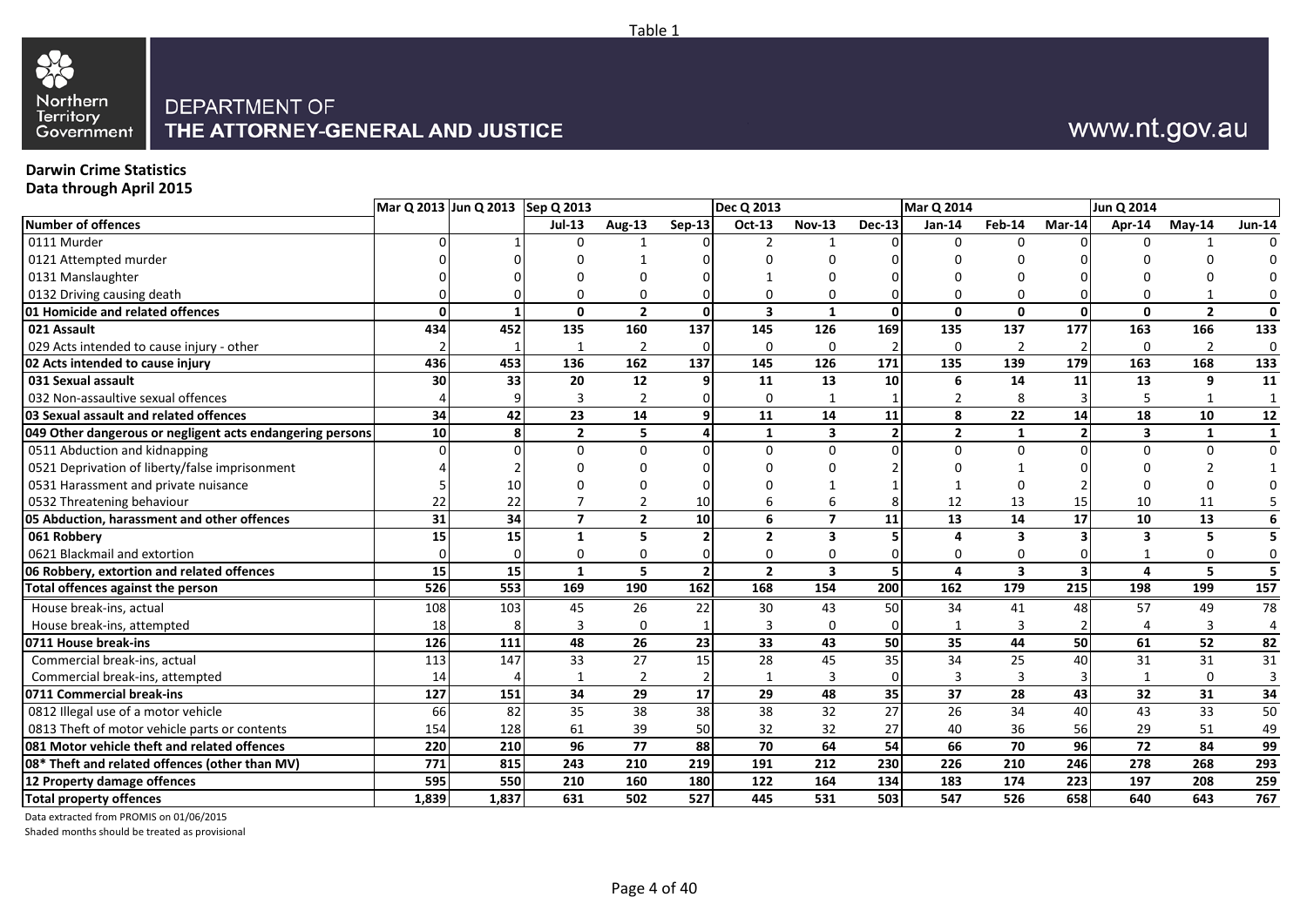

# www.nt.gov.au

#### **Darwin Crime Statistics Data through April 2015**

|                                                           | Sep Q 2014     |                |               | <b>Dec Q 2014</b> |                         |                | Mar Q 2015              |                 |                | Jun Q 2015      |
|-----------------------------------------------------------|----------------|----------------|---------------|-------------------|-------------------------|----------------|-------------------------|-----------------|----------------|-----------------|
| <b>Number of offences</b>                                 | <b>Jul-14</b>  | Aug-14         | <b>Sep-14</b> | Oct-14            | <b>Nov-14</b>           | <b>Dec-14</b>  | Jan-15                  | <b>Feb-15</b>   | $Mar-15$       | <b>Apr-15</b>   |
| 0111 Murder                                               | $\Omega$       | $\Omega$       |               | 0                 | 0                       |                | 1                       | $\Omega$        |                | $\Omega$        |
| 0121 Attempted murder                                     |                | 0              |               | 0                 |                         |                |                         |                 |                | $\Omega$        |
| 0131 Manslaughter                                         |                | 1              |               | 0                 | 0                       |                | O                       |                 |                | $\Omega$        |
| 0132 Driving causing death                                | 0              | 0              |               | 0                 | 0                       | 0              | 0                       | $\Omega$        |                | $\overline{0}$  |
| 01 Homicide and related offences                          | $\mathbf{0}$   | $\mathbf{1}$   | 0             | $\mathbf{0}$      | $\mathbf{1}$            | 0              | $\overline{2}$          | $\mathbf{1}$    | $\mathbf{1}$   | $\mathbf{0}$    |
| 021 Assault                                               | 178            | 173            | 144           | 166               | 163                     | 180            | 173                     | 152             | 180            | 139             |
| 029 Acts intended to cause injury - other                 | 0              | $\overline{2}$ |               | 3                 | 0                       | 0              | 0                       | 3               | $\Omega$       | $\overline{0}$  |
| 02 Acts intended to cause injury                          | 178            | 175            | 144           | 169               | 163                     | 180            | 173                     | 155             | 180            | 139             |
| 031 Sexual assault                                        | 9              | $\overline{7}$ | 17            | 9                 | 9                       | 12             | 11                      | 11              | 13             | $\overline{12}$ |
| 032 Non-assaultive sexual offences                        | 0              | 1              |               | 1                 | 3                       |                | 1                       |                 |                | $\overline{2}$  |
| 03 Sexual assault and related offences                    | 9              | 8              | 17            | 10                | 12                      | 16             | 12                      | 14              | 15             | 14              |
| 049 Other dangerous or negligent acts endangering persons | 0              | 1              | 2             | 4                 | $\overline{\mathbf{2}}$ | 4              | $\overline{\mathbf{3}}$ | $\mathbf{1}$    | 5              | $\mathbf{2}$    |
| 0511 Abduction and kidnapping                             | $\mathbf 0$    | $\Omega$       | n             | 0                 | 0                       | $\Omega$       | 0                       | $\Omega$        | $\Omega$       | $\overline{0}$  |
| 0521 Deprivation of liberty/false imprisonment            | n              | $\Omega$       |               |                   | 0                       |                | 1                       | $\Omega$        |                | 2 <sup>1</sup>  |
| 0531 Harassment and private nuisance                      |                | 1              |               |                   | $\overline{2}$          |                | $\overline{2}$          | $\overline{2}$  |                |                 |
| 0532 Threatening behaviour                                | 8              | 9              |               | 10                | 8                       |                | $\overline{7}$          | 11              |                | 6               |
| 05 Abduction, harassment and other offences               | 10             | 10             | 9             | 14                | 10                      | $\overline{7}$ | 10                      | 13              | 15             | 14              |
| 061 Robbery                                               | 8              | 5              |               | 5                 | 10                      |                | 5                       | 5               | $\overline{7}$ | $\overline{2}$  |
| 0621 Blackmail and extortion                              | 0              | 0              |               | 0                 | 0                       | 0              | 0                       | $\mathbf{0}$    | 0              | $\overline{0}$  |
| 06 Robbery, extortion and related offences                | 8              | 5              | 4             | 5                 | 10                      | 3              | 5                       | 5               | $\overline{z}$ | 2 <sup>1</sup>  |
| Total offences against the person                         | 205            | 200            | 176           | 202               | 198                     | 210            | 205                     | 189             | 223            | 171             |
| House break-ins, actual                                   | 81             | 63             | 42            | 36                | 52                      | 76             | 102                     | 46              | 66             | 52              |
| House break-ins, attempted                                | $\overline{2}$ | 4              | 0             | $\overline{2}$    | $\overline{2}$          | 4              | 4                       |                 | 0              | $\overline{0}$  |
| 0711 House break-ins                                      | 83             | 67             | 42            | 38                | 54                      | 80             | 106                     | 48              | 66             | 52              |
| Commercial break-ins, actual                              | 27             | 24             | 33            | 18                | 32                      | 32             | 38                      | 27              | 29             | 11              |
| Commercial break-ins, attempted                           | $\overline{2}$ | 1              |               | 1                 | 0                       | $\overline{0}$ | 6                       | $\overline{4}$  | $\overline{4}$ | $\mathbf 1$     |
| 0711 Commercial break-ins                                 | 29             | 25             | 36            | 19                | 32                      | 32             | 44                      | 31              | 33             | $\overline{12}$ |
| 0812 Illegal use of a motor vehicle                       | 35             | 43             | 40            | 34                | 37                      | 50             | 72                      | 30              | 33             | 23              |
| 0813 Theft of motor vehicle parts or contents             | 64             | 57             | 50            | 54                | 62                      | 74             | 98                      | 52              | 68             | 54              |
| 081 Motor vehicle theft and related offences              | 99             | 100            | 90            | 88                | 99                      | 124            | 170                     | $\overline{82}$ | 101            | $\overline{77}$ |
| 08* Theft and related offences (other than MV)            | 305            | 280            | 257           | 254               | 262                     | 308            | 357                     | 203             | 277            | 269             |
| 12 Property damage offences                               | 241            | 205            | 171           | 172               | 152                     | 213            | 269                     | 180             | 212            | 183             |
| <b>Total property offences</b>                            | 757            | 677            | 596           | 571               | 599                     | 757            | 946                     | 544             | 689            | 593             |

Data extracted from PROMIS on 01/06/2015

Shaded months should be treated as provisional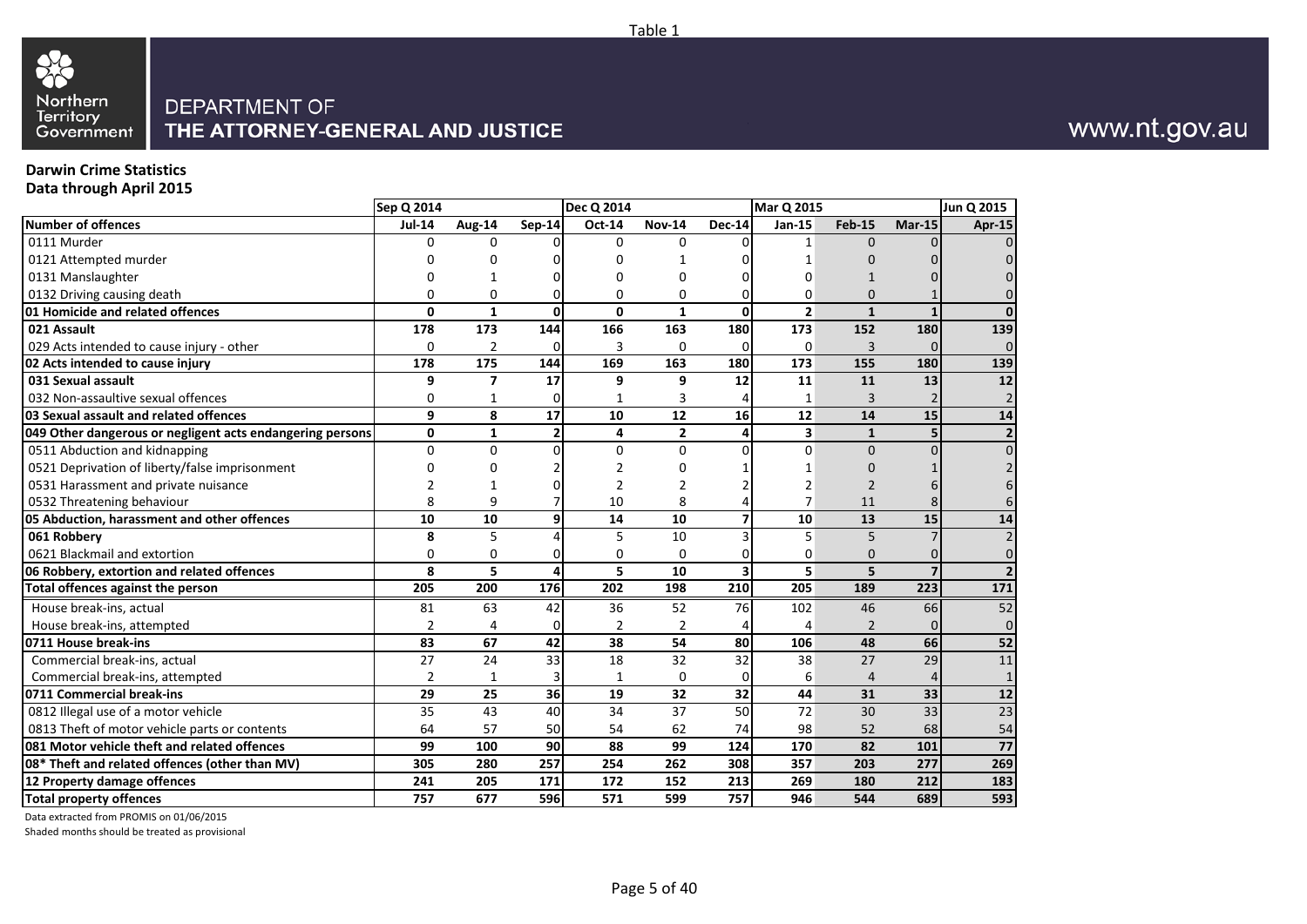

# www.nt.gov.au

### **Palmerston Crime Statistics**

**Data through April 2015**

|                                                           |                 | Mar Q 2013 Jun Q 2013 Sep Q 2013 |              |                |               | <b>Dec Q 2013</b> |                         |                         | Mar Q 2014     |                |        | Jun Q 2014      |                         |                |
|-----------------------------------------------------------|-----------------|----------------------------------|--------------|----------------|---------------|-------------------|-------------------------|-------------------------|----------------|----------------|--------|-----------------|-------------------------|----------------|
| <b>Number of offences</b>                                 |                 |                                  | $Jul-13$     | <b>Aug-13</b>  | <b>Sep-13</b> | Oct-13            | <b>Nov-13</b>           | <b>Dec-13</b>           | Jan-14         | Feb-14         | Mar-14 | Apr-14          | $May-14$                | <b>Jun-14</b>  |
| 0111 Murder                                               |                 |                                  |              |                |               |                   |                         |                         |                |                |        |                 |                         |                |
| 0121 Attempted murder                                     |                 |                                  |              |                |               |                   |                         |                         |                |                |        |                 |                         |                |
| 0131 Manslaughter                                         |                 |                                  |              |                |               |                   |                         |                         |                |                |        |                 |                         |                |
| 0132 Driving causing death                                |                 |                                  |              | U              |               | ŋ                 | $\Omega$                |                         |                |                |        |                 |                         | 0              |
| 01 Homicide and related offences                          |                 | $\Omega$                         | 0            | 0              | $\mathbf{0}$  | $\mathbf{0}$      | $\mathbf{0}$            | 0                       | $\mathbf{0}$   | $\Omega$       | O      | 0               | 0                       | $\mathbf 0$    |
| 021 Assault                                               | 133             | 117                              | 46           | 37             | 34            | 41                | 52                      | 31                      | 36             | 41             | 44     | 35              | 41                      | 33             |
| 029 Acts intended to cause injury - other                 | <sup>0</sup>    |                                  | $\mathbf 0$  | $\Omega$       |               | $\mathbf 0$       | $\overline{3}$          |                         | $\Omega$       | $\Omega$       |        | $\Omega$        | $\mathbf{1}$            | $\mathbf 0$    |
| 02 Acts intended to cause injury                          | 133             | 118                              | 46           | 37             | 36            | 41                | 55                      | 31                      | 36             | 41             | 44     | 35              | 42                      | 33             |
| 031 Sexual assault                                        |                 |                                  |              | $\overline{2}$ |               | $\mathbf{1}$      | 18                      |                         | $\Omega$       | 6              |        |                 | 5                       | $\overline{2}$ |
| 032 Non-assaultive sexual offences                        |                 |                                  |              |                |               | 0                 | 3                       |                         | 0              |                |        |                 |                         | 0              |
| 03 Sexual assault and related offences                    |                 |                                  | 4            | 3              |               | $\mathbf{1}$      | 21                      | 0                       | $\mathbf{0}$   | 6              | 6      | 5.              | 5                       | $\overline{2}$ |
| 049 Other dangerous or negligent acts endangering persons |                 |                                  | 1            | $\overline{2}$ | $\Omega$      | $\mathbf{0}$      | 0                       |                         | $\mathbf{0}$   | $\mathbf{2}$   | Û      |                 | $\overline{2}$          | $\mathbf 0$    |
| 0511 Abduction and kidnapping                             |                 |                                  |              | U              |               | $\Omega$          | $\Omega$                |                         | $\Omega$       | $\Omega$       |        |                 |                         | $\mathbf 0$    |
| 0521 Deprivation of liberty/false imprisonment            |                 |                                  |              |                |               |                   |                         |                         |                |                |        |                 |                         |                |
| 0531 Harassment and private nuisance                      |                 |                                  |              |                |               |                   |                         |                         |                |                |        |                 |                         |                |
| 0532 Threatening behaviour                                | 10 <sup>1</sup> |                                  |              |                |               |                   |                         |                         |                |                |        |                 |                         |                |
| 05 Abduction, harassment and other offences               | 11              |                                  | 5            | 3              |               | $\overline{2}$    | 4                       |                         | 6              | 5.             |        | 1               | 3                       | 5              |
| 061 Robbery                                               |                 |                                  | <sup>0</sup> | $\mathbf{0}$   |               | $\overline{2}$    | $\mathbf{0}$            |                         | $\Omega$       |                |        | O.              | 3                       | 0              |
| 0621 Blackmail and extortion                              |                 |                                  |              | U              |               | 0                 | 0                       |                         |                |                |        |                 |                         | 0              |
| 06 Robbery, extortion and related offences                |                 | 2                                | $\Omega$     | $\Omega$       | $\mathbf{0}$  | $\overline{2}$    | $\mathbf{0}$            | $\overline{2}$          | $\mathbf{0}$   | $\mathbf{1}$   |        | $\Omega$        | $\overline{\mathbf{3}}$ | 0              |
| Total offences against the person                         | 158             | 135                              | 56           | 45             | 42            | 46                | 80                      | 34                      | 42             | 55             | 53     | 42              | 55                      | 40             |
| House break-ins, actual                                   | 47              | 41                               | 10           | 10             | 16            | 11                | 9                       |                         | 11             | 12             | 29     | 21              | 13                      | 19             |
| House break-ins, attempted                                |                 |                                  |              | 3              |               | $\overline{2}$    | $\mathbf{1}$            |                         |                |                |        |                 | $\Omega$                | $\overline{3}$ |
| 0711 House break-ins                                      | 56              | 44                               | 11           | 13             | 17            | 13                | 10                      | 11                      | 12             | 13             | 29     | 22              | 13                      | 22             |
| Commercial break-ins, actual                              | 15 <sup>1</sup> | 30 <sup>1</sup>                  | 9            | 3              |               | $\overline{1}$    | $\overline{2}$          |                         | $\overline{7}$ | $\overline{7}$ | 10     | 6               | 6                       | 13             |
| Commercial break-ins, attempted                           |                 |                                  | -1           | 2              |               | 0                 | 1                       |                         | 0              |                |        | 0               |                         | $\mathbf 0$    |
| 0711 Commercial break-ins                                 | 20              | 33                               | 10           | 5              | 5             | $\mathbf{1}$      | $\overline{\mathbf{3}}$ | $\overline{\mathbf{3}}$ | $\overline{7}$ | 8              | 10     | 6               | $\overline{7}$          | 13             |
| 0812 Illegal use of a motor vehicle                       | 28              | 25                               | 11           | 19             | 16            | $10\,$            | 13                      | 20                      | 11             | 13             | 39     | 16              | 20                      | 25             |
| 0813 Theft of motor vehicle parts or contents             | <b>60</b>       | 58                               | 11           | 17             | 19            | 22                | $\overline{7}$          |                         | 16             | 18             | 24     | 14              | 22                      | 17             |
| 081 Motor vehicle theft and related offences              | 88              | 83                               | 22           | 36             | 35            | 32                | $\overline{20}$         | 29                      | 27             | 31             | 63     | 30 <sub>2</sub> | 42                      | 42             |
| 08* Theft and related offences (other than MV)            | 179             | 235                              | 65           | 44             | 58            | 52                | 79                      | 84                      | 75             | 77             | 90     | 79              | 72                      | 80             |
| 12 Property damage offences                               | 168             | 194                              | 57           | 54             | 49            | 50                | 45                      | 48                      | 42             | 64             | 70     | 48              | 52                      | 77             |
| <b>Total property offences</b>                            | 511             | 589                              | 165          | 152            | 164           | 148               | 157                     | 175                     | 163            | 193            | 262    | 185             | 186                     | 234            |
|                                                           |                 |                                  |              |                |               |                   |                         |                         |                |                |        |                 |                         |                |

Data extracted from PROMIS on 01/06/2015

Shaded months should be treated as provisional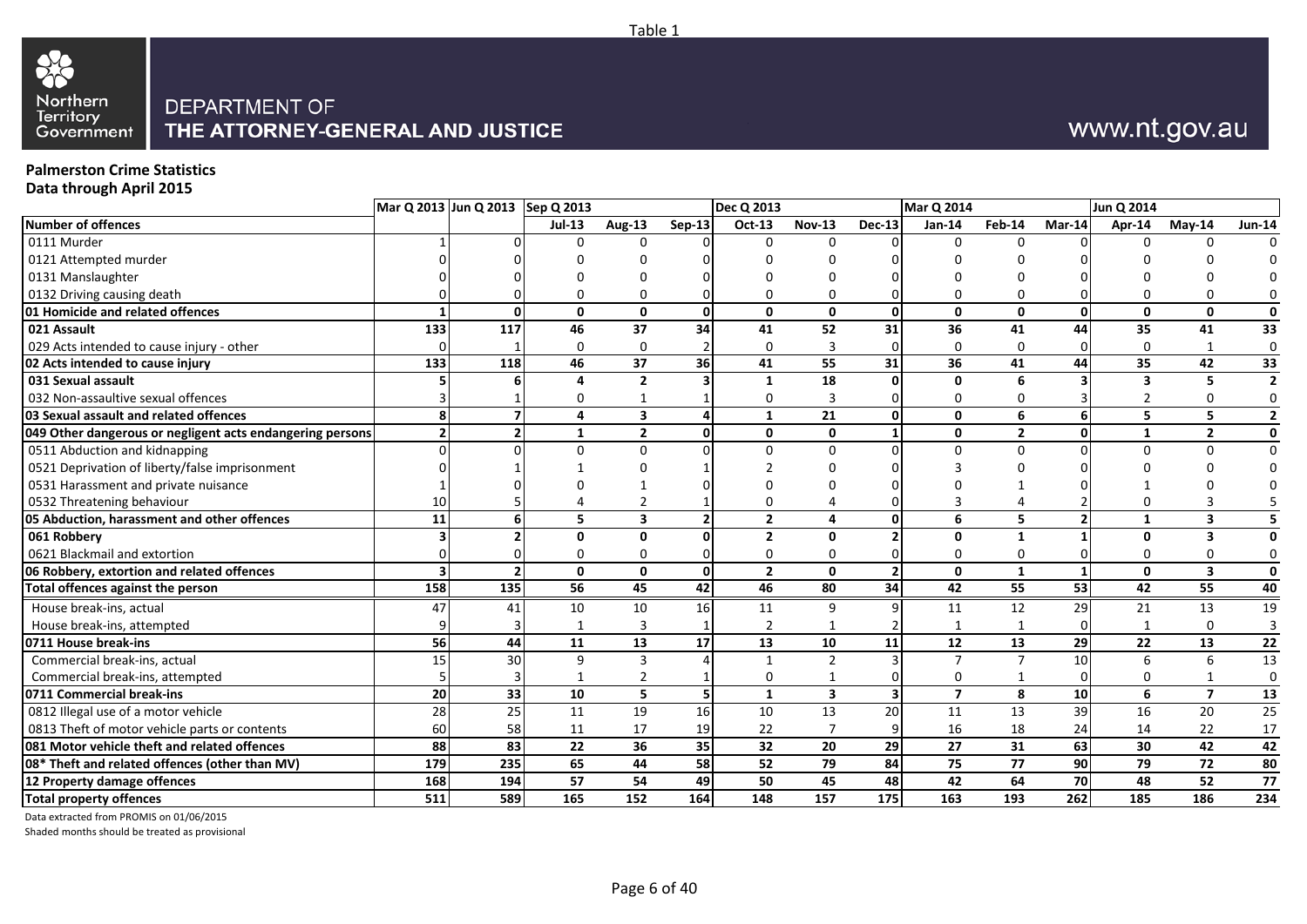# 88 Northern<br>Territory<br>Government

#### DEPARTMENT OF THE ATTORNEY-GENERAL AND JUSTICE

#### **Palmerston Crime Statistics Data through April 2015**

|                                                           | Sep Q 2014     |                |                | Dec Q 2014     |                |                         | <b>Mar Q 2015</b> |                |                          | Jun Q 2015              |
|-----------------------------------------------------------|----------------|----------------|----------------|----------------|----------------|-------------------------|-------------------|----------------|--------------------------|-------------------------|
| Number of offences                                        | <b>Jul-14</b>  | Aug-14         | <b>Sep-14</b>  | Oct-14         | <b>Nov-14</b>  | <b>Dec-14</b>           | <b>Jan-15</b>     | <b>Feb-15</b>  | $Mar-15$                 | Apr-15                  |
| 0111 Murder                                               | U              | $\Omega$       |                | 1              | $\Omega$       | ŋ                       | $\Omega$          | $\Omega$       |                          |                         |
| 0121 Attempted murder                                     |                |                |                | 0              |                |                         | ი                 |                |                          |                         |
| 0131 Manslaughter                                         |                | 0              |                | 0              | $\Omega$       |                         | ი                 |                |                          |                         |
| 0132 Driving causing death                                |                | $\Omega$       | 0              | 0              |                | 0                       | 0                 | 0              |                          |                         |
| 01 Homicide and related offences                          | $\Omega$       | $\mathbf 0$    | $\mathbf{0}$   | $\mathbf{1}$   | $\mathbf{1}$   | $\mathbf{0}$            | $\mathbf{0}$      | 0              | $\Omega$                 | $\Omega$                |
| 021 Assault                                               | 31             | 33             | 48             | 51             | 51             | 43                      | 36                | 45             | 52                       | 32                      |
| 029 Acts intended to cause injury - other                 | $\mathbf{1}$   | $\mathbf{1}$   | $\overline{0}$ | $\Omega$       | $\Omega$       | 0                       | $\mathbf{1}$      | $\Omega$       |                          | $\mathbf 0$             |
| 02 Acts intended to cause injury                          | 32             | 34             | 48             | 51             | 51             | $\overline{43}$         | 37                | 45             | 52                       | $\overline{32}$         |
| 031 Sexual assault                                        | $\mathbf{1}$   | 6              |                | 4              | 4              | $\overline{2}$          | $\mathbf{1}$      | $\mathbf{1}$   |                          | $\mathbf{0}$            |
| 032 Non-assaultive sexual offences                        | $\Omega$       |                |                | 1              | $\Omega$       | 0                       | 0                 | $\mathbf{1}$   |                          | $\Omega$                |
| 03 Sexual assault and related offences                    | $\mathbf{1}$   | $\overline{7}$ | 4              | 5              | 4              | $\overline{\mathbf{c}}$ | $\mathbf{1}$      | $\overline{2}$ | 8                        | $\mathbf{0}$            |
| 049 Other dangerous or negligent acts endangering persons | $\mathbf{1}$   | $\mathbf{0}$   | $\mathbf{0}$   | $\overline{2}$ | 0              | 0                       | $\mathbf{0}$      | 0              | 0                        | 0                       |
| 0511 Abduction and kidnapping                             | 0              | $\Omega$       | $\Omega$       | $\Omega$       | $\Omega$       | $\Omega$                | $\overline{0}$    | $\Omega$       |                          | $\Omega$                |
| 0521 Deprivation of liberty/false imprisonment            |                |                |                | O              |                |                         | ი                 | 0              |                          |                         |
| 0531 Harassment and private nuisance                      |                | $\Omega$       |                | n              | $\Omega$       | $\Omega$                | n                 | 1              |                          |                         |
| 0532 Threatening behaviour                                |                | 2              |                | 6              | 4              | $\mathbf{1}$            | 5                 | $\overline{2}$ |                          |                         |
| 05 Abduction, harassment and other offences               | $\mathbf{1}$   | 3              | 6              | 6              | 5              | $\overline{2}$          | 5                 | 3              | $\overline{\mathbf{z}}$  | $\overline{\mathbf{3}}$ |
| 061 Robbery                                               | $\mathbf{1}$   | $\Omega$       | $\Omega$       | 1              | $\overline{2}$ | $\Omega$                | $\overline{2}$    | $\overline{2}$ |                          | $\mathbf{1}$            |
| 0621 Blackmail and extortion                              | $\mathbf{1}$   | $\Omega$       | $\overline{0}$ | $\Omega$       | $\Omega$       | 0                       | 0                 | $\Omega$       |                          | $\Omega$                |
| 06 Robbery, extortion and related offences                | $\overline{2}$ | $\mathbf{0}$   | $\mathbf{0}$   | $\mathbf{1}$   | $\overline{2}$ | 0                       | $\overline{2}$    | $\overline{2}$ | $\overline{\phantom{a}}$ | $\mathbf{1}$            |
| Total offences against the person                         | 37             | 44             | 58             | 66             | 63             | 47                      | 45                | 52             | 64                       | 36                      |
| House break-ins, actual                                   | 13             | 13             | 12             | 14             | 23             | 44                      | 38                | 23             | 34                       | 31                      |
| House break-ins, attempted                                | $\mathbf{1}$   | $\overline{2}$ | $\overline{0}$ | 1              | $\mathbf 0$    | 1                       | 1                 | $\mathbf{1}$   | 6                        | $\mathbf{1}$            |
| 0711 House break-ins                                      | 14             | 15             | 12             | 15             | 23             | 45                      | 39                | 24             | 40                       | 32                      |
| Commercial break-ins, actual                              | 22             | 8              | 12             | 8              | 25             | 25                      | 12                | 10             | 11                       | 8                       |
| Commercial break-ins, attempted                           | $\mathbf 0$    | $\mathbf{1}$   | 2              | $\mathbf{1}$   | $\mathbf{1}$   | $\overline{2}$          | $\mathbf 0$       | $\mathbf{1}$   |                          | $\mathbf 0$             |
| 0711 Commercial break-ins                                 | 22             | 9              | 14             | 9              | 26             | 27                      | 12                | 11             | 13                       | 8                       |
| 0812 Illegal use of a motor vehicle                       | 21             | 17             | 16             | 19             | 19             | 41                      | 21                | 16             | 28                       | 18                      |
| 0813 Theft of motor vehicle parts or contents             | 39             | 23             | 15             | 22             | 15             | 20                      | 24                | 11             | 32                       | 20                      |
| 081 Motor vehicle theft and related offences              | 60             | 40             | 31             | 41             | 34             | 61                      | 45                | 27             | 60                       | 38                      |
| 08* Theft and related offences (other than MV)            | 109            | 93             | <b>76</b>      | 70             | 94             | 110                     | 98                | 85             | 95                       | 85                      |
| 12 Property damage offences                               | 88             | 50             | 46             | 63             | 54             | 90                      | 78                | 73             | 71                       | 51                      |
| <b>Total property offences</b>                            | 293            | 207            | 179            | 198            | 231            | 333                     | 272               | 220            | 279                      | 214                     |

Data extracted from PROMIS on 01/06/2015

Shaded months should be treated as provisional

# www.nt.gov.au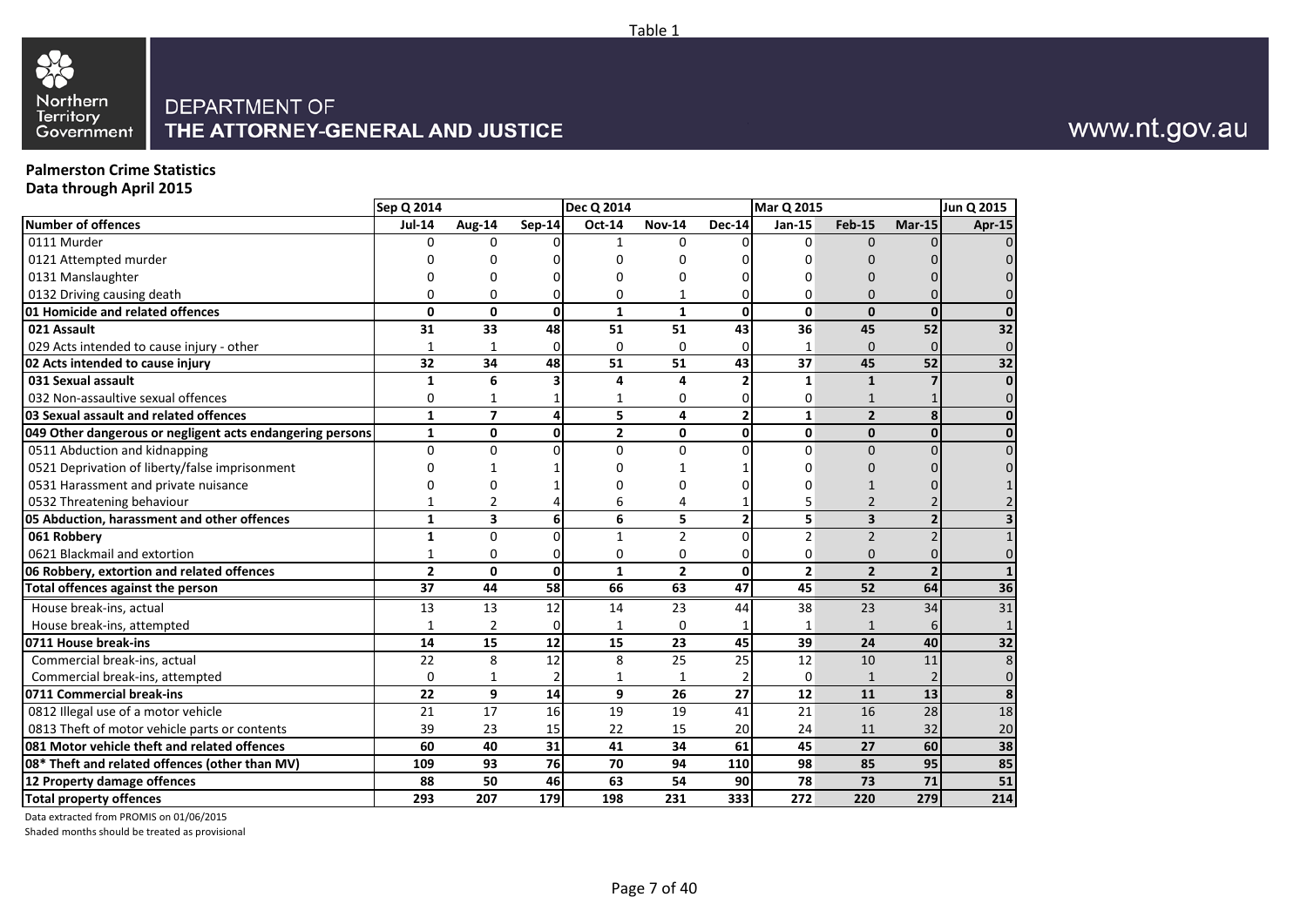

# www.nt.gov.au

### **Alice Springs Crime Statistics**

**Data through April 2015**

|                                                           |                 | Mar Q 2013 Jun Q 2013 Sep Q 2013 |                |                 |                | Dec Q 2013      |                |               | <b>Mar Q 2014</b>       |                |          | Jun Q 2014      |                 |                         |
|-----------------------------------------------------------|-----------------|----------------------------------|----------------|-----------------|----------------|-----------------|----------------|---------------|-------------------------|----------------|----------|-----------------|-----------------|-------------------------|
| Number of offences                                        |                 |                                  | $Jul-13$       | Aug-13          | <b>Sep-13</b>  | Oct-13          | <b>Nov-13</b>  | <b>Dec-13</b> | $Jan-14$                | Feb-14         | $Mar-14$ | Apr-14          | $May-14$        | <b>Jun-14</b>           |
| 0111 Murder                                               |                 |                                  |                |                 |                |                 |                |               |                         |                |          |                 |                 |                         |
| 0121 Attempted murder                                     |                 |                                  |                |                 |                |                 |                |               |                         |                |          |                 |                 |                         |
| 0131 Manslaughter                                         |                 |                                  |                |                 |                |                 |                |               |                         |                |          |                 |                 | $\Omega$                |
| 0132 Driving causing death                                |                 |                                  |                |                 |                | <sup>0</sup>    | $\Omega$       |               |                         |                |          |                 |                 | 0                       |
| 01 Homicide and related offences                          |                 |                                  | 1              | 1               | $\mathbf{0}$   | $\mathbf 0$     | $\mathbf{0}$   |               | $\mathbf{1}$            | $\mathbf{0}$   | $\Omega$ | $\Omega$        | $\mathbf 0$     | $\mathbf 0$             |
| 021 Assault                                               | 517             | 415                              | 193            | 180             | 174            | 151             | 144            | 169           | 149                     | 116            | 96       | 145             | 119             | 98                      |
| 029 Acts intended to cause injury - other                 |                 |                                  | $\mathbf{1}$   |                 |                | $\overline{2}$  |                |               | $\Omega$                | $\overline{2}$ | $\Omega$ | $\Omega$        | $\overline{2}$  | $\mathbf 0$             |
| 02 Acts intended to cause injury                          | 519             | 416                              | 194            | 181             | 176            | 153             | 145            | 169           | 149                     | 118            | 96       | 145             | 121             | 98                      |
| 031 Sexual assault                                        | 22              | 13                               | 7              | 3               | 11             | 5               | 9              |               | Δ                       | 8              |          |                 | $\overline{7}$  | $\mathbf{0}$            |
| 032 Non-assaultive sexual offences                        |                 |                                  | O.             | U               |                | 0               | $\overline{3}$ |               | $\Omega$                | <sup>0</sup>   |          | n               |                 |                         |
| 03 Sexual assault and related offences                    | 26              | 13                               | $\overline{7}$ | 3               | 11             | 5               | 12             | 31            | 4                       | 8              |          | $\overline{7}$  | 9               | $\mathbf{1}$            |
| 049 Other dangerous or negligent acts endangering persons | <b>18</b>       | 14                               | 1              | $\mathbf{1}$    | $\overline{2}$ | 6               | $\overline{2}$ | 1             | $\overline{\mathbf{3}}$ | $\overline{2}$ |          | $\overline{2}$  | 1               | $\overline{2}$          |
| 0511 Abduction and kidnapping                             |                 |                                  | <sup>n</sup>   | O               |                | $\Omega$        | $\Omega$       |               | $\Omega$                | $\Omega$       |          | $\Omega$        | $\Omega$        | $\mathbf 0$             |
| 0521 Deprivation of liberty/false imprisonment            |                 |                                  |                |                 |                |                 |                |               |                         |                |          |                 |                 | $\Omega$                |
| 0531 Harassment and private nuisance                      |                 |                                  |                |                 |                |                 |                |               |                         |                |          |                 |                 |                         |
| 0532 Threatening behaviour                                | 15 <sup>1</sup> |                                  |                |                 |                | 13              | 5              |               |                         |                |          |                 |                 |                         |
| 05 Abduction, harassment and other offences               | 19              | 14                               | 8              | 10              | q              | 13              | 6              | ٥I            | 11                      |                |          |                 | 11              | 4                       |
| 061 Robberv                                               |                 |                                  | $\overline{2}$ | 1               |                | $\overline{2}$  | $\mathbf 0$    |               | 0                       |                |          | ŋ               | $\mathbf{0}$    | $\overline{2}$          |
| 0621 Blackmail and extortion                              |                 |                                  |                | 0               |                | $\mathbf 0$     | $\Omega$       |               | $\Omega$                |                |          |                 | $\Omega$        | $\mathbf 0$             |
| 06 Robbery, extortion and related offences                |                 | $\overline{\mathbf{3}}$          | $\overline{2}$ | $\mathbf{1}$    | $\Omega$       | $\overline{2}$  | $\mathbf{0}$   |               | $\mathbf{0}$            | 4              |          | $\mathbf{0}$    | $\Omega$        | $\overline{\mathbf{2}}$ |
| Total offences against the person                         | 589             | 461                              | 213            | 197             | 198            | 179             | 165            | 175           | 168                     | 136            | 110      | 157             | 142             | $\frac{107}{10}$        |
| House break-ins, actual                                   | 141             | 115                              | 34             | 22              | 13             | 23              | 31             | 24            | 40                      | 22             | 40       | 49              | 46              | 37                      |
| House break-ins, attempted                                | <b>20</b>       | 10                               | 6              | $\overline{2}$  |                | $\overline{3}$  | 5              |               | 6                       | 5              |          |                 |                 | $\overline{2}$          |
| 0711 House break-ins                                      | 161             | 125                              | 40             | 24              | 17             | 26              | 36             | 32            | 46                      | 27             | 43       | 52              | 50              | 39                      |
| Commercial break-ins, actual                              | 85              | 57                               | 33             | 17              | 10             | 16              | 25             | 16            | 17                      | 14             | 31       | 32              | 23              | 27                      |
| Commercial break-ins, attempted                           |                 |                                  | 0              | 0               |                | $\overline{2}$  | $\overline{3}$ |               | 3                       |                |          |                 | 8               | $\overline{5}$          |
| 0711 Commercial break-ins                                 | 94              | 65                               | 33             | 17              | 10             | 18              | 28             | 17            | 20                      | 16             | 34       | 35              | 31              | $\overline{32}$         |
| 0812 Illegal use of a motor vehicle                       | 48              | 48                               | 18             | 9               |                | 10              | 13             | 14            | 16                      | 19             | 19       | 18              | 16              | 11                      |
| 0813 Theft of motor vehicle parts or contents             | 48              | 31                               | 17             | 14              |                | 10              | 21             | 16            |                         | 12             |          | 18              | 9               | 11                      |
| 081 Motor vehicle theft and related offences              | <b>96</b>       | 79                               | 35             | $\overline{23}$ | 8              | $\overline{20}$ | 34             | 30            | 25                      | 31             | 28       | $\overline{36}$ | $\overline{25}$ | $\overline{22}$         |
| 08* Theft and related offences (other than MV)            | 393             | 297                              | 123            | 73              | 59             | 67              | 99             | 85            | 105                     | 82             | 136      | 133             | 104             | 111                     |
| 12 Property damage offences                               | 443             | 385                              | 144            | 74              | 65             | $\overline{98}$ | 143            | 138           | 149                     | 117            | 146      | 188             | 116             | 122                     |
| <b>Total property offences</b>                            | 1,187           | 951                              | 375            | 211             | 159            | 229             | 340            | 302           | 345                     | 273            | 387      | 444             | 326             | 326                     |

Data extracted from PROMIS on 01/06/2015

Shaded months should be treated as provisional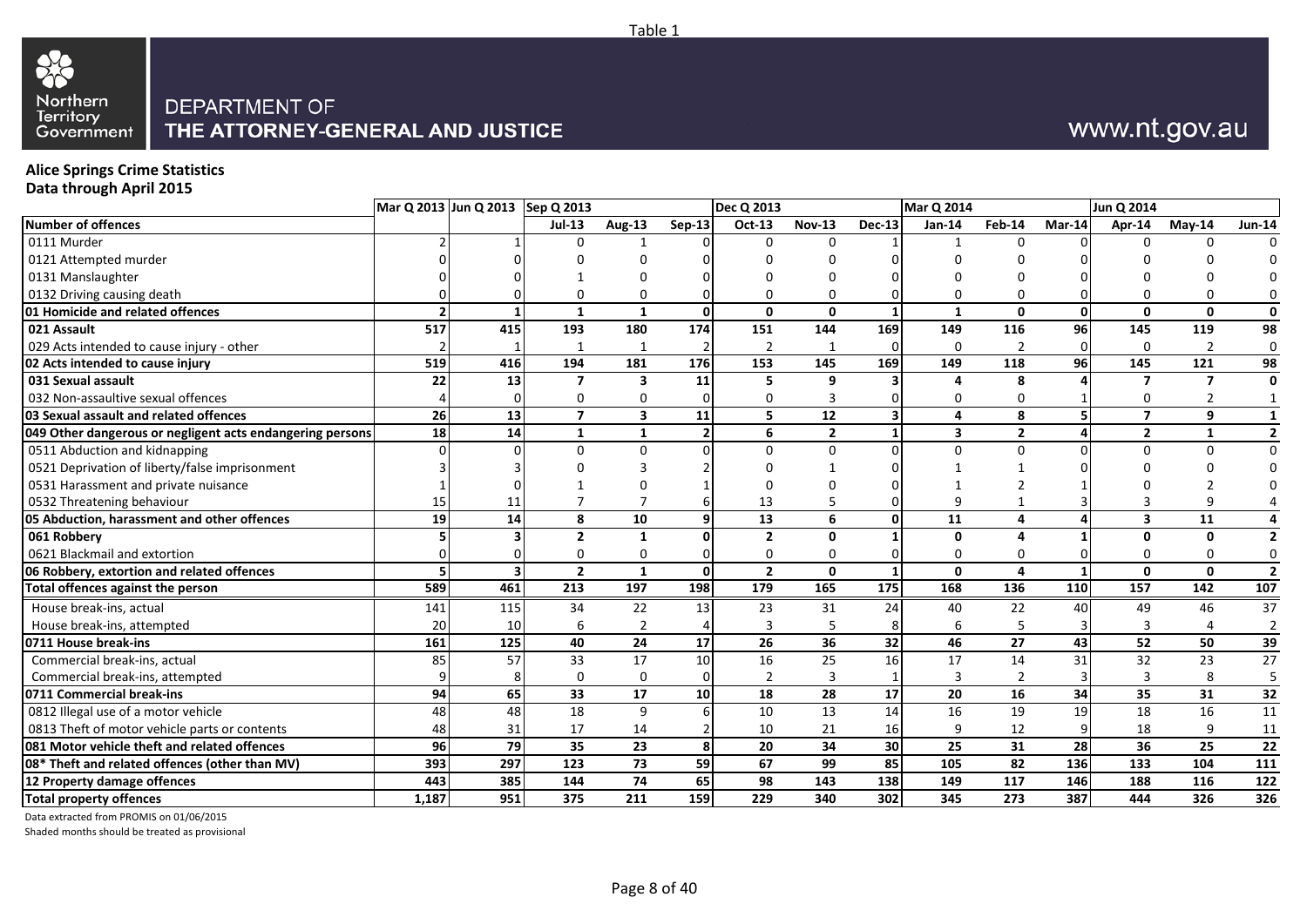# 88 Northern<br>Territory<br>Government

#### DEPARTMENT OF THE ATTORNEY-GENERAL AND JUSTICE

# www.nt.gov.au

### **Alice Springs Crime Statistics**

**Data through April 2015**

|                                                           | Sep Q 2014     |                |                 | <b>Dec Q 2014</b> |                |                         | <b>Mar Q 2015</b>       |                |                | Jun Q 2015      |
|-----------------------------------------------------------|----------------|----------------|-----------------|-------------------|----------------|-------------------------|-------------------------|----------------|----------------|-----------------|
| Number of offences                                        | <b>Jul-14</b>  | Aug-14         | Sep-14          | Oct-14            | <b>Nov-14</b>  | <b>Dec-14</b>           | Jan-15                  | <b>Feb-15</b>  | $Mar-15$       | Apr-15          |
| 0111 Murder                                               | $\Omega$       | 0              | <sup>0</sup>    | 0                 | $\Omega$       |                         | $\Omega$                | $\Omega$       |                |                 |
| 0121 Attempted murder                                     |                | n              |                 |                   | <sup>0</sup>   |                         | O                       |                |                |                 |
| 0131 Manslaughter                                         |                | 0              |                 | U                 | <sup>0</sup>   |                         | ŋ                       | n              |                |                 |
| 0132 Driving causing death                                | $\Omega$       | 0              | $\Omega$        | $\Omega$          | $\Omega$       |                         | $\Omega$                | $\Omega$       | U              |                 |
| 01 Homicide and related offences                          | $\mathbf{0}$   | $\mathbf{0}$   | $\mathbf 0$     | $\mathbf{0}$      | $\mathbf 0$    | $\overline{2}$          | 0                       | $\mathbf{0}$   | $\mathbf{0}$   |                 |
| 021 Assault                                               | 111            | 115            | 135             | 128               | 120            | 126                     | 123                     | 133            | 139            | 126             |
| 029 Acts intended to cause injury - other                 | 0              | 1              | $\Omega$        | 0                 | $\Omega$       | $\overline{0}$          | 0                       | $\Omega$       | $\Omega$       | $\Omega$        |
| 02 Acts intended to cause injury                          | 111            | 116            | 135             | 128               | 120            | 126                     | 123                     | 133            | 139            | 126             |
| 031 Sexual assault                                        | 3              | 5              | 6               | 3                 | 6              | 6                       | 3                       | $\overline{2}$ |                |                 |
| 032 Non-assaultive sexual offences                        | $\mathbf{1}$   | 0              | 0               | 2                 | $\Omega$       | 0                       | 0                       | $\mathbf{0}$   |                |                 |
| 03 Sexual assault and related offences                    | 4              | 5              | 6 <sup>1</sup>  | 5                 | 6              | $6 \overline{6}$        | 3                       | $\overline{2}$ | 10             |                 |
| 049 Other dangerous or negligent acts endangering persons | 3              | 3              | $\mathbf{0}$    | $\overline{2}$    | $\mathbf{1}$   | $\mathbf{1}$            | $\mathbf{1}$            | 4              | $\mathbf{0}$   |                 |
| 0511 Abduction and kidnapping                             | $\Omega$       | $\overline{0}$ | $\Omega$        | 0                 | $\Omega$       | $\Omega$                | $\overline{0}$          | $\Omega$       | $\Omega$       |                 |
| 0521 Deprivation of liberty/false imprisonment            | U              | 0              | $\Omega$        |                   | $\Omega$       | <sup>n</sup>            | 0                       |                |                |                 |
| 0531 Harassment and private nuisance                      | ŋ              | 1              | <sup>0</sup>    |                   |                |                         | O                       | 0              |                |                 |
| 0532 Threatening behaviour                                | 4              | 10             |                 |                   | 5              |                         | 8                       | 4              |                | 10              |
| 05 Abduction, harassment and other offences               | 4              | 11             | 5               | 5                 | 6              | $\overline{\mathbf{3}}$ | 8                       | $\overline{4}$ | 8 <sup>1</sup> | $\overline{12}$ |
| 061 Robbery                                               | $\mathbf{1}$   | $\Omega$       |                 | $\Omega$          | $\overline{2}$ |                         | 3                       | $\mathbf{1}$   |                |                 |
| 0621 Blackmail and extortion                              | 0              | 0              |                 | 0                 | $\Omega$       | $\overline{0}$          | 0                       | $\mathbf{0}$   | $\Omega$       | $\Omega$        |
| 06 Robbery, extortion and related offences                | $\mathbf{1}$   | $\mathbf{0}$   | $\overline{2}$  | $\Omega$          | $\overline{2}$ | 1                       | $\overline{\mathbf{3}}$ | $\mathbf{1}$   | $\mathbf{1}$   |                 |
| <b>Total offences against the person</b>                  | 123            | 135            | 148             | 140               | 135            | <b>139</b>              | 138                     | 144            | 158            | 153             |
| House break-ins, actual                                   | 31             | 12             | 14              | 20                | 28             | 20                      | 46                      | 25             | 31             | 40              |
| House break-ins, attempted                                | $\overline{2}$ | $\overline{2}$ | $\Omega$        | 3                 | $\overline{2}$ |                         | $\mathbf{1}$            | $\Omega$       | Δ              |                 |
| 0711 House break-ins                                      | 33             | 14             | 14              | 23                | 30             | 23                      | 47                      | 25             | 35             | 41              |
| Commercial break-ins, actual                              | 23             | 18             | 13              | 17                | 26             | 26                      | 25                      | 20             | 17             | $\overline{29}$ |
| Commercial break-ins, attempted                           | 14             | 1              |                 | 1                 | $\mathbf{1}$   | $\overline{0}$          | $\overline{2}$          | $\Omega$       |                | $\overline{2}$  |
| 0711 Commercial break-ins                                 | 37             | 19             | 14              | 18                | 27             | 26                      | 27                      | 20             | 19             | 31              |
| 0812 Illegal use of a motor vehicle                       | 8              | $\overline{7}$ | 6               | 8                 | 12             | 13                      | 23                      | $\mathbf{q}$   | 9              | $\overline{23}$ |
| 0813 Theft of motor vehicle parts or contents             | 13             | 6              | 10 <sup>1</sup> | 6                 | 13             | 12                      | 10                      | 12             | 19             | 19              |
| 081 Motor vehicle theft and related offences              | 21             | 13             | 16              | 14                | 25             | 25                      | 33                      | 21             | 28             | 42              |
| 08* Theft and related offences (other than MV)            | 113            | 75             | 113             | 91                | 110            | 94                      | 116                     | 107            | 119            | 138             |
| 12 Property damage offences                               | 133            | 100            | 115             | 104               | 81             | 129                     | 113                     | 108            | 141            | 199             |
| <b>Total property offences</b>                            | 337            | 221            | 272             | 250               | 273            | 297                     | 336                     | 281            | 342            | 451             |

Data extracted from PROMIS on 01/06/2015

Shaded months should be treated as provisional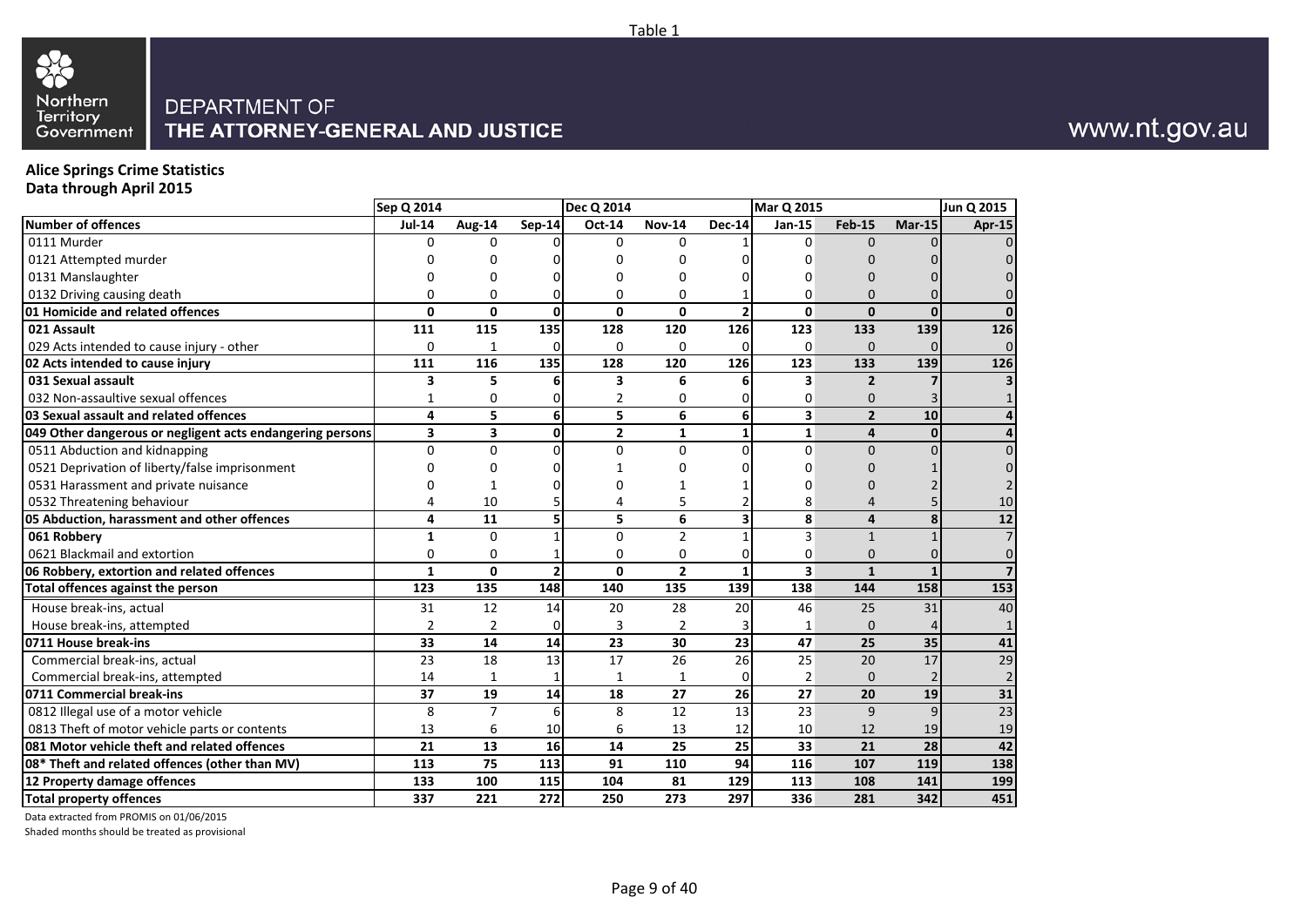

# www.nt.gov.au

#### **Katherine Crime Statistics Data through April 2015**

|                                                           | Mar Q 2013 Jun Q 2013 Sep Q 2013 |     |                         |                |                       | Dec Q 2013   |                 |               | Mar Q 2014     |                |        | Jun Q 2014              |                |               |
|-----------------------------------------------------------|----------------------------------|-----|-------------------------|----------------|-----------------------|--------------|-----------------|---------------|----------------|----------------|--------|-------------------------|----------------|---------------|
| <b>Number of offences</b>                                 |                                  |     | <b>Jul-13</b>           | <b>Aug-13</b>  | $Sep-13$              | Oct-13       | <b>Nov-13</b>   | <b>Dec-13</b> | Jan-14         | Feb-14         | Mar-14 | Apr-14                  | $Mav-14$       | <b>Jun-14</b> |
| 0111 Murder                                               |                                  |     |                         |                |                       | ∩            |                 |               | $\Omega$       | $\Omega$       |        |                         |                |               |
| 0121 Attempted murder                                     |                                  |     |                         |                |                       |              |                 |               |                |                |        |                         |                |               |
| 0131 Manslaughter                                         |                                  |     |                         |                |                       |              |                 |               |                |                |        |                         |                |               |
| 0132 Driving causing death                                |                                  |     |                         |                |                       |              |                 |               |                |                |        |                         |                |               |
| 01 Homicide and related offences                          |                                  |     | $\Omega$                | $\Omega$       | 0                     | $\mathbf{0}$ | 0               |               | $\Omega$       | $\Omega$       |        | $\mathbf{1}$            | 0              |               |
| 021 Assault                                               | 160                              | 148 | 60                      | 75             | 69                    | 59           | 30              | 59            | 51             | 32             | 51     | 61                      | 46             | 40            |
| 029 Acts intended to cause injury - other                 |                                  |     |                         | $\Omega$       |                       | $\Omega$     |                 |               | $\Omega$       | 0              |        | $\Omega$                | 0              | 0             |
| 02 Acts intended to cause injury                          | 162                              | 149 | 60                      | 75             | 69                    | 59           | 30              | 59            | 51             | 32             | 51     | 61                      | 46             | 40            |
| 031 Sexual assault                                        |                                  |     |                         | $\overline{2}$ |                       | 4            | $\overline{2}$  |               |                |                |        | $\mathbf{3}$            | $\overline{2}$ |               |
| 032 Non-assaultive sexual offences                        |                                  |     |                         |                |                       |              |                 |               |                |                |        |                         |                |               |
| 03 Sexual assault and related offences                    | 9                                |     | $\overline{\mathbf{3}}$ | $\overline{2}$ | 2 <sup>1</sup>        | 4            | $\overline{2}$  |               | $\mathbf{1}$   | 1              |        | $\overline{\mathbf{3}}$ | $\overline{2}$ |               |
| 049 Other dangerous or negligent acts endangering persons |                                  |     | 1                       | $\mathbf{1}$   | $\Omega$              | $\mathbf{0}$ | $\mathbf{0}$    |               | 4              |                |        | 0                       | 1              |               |
| 0511 Abduction and kidnapping                             |                                  |     |                         |                |                       |              |                 |               |                | O              |        | $\Omega$                |                |               |
| 0521 Deprivation of liberty/false imprisonment            |                                  |     |                         |                |                       |              |                 |               |                |                |        |                         |                |               |
| 0531 Harassment and private nuisance                      |                                  |     |                         |                |                       |              |                 |               |                |                |        |                         |                |               |
| 0532 Threatening behaviour                                |                                  |     |                         |                |                       |              |                 |               |                |                |        |                         |                |               |
| 05 Abduction, harassment and other offences               |                                  |     | 3                       | 1              |                       | 4            | 4               | $\Omega$      |                | $\overline{2}$ |        | 1                       | 3              |               |
| 061 Robbery                                               |                                  |     |                         | $\Omega$       |                       | $\Omega$     |                 |               |                | ŋ              |        |                         | 0              |               |
| 0621 Blackmail and extortion                              |                                  |     |                         |                |                       |              |                 |               |                |                |        | $\Omega$                | 0              |               |
| 06 Robbery, extortion and related offences                | $\Omega$                         |     | $\mathbf{0}$            | $\mathbf{0}$   | $\mathbf{0}$          | $\Omega$     | 3               |               | $\mathbf{1}$   | $\mathbf{0}$   |        | $\mathbf{1}$            | $\mathbf{0}$   |               |
| Total offences against the person                         | 184                              | 163 | 67                      | 79             | 74                    | 67           | 39              | 66            | 60             | 36             | 55     | 67                      | 52             | 47            |
| House break-ins, actual                                   | 19                               | 20  | 7                       | $\mathbf{1}$   |                       |              |                 |               |                | 8              |        | .5                      | 8              |               |
| House break-ins, attempted                                |                                  |     |                         |                |                       | $\mathbf 0$  | 0               |               |                | $\Omega$       |        | $\Omega$                | 0              |               |
| 0711 House break-ins                                      | 22                               | 25  | 8                       | $\overline{2}$ | $6 \overline{6}$      | $\mathbf{1}$ | $\overline{7}$  | 6             | 4              | 8              |        | 5                       | 8              |               |
| Commercial break-ins, actual                              | 27                               | 12  | 8                       | $\overline{2}$ | $\mathsf{\mathsf{R}}$ | 12           | $\overline{7}$  | 11            | 15             | $\overline{7}$ | 15     | 15                      | 3              |               |
| Commercial break-ins, attempted                           |                                  |     |                         |                |                       | $\Omega$     |                 |               | 3              | 3              |        |                         |                |               |
| 0711 Commercial break-ins                                 | 33                               | 18  | 10                      | $\overline{2}$ | 10                    | 12           | 8               | 11            | 18             | 10             | 16     | 16                      | 4              |               |
| 0812 Illegal use of a motor vehicle                       |                                  | 13  |                         | .5             |                       | 6            | $\overline{2}$  |               | 2              | 2              |        | 4                       |                |               |
| 0813 Theft of motor vehicle parts or contents             |                                  |     |                         | 4              |                       |              | 14              |               |                | 3              |        | 3                       |                |               |
| 081 Motor vehicle theft and related offences              | 16                               | 19  | 5                       | 9              | $6 \overline{6}$      | 11           | $\overline{16}$ | 6             | $\overline{2}$ | 5              | 6      | $\overline{\mathbf{z}}$ | 8              | 9             |
| 08* Theft and related offences (other than MV)            | 91                               | 93  | 25                      | 21             | 29                    | 27           | 30              | 25            | 28             | 30             | 34     | 44                      | 31             | 29            |
| 12 Property damage offences                               | 87                               | 65  | 31                      | 28             | 27                    | 40           | 30              | 39            | 31             | 34             | 39     | 31                      | 20             | 28            |
| <b>Total property offences</b>                            | 249                              | 220 | 79                      | 62             | <b>78</b>             | 91           | 91              | 87            | 83             | 87             | 101    | 103                     | 71             | 75            |

Data extracted from PROMIS on 01/06/2015

Shaded months should be treated as provisional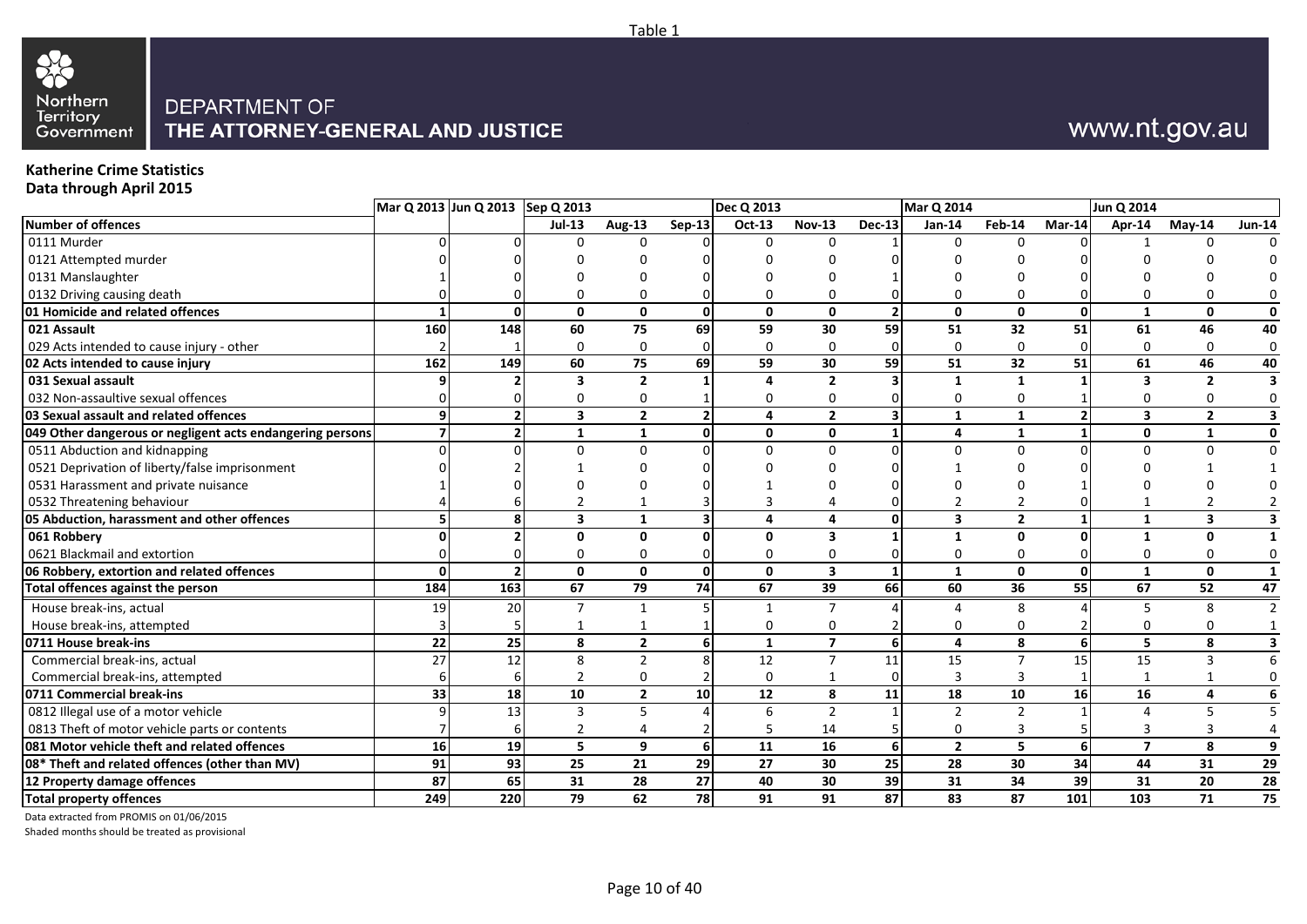

# www.nt.gov.au

#### **Katherine Crime Statistics Data through April 2015**

|                                                           | Sep Q 2014     |                          |                         | Dec Q 2014              |                         |                | Mar Q 2015    |                |                         | Jun Q 2015     |
|-----------------------------------------------------------|----------------|--------------------------|-------------------------|-------------------------|-------------------------|----------------|---------------|----------------|-------------------------|----------------|
| <b>Number of offences</b>                                 | <b>Jul-14</b>  | Aug-14                   | <b>Sep-14</b>           | Oct-14                  | <b>Nov-14</b>           | <b>Dec-14</b>  | <b>Jan-15</b> | <b>Feb-15</b>  | $Mar-15$                | Apr-15         |
| 0111 Murder                                               | n              | <sup>0</sup>             |                         | <sup>0</sup>            | $\Omega$                |                | $\Omega$      | $\Omega$       |                         | $\Omega$       |
| 0121 Attempted murder                                     |                |                          |                         |                         |                         |                | O             |                |                         | 0              |
| 0131 Manslaughter                                         |                |                          |                         |                         | O                       |                | n             |                |                         |                |
| 0132 Driving causing death                                | $\Omega$       | 0                        |                         | 0                       | $\Omega$                |                | $\Omega$      | $\Omega$       |                         | $\Omega$       |
| 01 Homicide and related offences                          | 0              | 0                        | 0                       | $\mathbf{0}$            | $\mathbf{0}$            | 0              | 0             | $\mathbf{0}$   | $\mathbf{0}$            | <sup>0</sup>   |
| 021 Assault                                               | 61             | 59                       | 50                      | 68                      | 50                      | 45             | 27            | 26             | 24                      | 38             |
| 029 Acts intended to cause injury - other                 | 1              | $\mathbf 0$              | $\Omega$                | 0                       | $\mathbf 0$             | 0              | $\mathbf 0$   | $\mathbf{1}$   | $\Omega$                |                |
| 02 Acts intended to cause injury                          | 62             | 59                       | 50                      | 68                      | 50                      | 45             | 27            | 27             | 24                      | 39             |
| 031 Sexual assault                                        | 5              | 3                        |                         | $\overline{2}$          | $\overline{\mathbf{3}}$ | $\overline{2}$ | $\mathbf{1}$  | $\mathbf{1}$   |                         | $\mathbf{1}$   |
| 032 Non-assaultive sexual offences                        | 0              | 0                        |                         | 2                       | $\Omega$                | 0              | $\Omega$      | $\Omega$       |                         | $\Omega$       |
| 03 Sexual assault and related offences                    | 5              | 3                        | 4                       | 4                       | 3                       | $\overline{2}$ | $\mathbf{1}$  | $\mathbf{1}$   | 5                       | $\mathbf{1}$   |
| 049 Other dangerous or negligent acts endangering persons | $\mathbf{1}$   | 0                        | $\mathbf{0}$            | $\overline{\mathbf{3}}$ | $\mathbf{0}$            | 0              | $\mathbf{0}$  | $\mathbf{1}$   | $\mathbf 0$             | $\mathbf{1}$   |
| 0511 Abduction and kidnapping                             | $\Omega$       | $\Omega$                 |                         | 0                       | $\Omega$                | $\Omega$       | $\Omega$      | $\Omega$       |                         | $\Omega$       |
| 0521 Deprivation of liberty/false imprisonment            |                |                          |                         |                         |                         |                | n             |                |                         |                |
| 0531 Harassment and private nuisance                      |                |                          |                         |                         | n                       |                | O             | n              |                         |                |
| 0532 Threatening behaviour                                | $\Omega$       | $\Omega$                 |                         | 5                       | 1                       |                | 3             | $\Omega$       |                         |                |
| 05 Abduction, harassment and other offences               | 0              | 0                        | $\overline{\mathbf{3}}$ | 5                       | $\mathbf{1}$            | 3              | 3             | $\mathbf{0}$   | $\overline{2}$          | 4              |
| 061 Robbery                                               | 0              | $\Omega$                 |                         | $\Omega$                | $\mathbf{1}$            | $\Omega$       | $\mathbf{1}$  | $\Omega$       | $\Omega$                | $\mathbf{1}$   |
| 0621 Blackmail and extortion                              | $\mathbf 0$    | $\Omega$                 |                         | 0                       | $\mathbf 0$             | 0              | $\mathbf 0$   | $\Omega$       | C                       | 0              |
| 06 Robbery, extortion and related offences                | 0              | 0                        | $\overline{\mathbf{3}}$ | $\mathbf{0}$            | $\mathbf{1}$            | $\mathbf{0}$   | $\mathbf{1}$  | $\mathbf{0}$   | $\mathbf{0}$            | $\mathbf{1}$   |
| Total offences against the person                         | 68             | 62                       | 60                      | 80                      | 55                      | 50             | 32            | 29             | 31                      | 46             |
| House break-ins, actual                                   | 4              | 6                        | 5                       | 4                       | 4                       | 14             | 6             | $\overline{7}$ | $\mathcal{I}$           | 10             |
| House break-ins, attempted                                | $\mathbf 0$    | $\mathbf 0$              |                         | 0                       | 0                       | $\mathbf 0$    | $\mathbf 0$   | 1              | $\sqrt{ }$              | $\overline{0}$ |
| 0711 House break-ins                                      | 4              | 6                        | 6                       | 4                       | 4                       | 14             | 6             | 8              | $\overline{2}$          | 10             |
| Commercial break-ins, actual                              | $\overline{2}$ | $\overline{7}$           | 5                       | 10                      | 12                      | 22             | 9             | 12             | 14                      | $\overline{3}$ |
| Commercial break-ins, attempted                           | $\Omega$       | $\Omega$                 |                         | $\mathbf{1}$            | $\Omega$                |                | $\mathbf{1}$  | $\Omega$       |                         | $\Omega$       |
| 0711 Commercial break-ins                                 | $\overline{2}$ | $\overline{\phantom{a}}$ | 5                       | 11                      | 12                      | 24             | 10            | 12             | 15                      |                |
| 0812 Illegal use of a motor vehicle                       | 5              | 9                        |                         | $\overline{2}$          | 3                       | 6              | 6             | $\overline{3}$ |                         |                |
| 0813 Theft of motor vehicle parts or contents             | 3              | 12                       | 6                       | 6                       |                         |                | 0             | 2              |                         | 4              |
| 081 Motor vehicle theft and related offences              | 8              | 21                       | 11                      | 8                       | 6                       | 15             | 6             | 5              | $\overline{\mathbf{3}}$ | 11             |
| 08* Theft and related offences (other than MV)            | 18             | 25                       | 26                      | 40                      | 38                      | 47             | 30            | 23             | 26                      | ${\bf 11}$     |
| 12 Property damage offences                               | 29             | 34                       | 34                      | 32                      | 39                      | 50             | 26            | 17             | 14                      | 23             |
| <b>Total property offences</b>                            | 61             | 93                       | 82                      | 95                      | 99                      | 150            | 78            | 65             | 60                      | 58             |

Data extracted from PROMIS on 01/06/2015

Shaded months should be treated as provisional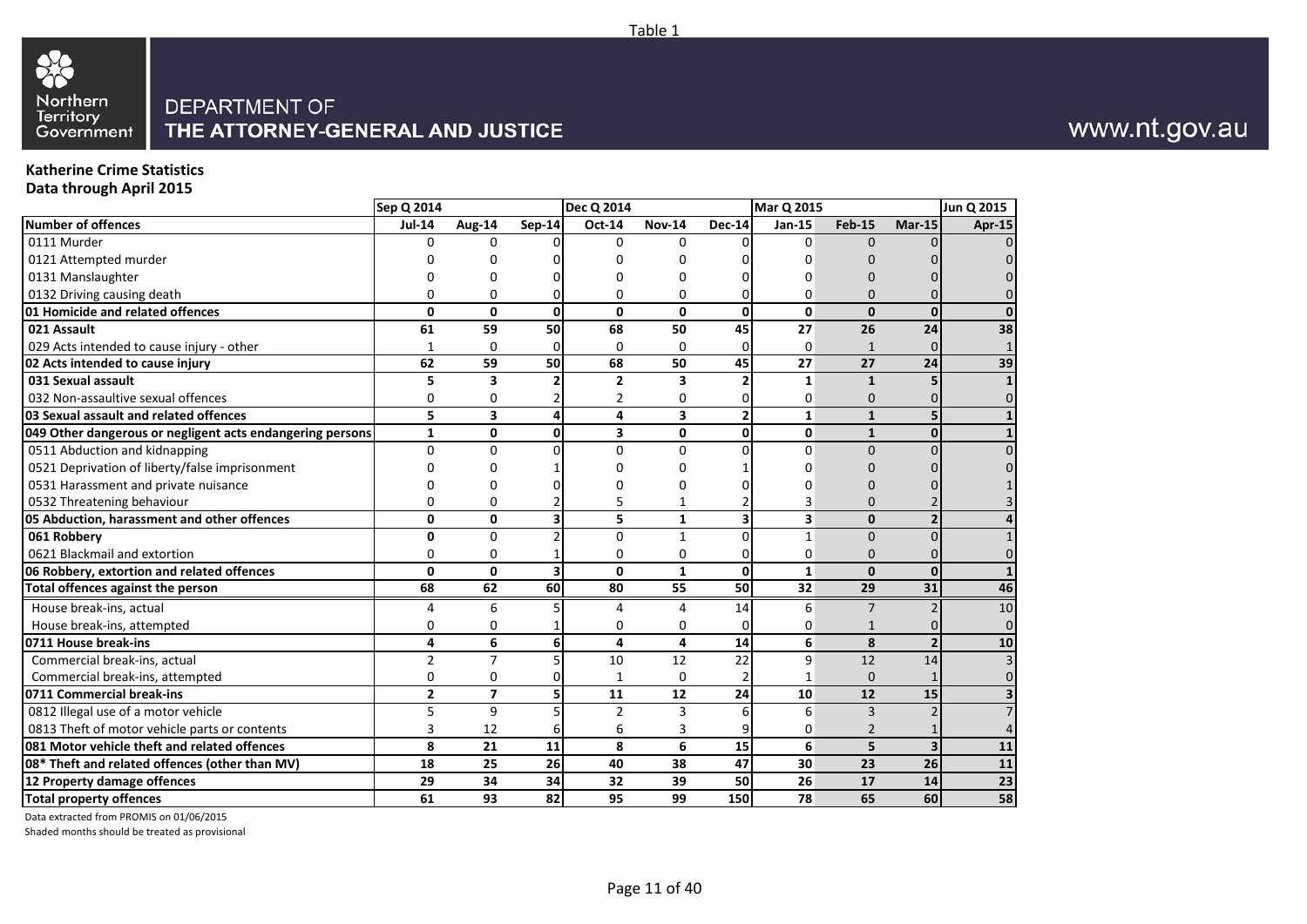

# www.nt.gov.au

### **Tennant Creek Crime Statistics**

**Data through April 2015**

|                                                           |              | Mar Q 2013 Jun Q 2013 Sep Q 2013 |                |                |                | <b>Dec Q 2013</b>        |                         |                 | Mar Q 2014              |                |          | Jun Q 2014     |                |                 |
|-----------------------------------------------------------|--------------|----------------------------------|----------------|----------------|----------------|--------------------------|-------------------------|-----------------|-------------------------|----------------|----------|----------------|----------------|-----------------|
| Number of offences                                        |              |                                  | $Jul-13$       | <b>Aug-13</b>  | <b>Sep-13</b>  | Oct-13                   | <b>Nov-13</b>           | <b>Dec-13</b>   | $Jan-14$                | Feb-14         | $Mar-14$ | Apr-14         | $May-14$       | <b>Jun-14</b>   |
| 0111 Murder                                               |              |                                  | <sup>n</sup>   | 0              |                | $\Omega$                 |                         |                 |                         |                |          |                | U              |                 |
| 0121 Attempted murder                                     |              |                                  |                |                |                |                          |                         |                 |                         |                |          |                |                |                 |
| 0131 Manslaughter                                         |              |                                  |                |                |                |                          |                         |                 |                         |                |          |                |                |                 |
| 0132 Driving causing death                                |              |                                  |                |                |                | $\Omega$                 | 0                       |                 |                         |                |          |                |                | 0               |
| 01 Homicide and related offences                          | $\Omega$     | $\Omega$                         | $\Omega$       | $\mathbf{0}$   | $\mathbf{0}$   | $\mathbf{0}$             | $\mathbf{1}$            | ΩI              | $\mathbf{0}$            | $\mathbf{0}$   | ŋ        | 0              | $\mathbf{0}$   | 0               |
| 021 Assault                                               | 200          | 181                              | 57             | 59             | 40             | 66                       | 46                      | 56              | 51                      | 26             | 44       | 22             | 33             | 22              |
| 029 Acts intended to cause injury - other                 |              |                                  | $\Omega$       | $\Omega$       |                | $\Omega$                 | $\mathbf 0$             |                 | $\Omega$                | $\Omega$       |          | 0              | $\Omega$       | $\mathbf 0$     |
| 02 Acts intended to cause injury                          | 200          | 181                              | 57             | 59             | 40             | 66                       | 46                      | <b>56</b>       | 51                      | 26             | 44       | 22             | 33             | $\overline{22}$ |
| 031 Sexual assault                                        |              |                                  | 0              |                |                | $\mathbf{0}$             | $\mathbf{0}$            |                 | $\Omega$                | $\mathbf{0}$   |          | n              |                | $\mathbf 0$     |
| 032 Non-assaultive sexual offences                        |              |                                  |                | O              |                | 0                        | $\Omega$                |                 |                         |                |          |                |                | 0               |
| 03 Sexual assault and related offences                    |              |                                  | $\Omega$       | 1              | 5              | 0                        | $\mathbf 0$             | 0               | $\mathbf{0}$            | 0              | ŋ        | 0              | -1             | 0               |
| 049 Other dangerous or negligent acts endangering persons |              |                                  | 1              | 1              | 0              | 0                        | 0                       | ΩI              | 0                       | 0              |          | 1              | $\Omega$       | $\mathbf 0$     |
| 0511 Abduction and kidnapping                             |              |                                  | $\Omega$       | $\Omega$       |                | $\Omega$                 | $\Omega$                |                 | $\Omega$                | $\Omega$       |          | U              |                | $\Omega$        |
| 0521 Deprivation of liberty/false imprisonment            |              |                                  |                |                |                |                          |                         |                 |                         |                |          |                |                |                 |
| 0531 Harassment and private nuisance                      |              |                                  |                |                |                |                          |                         |                 |                         |                |          |                |                |                 |
| 0532 Threatening behaviour                                |              |                                  |                |                |                | 0                        | -1                      |                 |                         |                |          |                |                |                 |
| 05 Abduction, harassment and other offences               | 6            |                                  | 0              | 1              | 0              | $\mathbf{0}$             | 1                       | ΩI              | 0                       | 0              |          | 0              | -1             | 1               |
| 061 Robbery                                               |              |                                  | $\Omega$       | $\Omega$       | n              | $\mathbf{0}$             | $\mathbf{0}$            | U               | $\mathbf{0}$            | $\mathbf{0}$   |          | O.             | $\Omega$       | $\mathbf 0$     |
| 0621 Blackmail and extortion                              |              |                                  | 0              | 0              | 0              | 0                        | $\mathbf{0}$            |                 | 0                       | O              |          | U              | 0              | $\mathbf 0$     |
| 06 Robbery, extortion and related offences                | $\Omega$     | $\mathbf{0}$                     | $\mathbf{0}$   | $\mathbf{0}$   | $\Omega$       | $\mathbf{0}$             | $\mathbf{0}$            | $\mathbf{0}$    | $\Omega$                | $\mathbf{0}$   | $\Omega$ | 0              | $\Omega$       | $\mathbf 0$     |
| Total offences against the person                         | 211          | 189                              | 58             | 62             | 45             | 66                       | 48                      | <b>56</b>       | 51                      | 26             | 47       | 23             | 35             | $\overline{23}$ |
| House break-ins, actual                                   |              | 18                               |                |                |                | 2                        | 0                       |                 |                         | 0              |          |                |                | $\overline{2}$  |
| House break-ins, attempted                                |              |                                  |                | U              |                | 0                        | 0                       |                 |                         |                |          |                |                |                 |
| 0711 House break-ins                                      |              | 18                               | 5              | $\overline{2}$ | 0              | $\overline{2}$           | $\mathbf 0$             |                 | $\overline{\mathbf{3}}$ | 0              |          | $\overline{2}$ | $\mathbf{1}$   | 3               |
| Commercial break-ins, actual                              | 15           | 29                               | 8              | 1              |                | $\overline{\phantom{a}}$ | 3                       |                 | 9                       | $\overline{3}$ |          |                | q              |                 |
| Commercial break-ins, attempted                           |              |                                  | $\Omega$       | $\Omega$       |                | $\Omega$                 | 0                       |                 |                         |                |          |                |                |                 |
| 0711 Commercial break-ins                                 | 15           | 32                               | 8              | 1              |                | $\overline{2}$           | $\overline{\mathbf{3}}$ | $\overline{2}$  | 10                      | 4              |          | $\overline{7}$ | 10             | 4               |
| 0812 Illegal use of a motor vehicle                       |              |                                  |                | $\Omega$       |                | $\mathbf{1}$             | $\mathbf{1}$            |                 | $\Omega$                | $\Omega$       |          | U              | $\Omega$       | 1               |
| 0813 Theft of motor vehicle parts or contents             |              |                                  |                | 0              |                | $\mathbf{1}$             | 0                       |                 | 0                       |                |          |                |                | 0               |
| 081 Motor vehicle theft and related offences              | $\mathbf{9}$ | 8                                | $\overline{2}$ | 0              | $\overline{2}$ | $\overline{2}$           | 1                       | 0               | $\mathbf{0}$            | $\mathbf{0}$   |          | $\mathbf{1}$   | $\overline{2}$ | $\mathbf{1}$    |
| 08* Theft and related offences (other than MV)            | 38           | 62                               | 19             | 10             | 9              | 10                       | 10                      | 9               | 19                      | 6              | 14       | 5              | 18             | $\overline{7}$  |
| 12 Property damage offences                               | 40           | 84                               | 27             | 23             | 12             | 10                       | $\overline{7}$          | 7               | 18                      | 19             | 11       | 10             | 10             | 12              |
| <b>Total property offences</b>                            | 109          | 204                              | 61             | 36             | 27             | 26                       | 21                      | 19 <sup>1</sup> | 50                      | 29             | 35       | 25             | 41             | 27              |

Data extracted from PROMIS on 01/06/2015

Shaded months should be treated as provisional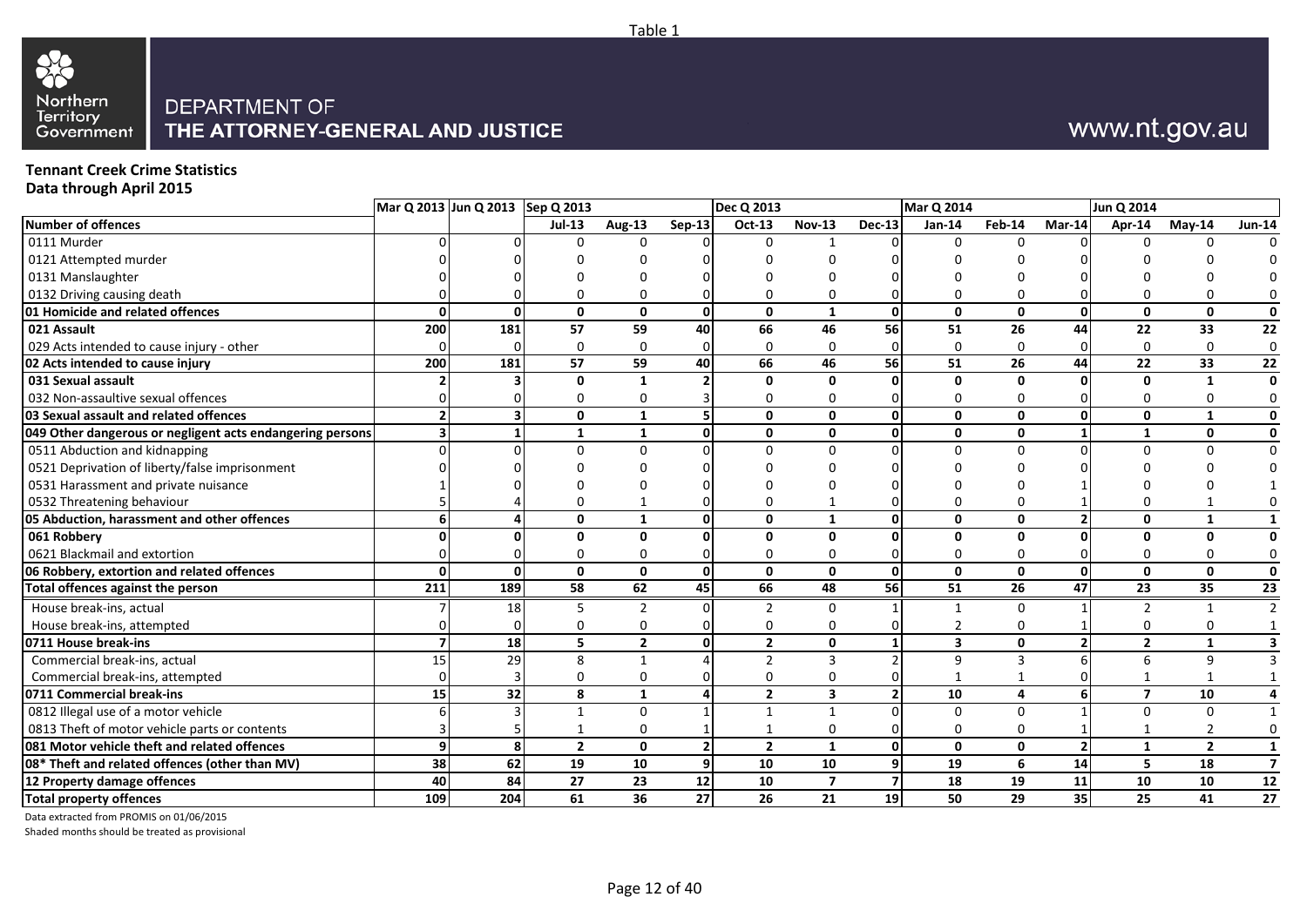

# www.nt.gov.au

### **Tennant Creek Crime Statistics**

**Data through April 2015**

|                                                           | Sep Q 2014     |              |                 | <b>Dec Q 2014</b>       |               |                         | Mar Q 2015     |               |                 | Jun Q 2015 |
|-----------------------------------------------------------|----------------|--------------|-----------------|-------------------------|---------------|-------------------------|----------------|---------------|-----------------|------------|
| <b>Number of offences</b>                                 | <b>Jul-14</b>  | Aug-14       | <b>Sep-14</b>   | $\overline{Oct}$ -14    | <b>Nov-14</b> | <b>Dec-14</b>           | Jan-15         | <b>Feb-15</b> | $Mar-15$        | Apr-15     |
| 0111 Murder                                               | U              | 1            |                 | $\Omega$                | $\Omega$      |                         | $\Omega$       | $\Omega$      |                 |            |
| 0121 Attempted murder                                     |                | n            |                 | n                       |               |                         | n              |               |                 |            |
| 0131 Manslaughter                                         |                | n            |                 | 0                       |               |                         | n              |               |                 |            |
| 0132 Driving causing death                                | O              | 0            | 0               | 0                       | 0             | 0                       | 0              | $\Omega$      |                 |            |
| 01 Homicide and related offences                          | $\mathbf{0}$   | $\mathbf{1}$ | 0               | $\mathbf{0}$            | $\mathbf{0}$  | $\mathbf{0}$            | $\mathbf{0}$   | $\mathbf{0}$  | $\mathbf{0}$    |            |
| 021 Assault                                               | 29             | 21           | 19              | 10                      | 20            | 11                      | 26             | 21            | 27              | 18         |
| 029 Acts intended to cause injury - other                 | $\mathbf 0$    | 0            | $\Omega$        | $\Omega$                | $\Omega$      | $\Omega$                | 0              | $\Omega$      | U               |            |
| 02 Acts intended to cause injury                          | 29             | 21           | 19              | 10                      | 20            | 11                      | 26             | 21            | $\overline{27}$ | 18         |
| 031 Sexual assault                                        | $\overline{2}$ | $\mathbf{0}$ |                 | 0                       | 0             |                         | $\overline{2}$ | $\mathbf{1}$  |                 |            |
| 032 Non-assaultive sexual offences                        | 0              | 0            |                 | 0                       | 0             |                         | 0              | $\mathbf{0}$  |                 |            |
| 03 Sexual assault and related offences                    | $\overline{2}$ | 0            | $\mathbf{1}$    | $\mathbf{0}$            | $\mathbf{0}$  | $\overline{\mathbf{3}}$ | $\overline{2}$ | $\mathbf{1}$  | $\mathbf{1}$    |            |
| 049 Other dangerous or negligent acts endangering persons | 0              | 0            | 0               | $\mathbf{0}$            | 0             | $\mathbf{0}$            | 0              | $\mathbf{0}$  | $\mathbf{0}$    |            |
| 0511 Abduction and kidnapping                             | $\Omega$       | 0            | $\Omega$        | $\Omega$                | $\Omega$      | <sup>0</sup>            | $\Omega$       | $\Omega$      | $\Omega$        |            |
| 0521 Deprivation of liberty/false imprisonment            |                |              |                 | U                       |               |                         |                |               |                 |            |
| 0531 Harassment and private nuisance                      |                |              |                 |                         | n             |                         | n              |               |                 |            |
| 0532 Threatening behaviour                                | ŋ              | ሰ            | 0               | 1                       | $\Omega$      |                         | 0              | $\Omega$      |                 |            |
| 05 Abduction, harassment and other offences               | 0              | 0            | 0               | $\mathbf{1}$            | 0             | 2 <sub>l</sub>          | $\mathbf{1}$   | $\mathbf{0}$  | $\mathbf{0}$    |            |
| 061 Robbery                                               | $\Omega$       | $\Omega$     | 0               | $\Omega$                | $\Omega$      | $\Omega$                | $\Omega$       | $\Omega$      | $\Omega$        |            |
| 0621 Blackmail and extortion                              | $\mathbf 0$    | 0            | 0               | 0                       | $\mathbf 0$   | 0                       | 0              | $\mathbf{0}$  | $\Omega$        |            |
| 06 Robbery, extortion and related offences                | $\Omega$       | $\mathbf{0}$ | 0               | $\Omega$                | $\Omega$      | $\Omega$                | $\mathbf{0}$   | $\Omega$      | $\mathbf{0}$    |            |
| Total offences against the person                         | 31             | 22           | 20              | 11                      | 20            | 16                      | 29             | 22            | 28              | 19         |
| House break-ins, actual                                   | 0              | $\Omega$     |                 | 1                       | 3             | $\overline{2}$          | 8              | $\Omega$      |                 |            |
| House break-ins, attempted                                | $\mathbf 0$    | 0            | 01              | 0                       | $\mathbf 0$   | 0                       | 0              | $\Omega$      |                 |            |
| 0711 House break-ins                                      | $\mathbf{0}$   | 0            | $\mathbf{1}$    | $\mathbf{1}$            | 3             | $\overline{2}$          | 8              | $\mathbf{0}$  | $\overline{2}$  |            |
| Commercial break-ins, actual                              | 1              | 5            | 1               | 3                       | 4             | 3                       | 11             | 5             |                 |            |
| Commercial break-ins, attempted                           | $\mathbf 0$    | 0            | O.              | 0                       | $\Omega$      |                         | $\overline{0}$ | $\Omega$      |                 |            |
| 0711 Commercial break-ins                                 | $\mathbf{1}$   | 5            | $\mathbf{1}$    | $\overline{\mathbf{3}}$ | 4             | $\overline{\mathbf{3}}$ | 11             | 5             | 1               |            |
| 0812 Illegal use of a motor vehicle                       | 3              | $\mathbf{1}$ |                 | $\Omega$                | $\mathbf{1}$  |                         | $\overline{2}$ | $\Omega$      | $\Omega$        |            |
| 0813 Theft of motor vehicle parts or contents             | 1              | 0            | 0               | 0                       | 0             |                         | 3              | 0             |                 |            |
| 081 Motor vehicle theft and related offences              | 4              | $\mathbf{1}$ | $\mathbf{1}$    | 0                       | $\mathbf{1}$  | $\overline{\mathbf{3}}$ | 5              | $\mathbf{0}$  | $\mathbf{1}$    |            |
| 08* Theft and related offences (other than MV)            | 5              | 9            | $\overline{7}$  | 13                      | 9             | 12                      | 17             | 9             | 4               |            |
| 12 Property damage offences                               | 8              | 9            | 10              | 5                       | 4             | 11                      | 16             | 10            | $\overline{7}$  |            |
| <b>Total property offences</b>                            | 18             | 24           | 20 <sup>1</sup> | 22                      | 21            | 31                      | 57             | 24            | 15              | 20         |

Data extracted from PROMIS on 01/06/2015

Shaded months should be treated as provisional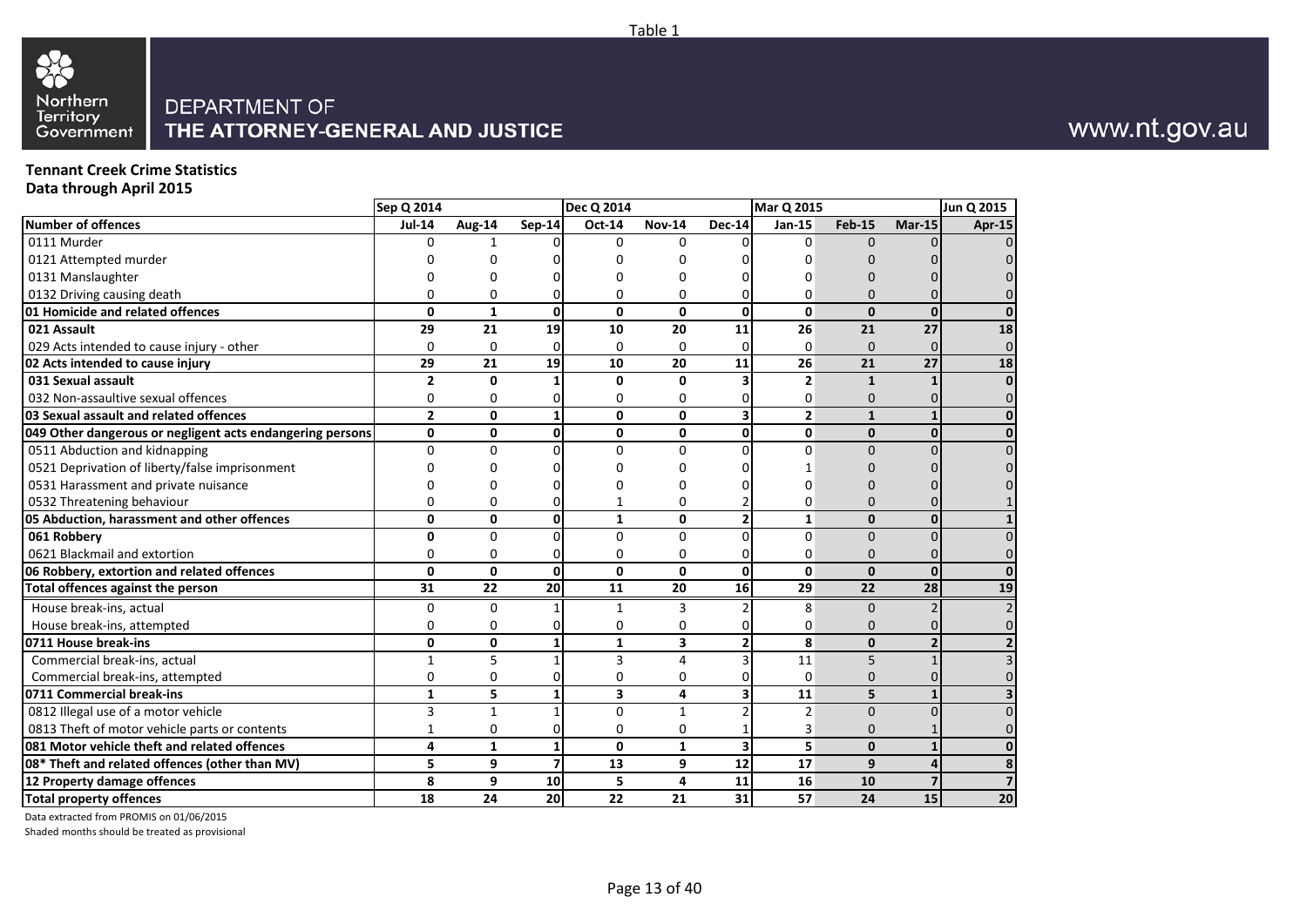

# www.nt.gov.au

#### **Nhulunbuy Crime Statistics Data through April 2015**

|                                                           |    | Mar Q 2013 Jun Q 2013 Sep Q 2013 |                |                         |              | Dec Q 2013              |               |               | <b>Mar Q 2014</b> |                          |          | Jun Q 2014              |                |                         |
|-----------------------------------------------------------|----|----------------------------------|----------------|-------------------------|--------------|-------------------------|---------------|---------------|-------------------|--------------------------|----------|-------------------------|----------------|-------------------------|
| <b>Number of offences</b>                                 |    |                                  | <b>Jul-13</b>  | <b>Aug-13</b>           | $Sep-13$     | Oct-13                  | <b>Nov-13</b> | <b>Dec-13</b> | $Jan-14$          | Feb-14                   | Mar-14   | Apr-14                  | $Mav-14$       | <b>Jun-14</b>           |
| 0111 Murder                                               |    |                                  | <sup>0</sup>   | $\Omega$                |              | $\Omega$                | U             |               | $\Omega$          | $\Omega$                 |          | $\Omega$                | $\Omega$       |                         |
| 0121 Attempted murder                                     |    |                                  |                |                         |              |                         |               |               |                   |                          |          |                         |                |                         |
| 0131 Manslaughter                                         |    |                                  |                |                         |              |                         |               |               |                   |                          |          |                         |                |                         |
| 0132 Driving causing death                                |    |                                  |                |                         |              |                         |               |               |                   |                          |          |                         |                |                         |
| 01 Homicide and related offences                          | n  | ŋ                                | 0              | 0                       | $\Omega$     | $\mathbf{0}$            | $\mathbf{0}$  |               | $\mathbf{0}$      | 0                        |          | $\mathbf{0}$            | $\mathbf{0}$   |                         |
| 021 Assault                                               | 25 | 25                               |                | 8                       | 10           | 9                       | 10            | 11            | 10                | 12                       |          | 11                      | 12             | 16                      |
| 029 Acts intended to cause injury - other                 |    |                                  |                | 0                       |              | $\Omega$                |               |               | $\Omega$          | $\Omega$                 |          | $\Omega$                | $\mathbf 0$    | $\mathbf 0$             |
| 02 Acts intended to cause injury                          | 25 | 25                               | 8              | 8                       | 10           | 9                       | 11            | 11            | 10                | 12                       |          | 11                      | 12             | 16                      |
| 031 Sexual assault                                        |    |                                  | U              | 0                       | $\Omega$     | $\mathbf{0}$            | 1             |               | $\mathbf{0}$      | $\mathbf{0}$             |          | $\mathbf{0}$            | $\mathbf{0}$   | $\mathbf 0$             |
| 032 Non-assaultive sexual offences                        |    |                                  |                | 0                       |              | 0                       | 0             |               | 0                 | $\Omega$                 |          | $\Omega$                | $\Omega$       | $\mathbf 0$             |
| 03 Sexual assault and related offences                    |    |                                  | O.             | $\mathbf{0}$            | $\mathbf{0}$ | $\mathbf 0$             | $\mathbf{1}$  |               | 0                 | 0                        |          | $\mathbf{0}$            | $\Omega$       | $\mathbf 0$             |
| 049 Other dangerous or negligent acts endangering persons |    |                                  | $\overline{2}$ | 0                       | $\mathbf{0}$ | $\mathbf 0$             | 0             |               | 0                 | 0                        |          | 0                       | $\Omega$       | $\mathbf 0$             |
| 0511 Abduction and kidnapping                             |    |                                  |                |                         |              | $\Omega$                | U             |               | 0                 | U                        |          |                         |                |                         |
| 0521 Deprivation of liberty/false imprisonment            |    |                                  |                |                         |              |                         |               |               |                   |                          |          |                         |                |                         |
| 0531 Harassment and private nuisance                      |    |                                  |                |                         |              |                         |               |               |                   |                          |          |                         |                |                         |
| 0532 Threatening behaviour                                |    |                                  |                |                         |              |                         |               |               |                   |                          |          |                         |                |                         |
| 05 Abduction, harassment and other offences               |    |                                  |                | $\mathbf{0}$            |              | $\mathbf{0}$            | $\mathbf{2}$  | ŋ             | 1                 | 1                        |          | 0                       | $\Omega$       |                         |
| 061 Robbery                                               |    |                                  |                | ŋ                       |              | $\mathbf{0}$            | $\mathbf{0}$  |               | $\mathbf{0}$      | U                        |          |                         | 1              | 0                       |
| 0621 Blackmail and extortion                              |    |                                  |                |                         |              | 0                       | 0             |               |                   | U                        |          | n                       | $\Omega$       |                         |
| 06 Robbery, extortion and related offences                | n  | U                                | 0              | 0                       | $\mathbf{0}$ | $\mathbf 0$             | 0             | <sup>0</sup>  | 0                 | 0                        | $\Omega$ | 0                       | 1              | $\mathbf{0}$            |
| Total offences against the person                         | 29 | 26                               | 11             | 8                       | 11           | 9                       | 14            | 13            | 11                | 13                       |          | 11                      | 13             | 17                      |
| House break-ins, actual                                   |    |                                  | 5.             | -1                      |              | $\mathbf 0$             | 3             |               | 2                 | 0                        |          | 2                       | 0              | 3                       |
| House break-ins, attempted                                |    |                                  |                |                         |              | 0                       |               |               | 0                 | 0                        |          | $\Omega$                | $\Omega$       |                         |
| 0711 House break-ins                                      |    |                                  | 5              | $\mathbf{1}$            | $\Omega$     | $\mathbf 0$             | 4             |               | $\overline{2}$    | $\mathbf{0}$             |          | $\overline{2}$          | 0              |                         |
| Commercial break-ins, actual                              |    |                                  |                | 8                       |              | $\Omega$                | $\mathbf{1}$  |               | 5                 | $\mathcal{P}$            |          | $\Omega$                | $\Omega$       |                         |
| Commercial break-ins, attempted                           |    |                                  |                |                         |              | 0                       | 0             |               | 0                 | 0                        |          |                         |                |                         |
| 0711 Commercial break-ins                                 | 10 |                                  | 5              | 9                       |              | $\mathbf{0}$            | $\mathbf{1}$  |               | 5                 | $\overline{2}$           |          | $\mathbf{0}$            | $\Omega$       |                         |
| 0812 Illegal use of a motor vehicle                       |    |                                  |                |                         |              | 0                       |               |               |                   | 1                        |          |                         |                |                         |
| 0813 Theft of motor vehicle parts or contents             |    |                                  |                |                         |              | 0                       | 0             |               |                   |                          |          |                         | 0              |                         |
| 081 Motor vehicle theft and related offences              | 3  | 5                                | Δ              | 3                       |              | 0                       | $\mathbf{1}$  |               | $\overline{2}$    | $\overline{2}$           |          | 1                       | 1              | $\mathbf 0$             |
| 08* Theft and related offences (other than MV)            | 21 | 22                               | 15             | $\overline{\mathbf{3}}$ | $6 \mid$     | 6                       | 6             |               | 8                 | $\overline{\phantom{a}}$ | 15       | 5.                      | 8              | 8                       |
| 12 Property damage offences                               | 19 | 12                               | 15             | 8                       | $\mathbf{0}$ | $\overline{\mathbf{3}}$ | 4             |               | 4                 | $\mathbf{1}$             |          | $\overline{\mathbf{3}}$ | $\overline{2}$ | $\overline{\mathbf{z}}$ |
| <b>Total property offences</b>                            | 56 | 52                               | 44             | 24                      | 8            | 9                       | 16            | 13            | 21                | 12                       | 29       | 11                      | 11             | 21                      |

Data extracted from PROMIS on 01/06/2015

Shaded months should be treated as provisional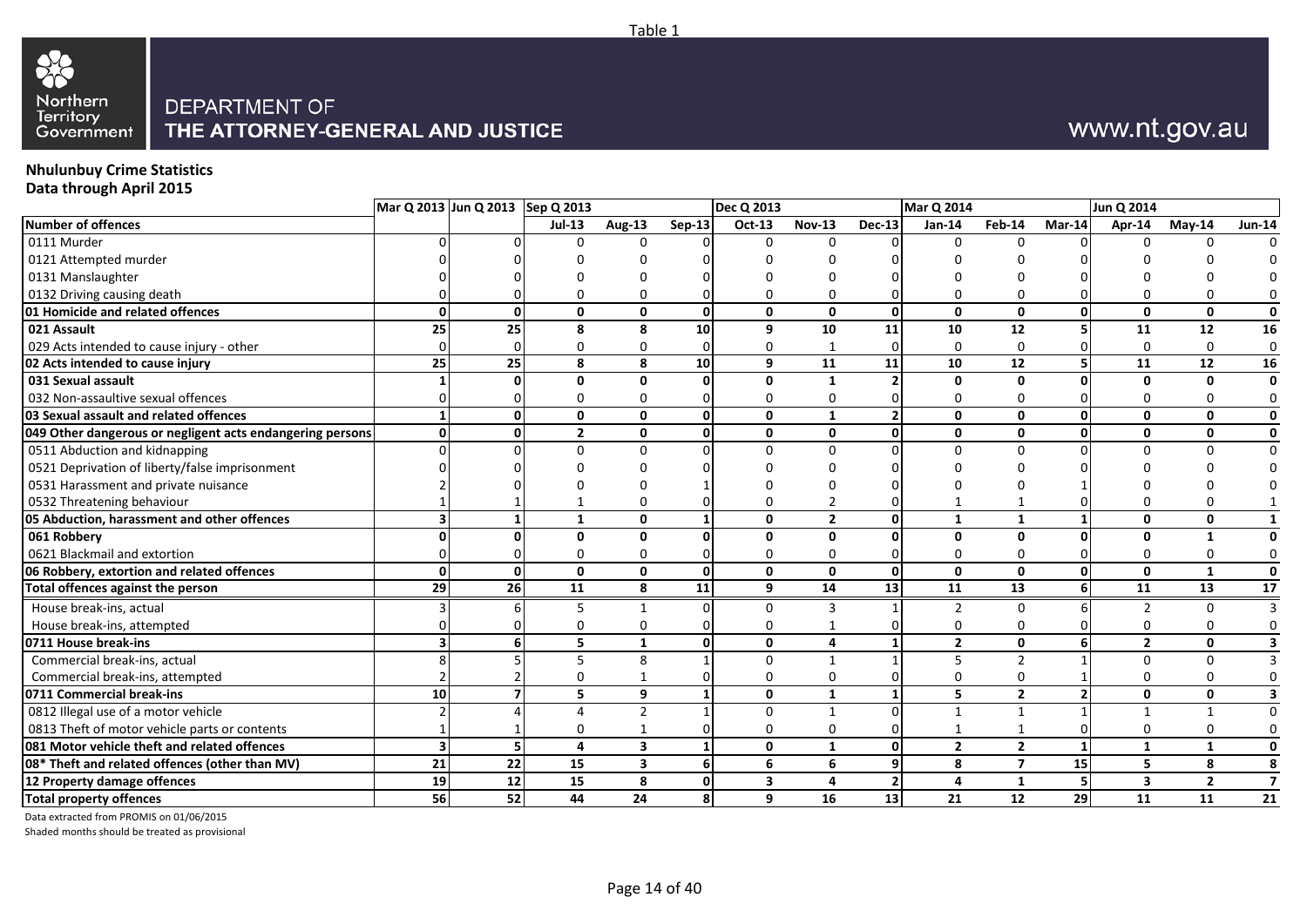

#### **Nhulunbuy Crime Statistics Data through April 2015**

|                                                           | Sep Q 2014     |                 |                         | Dec Q 2014     |                |                         | <b>Mar Q 2015</b> |                |          | Jun Q 2015     |
|-----------------------------------------------------------|----------------|-----------------|-------------------------|----------------|----------------|-------------------------|-------------------|----------------|----------|----------------|
| <b>Number of offences</b>                                 | <b>Jul-14</b>  | Aug-14          | Sep-14                  | Oct-14         | <b>Nov-14</b>  | <b>Dec-14</b>           | <b>Jan-15</b>     | <b>Feb-15</b>  | $Mar-15$ | Apr-15         |
| 0111 Murder                                               | $\Omega$       | $\Omega$        | $\Omega$                | $\Omega$       | $\Omega$       |                         | $\Omega$          | $\Omega$       |          |                |
| 0121 Attempted murder                                     |                | ი               |                         | 0              | ŋ              |                         | U                 |                |          |                |
| 0131 Manslaughter                                         |                | ი               |                         | ი              | ŋ              |                         |                   |                |          |                |
| 0132 Driving causing death                                | 0              | 0               | $\Omega$                | 0              | 0              | ი                       | 0                 | $\Omega$       |          |                |
| 01 Homicide and related offences                          | $\mathbf{1}$   | 0               | $\mathbf{0}$            | 0              | $\mathbf 0$    | $\mathbf{0}$            | 0                 | $\mathbf{0}$   | n        | 0              |
| 021 Assault                                               | 15             | 14              | 9                       | 10             | 9              | 23                      | 8                 | 8              |          | 8              |
| 029 Acts intended to cause injury - other                 | $\mathbf{0}$   | $\mathbf 0$     | $\Omega$                | 0              | $\Omega$       | 0                       | 0                 | $\Omega$       |          | $\Omega$       |
| 02 Acts intended to cause injury                          | 15             | 14              | 9                       | 10             | 9              | 23                      | 8                 | 8              |          | 8              |
| 031 Sexual assault                                        | 1              | $\mathbf{0}$    | 0                       | 0              | $\overline{2}$ | 0                       | 0                 | $\mathbf{0}$   |          | 0              |
| 032 Non-assaultive sexual offences                        | $\Omega$       | $\Omega$        | $\Omega$                | 0              | 0              | 0                       | 0                 | $\Omega$       |          |                |
| 03 Sexual assault and related offences                    | $\mathbf{1}$   | $\mathbf{0}$    | οl                      | $\mathbf{0}$   | $\overline{2}$ | $\mathbf{0}$            | $\mathbf{0}$      | $\mathbf{0}$   | ŋ        | $\bf{0}$       |
| 049 Other dangerous or negligent acts endangering persons | 0              | $\mathbf{1}$    | 0                       | 0              | 0              | 0                       | $\mathbf 0$       | 0              |          | 0              |
| 0511 Abduction and kidnapping                             | $\Omega$       | $\mathbf 0$     | $\Omega$                | $\Omega$       | $\Omega$       | 0                       | $\Omega$          | $\mathbf{0}$   |          | 0              |
| 0521 Deprivation of liberty/false imprisonment            | n              | O               | <sup>0</sup>            | 0              | U              |                         | n                 | O              |          |                |
| 0531 Harassment and private nuisance                      |                | 0               | $\Omega$                | 0              | 0              | N                       | n                 | $\Omega$       |          |                |
| 0532 Threatening behaviour                                | $\Omega$       | 0               | $\Omega$                |                | 1              | 0                       | 0                 | $\Omega$       |          |                |
| 05 Abduction, harassment and other offences               | 0              | $\mathbf{0}$    | $\mathbf{0}$            | $\mathbf{1}$   | $\mathbf{1}$   | 0                       | 0                 | $\mathbf{0}$   | $\Omega$ | 1              |
| 061 Robbery                                               | $\mathbf{0}$   | $\Omega$        | $\Omega$                | 0              | $\Omega$       | $\overline{0}$          | $\Omega$          | $\Omega$       |          | 0              |
| 0621 Blackmail and extortion                              | $\mathbf 0$    | 0               | $\Omega$                | 0              | $\Omega$       | 0                       | 0                 | $\mathbf{0}$   |          |                |
| 06 Robbery, extortion and related offences                | $\mathbf{0}$   | $\mathbf{0}$    | 0                       | $\mathbf{0}$   | $\Omega$       | 0                       | $\mathbf{0}$      | $\mathbf{0}$   |          | $\bf{0}$       |
| Total offences against the person                         | 17             | $\overline{15}$ | $\boldsymbol{9}$        | 11             | 12             | $\overline{23}$         | 8                 | 8              | 8        | 9              |
| House break-ins, actual                                   | 2              | 0               | $\Omega$                | $\mathbf 0$    | $\mathbf{1}$   | 3                       | 3                 | $\overline{2}$ |          | $\mathbf 0$    |
| House break-ins, attempted                                | $\mathbf 0$    | 0               | $\overline{0}$          | 0              | 1              |                         | 0                 | $\mathbf{0}$   |          | ი              |
| 0711 House break-ins                                      | $\overline{2}$ | 0               | $\mathbf{0}$            | 0              | $\overline{2}$ | 4                       | 3                 | $\overline{2}$ |          | 0              |
| Commercial break-ins, actual                              | $\mathbf 0$    | $\mathbf{1}$    |                         | $\overline{2}$ | $\Omega$       | $\overline{2}$          | 3                 | $\overline{4}$ |          | $\overline{2}$ |
| Commercial break-ins, attempted                           | $\mathbf{0}$   | $\mathbf 0$     | $\Omega$                | 0              | 0              | 0                       | 0                 | $\mathbf{1}$   |          |                |
| 0711 Commercial break-ins                                 | 0              | $\mathbf{1}$    | $\mathbf{1}$            | $\overline{2}$ | 0              | 2                       | 3                 | 5              |          | $\overline{2}$ |
| 0812 Illegal use of a motor vehicle                       | $\mathbf 0$    | $\mathbf 0$     | $\Omega$                | $\Omega$       | $\overline{2}$ | $\mathbf{1}$            | $\mathbf{1}$      | 3              |          | 0              |
| 0813 Theft of motor vehicle parts or contents             | 1              | 0               |                         | 0              | 0              | 0                       | 0                 | 1              |          |                |
| 081 Motor vehicle theft and related offences              | $\mathbf{1}$   | $\mathbf 0$     | $\mathbf{1}$            | 0              | $\mathbf{2}$   | $\mathbf{1}$            | $\mathbf{1}$      | 4              |          | $\bf{0}$       |
| 08* Theft and related offences (other than MV)            | 5              | 3               | 3                       | 5              | $\mathbf{2}$   | 10                      | 15                | 10             |          | 4              |
| 12 Property damage offences                               | $\overline{7}$ | $\mathbf{1}$    | $\overline{\mathbf{3}}$ | $\mathbf{1}$   | $\overline{7}$ | $\overline{\mathbf{z}}$ | 14                | 6              | 6        | $\overline{2}$ |
| <b>Total property offences</b>                            | 15             | 5               | 8 <sup>1</sup>          | 8              | 13             | 24                      | 36                | 27             | 18       | 8              |
|                                                           |                |                 |                         |                |                |                         |                   |                |          |                |

Data extracted from PROMIS on 01/06/2015

Shaded months should be treated as provisional

# www.nt.gov.au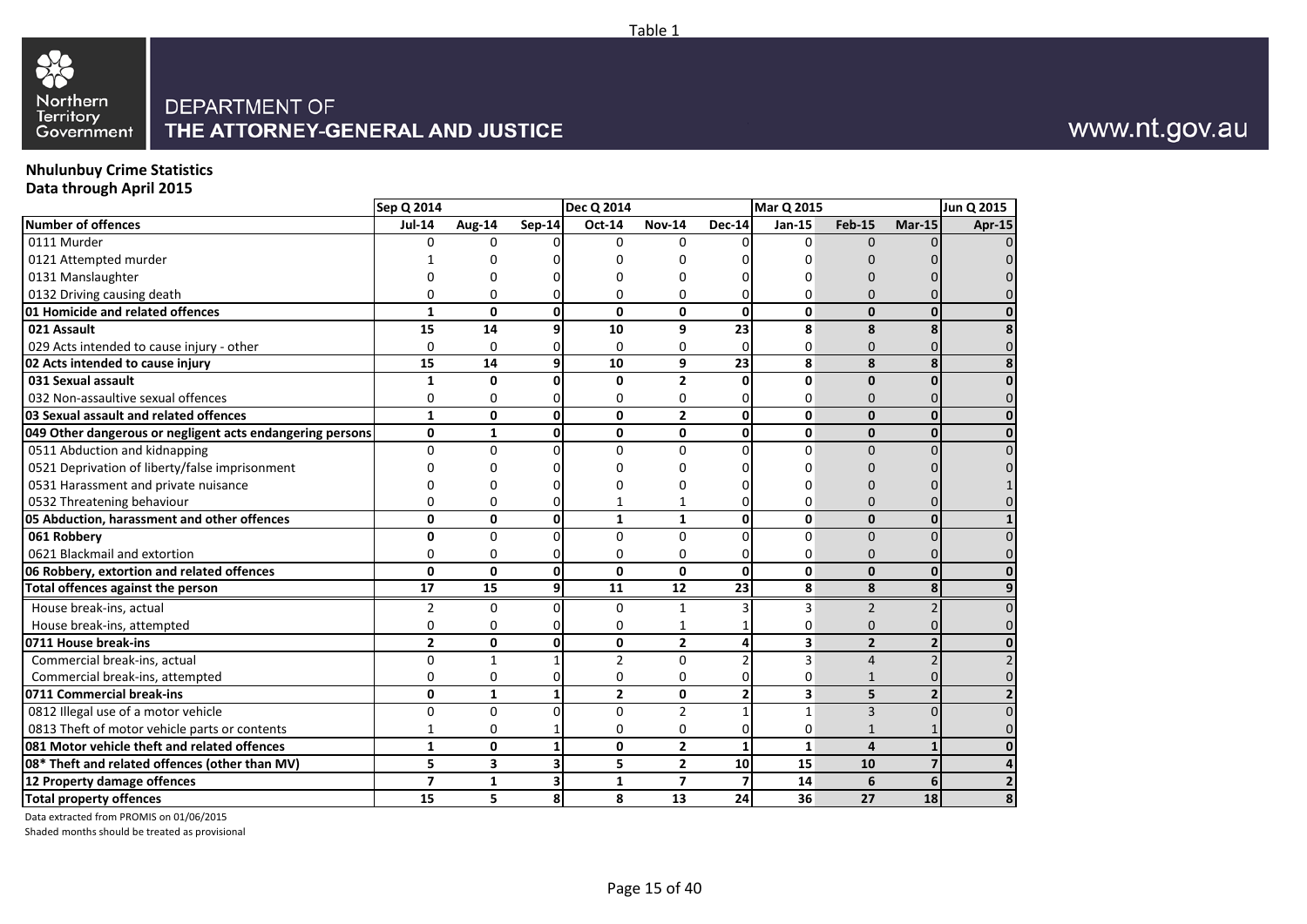

# www.nt.gov.au

#### **NT Balance Crime Statistics**

**Data through April 2015**

|                                                           |                 | Mar Q 2013 Jun Q 2013 Sep Q 2013 |                         |               |               | <b>Dec Q 2013</b>       |                |                 | Mar Q 2014      |                 |          | Jun Q 2014              |                 |                         |
|-----------------------------------------------------------|-----------------|----------------------------------|-------------------------|---------------|---------------|-------------------------|----------------|-----------------|-----------------|-----------------|----------|-------------------------|-----------------|-------------------------|
| Number of offences                                        |                 |                                  | $Jul-13$                | <b>Aug-13</b> | <b>Sep-13</b> | <b>Oct-13</b>           | <b>Nov-13</b>  | $Dec-13$        | $Jan-14$        | Feb-14          | Mar-14   | Apr-14                  | $M$ ay-14       | <b>Jun-14</b>           |
| 0111 Murder                                               |                 |                                  |                         | <sup>0</sup>  |               | $\Omega$                | $\Omega$       |                 | $\Omega$        | U               |          |                         | $\Omega$        |                         |
| 0121 Attempted murder                                     |                 |                                  |                         |               |               |                         |                |                 |                 |                 |          |                         |                 |                         |
| 0131 Manslaughter                                         |                 |                                  |                         |               |               |                         |                |                 |                 |                 |          |                         |                 |                         |
| 0132 Driving causing death                                |                 |                                  |                         |               |               | ŋ                       | 0              |                 |                 |                 |          |                         |                 | 0                       |
| 01 Homicide and related offences                          | 0               |                                  | $\overline{2}$          | $\mathbf{1}$  | $\Omega$      | $\mathbf{0}$            | $\mathbf{0}$   | <sup>0</sup>    | $\Omega$        | $\mathbf{0}$    | $\Omega$ |                         | $\mathbf 0$     | 0                       |
| 021 Assault                                               | 536             | 546                              | 153                     | 179           | 184           | 188                     | 206            | 184             | 156             | 145             | 159      | 178                     | 172             | 158                     |
| 029 Acts intended to cause injury - other                 |                 |                                  | $\mathbf 0$             | $\Omega$      |               | 0                       | 0              |                 | $\mathbf{1}$    | $\Omega$        |          | $\mathbf 0$             | $\mathbf{1}$    | $\overline{2}$          |
| 02 Acts intended to cause injury                          | 536             | 549                              | 153                     | 179           | 184           | 188                     | 206            | 184             | 157             | 145             | 159      | 178                     | 173             | 160                     |
| 031 Sexual assault                                        | 22              | 22                               | 15                      |               |               | 10                      | 4              |                 | 10              | 9               |          | 11                      | $\overline{12}$ | 9                       |
| 032 Non-assaultive sexual offences                        |                 |                                  |                         |               |               | 0                       | -1             |                 | 2               |                 |          |                         | 2               | 0                       |
| 03 Sexual assault and related offences                    | 24              | 25                               | 17                      | 8             | 5             | $\overline{10}$         | 5              | 10 <sup>1</sup> | $\overline{12}$ | 10              |          | $12$                    | 14              | 9                       |
| 049 Other dangerous or negligent acts endangering persons | 12              | 9                                | $\overline{\mathbf{3}}$ | 4             | -1            | $\overline{\mathbf{3}}$ | 6              | $\overline{2}$  | 5               | $\overline{2}$  |          | $\overline{\mathbf{3}}$ | $\overline{ }$  | $\overline{\mathbf{3}}$ |
| 0511 Abduction and kidnapping                             | U               |                                  | U                       | $\Omega$      |               | $\Omega$                | $\Omega$       |                 | $\Omega$        | $\Omega$        |          | 0                       | $\Omega$        | $\mathbf 0$             |
| 0521 Deprivation of liberty/false imprisonment            |                 |                                  |                         |               |               |                         |                |                 |                 |                 |          |                         |                 |                         |
| 0531 Harassment and private nuisance                      |                 |                                  |                         |               |               |                         |                |                 |                 |                 |          |                         |                 |                         |
| 0532 Threatening behaviour                                | 27              | 31                               | 12                      | 6             | 20            |                         | 10             | 12              | 12              |                 |          |                         |                 |                         |
| 05 Abduction, harassment and other offences               | 35 <sup>1</sup> | 45                               | 13                      | 9             | 25            | 10                      | 12             | 18              | 16              | 9               |          | 5                       | 13              | 14                      |
| 061 Robbery                                               |                 |                                  | 1                       | $\mathbf{0}$  | - 0           | $\mathbf{1}$            | $\mathbf{1}$   |                 | $\Omega$        | $\mathbf{0}$    |          | U                       | -1              | $\mathbf{1}$            |
| 0621 Blackmail and extortion                              | 0               |                                  | 0                       | 0             |               | 0                       | 0              |                 | 0               |                 |          | U                       | 0               | 0                       |
| 06 Robbery, extortion and related offences                |                 |                                  | $\mathbf{1}$            | $\mathbf{0}$  | $\Omega$      | $\mathbf{1}$            | $\mathbf{1}$   | 0               | $\mathbf{0}$    | $\mathbf{0}$    |          | $\Omega$                | $\mathbf{1}$    | $\mathbf{1}$            |
| Total offences against the person                         | 608             | 633                              | 189                     | 201           | 215           | 212                     | 230            | 214             | 190             | 166             | 174      | 199                     | 208             | 187                     |
| House break-ins, actual                                   | 98              | 45                               | 14                      | 21            | 17            | 30                      | 25             | 24              | 44              | 8               | 19       | 19                      | 24              | 32                      |
| House break-ins, attempted                                | 19              |                                  | 5                       | 5             |               | 3                       | $\overline{2}$ |                 | 5               | 6               |          |                         | 3               | 3                       |
| 0711 House break-ins                                      | 117             | 53                               | 19                      | 26            | 17            | 33                      | 27             | 27 <sup>1</sup> | 49              | 14              | 20       | 23                      | 27              | 35                      |
| Commercial break-ins, actual                              | 201             | 131                              | 33                      | 30            | 30            | 44                      | 43             | 45              | 75              | 43              | 58       | 72                      | 49              | $\overline{50}$         |
| Commercial break-ins, attempted                           | 24              | 11                               | $\overline{2}$          | 3             |               | $\overline{2}$          | $\overline{2}$ |                 | $\Delta$        | 3               |          | 7                       | 7               | 5                       |
| 0711 Commercial break-ins                                 | 225             | 142                              | 35                      | 33            | 31            | 46                      | 45             | 51              | 79              | 46              | 62       | 79                      | 56              | 55                      |
| 0812 Illegal use of a motor vehicle                       | 47              | 39                               | 24                      | 14            | 11            | 18                      | 8              | 12              | 12              | 12              | 16       | 14                      | 18              | 17                      |
| 0813 Theft of motor vehicle parts or contents             | 23              | 36                               | 8                       | 7             |               | 9                       | $\overline{7}$ |                 |                 |                 |          |                         | 14              | 10                      |
| 081 Motor vehicle theft and related offences              | 70              | $\overline{75}$                  | 32                      | 21            | 20            | $\overline{27}$         | 15             | <b>18</b>       | 19              | $\overline{17}$ | 23       | 21                      | $\overline{32}$ | $\overline{27}$         |
| 08* Theft and related offences (other than MV)            | 298             | 270                              | 72                      | 73            | 47            | 69                      | 82             | 89              | 101             | 71              | 97       | 96                      | 107             | 100                     |
| 12 Property damage offences                               | 373             | 286                              | 99                      | 100           | 96            | 108                     | 124            | 100             | 159             | 83              | 114      | 104                     | 113             | 111                     |
| <b>Total property offences</b>                            | 1,083           | 826                              | 257                     | 253           | 211           | 283                     | 293            | 285             | 407             | 231             | 316      | 323                     | 335             | 328                     |

Data extracted from PROMIS on 01/06/2015

Shaded months should be treated as provisional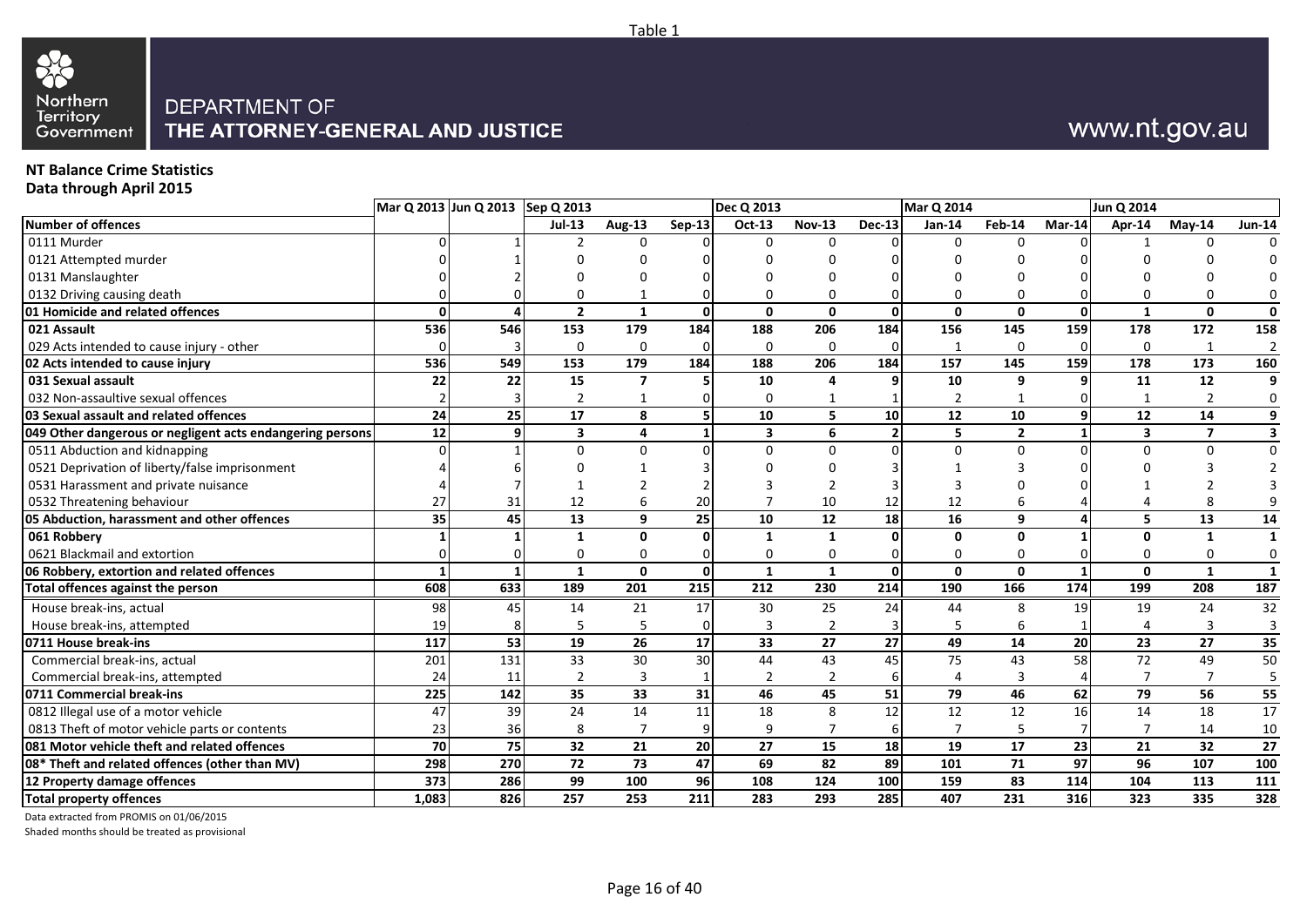# 88 Northern<br>Territory<br>Government

#### DEPARTMENT OF THE ATTORNEY-GENERAL AND JUSTICE

### **NT Balance Crime Statistics**

**Data through April 2015**

|                                                           | Sep Q 2014      |                          |               | <b>Dec Q 2014</b> |               |                         | <b>Mar Q 2015</b> |                |                         | Jun Q 2015               |
|-----------------------------------------------------------|-----------------|--------------------------|---------------|-------------------|---------------|-------------------------|-------------------|----------------|-------------------------|--------------------------|
| Number of offences                                        | <b>Jul-14</b>   | <b>Aug-14</b>            | <b>Sep-14</b> | Oct-14            | <b>Nov-14</b> | <b>Dec-14</b>           | Jan-15            | <b>Feb-15</b>  | $Mar-15$                | Apr-15                   |
| 0111 Murder                                               | <sup>n</sup>    | $\Omega$                 |               | 0                 | $\Omega$      | $\Omega$                | $\mathbf{1}$      | $\Omega$       |                         | $\Omega$                 |
| 0121 Attempted murder                                     |                 | ŋ                        |               | U                 | 0             | U                       | U                 |                |                         | $\Omega$                 |
| 0131 Manslaughter                                         |                 | ŋ                        |               | 0                 | $\Omega$      | U                       | $\Omega$          | $\Omega$       |                         | $\Omega$                 |
| 0132 Driving causing death                                | U               | $\Omega$                 |               | 0                 | $\Omega$      | $\Omega$                | $\Omega$          | $\Omega$       | $\Omega$                | $\overline{0}$           |
| 01 Homicide and related offences                          | $\mathbf{0}$    | $\mathbf{0}$             | $\mathbf{0}$  | $\Omega$          | $\mathbf{0}$  | $\mathbf 0$             | $\mathbf{1}$      | $\mathbf{0}$   | $\mathbf 0$             | $\mathbf{0}$             |
| 021 Assault                                               | 159             | 183                      | 198           | 204               | 232           | 203                     | 172               | 136            | 172                     | 157                      |
| 029 Acts intended to cause injury - other                 | 1               | $\mathbf 0$              | 0             | 0                 | $\Omega$      | 0                       | 1                 | $\Omega$       | $\Omega$                | $\overline{0}$           |
| 02 Acts intended to cause injury                          | 160             | 183                      | 198           | 204               | 232           | 203                     | 173               | 136            | 172                     | 157                      |
| 031 Sexual assault                                        | 11              | $\overline{\phantom{a}}$ | 13            | 11                | 8             | 7                       | 8                 | 11             | 7                       | $\overline{12}$          |
| 032 Non-assaultive sexual offences                        | 2               | 1                        | 0             | 0                 | 0             | 0                       | 0                 | $\mathbf{1}$   |                         | $\overline{0}$           |
| 03 Sexual assault and related offences                    | 13              | 8                        | 13            | 11                | 8             | $\overline{\mathbf{z}}$ | 8                 | 12             | $\overline{\mathbf{8}}$ | $\overline{\mathbf{12}}$ |
| 049 Other dangerous or negligent acts endangering persons | 4               | $\mathbf{1}$             | 3             | 3                 | 3             | $\mathbf{1}$            | $\overline{2}$    | $\mathbf{0}$   | $\overline{2}$          | $1\overline{ }$          |
| 0511 Abduction and kidnapping                             | $\Omega$        | $\Omega$                 | $\Omega$      | 0                 | $\Omega$      | $\Omega$                | $\Omega$          | $\Omega$       | $\Omega$                | $\overline{0}$           |
| 0521 Deprivation of liberty/false imprisonment            |                 | 5                        |               |                   | $\Omega$      |                         | 3                 |                |                         | 2 <sup>1</sup>           |
| 0531 Harassment and private nuisance                      |                 | 4                        |               |                   | 6             | 5                       | $\Omega$          |                |                         | 4                        |
| 0532 Threatening behaviour                                | 13              | 14                       | 11            | 4                 | 11            | 11                      | 8                 | 13             |                         | $\overline{7}$           |
| 05 Abduction, harassment and other offences               | 20              | 23                       | 12            | 9                 | 17            | 18                      | 11                | 18             | 8                       | 13                       |
| 061 Robbery                                               | $\mathbf{0}$    | $\overline{2}$           | $\Omega$      | $\mathbf{1}$      | $\Omega$      | $\overline{2}$          | $\Omega$          | $\mathbf{1}$   |                         | $\overline{3}$           |
| 0621 Blackmail and extortion                              | $\overline{0}$  | $\mathbf 0$              | 0             | 0                 | $\Omega$      | $\mathbf 0$             | $\mathbf 0$       | $\mathbf{0}$   | $\Omega$                | $\overline{0}$           |
| 06 Robbery, extortion and related offences                | 0               | $\overline{2}$           | $\mathbf{0}$  | $\mathbf{1}$      | $\mathbf{0}$  | $\overline{2}$          | $\mathbf{0}$      | $\mathbf{1}$   | $\mathbf{1}$            | $\overline{\mathbf{3}}$  |
| Total offences against the person                         | 197             | 217                      | 226           | 228               | 260           | 231                     | 195               | 167            | 191                     | 186                      |
| House break-ins, actual                                   | 15              | 11                       | 23            | 21                | 18            | 29                      | 24                | 16             | 33                      | 21                       |
| House break-ins, attempted                                | 3               | $\mathbf 0$              |               | $\overline{2}$    | 6             | $\overline{2}$          | 4                 | $\overline{4}$ | 3                       | 3 <sup>1</sup>           |
| 0711 House break-ins                                      | 18              | 11                       | 24            | 23                | 24            | 31                      | 28                | 20             | 36                      | ${\bf 24}$               |
| Commercial break-ins, actual                              | $\overline{19}$ | 33                       | 26            | 44                | 34            | 54                      | $\overline{73}$   | 60             | 44                      | 52                       |
| Commercial break-ins, attempted                           | $\overline{2}$  | $\overline{7}$           |               | 8                 | 6             | $\overline{2}$          | 12                | 9              | 5 <sub>l</sub>          | 2 <sup>1</sup>           |
| 0711 Commercial break-ins                                 | 21              | 40                       | 29            | 52                | 40            | 56                      | 85                | 69             | 49                      | 54                       |
| 0812 Illegal use of a motor vehicle                       | 14              | 15                       | 9             | 27                | 20            | 18                      | 24                | 6              | 16                      | $\overline{4}$           |
| 0813 Theft of motor vehicle parts or contents             | 7               | 12                       |               | 11                | 8             | 6                       | 13                | 7              | 13                      | 12                       |
| 081 Motor vehicle theft and related offences              | 21              | 27                       | 16            | 38                | 28            | 24                      | 37                | 13             | 29                      | 16                       |
| 08* Theft and related offences (other than MV)            | 57              | 92                       | 70            | 101               | 91            | 111                     | 105               | 82             | 93                      | 113                      |
| 12 Property damage offences                               | 65              | 101                      | 93            | 118               | 112           | 121                     | 125               | 113            | 111                     | 107                      |
| <b>Total property offences</b>                            | 182             | 271                      | 232           | 332               | 295           | 343                     | 380               | 297            | 318                     | 314                      |

Data extracted from PROMIS on 01/06/2015

Shaded months should be treated as provisional

# www.nt.gov.au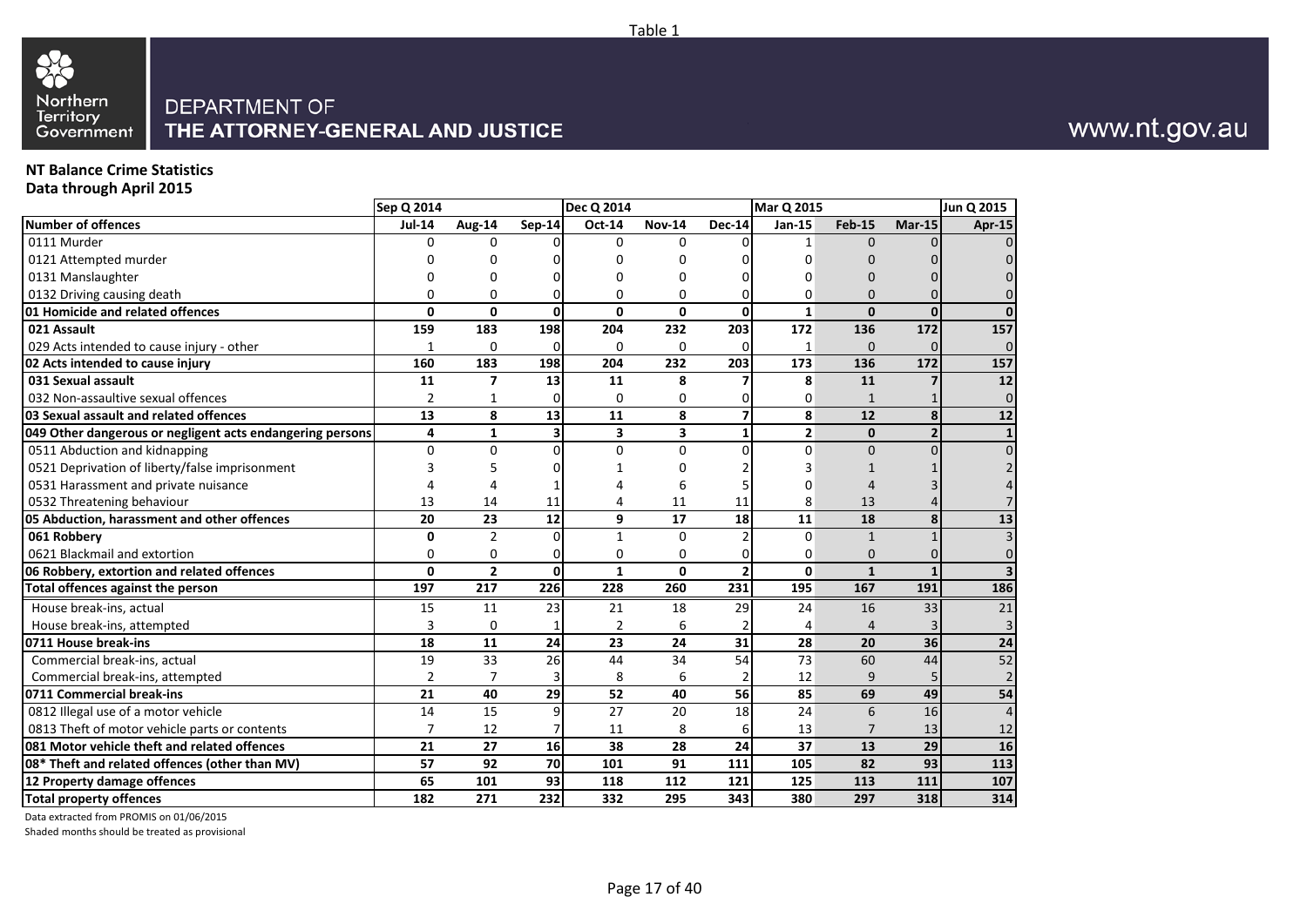

#### **Northern Territory Assault Statistics Data through April 2015**

|                                               |                                                  | Mar Q 2013 Jun Q 2013 Sep Q 2013 |       |        |               |          | Dec Q 2013 |               |               | <b>Mar Q 2014</b> |        |        | Jun Q 2014 |          |               |
|-----------------------------------------------|--------------------------------------------------|----------------------------------|-------|--------|---------------|----------|------------|---------------|---------------|-------------------|--------|--------|------------|----------|---------------|
| <b>Domestic violence</b>                      | <b>Alcohol involvement</b>                       |                                  |       | Jul-13 | <b>Aug-13</b> | $Sep-13$ | $Oct-13$   | <b>Nov-13</b> | <b>Dec-13</b> | $Jan-14$          | Feb-14 | Mar-14 | Apr-14     | $Mav-14$ | <b>Jun-14</b> |
| DV involved                                   | Alcohol involved                                 | 768                              | 744   | 280    | 322           | 277      | 258        | 229           | 284           | 238               | 198    | 197    | 229        | 199      | 174           |
|                                               | No alcohol involved                              | 319                              | 284   | 84     | 83            | 105      | 111        | 118           | 96            | 86                | 73     | 104    | 87         | 112      | 97            |
|                                               | Not known                                        | 138                              | 115   | 35     | 39            | 31       | 46         | 32            | 37            | 40                | 37     | 33     | 34         | 38       | 31            |
| <b>DV</b> involved Total                      |                                                  | 1,225                            | 1,143 | 399    | 444           | 413      | 415        | 379           | 417           | 364               | 308    | 334    | 350        | 349      | 302           |
| DV not involved                               | Alcohol involved                                 | 416                              | 397   | 130    | 123           | 129      | 131        | 117           | 155           | 121               | 102    | 108    | 150        | 115      | 93            |
|                                               | No alcohol involved                              | 181                              | 167   | 54     | 65            | 56       | 50         | 65            | 55            | 52                | 56     | 65     | 54         | 69       | 65            |
|                                               | Not known                                        | 183                              | 177   | 69     | 66            | 50       | 63         | 53            | 52            | 51                | 43     | 69     | 61         | 56       | 40            |
| DV not involved Total                         |                                                  | 780                              | 741   | 253    | 254           | 235      | 244        | 235           | 262           | 224               | 201    | 242    | 265        | 240      | 198           |
| Total assaults                                |                                                  | 2,005                            | 1,884 | 652    | 698           | 648      | 659        | 614           | 679           | 588               | 509    | 576    | 615        | 589      | 500           |
| Assaults with alcohol involved                |                                                  | 1,184                            | 1,141 | 410    | 445           | 406      | 389        | 346           | 439           | 359               | 300    | 305    | 379        | 314      | 267           |
| Assaults with no alcohol involved             |                                                  | 500                              | 451   | 138    | 148           | 161      | 161        | 183           | 151           | 138               | 129    | 169    | 141        | 181      | 162           |
|                                               | Assaults with alcohol involvement unknown        | 321                              | 292   | 104    | 105           | 81       | 109        | 85            | 89            | 91                | 80     | 102    | 95         | 94       | 71            |
|                                               | l% of assaults associated with domestic violence | 61.1%                            | 60.7% | 61.2%  | 63.6%         | 63.7%    | 63.0%      | 61.7%         | 61.4%         | 61.9%             | 60.5%  | 58.0%  | 56.9%      | 59.3%    | 60.4%         |
| <b>I% of assaults associated with alcohol</b> |                                                  | 59.1%                            | 60.6% | 62.9%  | 63.8%         | 62.7%    | 59.0%      | 56.4%         | 64.7%         | 61.1%             | 58.9%  | 53.0%  | 61.6%      | 53.3%    | 53.4%         |

Data extracted from PROMIS on 01/06/2015

Shaded months should be treated as provisional

#### **Darwin Assault Statistics Data through April 2015**

|                                        |                                                  |       | Mar Q 2013 Jun Q 2013 Sep Q 2013 |               |               |          | <b>Dec Q 2013</b> |               |               | <b>Mar Q 2014</b> |        |                 | Jun Q 2014 |           |                 |
|----------------------------------------|--------------------------------------------------|-------|----------------------------------|---------------|---------------|----------|-------------------|---------------|---------------|-------------------|--------|-----------------|------------|-----------|-----------------|
| Domestic violence                      | Alcohol involvement                              |       |                                  | <b>Jul-13</b> | <b>Aug-13</b> | $Sep-13$ | Oct-13            | <b>Nov-13</b> | <b>Dec-13</b> | Jan-14            | Feb-14 | Mar-14          | Apr-14     | $M$ ay-14 | Jun-14          |
| DV involved                            | Alcohol involved                                 | 118   | 117                              | 35            | 53            | 39       | 41                | 28            | 51            | 40                | 39     | 43              | 50         | 26        | 36              |
|                                        | No alcohol involved                              | 34    | 28                               |               | 11            | 13       | 12                | 21            | 11            | 14                | 14     | 14              |            | 19        | 12              |
|                                        | Not known                                        | 24    | 18                               | b             |               |          | 14                |               | 13            | b                 | q      |                 |            |           |                 |
| <b>DV</b> involved Total               |                                                  | 176   | 163                              | 46            | 71            | 56       | 67                | 52            | 75            | 60                | 62     | 64              | 65         | 52        | 53              |
| DV not involved                        | Alcohol involved                                 | 143   | 157                              | 54            | 49            | 47       | 45                | 44            | 58            | 40                | 45     | 58              | 48         | 63        | 44              |
|                                        | No alcohol involved                              | 54    | 57                               | 18            | 17            | 14       | 15                | 11            | 15            | 19                | 15     | 16              | 19         | 17        | 20              |
|                                        | Not known                                        | 61    | 75I                              | 17            | 23            | 20       | 18                | 19            | 21            | 16                | 15     | 39              | 31         | 34        | 16              |
| <b>IDV</b> not involved Total          |                                                  | 258   | 289                              | 89            | 89            | 81       | 78                | 74            | 94            | 75                | 75     | 113             | 98         | 114       | 80              |
| <b>Total assaults</b>                  |                                                  | 434   | 452                              | 135           | 160           | 137      | 145               | 126           | 169           | 135               | 137    | 177             | 163        | 166       | 133             |
| Assaults with alcohol involved         |                                                  | 261   | 274                              | 89            | 102           | 86       | 86                | 72            | 109           | 80                | 84     | 101             | 98         | 89        | 80              |
| Assaults with no alcohol involved      |                                                  | 88    | 85                               | 23            | 28            | 27       | 27                | 32            | 26            | 33                | 29     | 30 <sub>1</sub> | 28         | 36        | 32 <sub>1</sub> |
|                                        | Assaults with alcohol involvement unknown        | 85    | 93                               | 23            | 30            | 24       | 32                | 22            | 34            | 22                | 24     | 46              | 37         | 41        | 21              |
|                                        | l% of assaults associated with domestic violence | 40.6% | 36.1%                            | 34.1%         | 44.4%         | 40.9%    | 46.2%             | 41.3%         | 44.4%         | 44.4%             | 45.3%  | 36.2%           | 39.9%      | 31.3%     | 39.8%           |
| 1% of assaults associated with alcohol |                                                  | 60.1% | 60.6%                            | 65.9%         | 63.8%         | 62.8%    | 59.3%             | 57.1%         | 64.5%         | 59.3%             | 61.3%  | 57.1%           | 60.1%      | 53.6%     | 60.2%           |

Data extracted from PROMIS on 01/06/2015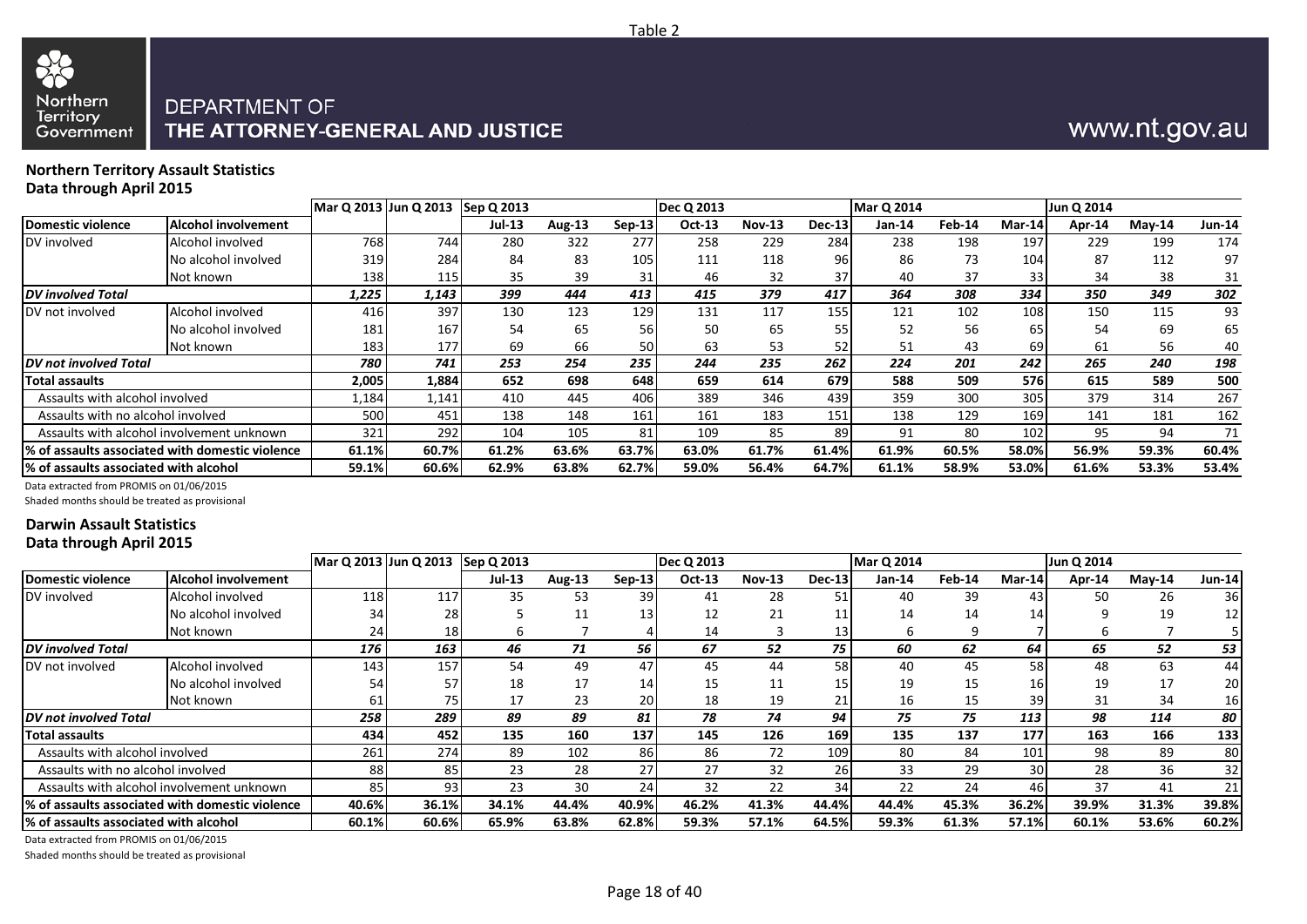

#### **Northern Territory Assault Statistics Data through April 2015**

|                                        |                                                  | <b>Sep Q 2014</b> |        |          | <b>Dec Q 2014</b> |               |        | <b>Mar Q 2015</b> |               |        | Jun Q 2015 |
|----------------------------------------|--------------------------------------------------|-------------------|--------|----------|-------------------|---------------|--------|-------------------|---------------|--------|------------|
| Domestic violence                      | <b>Alcohol involvement</b>                       | <b>Jul-14</b>     | Aug-14 | $Sep-14$ | <b>Oct-14</b>     | <b>Nov-14</b> | Dec-14 | Jan-15            | <b>Feb-15</b> | Mar-15 | Apr-15     |
| DV involved                            | Alcohol involved                                 | 242               | 223    | 242      | 224               | 228           | 228    | 159               | 161           | 199    | 183        |
|                                        | No alcohol involved                              | 95                | 109    | 96       | 103               | 109           | 112    | 97                | 95            | 105    | 86         |
|                                        | Not known                                        | 33                | 40     | 27       | 42                | 40            | 37     | 42                | 41            | 47     | 42         |
| DV involved Total                      |                                                  | 370               | 372    | 365      | 369               | 377           | 377    | 298               | 297           | 351    | 311        |
| DV not involved                        | Alcohol involved                                 | 113               | 110    | 110      | 111               | 130           | 122    | 139               | 110           | 136    | 97         |
|                                        | No alcohol involved                              | 55                | 58     | 63       | 83                | 72            | 68     | 75                | 53            | 46     | 52         |
|                                        | Not known                                        | 46                | 58     | 65       | 74                | 66            | 64     | 53                | 61            | 69     | 58         |
| <b>IDV</b> not involved Total          |                                                  | 214               | 226    | 238      | 268               | 268           | 254    | 267               | 224           | 251    | 207        |
| Total assaults                         |                                                  | 584               | 598    | 603      | 637               | 645           | 631    | 565               | 521           | 602    | 518        |
| Assaults with alcohol involved         |                                                  | 355               | 333    | 352      | 335               | 358           | 350    | 298               | 271           | 335    | 280        |
| Assaults with no alcohol involved      |                                                  | 150               | 167    | 159      | 186               | 181           | 180    | 172               | 148           | 151    | 138        |
|                                        | Assaults with alcohol involvement unknown        | 79                | 98     | 92       | 116               | 106           | 101    | 95                | 102           | 116    | 100        |
|                                        | 1% of assaults associated with domestic violence | 63.4%             | 62.2%  | 60.5%    | 57.9%             | 58.4%         | 59.7%  | 52.7%             | 57.0%         | 58.3%  | 60.0%      |
| 1% of assaults associated with alcohol |                                                  | 60.8%             | 55.7%  | 58.4%    | 52.6%             | 55.5%         | 55.5%  | 52.7%             | 52.0%         | 55.6%  | 54.1%      |

Data extracted from PROMIS on 01/06/2015

Shaded months should be treated as provisional

#### **Darwin Assault Statistics Data through April 2015**

|                                       |                                                  | Sep Q 2014    |        |        | <b>Dec Q 2014</b> |               |        | <b>Mar Q 2015</b> |               |           | Jun Q 2015 |
|---------------------------------------|--------------------------------------------------|---------------|--------|--------|-------------------|---------------|--------|-------------------|---------------|-----------|------------|
| Domestic violence                     | Alcohol involvement                              | <b>Jul-14</b> | Aug-14 | Sep-14 | <b>Oct-14</b>     | <b>Nov-14</b> | Dec-14 | Jan-15            | <b>Feb-15</b> | Mar-15    | Apr-15     |
| DV involved                           | Alcohol involved                                 | 60            | 40     | 37     | 45                | 37            | 48     | 37                | 40            | 33        | 32         |
|                                       | No alcohol involved                              | 14            | 11     | 10     | 9                 | 11            | 10     | 11                |               | <b>16</b> | 13         |
|                                       | Not known                                        | 5             | 12     |        | 6                 | 16            |        | 8                 | 13            | 14        | 14         |
| DV involved Total                     |                                                  | 79            | 63     | 56     | 60                | 64            | 67     | 56                | 58            | 63        | 59         |
| DV not involved                       | Alcohol involved                                 | 52            | 59     | 42     | 46                | 56            | 51     | 70                | 49            | 73        | 41         |
|                                       | No alcohol involved                              | 19            | 17     | 24     | 26                | 19            | 22     | 22                | 15            | 11        | 10         |
|                                       | Not known                                        | 28            | 34     | 22     | 34                | 24            | 40     | 25 <sub>1</sub>   | 30            | 33        | 29         |
| DV not involved Total                 |                                                  | 99            | 110    | 88     | 106               | 99            | 113    | 117               | 94            | 117       | 80         |
| Total assaults                        |                                                  | 178           | 173    | 144    | 166               | 163           | 180    | 173               | 152           | 180       | 139        |
| Assaults with alcohol involved        |                                                  | 112           | 99     | 79     | 91                | 93            | 99     | 107               | 89            | 106       | 73         |
| Assaults with no alcohol involved     |                                                  | 33            | 28     | 34     | 35                | 30            | 32     | 33 <sub>1</sub>   | 20            | 27        | 23         |
|                                       | Assaults with alcohol involvement unknown        | 33            | 46     | 31     | 40                | 40            | 49     | 33                | 43            | 47        | 43         |
|                                       | 1% of assaults associated with domestic violence | 44.4%         | 36.4%  | 38.9%  | 36.1%             | 39.3%         | 37.2%  | 32.4%             | 38.2%         | 35.0%     | 42.4%      |
| % of assaults associated with alcohol |                                                  | 62.9%         | 57.2%  | 54.9%  | 54.8%             | 57.1%         | 55.0%  | 61.8%             | 58.6%         | 58.9%     | 52.5%      |

Data extracted from PROMIS on 01/06/2015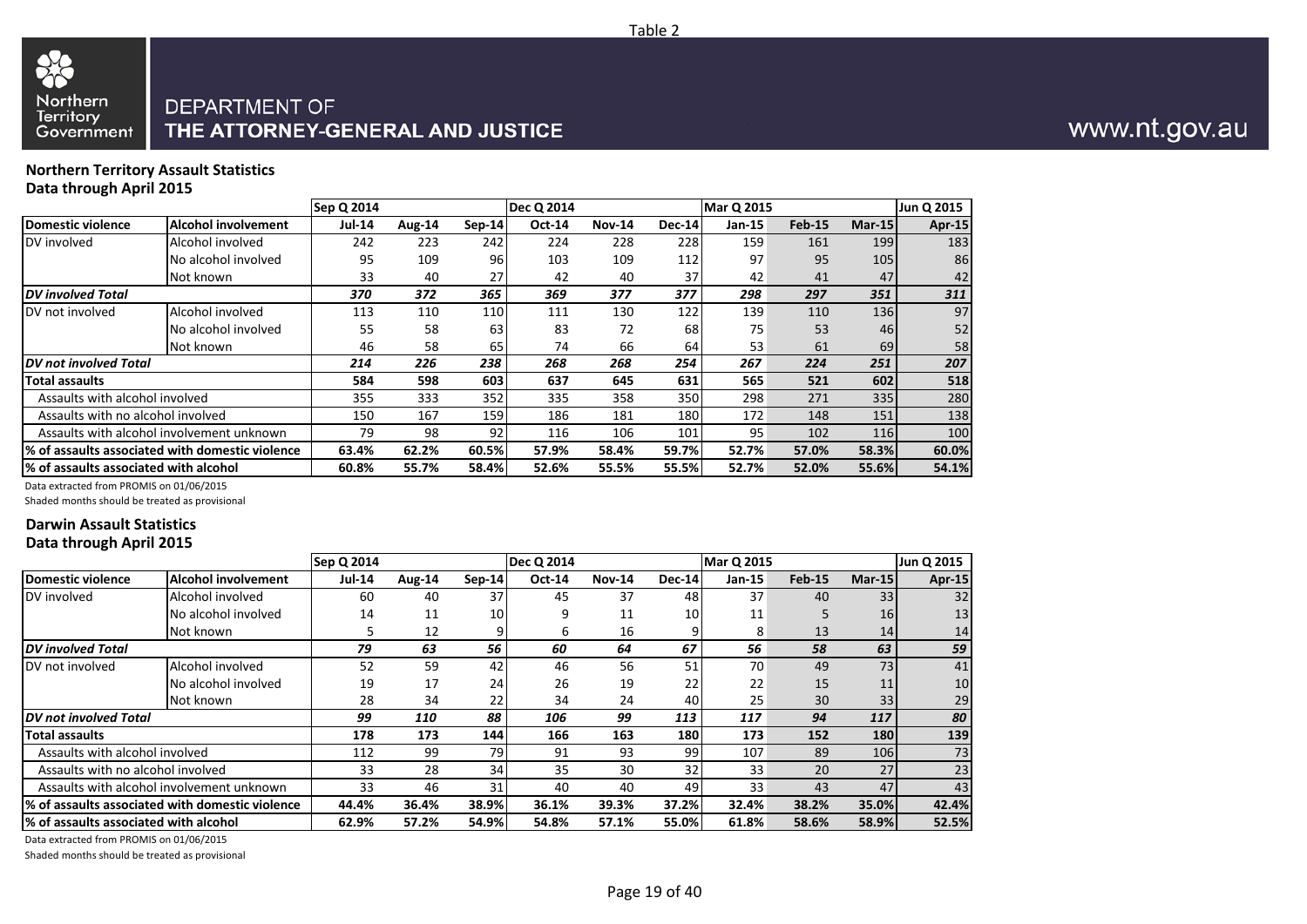

# www.nt.gov.au

#### **Palmerston Assault Statistics Data through April 2015**

|                                       |                                                 | Mar Q 2013 Jun Q 2013 Sep Q 2013 |       |        |        |          | <b>Dec Q 2013</b> |          |                 | <b>Mar Q 2014</b> |        |                 | Jun Q 2014 |          |               |
|---------------------------------------|-------------------------------------------------|----------------------------------|-------|--------|--------|----------|-------------------|----------|-----------------|-------------------|--------|-----------------|------------|----------|---------------|
| Domestic violence                     | <b>Alcohol involvement</b>                      |                                  |       | Jul-13 | Aug-13 | $Sep-13$ | Oct-13            | $Nov-13$ | <b>Dec-13</b>   | $Jan-14$          | Feb-14 | Mar-14          | Apr-14     | $Mav-14$ | <b>Jun-14</b> |
| DV involved                           | Alcohol involved                                | 40                               | 40    | 11     | 13     |          | 10                | 15       |                 | 18                | 15     | 15 <sub>l</sub> | 16         | 14       | 15            |
|                                       | No alcohol involved                             |                                  |       | 10     |        | 13       |                   | 10       |                 |                   |        |                 |            |          |               |
|                                       | Not known                                       |                                  | 10    |        |        |          |                   |          |                 |                   |        |                 |            |          |               |
| <b>DV</b> involved Total              |                                                 | 72                               | 62    | 28     | 25     | 21       | 20                | 28       | 17              | 26                | 23     | 25              | 23         | 28       | 24            |
| DV not involved                       | Alcohol involved                                | 20                               | 22    |        | h      |          |                   | 11       |                 |                   |        |                 |            |          |               |
|                                       | No alcohol involved                             | 19                               | 19.   |        |        |          |                   |          |                 |                   |        |                 |            |          |               |
|                                       | Not known                                       |                                  | 14    |        |        |          |                   |          |                 |                   |        |                 |            |          |               |
| <b>DV</b> not involved Total          |                                                 | 61                               | 55    | 18     | 12     | 13       | 21                | 24       | 14              | 10                | 18     | 19              | 12         | 13       |               |
| <b>Total assaults</b>                 |                                                 | 133                              | 117   | 46     | 37     | 34       | 41                | 52       | 31              | 36                | 41     | 44              | 35         | 41       | 33            |
| Assaults with alcohol involved        |                                                 | 60                               | 62    | 14     | 19     | 14       | 18                | 26       | 18              | 21                | 22     | 23              | 23         | 17       | 21            |
| Assaults with no alcohol involved     |                                                 | 46                               | 31    | 17     | 9      | 14       | 14                | 15       | 10 <sup>1</sup> |                   | 11     |                 |            | 13       |               |
|                                       | Assaults with alcohol involvement unknown       | 27                               | 24    | 15     | q      |          | q                 | 11       |                 | 10                | 8      | 14              | 9          | 11       |               |
|                                       | % of assaults associated with domestic violence | 54.1%                            | 53.0% | 60.9%  | 67.6%  | 61.8%    | 48.8%             | 53.8%    | 54.8%           | 72.2%             | 56.1%  | 56.8%           | 65.7%      | 68.3%    | 72.7%         |
| % of assaults associated with alcohol |                                                 | 45.1%                            | 53.0% | 30.4%  | 51.4%  | 41.2%    | 43.9%             | 50.0%    | 58.1%           | 58.3%             | 53.7%  | 52.3%           | 65.7%      | 41.5%    | 63.6%         |

Data extracted from PROMIS on 01/06/2015

Shaded months should be treated as provisional

### **Alice Springs Assault Statistics**

| Data through April 2015 |  |
|-------------------------|--|
|-------------------------|--|

|                                       |                                                  |       | Mar Q 2013 Jun Q 2013 Sep Q 2013 |               |        |                 | Dec Q 2013 |               |                 | <b>Mar Q 2014</b> |        |                 | Jun Q 2014 |           |                 |
|---------------------------------------|--------------------------------------------------|-------|----------------------------------|---------------|--------|-----------------|------------|---------------|-----------------|-------------------|--------|-----------------|------------|-----------|-----------------|
| Domestic violence                     | <b>Alcohol involvement</b>                       |       |                                  | <b>Jul-13</b> | Aug-13 | $Sep-13$        | Oct-13     | <b>Nov-13</b> | Dec-13          | Jan-14            | Feb-14 | Mar-14          | Apr-14     | $M$ ay-14 | <b>Jun-14</b>   |
| DV involved                           | Alcohol involved                                 | 242   | 215                              | 97            | 104    | 80 l            | 72         | 72            | 91              | 71                | 53     | 44              | 57         | 59        | 47              |
|                                       | No alcohol involved                              | 35.   |                                  | q             |        | 10 <sup>1</sup> | 13         |               |                 | h                 |        | 10              |            | 11        |                 |
|                                       | Not known                                        |       | 27                               |               |        | 13 <sup>1</sup> | 8          |               |                 | 11                | 8      |                 |            |           |                 |
| <b>IDV</b> involved Total             |                                                  | 319   | 257                              | 112           | 118    | 103             | 93         | 80            | 102             | 88                | 70     | 61              | 70         | 77        | 57              |
| DV not involved                       | Alcohol involved                                 | 121   | 90                               | 33            | 26     | 44              | 35         | 36            | 33 <sup>1</sup> | 34                | 24     | 12              | 45         | 20        | 23              |
|                                       | No alcohol involved                              |       | 21                               | 17            | 16     | 12 <sub>1</sub> |            | 17            | 17              | 13                | 16     | 16 <sub>1</sub> | 17         | 16        | 10 <sup>1</sup> |
|                                       | Not known                                        | 50    | 47                               | 31            | 20     | 15              | 17         | 11            | $17 \,$         | 14                | h      |                 | 13         |           |                 |
| <b>IDV</b> not involved Total         |                                                  | 198   | 158                              | 81            | 62     | 71              | 58         | 64            | 67              | 61                | 46     | 35              | 75         | 42        | 41              |
| <b>Total assaults</b>                 |                                                  | 517   | 415                              | 193           | 180    | 174 l           | 151        | 144           | <b>169</b>      | 149               | 116    | <b>961</b>      | 145        | 119       | 98              |
| Assaults with alcohol involved        |                                                  | 363   | 305                              | 130           | 130    | 124             | 107        | 108           | 124             | 105               | 77     | 56              | 102        | 79        | 70              |
| Assaults with no alcohol involved     |                                                  | 62    | 36                               | 26            | 23     | 22              | 19         | 23            | 22              | 19                | 25     | 26              | 23         | 27        | 15 <sub>1</sub> |
|                                       | Assaults with alcohol involvement unknown        | 92    | 74                               | 37            | 27     | 28              | 25         | 13            | 23 I            | 25                | 14     | 14              | 20         | 13        | 13              |
|                                       | 1% of assaults associated with domestic violence | 61.7% | 61.9%                            | 58.0%         | 65.6%  | 59.2%           | 61.6%      | 55.6%         | 60.4%           | 59.1%             | 60.3%  | 63.5%           | 48.3%      | 64.7%     | 58.2%           |
| % of assaults associated with alcohol |                                                  | 70.2% | 73.5%                            | 67.4%         | 72.2%  | 71.3%           | 70.9%      | 75.0%         | <b>73.4%</b>    | 70.5%             | 66.4%  | 58.3%           | 70.3%      | 66.4%     | 71.4%           |

Data extracted from PROMIS on 01/06/2015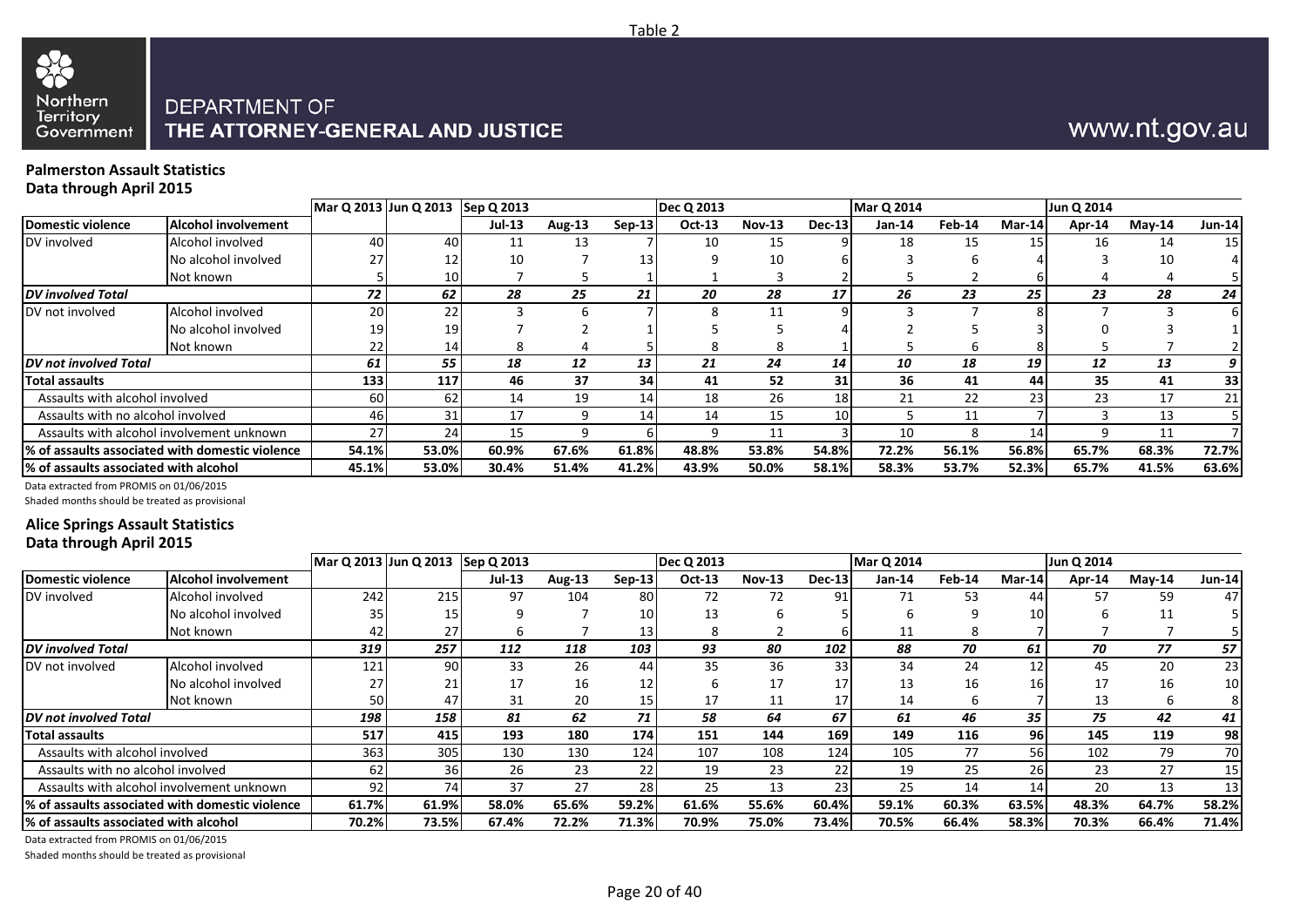

#### **Palmerston Assault Statistics Data through April 2015**

|                                       |                                                  | Sep Q 2014    |        |          | <b>Dec Q 2014</b> |               |               | <b>Mar Q 2015</b> |               |        | Jun Q 2015    |
|---------------------------------------|--------------------------------------------------|---------------|--------|----------|-------------------|---------------|---------------|-------------------|---------------|--------|---------------|
| Domestic violence                     | <b>Alcohol involvement</b>                       | <b>Jul-14</b> | Aug-14 | $Sep-14$ | <b>Oct-14</b>     | <b>Nov-14</b> | <b>Dec-14</b> | $Jan-15$          | <b>Feb-15</b> | Mar-15 | <b>Apr-15</b> |
| DV involved                           | Alcohol involved                                 | 10            | 10     | 15       | q                 | 19            | 10            |                   |               | 13     |               |
|                                       | No alcohol involved                              |               |        |          |                   |               |               |                   |               |        | 6             |
|                                       | Not known                                        |               |        |          |                   |               |               |                   |               |        |               |
| <b>DV</b> involved Total              |                                                  | 17            | 17     | 25       | 19                | 25            | 21            | 14                | 20            | 26     | 16            |
| DV not involved                       | Alcohol involved                                 | 8             | 10     |          | 10                | 6             |               |                   |               |        | 8             |
|                                       | No alcohol involved                              |               |        |          | 10                | 12            |               |                   |               |        |               |
|                                       | Not known                                        |               |        |          | 12                |               |               |                   |               | 12     |               |
| <b>DV</b> not involved Total          |                                                  | 14            | 16     | 23       | 32                | 26            | 22            | 22                | 25            | 26     | 16            |
| <b>Total assaults</b>                 |                                                  | 31            | 33     | 48       | 51                | 51            | 43            | 36                | 45            | 52     | 32            |
| Assaults with alcohol involved        |                                                  | 18            | 20     | 24       | 19                | 25            | 19            | 11                | 16            | 20     | 15            |
| Assaults with no alcohol involved     |                                                  | 10            | 6      | 13       | 18                | 17            | 13            | 11                | 16            | 16     | 13            |
|                                       | Assaults with alcohol involvement unknown        |               |        | 11       | 14                | 9             | 11            | 14                | 13            | 16     |               |
|                                       | 1% of assaults associated with domestic violence | 54.8%         | 51.5%  | 52.1%    | 37.3%             | 49.0%         | 48.8%         | 38.9%             | 44.4%         | 50.0%  | 50.0%         |
| % of assaults associated with alcohol |                                                  | 58.1%         | 60.6%  | 50.0%    | 37.3%             | 49.0%         | 44.2%         | 30.6%             | 35.6%         | 38.5%  | 46.9%         |

Data extracted from PROMIS on 01/06/2015

Shaded months should be treated as provisional

#### **Alice Springs Assault Statistics**

|  | Data through April 2015 |  |  |  |
|--|-------------------------|--|--|--|
|--|-------------------------|--|--|--|

|                                        |                                                  | Sep Q 2014    |        |                 | Dec Q 2014    |               |              | Mar Q 2015 |          |        | Jun Q 2015    |
|----------------------------------------|--------------------------------------------------|---------------|--------|-----------------|---------------|---------------|--------------|------------|----------|--------|---------------|
| Domestic violence                      | <b>Alcohol involvement</b>                       | <b>Jul-14</b> | Aug-14 | Sep-14          | <b>Oct-14</b> | <b>Nov-14</b> | Dec-14       | $Jan-15$   | $Feb-15$ | Mar-15 | <b>Apr-15</b> |
| DV involved                            | Alcohol involved                                 | 54            | 57     | 67              | 54            | 56            | 59           | 50         | 55       | 63     | 60            |
|                                        | No alcohol involved                              | 10            | 15     |                 | q             | 6             | 11           | 9          | g        | 14     |               |
|                                        | Not known                                        | 8             | 5      |                 | 10            |               |              | 9          | 12       | 10     | 10            |
| <b>IDV</b> involved Total              |                                                  | 72            | 77     | 79              | 73            | 67            | 79           | 68         | 76       | 87     | 78            |
| DV not involved                        | Alcohol involved                                 | 21            | 17     | 30              | 23            | 31            | 23           | 27         | 32       | 29     | 25            |
|                                        | No alcohol involved                              | 14            | 16     |                 | 16            |               | 16           | 20         | 11       | 11     | 11            |
|                                        | Not known                                        |               | 5      | 19              | 16            | 15            |              | 8          | 14       | 12     | 12            |
| DV not involved Total                  |                                                  | 39            | 38     | 56              | 55            | 53            | 47           | 55         | 57       | 52     | 48            |
| <b>Total assaults</b>                  |                                                  | 111           | 115    | 135             | 128           | 120           | 126          | 123        | 133      | 139    | 126           |
| Assaults with alcohol involved         |                                                  | 75            | 74     | 97              | 77            | 87            | 82           | 77         | 87       | 92     | 85            |
| Assaults with no alcohol involved      |                                                  | 24            | 31     | 15 <sub>l</sub> | 25            | 13            | 27           | 29         | 20       | 25     | 19            |
|                                        | Assaults with alcohol involvement unknown        | 12            | 10     | 23              | 26            | 20            | 17           | 17         | 26       | 22     | 22            |
|                                        | 1% of assaults associated with domestic violence | 64.9%         | 67.0%  | 58.5%           | 57.0%         | 55.8%         | <b>62.7%</b> | 55.3%      | 57.1%    | 62.6%  | 61.9%         |
| 1% of assaults associated with alcohol |                                                  | 67.6%         | 64.3%  | 71.9%           | 60.2%         | 72.5%         | 65.1%        | 62.6%      | 65.4%    | 66.2%  | 67.5%         |

Data extracted from PROMIS on 01/06/2015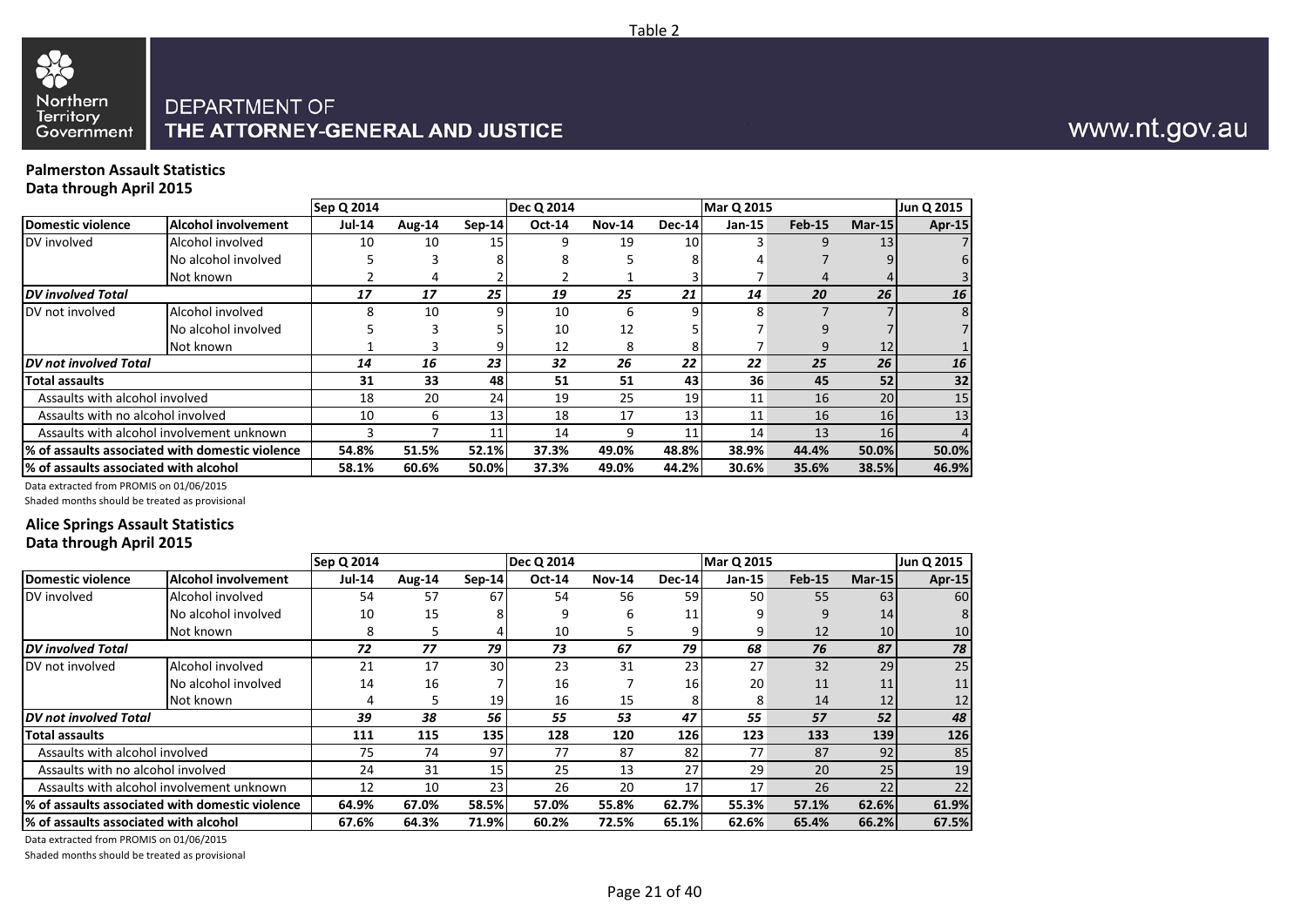

# www.nt.gov.au

#### **Katherine Assault Statistics Data through April 2015**

| - - -                                  |                                                 | Mar Q 2013 Jun Q 2013 Sep Q 2013 |       |               |        |                 | Dec Q 2013 |               |          | <b>Mar Q 2014</b> |        |           | Jun Q 2014 |           |               |
|----------------------------------------|-------------------------------------------------|----------------------------------|-------|---------------|--------|-----------------|------------|---------------|----------|-------------------|--------|-----------|------------|-----------|---------------|
| Domestic violence                      | <b>Alcohol involvement</b>                      |                                  |       | <b>Jul-13</b> | Aug-13 | $Sep-13$        | $Oct-13$   | <b>Nov-13</b> | $Dec-13$ | Jan-14            | Feb-14 | Mar-14    | Apr-14     | $M$ ay-14 | <b>Jun-14</b> |
| DV involved                            | Alcohol involved                                | 82                               | 82    | 38            | 46     | 51              | 32         | 18            | 32       | 25                | 19     | <b>26</b> | 36         | 21        | 20            |
|                                        | No alcohol involved                             |                                  |       |               |        |                 |            |               |          |                   |        |           |            |           |               |
|                                        | Not known                                       |                                  |       |               |        |                 |            |               |          |                   |        |           |            |           |               |
| DV involved Total                      |                                                 | 100                              | 93    | 47            | 53     | 56              | 43         | 23            | 36       | 31                | 22     | 29        | 44         | 28        | 25            |
| DV not involved                        | Alcohol involved                                | 43                               | 46    | q             | 15     | 61              | 10         |               | 16       | 16                |        | 11        | 15         | 14        | 6             |
|                                        | No alcohol involved                             |                                  |       |               |        |                 |            |               |          |                   |        |           |            |           |               |
|                                        | Not known                                       |                                  |       |               |        |                 |            |               |          |                   |        |           |            |           |               |
| DV not involved Total                  |                                                 | 60                               | 55    | 13            | 22     | 13 <sup>1</sup> | 16         |               | 23       | 20                | 10     | 22        | 17         | 18        | 15            |
| <b>Total assaults</b>                  |                                                 | 160                              | 148 I | 60            | 75     | 69              | 59         | 30            | 59       | 51                | 32     | 51        | 61         | 46        | 40            |
| Assaults with alcohol involved         |                                                 | 125                              | 128   | 47            | 61     | 57              | 42         | 21            | 48       | 41                | 26     | 37        | 51         | 35        | 26            |
| Assaults with no alcohol involved      |                                                 | 12                               |       |               | 8      |                 |            |               |          |                   |        |           |            |           |               |
|                                        | Assaults with alcohol involvement unknown       | 23                               | 11    | 10            | h      | ы               | 13         |               |          |                   | h      |           |            |           |               |
|                                        | % of assaults associated with domestic violence | 62.5%                            | 62.8% | 78.3%         | 70.7%  | 81.2%           | 72.9%      | 76.7%         | 61.0%    | 60.8%             | 68.8%  | 56.9%     | 72.1%      | 60.9%     | 62.5%         |
| 1% of assaults associated with alcohol |                                                 | 78.1%                            | 86.5% | 78.3%         | 81.3%  | 82.6%           | 71.2%      | 70.0%         | 81.4%    | 80.4%             | 81.3%  | 72.5%l    | 83.6%      | 76.1%     | 65.0%         |

Data extracted from PROMIS on 01/06/2015

Shaded months should be treated as provisional

#### **Tennant Creek Assault Statistics Data through April 2015**

|                                       |                                                 | Mar Q 2013 Jun Q 2013 Sep Q 2013 |                 |               |        |          | Dec Q 2013 |               |               | <b>Mar Q 2014</b> |        |        | Jun Q 2014 |           |           |
|---------------------------------------|-------------------------------------------------|----------------------------------|-----------------|---------------|--------|----------|------------|---------------|---------------|-------------------|--------|--------|------------|-----------|-----------|
| <b>Domestic violence</b>              | <b>Alcohol involvement</b>                      |                                  |                 | <b>Jul-13</b> | Aug-13 | $Sep-13$ | Oct-13     | <b>Nov-13</b> | <b>Dec-13</b> | Jan-14            | Feb-14 | Mar-14 | Apr-14     | $M$ ay-14 | Jun-14    |
| DV involved                           | Alcohol involved                                | 127                              | 115             | 40            | 44     | 301      | 39         | 29            | 28            | 32                | 16     | 27     | 11         | 18        | <b>16</b> |
|                                       | No alcohol involved                             | 20                               | 16              |               |        |          |            |               |               |                   |        |        |            |           |           |
|                                       | Not known                                       |                                  | 10 <sub>l</sub> |               |        |          |            |               |               |                   |        |        |            |           |           |
| <b>DV</b> involved Total              |                                                 | 151                              | 141             | 45            | 48     | 35       | 49         | 38            | 34            | 37                | 20     | 33     | 12         | 23        | 19        |
| DV not involved                       | Alcohol involved                                | 36I                              | 28              |               |        |          | 10         | h             | 20            | 14                |        |        |            |           |           |
|                                       | No alcohol involved                             |                                  |                 |               |        |          |            |               |               |                   |        |        |            |           |           |
|                                       | Not known                                       |                                  |                 |               |        |          |            |               |               |                   |        |        |            |           |           |
| DV not involved Total                 |                                                 | 49                               | 40              | 12            | 11     | э        | 17         | 8             | 22            | 14                | b.     | 11     | 10         | 10        |           |
| <b>Total assaults</b>                 |                                                 | 200                              | 181.            | 57            | 59     | 40       | 66         | 46            | <b>561</b>    | 51                | 26     | 44     | 22         | 33        | 22        |
| Assaults with alcohol involved        |                                                 | 163                              | 143             | 47            | 50     | 34       | 49         | 35            | 48            | 46                | 20     | 33     | 19         | 25        | 16        |
| Assaults with no alcohol involved     |                                                 | 261                              | 24 <sub>l</sub> | 6             |        |          | 11         | <sub>h</sub>  |               |                   |        |        |            |           |           |
|                                       | Assaults with alcohol involvement unknown       |                                  | 14 <sub>l</sub> |               |        |          | h          |               |               | -0                |        |        |            |           |           |
|                                       | % of assaults associated with domestic violence | 75.5%                            | 77.9%           | 78.9%         | 81.4%  | 87.5%    | 74.2%      | 82.6%         | 60.7%         | 72.5%             | 76.9%  | 75.0%  | 54.5%      | 69.7%     | 86.4%     |
| % of assaults associated with alcohol |                                                 | 81.5%                            | 79.0%           | 82.5%         | 84.7%  | 85.0%    | 74.2%      | 76.1%         | 85.7%         | 90.2%             | 76.9%  | 75.0%  | 86.4%      | 75.8%     | 72.7%     |

Data extracted from PROMIS on 01/06/2015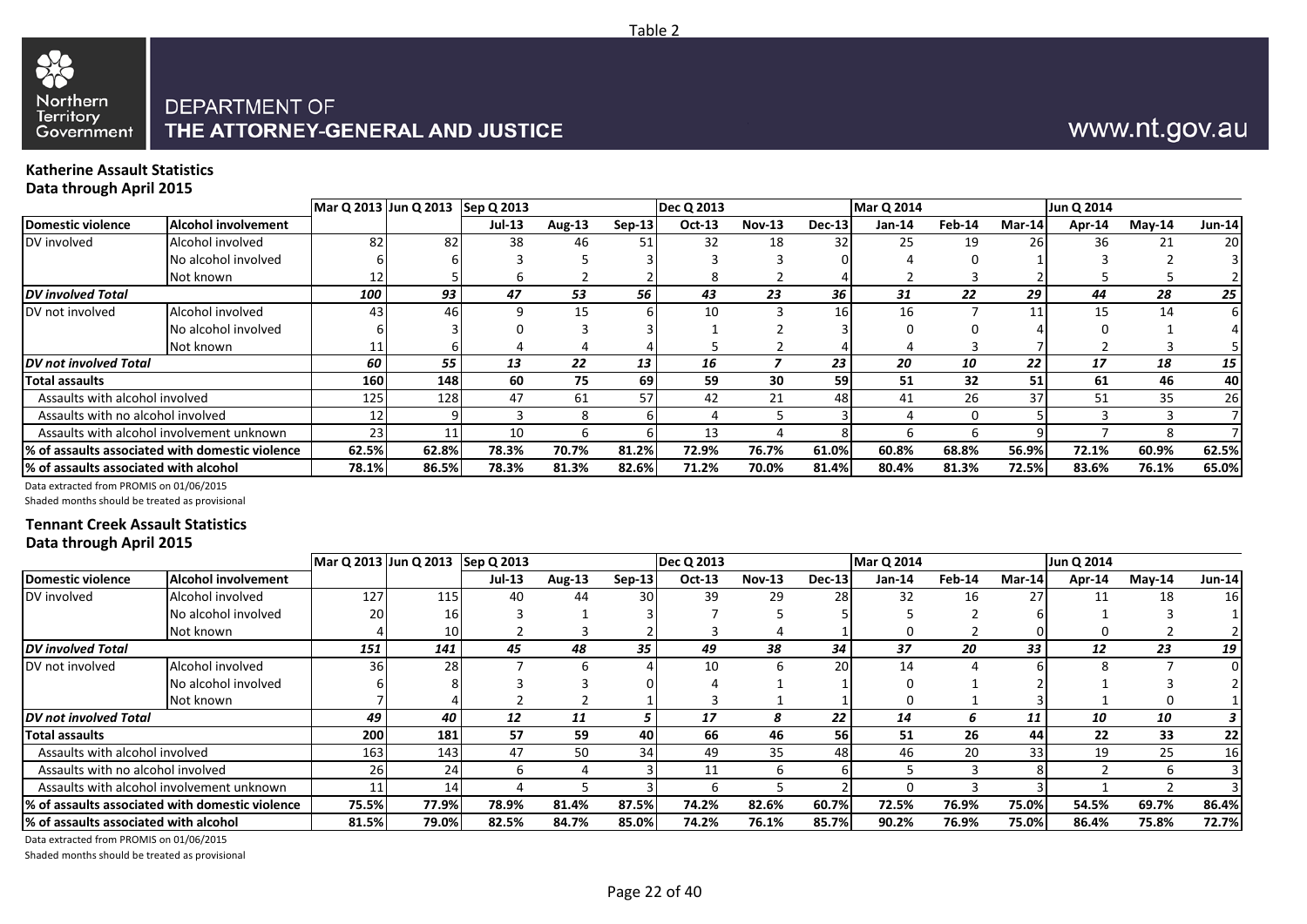

#### **Katherine Assault Statistics Data through April 2015**

|                                       |                                                  | Sep Q 2014    |        |          | <b>Dec Q 2014</b> |               |               | <b>Mar Q 2015</b> |          |        | Jun Q 2015    |
|---------------------------------------|--------------------------------------------------|---------------|--------|----------|-------------------|---------------|---------------|-------------------|----------|--------|---------------|
| Domestic violence                     | <b>Alcohol involvement</b>                       | <b>Jul-14</b> | Aug-14 | $Sep-14$ | <b>Oct-14</b>     | <b>Nov-14</b> | <b>Dec-14</b> | Jan-15            | $Feb-15$ | Mar-15 | <b>Apr-15</b> |
| DV involved                           | Alcohol involved                                 | 37            | 33     | 24       | 42                | 32            | 20            | 11                | 16       | 14     | 19            |
|                                       | No alcohol involved                              |               |        |          |                   |               |               |                   |          |        |               |
|                                       | Not known                                        |               | 6      |          |                   |               |               |                   | 0        |        |               |
| <b>IDV</b> involved Total             |                                                  | 44            | 47     | 31       | 49                | 40            | 28            | 17                | 20       | 16     | 28            |
| DV not involved                       | Alcohol involved                                 | 12            |        | 14       | 11                | 6             | 12            |                   |          |        | 61            |
|                                       | No alcohol involved                              |               |        |          |                   |               |               |                   |          |        |               |
|                                       | Not known                                        |               |        |          |                   |               |               |                   |          |        |               |
| <b>DV</b> not involved Total          |                                                  | 17            | 12     | 19       | 19                | 10            | 17            | 10                | 6        | 8      | 10            |
| Total assaults                        |                                                  | 61            | 59     | 50       | 68                | 50            | 45            | 27                | 26       | 24     | 38            |
| Assaults with alcohol involved        |                                                  | 49            | 38     | 38       | 53                | 38            | 32            | 20                | 20       | 21     | 25            |
| Assaults with no alcohol involved     |                                                  | 6             | 11     |          | 6                 | 9             |               | 4                 |          |        | 8             |
|                                       | Assaults with alcohol involvement unknown        | 6             | 10     |          | q                 |               |               |                   |          |        |               |
|                                       | 1% of assaults associated with domestic violence | 72.1%         | 79.7%  | 62.0%    | 72.1%             | 80.0%         | 62.2%         | 63.0%             | 76.9%    | 66.7%  | 73.7%         |
| % of assaults associated with alcohol |                                                  | 80.3%         | 64.4%  | 76.0%    | 77.9%             | 76.0%         | 71.1%         | 74.1%             | 76.9%    | 87.5%  | 65.8%         |

Data extracted from PROMIS on 01/06/2015

Shaded months should be treated as provisional

#### **Tennant Creek Assault Statistics Data through April 2015**

|                                       |                                                 | Sep Q 2014    |        |          | <b>Dec Q 2014</b> |               |        | <b>Mar Q 2015</b> |               |           | Jun Q 2015    |
|---------------------------------------|-------------------------------------------------|---------------|--------|----------|-------------------|---------------|--------|-------------------|---------------|-----------|---------------|
| Domestic violence                     | <b>Alcohol involvement</b>                      | <b>Jul-14</b> | Aug-14 | $Sep-14$ | <b>Oct-14</b>     | <b>Nov-14</b> | Dec-14 | $Jan-15$          | <b>Feb-15</b> | Mar-15    | <b>Apr-15</b> |
| DV involved                           | Alcohol involved                                | 19            | 18     | 14       | 8                 | 17            |        | 13                |               | <b>18</b> |               |
|                                       | No alcohol involved                             |               |        |          |                   |               |        |                   |               |           |               |
|                                       | Not known                                       |               | 0      |          |                   |               |        |                   |               |           |               |
| <b>DV</b> involved Total              |                                                 | 22            | 19     | 17       | 10                | 18            | 9      | 16                | 16            | 21        | 14            |
| DV not involved                       | Alcohol involved                                |               |        |          | $\Omega$          |               |        |                   |               |           |               |
|                                       | No alcohol involved                             |               |        |          |                   |               |        |                   |               |           |               |
|                                       | Not known                                       |               | 0      |          |                   |               |        |                   |               |           |               |
| <b>DV</b> not involved Total          |                                                 |               |        |          | 0                 |               |        | 10                |               | 6         |               |
| Total assaults                        |                                                 | 29            | 21     | 19       | 10                | 20            | 11     | 26                | 21            | 27        | 18            |
| Assaults with alcohol involved        |                                                 | 23            | 20     | 14       | 8                 | 18            | 10     | 22                | 13            | 24        | 13            |
| Assaults with no alcohol involved     |                                                 |               |        |          |                   |               |        | 3                 |               |           |               |
|                                       | Assaults with alcohol involvement unknown       |               | 0      |          | n                 |               |        |                   |               |           |               |
|                                       | % of assaults associated with domestic violence | 75.9%         | 90.5%  | 89.5%    | 100.0%            | 90.0%         | 81.8%  | 61.5%             | 76.2%         | 77.8%     | 77.8%         |
| % of assaults associated with alcohol |                                                 | 79.3%         | 95.2%  | 73.7%    | 80.0%             | 90.0%         | 90.9%l | 84.6%             | 61.9%         | 88.9%     | 72.2%         |

Data extracted from PROMIS on 01/06/2015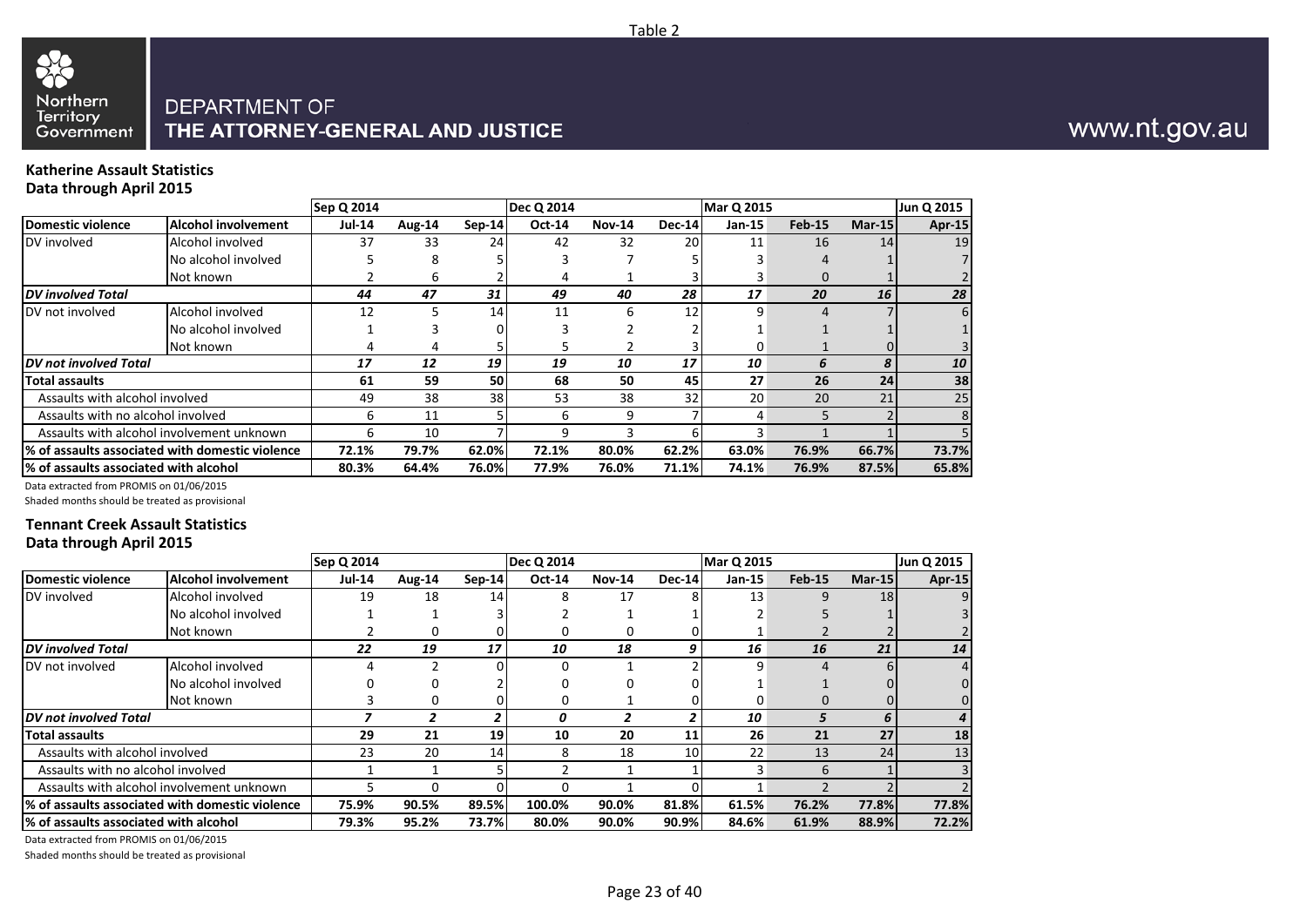

# www.nt.gov.au

#### **Nhulunbuy Assault Statistics Data through April 2015**

| $\cdot$                               |                                                  | Mar Q 2013 Jun Q 2013 Sep Q 2013 |       |        |        |                 | <b>Dec Q 2013</b> |               |               | <b>Mar Q 2014</b> |          |                   | Jun Q 2014 |               |               |
|---------------------------------------|--------------------------------------------------|----------------------------------|-------|--------|--------|-----------------|-------------------|---------------|---------------|-------------------|----------|-------------------|------------|---------------|---------------|
| Domestic violence                     | <b>Alcohol involvement</b>                       |                                  |       | Jul-13 | Aug-13 | $Sep-13$        | Oct-13            | <b>Nov-13</b> | <b>Dec-13</b> | Jan-14            | Feb-14   | Mar-14            | Apr-14     | <b>Mav-14</b> | <b>Jun-14</b> |
| DV involved                           | Alcohol involved                                 |                                  |       |        |        |                 |                   |               |               |                   |          |                   |            |               |               |
|                                       | No alcohol involved                              |                                  |       |        |        |                 |                   |               |               |                   |          |                   |            |               |               |
|                                       | Not known                                        |                                  |       |        |        |                 |                   |               |               |                   |          |                   |            |               |               |
| <b>DV</b> involved Total              |                                                  | 14                               | 17    | h      | b      | 9               |                   | n             |               |                   |          |                   | я          | 10            | 8             |
| DV not involved                       | Alcohol involved                                 | 10                               |       |        |        |                 |                   |               |               |                   |          |                   |            |               |               |
|                                       | No alcohol involved                              |                                  |       |        |        |                 |                   |               |               |                   |          |                   |            |               |               |
|                                       | Not known                                        |                                  |       |        |        |                 |                   |               |               |                   |          |                   |            |               |               |
| <b>DV</b> not involved Total          |                                                  | 11                               | 8     |        |        |                 |                   | л             |               |                   | g        |                   |            |               | 8             |
| Total assaults                        |                                                  | 25                               | 25    |        |        | 10 <sub>l</sub> |                   | 10            |               | 10                | 12       |                   | 11         | 12            | 16            |
| Assaults with alcohol involved        |                                                  |                                  | 19    |        |        |                 |                   |               |               | a                 | 10       |                   | я          |               |               |
| Assaults with no alcohol involved     |                                                  |                                  |       |        |        |                 |                   |               |               |                   | $\Omega$ |                   |            |               |               |
|                                       | Assaults with alcohol involvement unknown        |                                  |       | n      |        |                 |                   |               |               | n                 |          | $^{\prime\prime}$ | 0          |               |               |
|                                       | 1% of assaults associated with domestic violence | 56.0%                            | 68.0% | 75.0%  | 75.0%  | 90.0%           | 77.8%             | 60.0%         | 54.5%         | 70.0%             | 25.0%    | 80.0%             | 72.7%      | 83.3%         | 50.0%         |
| % of assaults associated with alcohol |                                                  | 64.0%                            | 76.0% | 87.5%  | 50.0%  | 60.0%           | 55.6%             | 50.0%         | 81.8%         | 90.0%             | 83.3%    | 40.0%             | 72.7%      | 58.3%         | 50.0%         |

Data extracted from PROMIS on 01/06/2015

Shaded months should be treated as provisional

#### **NT Balance Assault Statistics Data through April 2015**

|                                       |                                                 | Mar Q 2013 Jun Q 2013 Sep Q 2013 |       |        |               |          | <b>Dec Q 2013</b> |               |               | <b>Mar Q 2014</b> |        |        | Jun Q 2014 |           |               |
|---------------------------------------|-------------------------------------------------|----------------------------------|-------|--------|---------------|----------|-------------------|---------------|---------------|-------------------|--------|--------|------------|-----------|---------------|
| <b>Domestic violence</b>              | <b>Alcohol involvement</b>                      |                                  |       | Jul-13 | <b>Aug-13</b> | $Sep-13$ | Oct-13            | <b>Nov-13</b> | <b>Dec-13</b> | Jan-14            | Feb-14 | Mar-14 | Apr-14     | $M$ ay-14 | <b>Jun-14</b> |
| DV involved                           | Alcohol involved                                | 153                              | 164   | 54     | 59            | 64       | 61                | 66            | 68            | 46                | 53     | 41     | 54         | 54        | 34            |
|                                       | No alcohol involved                             | 190                              | 201   | 53     | 50            | 60       | 63                | 69            | 68            | 53                | 42     | 66     | 62         | 64        | 70I           |
|                                       | Not known                                       | 50                               | 45    | 8      | 14            |          | 12                | 17            | 11            | 16                | 13     | 11     | 12         | 13        |               |
| <b>DV</b> involved Total              |                                                 | 393                              | 410   | 115    | 123           | 133      | 136               | 152           | 147           | 115               | 108    | 118    | 128        | 131       | 116           |
| DV not involved                       | Alcohol involved                                | 43                               | 46    | 22     | 20            | 21       | 21                | 13            | 15            | 11                | 8      | 12     | 24         | 8         | 12            |
|                                       | No alcohol involved                             | 68                               | 59    |        | 24            | 26       | 19                | 29            | 14            | 18                | 19     | 24     | 17         | 27        | 23            |
|                                       | Not known                                       | 32                               | 31    |        | 12            |          | 12                | 12            |               | 12                | 10     |        |            | b         |               |
| DV not involved Total                 |                                                 | 143                              | 136   | 38     | 56            | 51       | 52                | 54            | 37            | 41                | 37     | 41     | 50         | 41        | 42            |
| <b>Total assaults</b>                 |                                                 | 536                              | 546   | 153    | 179           | 184      | 188               | 206           | 184           | 156               | 145    | 159    | 178        | 172       | 158           |
| Assaults with alcohol involved        |                                                 | 196                              | 210   | 76     | 79            | 85       | 82                | 79            | 83            | 57                | 61     | 53     | 78         | 62        | 46            |
| Assaults with no alcohol involved     |                                                 | 258                              | 260   | 62     | 74            | 86       | 82                | 98            | 82            | 71                | 61     | 90     | 79         | 91        | 93            |
|                                       | Assaults with alcohol involvement unknown       | 82                               | 76    | 15     | 26            | 13       | 24                | 29            | <u>19</u>     | 28                | 23     | 16     | 21         | 19        | 19            |
|                                       | % of assaults associated with domestic violence | 73.3%                            | 75.1% | 75.2%  | 68.7%         | 72.3%    | 72.3%             | 73.8%         | 79.9%         | 73.7%             | 74.5%  | 74.2%  | 71.9%      | 76.2%     | 73.4%         |
| % of assaults associated with alcohol |                                                 | 36.6%                            | 38.5% | 49.7%  | 44.1%         | 46.2%    | 43.6%             | 38.3%         | 45.1%         | 36.5%             | 42.1%  | 33.3%  | 43.8%      | 36.0%     | 29.1%         |

Data extracted from PROMIS on 01/06/2015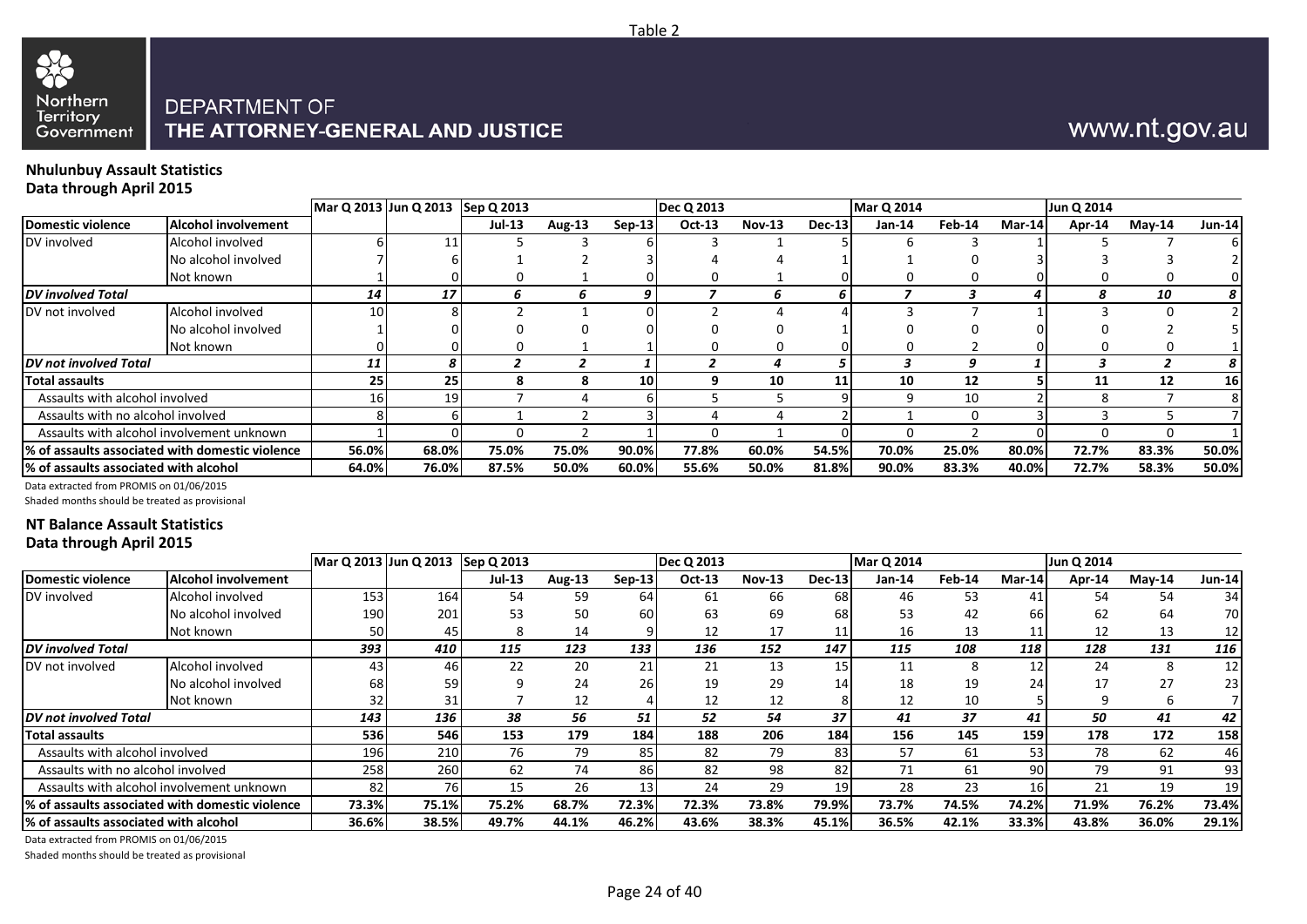

#### **Nhulunbuy Assault Statistics Data through April 2015**

|                                       |                                                  | Sep Q 2014    |        |          | <b>Dec Q 2014</b> |               |               | <b>Mar Q 2015</b> |          |        | Jun Q 2015 |
|---------------------------------------|--------------------------------------------------|---------------|--------|----------|-------------------|---------------|---------------|-------------------|----------|--------|------------|
| Domestic violence                     | Alcohol involvement                              | <b>Jul-14</b> | Aug-14 | $Sen-14$ | Oct-14            | <b>Nov-14</b> | <b>Dec-14</b> | Jan-15            | $Feb-15$ | Mar-15 | Apr-15     |
| DV involved                           | Alcohol involved                                 |               |        |          |                   |               | 12            |                   |          |        |            |
|                                       | No alcohol involved                              |               |        |          |                   |               |               |                   |          |        |            |
|                                       | Not known                                        |               |        |          |                   |               |               |                   |          |        |            |
| <b>DV</b> involved Total              |                                                  | 10            | 6      | 6        |                   |               | 17            | 4                 |          | ◢      |            |
| DV not involved                       | Alcohol involved                                 |               |        |          |                   |               |               |                   |          |        |            |
|                                       | No alcohol involved                              |               |        |          |                   |               |               |                   |          |        |            |
|                                       | Not known                                        |               |        |          |                   |               |               |                   |          |        |            |
| <b>DV</b> not involved Total          |                                                  |               | 8      |          | 3                 |               |               | 4                 |          | Δ      |            |
| <b>Total assaults</b>                 |                                                  | 15            | 14     |          | 10                | 9             | 23            | 8                 |          |        |            |
| Assaults with alcohol involved        |                                                  | 12            | 8      |          | 10                | 9             | 18            |                   |          |        |            |
| Assaults with no alcohol involved     |                                                  |               | Δ      |          | $\Omega$          | 0             |               |                   |          |        |            |
|                                       | Assaults with alcohol involvement unknown        |               |        |          |                   |               |               | 0                 |          |        |            |
|                                       | 1% of assaults associated with domestic violence | 66.7%         | 42.9%  | 66.7%    | 70.0%             | 44.4%         | 73.9%         | 50.0%             | 87.5%    | 50.0%  | 62.5%      |
| % of assaults associated with alcohol |                                                  | 80.0%         | 57.1%  | 77.8%    | 100.0%            | 100.0%        | 78.3%         | 62.5%             | 50.0%    | 50.0%  | 75.0%      |

Data extracted from PROMIS on 01/06/2015

Shaded months should be treated as provisional

#### **NT Balance Assault Statistics Data through April 2015**

|                                       |                                                  | Sep Q 2014    |        |                 | <b>Dec Q 2014</b> |               |        | <b>Mar Q 2015</b> |               |        | Jun Q 2015 |
|---------------------------------------|--------------------------------------------------|---------------|--------|-----------------|-------------------|---------------|--------|-------------------|---------------|--------|------------|
| Domestic violence                     | Alcohol involvement                              | <b>Jul-14</b> | Aug-14 | $Sep-14$        | <b>Oct-14</b>     | <b>Nov-14</b> | Dec-14 | Jan-15            | <b>Feb-15</b> | Mar-15 | Apr-15     |
| DV involved                           | Alcohol involved                                 | 54            | 62     | 80              | 59                | 63            | 71     | 42                | 29            | 56     | 53         |
|                                       | No alcohol involved                              | 59            | 68     | 61              | 72                | 79            | 72     | 67                | 62            | 64     | 47         |
|                                       | Not known                                        | 13            | 13     | 10 <sup>1</sup> | 20                | 17            | 13     | 14                | 9             | 14     | 11         |
| DV involved Total                     |                                                  | 126           | 143    | 151             | 151               | 159           | 156    | 123               | 100           | 134    | 111        |
| DV not involved                       | Alcohol involved                                 | 12            | 12     | 13              | 18                | 25            | 19     | 14                | 13            | 12     | 10         |
|                                       | No alcohol involved                              | 15            | 18     | 25              | 28                | 32            | 23     | 22                | 16            | 15     | 23         |
|                                       | Not known                                        | 6             | 10     | 9               |                   | 16            |        | 13 <sub>1</sub>   |               | 11     | 13         |
| DV not involved Total                 |                                                  | 33            | 40     | 47              | 53                | 73            | 47     | 49                | 36            | 38     | 46         |
| Total assaults                        |                                                  | 159           | 183    | 198             | 204               | 232           | 203    | 172               | 136           | 172    | 157        |
| Assaults with alcohol involved        |                                                  | 66            | 74     | 931             | 77                | 88            | 90     | 56                | 42            | 68     | 63         |
| Assaults with no alcohol involved     |                                                  | 74            | 86     | 86              | 100               | 111           | 95     | 89                | 78            | 79     | 70         |
|                                       | Assaults with alcohol involvement unknown        | 19            | 23     | 19              | 27                | 33            | 18     | 27                | 16            | 25     | 24         |
|                                       | 1% of assaults associated with domestic violence | 79.2%         | 78.1%  | 76.3%           | 74.0%             | 68.5%         | 76.8%  | 71.5%             | 73.5%         | 77.9%  | 70.7%      |
| % of assaults associated with alcohol |                                                  | 41.5%         | 40.4%  | 47.0%           | 37.7%             | 37.9%         | 44.3%  | 32.6%             | 30.9%         | 39.5%  | 40.1%      |

Data extracted from PROMIS on 01/06/2015

Shaded months should be treated as provisional

# www.nt.gov.au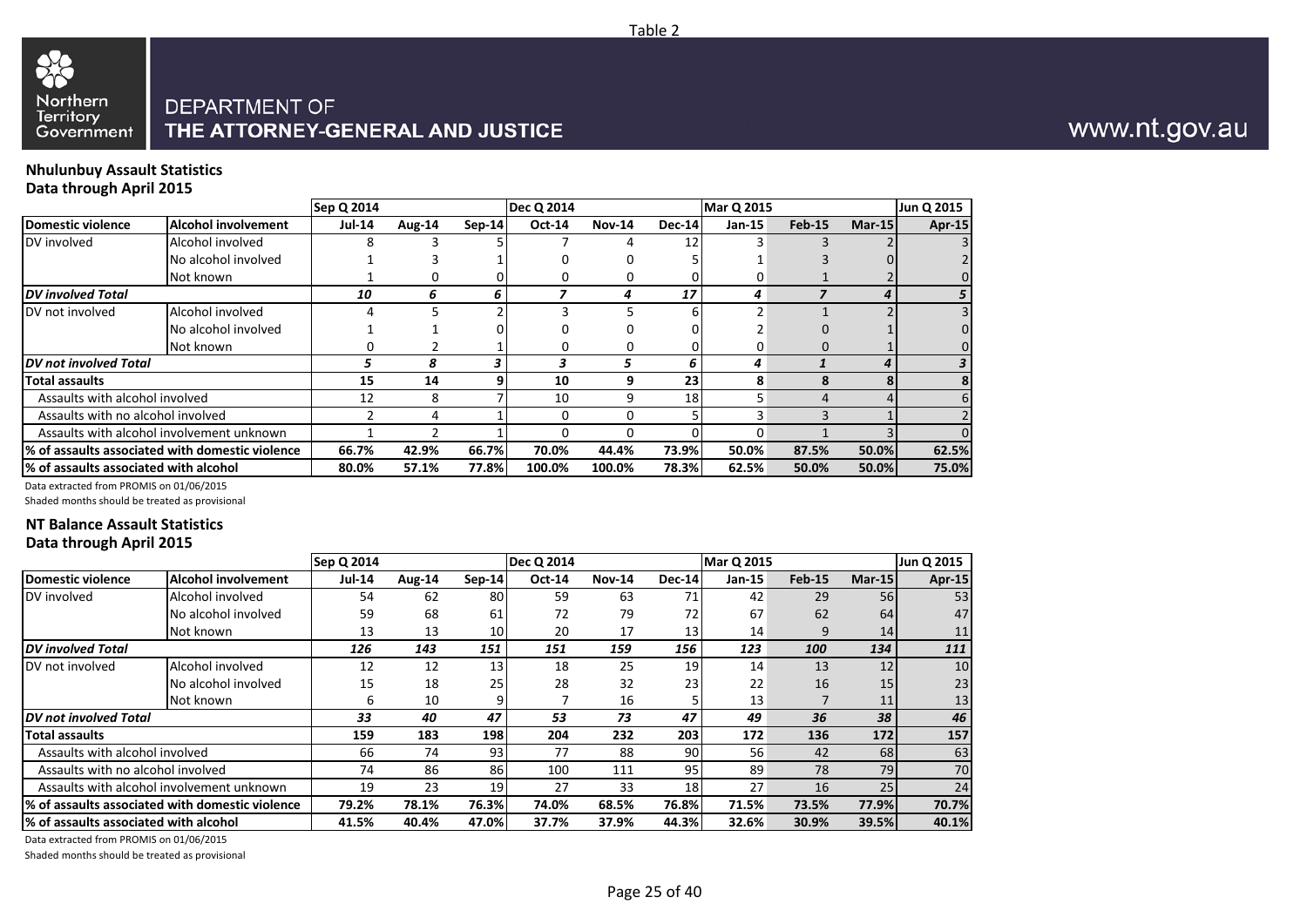

# **Northern Territory Yearly Crime Statistics**

| Pata for the 12 months enang in April, 2010 to 2015       |                |          |              |          |               | Onence nates (per 100,000 population) |         |         |         |         |         |         |
|-----------------------------------------------------------|----------------|----------|--------------|----------|---------------|---------------------------------------|---------|---------|---------|---------|---------|---------|
| <b>Number of offences</b>                                 | 2010           | 2011     | 2012         | 2013     | 2014          | 2015                                  | 2010    | 2011    | 2012    | 2013    | 2014    | 2015    |
| 0111 Murder                                               |                | 13       | 13           | 15       | 15            |                                       | 3.1     | 5.6     | 5.6     | 6.3     | 6.2     | 2.4     |
| 0121 Attempted murder                                     |                |          | 2            | $\Omega$ | $\mathcal{P}$ |                                       | 2.2     | 2.6     | 0.9     | 0.0     | 0.8     | 1.2     |
| 0131 Manslaughter                                         |                |          | 0            | 6        | 3             |                                       | 2.6     | 0.9     | 0.0     | 2.5     | 1.2     | 0.8     |
| 0132 Driving causing death                                |                | $\Omega$ | 1            | 1        | 1             |                                       | 0.4     | 0.0     | 0.4     | 0.4     | 0.4     | 1.6     |
| 01 Homicide and related offences                          | 19             | 21       | 16           | 22       | 21            | 15                                    | 8.4     | 9.1     | 6.9     | 9.2     | 8.6     | 6.1     |
| 021 Assault                                               | 6,426          | 6,483    | 6,806        | 7,191    | 7,468         | 6,993                                 | 2,827.7 | 2,813.1 | 2,927.1 | 3,023.2 | 3,066.2 | 2,839.0 |
| 029 Acts intended to cause injury - other                 | 15             | 27       | 29           | 26       | 30            | 25                                    | 6.6     | 11.7    | 12.5    | 10.9    | 12.3    | 10.1    |
| 02 Acts intended to cause injury                          | 6,441          | 6,510    | 6,835        | 7,217    | 7,498         | 7,018                                 | 2,834.3 | 2,824.8 | 2,939.6 | 3,034.2 | 3,078.5 | 2,849.1 |
| 031 Sexual assault                                        | 382            | 354      | 318          | 355      | 388           | 377                                   | 168.1   | 153.6   | 136.8   | 149.2   | 159.3   | 153.1   |
| 032 Non-assaultive sexual offences                        | 20             | 32       | 43           | 45       | 62            | 45                                    | 8.8     | 13.9    | 18.5    | 18.9    | 25.5    | 18.3    |
| 03 Sexual assault and related offences                    | 402            | 386      | 361          | 400      | 450           | 422                                   | 176.9   | 167.5   | 155.3   | 168.2   | 184.8   | 171.3   |
| 049 Other dangerous or negligent acts endangering persons | 85             | 97       | 98           | 150      | 118           | 91                                    | 37.4    | 42.1    | 42.1    | 63.1    | 48.4    | 36.9    |
| 0511 Abduction and kidnapping                             | $\overline{2}$ | 3        | $\mathbf{1}$ | 1        | $\mathbf{1}$  | $\Omega$                              | 0.9     | 1.3     | 0.4     | 0.4     | 0.4     | 0.0     |
| 0521 Deprivation of liberty/false imprisonment            | 52             | 41       | 43           | 59       | 44            | 46                                    | 22.9    | 17.8    | 18.5    | 24.8    | 18.1    | 18.7    |
| 0531 Harassment and private nuisance                      | 95             | 75       | 48           | 58       | 43            | 80                                    | 41.8    | 32.5    | 20.6    | 24.4    | 17.7    | 32.5    |
| 0532 Threatening behaviour                                | 339            | 317      | 331          | 305      | 330           | 344                                   | 149.2   | 137.6   | 142.4   | 128.2   | 135.5   | 139.7   |
| 05 Abduction, harassment and other offences               | 488            | 436      | 423          | 423      | 418           | 470                                   | 214.7   | 189.2   | 181.9   | 177.8   | 171.6   | 190.8   |
| 061 Robbery                                               | 104            | 95       | 99           | 98       | 72            | 116                                   | 45.8    | 41.2    | 42.6    | 41.2    | 29.6    | 47.1    |
| 0621 Blackmail and extortion                              | $\overline{3}$ |          |              |          |               |                                       | 1.3     | 0.4     | 0.4     | 0.4     | 0.4     | 1.2     |
| 06 Robbery, extortion and related offences                | 107            | 96       | 100          | 99       | 73            | 119                                   | 47.1    | 41.7    | 43.0    | 41.6    | 30.0    | 48.3    |
| Total offences against the person                         | 7,542          | 7,546    | 7,833        | 8,311    | 8,578         | 8,135                                 | 3,318.7 | 3,274.3 | 3,368.8 | 3,494.1 | 3,522.0 | 3,302.6 |
| House break-ins, actual                                   | 1,472          | 1,718    | 1,736        | 1,786    | 1,371         | 1,747                                 | 647.7   | 745.5   | 746.6   | 750.9   | 562.9   | 709.2   |
| House break-ins, attempted                                | 328            | 282      | 278          | 245      | 138           | 108                                   | 144.3   | 122.4   | 119.6   | 103.0   | 56.7    | 43.8    |
| 0711 House break-ins                                      | 1,800          | 2,000    | 2,014        | 2,031    | 1,509         | 1,855                                 | 792.1   | 867.8   | 866.2   | 853.9   | 619.6   | 753.1   |
| Commercial break-ins, actual                              | 1,801          | 1,680    | 1,629        | 1,664    | 1,472         | 1,469                                 | 792.5   | 729.0   | 700.6   | 699.6   | 604.4   | 596.4   |
| Commercial break-ins, attempted                           | 319            | 311      | 249          | 225      | 117           | 150                                   | 140.4   | 134.9   | 107.1   | 94.6    | 48.0    | 60.9    |
| 0711 Commercial break-ins                                 | 2,120          | 1,991    | 1,878        | 1,889    | 1,589         | 1,619                                 | 932.9   | 863.9   | 807.7   | 794.2   | 652.4   | 657.3   |
| 0812 Illegal use of a motor vehicle                       | 910            | 1,004    | 895          | 922      | 999           | 1,151                                 | 400.4   | 435.7   | 384.9   | 387.6   | 410.2   | 467.3   |
| 0813 Theft of motor vehicle parts or contents             | 1,698          | 1,436    | 1,450        | 1,135    | 996           | 1,318                                 | 747.2   | 623.1   | 623.6   | 477.2   | 408.9   | 535.1   |
| 081 Motor vehicle theft and related offences              | 2,608          | 2,440    | 2,345        | 2,057    | 1,995         | 2,469                                 | 1,147.6 | 1,058.8 | 1,008.5 | 864.8   | 819.1   | 1,002.3 |
| 08* Theft and related offences (other than MV)            | 7,435          | 7,295    | 7,217        | 7,017    | 6,420         | 7,355                                 | 3,271.7 | 3,165.4 | 3,103.9 | 2,950.1 | 2,635.9 | 2,985.9 |
| 12 Property damage offences                               | 8,495          | 7,826    | 7,483        | 6,901    | 6,164         | 6,527                                 | 3,738.1 | 3,395.8 | 3,218.3 | 2,901.3 | 2,530.8 | 2,649.8 |
| <b>Total property offences</b>                            | 22,458         | 21,552   | 20,937       | 19,895   | 17,677        | 19,825                                | 9,882.3 | 9,351.7 | 9,004.6 | 8,364.2 | 7,257.8 | 8,048.4 |
|                                                           |                |          |              |          |               |                                       |         |         |         |         |         |         |

#### **Offence Rates (per 100,000 population)**

www.nt.gov.au

| 2010    | 2011    | 2012    | 2013    | 2014    | 2015    |
|---------|---------|---------|---------|---------|---------|
| 3.1     | 5.6     | 5.6     | 6.3     | 6.2     | 2.4     |
| 2.2     | 2.6     | 0.9     | 0.0     | 0.8     | 1.2     |
| 2.6     | 0.9     | 0.0     | 2.5     | 1.2     | 0.8     |
| 0.4     | 0.0     | 0.4     | 0.4     | 0.4     | 1.6     |
| 8.4     | 9.1     | 6.9     | 9.2     | 8.6     | 6.1     |
| 2,827.7 | 2,813.1 | 2,927.1 | 3,023.2 | 3,066.2 | 2,839.0 |
| 6.6     | 11.7    | 12.5    | 10.9    | 12.3    | 10.1    |
| 2,834.3 | 2,824.8 | 2,939.6 | 3,034.2 | 3,078.5 | 2,849.1 |
| 168.1   | 153.6   | 136.8   | 149.2   | 159.3   | 153.1   |
| 8.8     | 13.9    | 18.5    | 18.9    | 25.5    | 18.3    |
| 176.9   | 167.5   | 155.3   | 168.2   | 184.8   | 171.3   |
| 37.4    | 42.1    | 42.1    | 63.1    | 48.4    | 36.9    |
| 0.9     | 1.3     | 0.4     | 0.4     | 0.4     | 0.0     |
| 22.9    | 17.8    | 18.5    | 24.8    | 18.1    | 18.7    |
| 41.8    | 32.5    | 20.6    | 24.4    | 17.7    | 32.5    |
| 149.2   | 137.6   | 142.4   | 128.2   | 135.5   | 139.7   |
| 214.7   | 189.2   | 181.9   | 177.8   | 171.6   | 190.8   |
| 45.8    | 41.2    | 42.6    | 41.2    | 29.6    | 47.1    |
| 1.3     | 0.4     | 0.4     | 0.4     | 0.4     | 1.2     |
| 47.1    | 41.7    | 43.0    | 41.6    | 30.0    | 48.3    |
| 3,318.7 | 3,274.3 | 3,368.8 | 3,494.1 | 3,522.0 | 3,302.6 |
| 647.7   | 745.5   | 746.6   | 750.9   | 562.9   | 709.2   |
| 144.3   | 122.4   | 119.6   | 103.0   | 56.7    | 43.8    |
| 792.1   | 867.8   | 866.2   | 853.9   | 619.6   | 753.1   |
| 792.5   | 729.0   | 700.6   | 699.6   | 604.4   | 596.4   |
| 140.4   | 134.9   | 107.1   | 94.6    | 48.0    | 60.9    |
| 932.9   | 863.9   | 807.7   | 794.2   | 652.4   | 657.3   |
| 400.4   | 435.7   | 384.9   | 387.6   | 410.2   | 467.3   |
| 747.2   | 623.1   | 623.6   | 477.2   | 408.9   | 535.1   |
| 1,147.6 | 1,058.8 | 1,008.5 | 864.8   | 819.1   | 1,002.3 |
| 3,271.7 | 3,165.4 | 3,103.9 | 2,950.1 | 2,635.9 | 2,985.9 |
| 3,738.1 | 3,395.8 | 3,218.3 | 2,901.3 | 2,530.8 | 2,649.8 |
| 9.882.3 | 9,351.7 | 9,004.6 | 8,364.2 | 7,257.8 | 8,048.4 |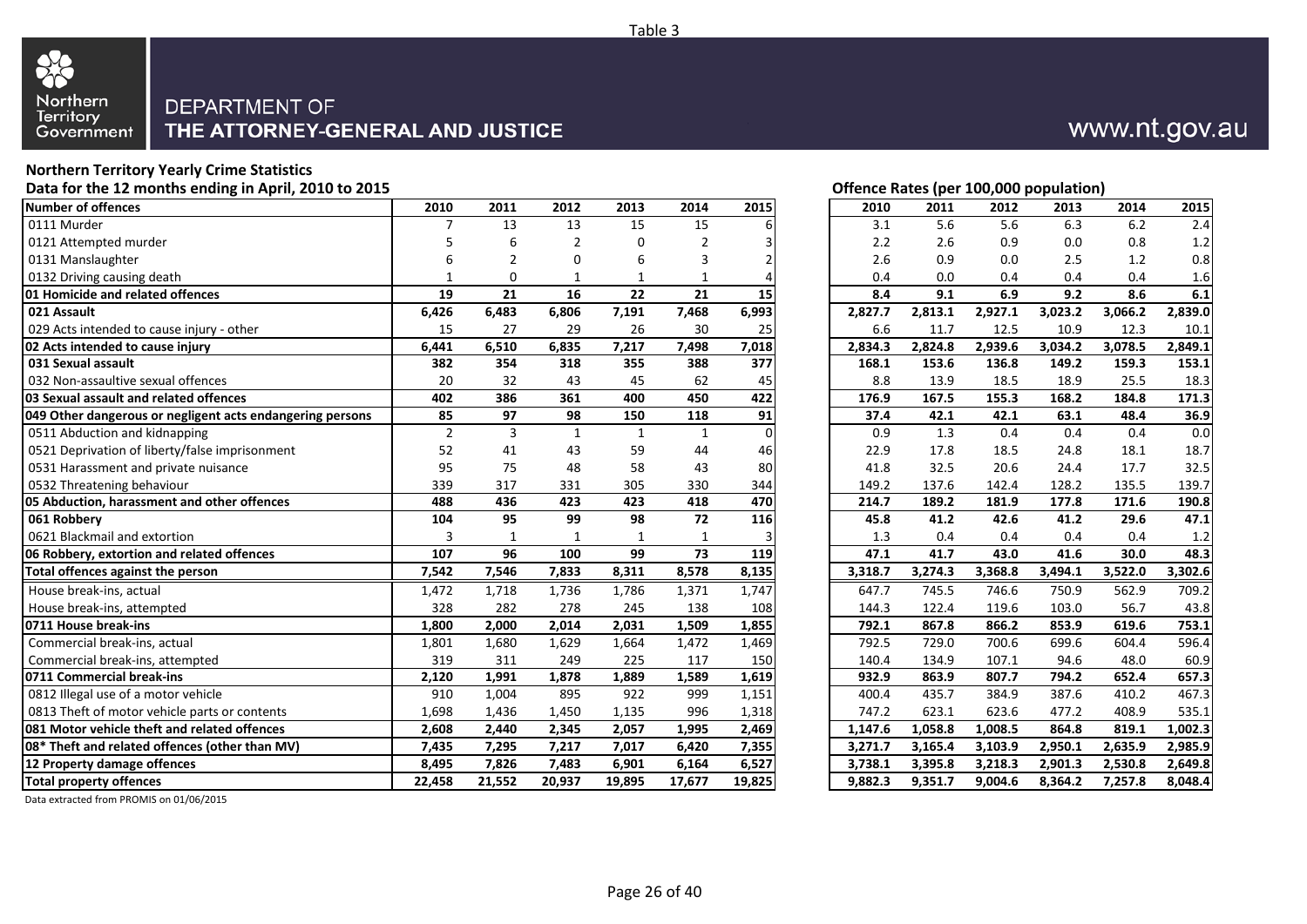

#### **Darwin Yearly Crime Statistics**

Data for the 12 months ending in April, 2010 to 2015 **Data for the 12 months ending in April, 2010 to 2015 Offence Rates (per 100,000 population)** 

| Number of offences                                        | 2010        | 2011           | 2012         | 2013           | 2014           | 2015          | 2010     | 2011     | 2012     | 2013                 | 2014    | 2015    |
|-----------------------------------------------------------|-------------|----------------|--------------|----------------|----------------|---------------|----------|----------|----------|----------------------|---------|---------|
| 0111 Murder                                               | 0           | $\overline{2}$ | 4            | 3              | 5              |               | 0.0      | 2.5      | 5.0      | 3.7                  | 5.9     | 2.3     |
| 0121 Attempted murder                                     |             |                | 0            | U              |                | $\mathcal{P}$ | 3.8      | 1.3      | 0.0      | 0.0                  | 1.2     | 2.3     |
| 0131 Manslaughter                                         |             |                | O            |                |                | 2             | 2.6      | 1.3      | 0.0      | 1.2                  | 1.2     | 2.3     |
| 0132 Driving causing death                                |             | 0              | 0            | 0              | 0              |               | 1.3      | 0.0      | 0.0      | 0.0                  | 0.0     | 2.3     |
| <b>01 Homicide and related offences</b>                   | 6           | 4              | 4            | 4              | $\overline{ }$ | 8             | 7.7      | 5.0      | 5.0      | 4.9                  | 8.3     | 9.4     |
| 021 Assault                                               | 1,502       | 1,558          | 1,549        | 1,579          | 1,785          | 1,947         | 1,915.6  | 1,958.4  | 1,925.7  | 1,923.0              | 2,116.7 | 2,285.7 |
| 029 Acts intended to cause injury - other                 | 5           | $\overline{4}$ | 13           | $\overline{7}$ | 10             | 10            | 6.4      | 5.0      | 16.2     | 8.5                  | 11.9    | 11.7    |
| 02 Acts intended to cause injury                          | 1,507       | 1,562          | 1,562        | 1,586          | 1,795          | 1,957         | 1,922.0  | 1,963.5  | 1,941.9  | 1,931.6              | 2,128.5 | 2,297.5 |
| 031 Sexual assault                                        | 114         | 110            | 98           | 119            | 143            | 130           | 145.4    | 138.3    | 121.8    | 144.9                | 169.6   | 152.6   |
| 032 Non-assaultive sexual offences                        | 7           | 10             | 9            | 17             | 31             | 19            | 8.9      | 12.6     | 11.2     | 20.7                 | 36.8    | 22.3    |
| 03 Sexual assault and related offences                    | 121         | 120            | 107          | 136            | 174            | 149           | 154.3    | 150.8    | 133.0    | 165.6                | 206.3   | 174.9   |
| 049 Other dangerous or negligent acts endangering persons | 21          | 23             | 12           | 31             | 31             | 26            | 26.8     | 28.9     | 14.9     | 37.8                 | 36.8    | 30.5    |
| 0511 Abduction and kidnapping                             | $\mathbf 0$ | $\Omega$       | $\Omega$     | $\mathbf{1}$   | 0              | $\Omega$      | 0.0      | 0.0      | 0.0      | 1.2                  | 0.0     | 0.0     |
| 0521 Deprivation of liberty/false imprisonment            | 14          | 8              | 10           | 20             | 4              | 12            | 17.9     | 10.1     | 12.4     | 24.4                 | 4.7     | 14.1    |
| 0531 Harassment and private nuisance                      | 26          | 17             | 8            | 20             | 9              | 25            | 33.2     | 21.4     | 9.9      | 24.4                 | 10.7    | 29.3    |
| 0532 Threatening behaviour                                | 117         | 122            | 115          | 83             | 105            | 94            | 149.2    | 153.4    | 143.0    | 101.1                | 124.5   | 110.4   |
| 05 Abduction, harassment and other offences               | 157         | 147            | 133          | 124            | 118            | 131           | 200.2    | 184.8    | 165.3    | 151.0                | 139.9   | 153.8   |
| 061 Robbery                                               | 68          | 40             | 49           | 57             | 42             | 64            | 86.7     | 50.3     | 60.9     | 69.4                 | 49.8    | 75.1    |
| 0621 Blackmail and extortion                              | 0           | $\mathbf{1}$   | $\mathbf{1}$ | 0              | $\mathbf{1}$   | $\Omega$      | 0.0      | 1.3      | 1.2      | 0.0                  | 1.2     | 0.0     |
| 06 Robbery, extortion and related offences                | 68          | 41             | 50           | 57             | 43             | 64            | 86.7     | 51.5     | 62.2     | 69.4                 | 51.0    | 75.1    |
| Total offences against the person                         | 1,880       | 1,897          | 1,868        | 1,938          | 2,168          | 2,335         | 2,397.7  | 2,384.6  | 2,322.3  | $2,360.\overline{2}$ | 2,570.8 | 2,741.2 |
| House break-ins, actual                                   | 704         | 577            | 685          | 571            | 474            | 743           | 897.9    | 725.3    | 851.6    | 695.4                | 562.1   | 872.3   |
| House break-ins, attempted                                | 151         | 92             | 126          | 65             | 22             | 27            | 192.6    | 115.6    | 156.6    | 79.2                 | 26.1    | 31.7    |
| 0711 House break-ins                                      | 855         | 669            | 811          | 636            | 496            | 770           | 1,090.4  | 840.9    | 1,008.2  | 774.6                | 588.2   | 904.0   |
| Commercial break-ins, actual                              | 562         | 447            | 387          | 539            | 401            | 333           | 716.8    | 561.9    | 481.1    | 656.4                | 475.5   | 390.9   |
| Commercial break-ins, attempted                           | 93          | 83             | 65           | 63             | 22             | 25            | 118.6    | 104.3    | 80.8     | 76.7                 | 26.1    | 29.3    |
| 0711 Commercial break-ins                                 | 655         | 530            | 452          | 602            | 423            | 358           | 835.4    | 666.2    | 561.9    | 733.2                | 501.6   | 420.3   |
| 0812 Illegal use of a motor vehicle                       | 374         | 362            | 345          | 322            | 410            | 480           | 477.0    | 455.0    | 428.9    | 392.2                | 486.2   | 563.5   |
| 0813 Theft of motor vehicle parts or contents             | 890         | 837            | 833          | 568            | 505            | 733           | 1,135.1  | 1,052.1  | 1,035.6  | 691.8                | 598.8   | 860.5   |
| 081 Motor vehicle theft and related offences              | 1,264       | 1,199          | 1,178        | 890            | 915            | 1,213         | 1,612.1  | 1,507.2  | 1,464.5  | 1,083.9              | 1,085.0 | 1,424.0 |
| 08* Theft and related offences (other than MV)            | 3,511       | 3,342          | 3,265        | 3,135          | 2,832          | 3,333         | 4,477.9  | 4,201.0  | 4,059.1  | 3,818.0              | 3,358.2 | 3,912.8 |
| 12 Property damage offences                               | 3,529       | 3,248          | 2,812        | 2,382          | 2,123          | 2,465         | 4,500.8  | 4,082.8  | 3,495.9  | 2,901.0              | 2,517.5 | 2,893.8 |
| <b>Total property offences</b>                            | 9,814       | 8,988          | 8,518        | 7,645          | 6,789          | 8,139         | 12,516.6 | 11,298.1 | 10,589.7 | 9,310.7              | 8,050.4 | 9,554.9 |

Data extracted from PROMIS on 01/06/2015

|          | w        |                      |         |         |                    |
|----------|----------|----------------------|---------|---------|--------------------|
| 2010     | 2011     | 2012                 | 2013    | 2014    | 2015               |
| 0.0      | 2.5      | 5.0                  | 3.7     | 5.9     | 2.3                |
| 3.8      | 1.3      | 0.0                  | 0.0     | 1.2     | 2.3                |
| 2.6      | 1.3      | 0.0                  | 1.2     | 1.2     | 2.3                |
| 1.3      | 0.0      | 0.0                  | 0.0     | 0.0     | 2.3                |
| 7.7      | 5.0      | 5.0                  | 4.9     | 8.3     | 9.4                |
| 1,915.6  | 1,958.4  | 1,925.7              | 1,923.0 | 2,116.7 | 2,285.7            |
| 6.4      | 5.0      | 16.2                 | 8.5     | 11.9    | 11.7               |
| 1,922.0  | 1,963.5  | $\overline{1,}941.9$ | 1,931.6 | 2,128.5 | 2,297.5            |
| 145.4    | 138.3    | 121.8                | 144.9   | 169.6   | 152.6              |
| 8.9      | 12.6     | 11.2                 | 20.7    | 36.8    | 22.3               |
| 154.3    | 150.8    | 133.0                | 165.6   | 206.3   | 174.9              |
| 26.8     | 28.9     | 14.9                 | 37.8    | 36.8    | 30.5               |
| 0.0      | 0.0      | 0.0                  | 1.2     | 0.0     | 0.0                |
| 17.9     | 10.1     | 12.4                 | 24.4    | 4.7     | 14.1               |
| 33.2     | 21.4     | 9.9                  | 24.4    | 10.7    | 29.3               |
| 149.2    | 153.4    | 143.0                | 101.1   | 124.5   | 110.4              |
| 200.2    | 184.8    | 165.3                | 151.0   | 139.9   | 153.8              |
| 86.7     | 50.3     | 60.9                 | 69.4    | 49.8    | 75.1               |
| 0.0      | 1.3      | 1.2                  | 0.0     | 1.2     | 0.0                |
| 86.7     | 51.5     | 62.2                 | 69.4    | 51.0    | 75.1               |
| 2,397.7  | 2,384.6  | 2,322.3              | 2,360.2 | 2,570.8 | 2,741.2            |
| 897.9    | 725.3    | 851.6                | 695.4   | 562.1   | $872.\overline{3}$ |
| 192.6    | 115.6    | 156.6                | 79.2    | 26.1    | 31.7               |
| 1,090.4  | 840.9    | 1,008.2              | 774.6   | 588.2   | 904.0              |
| 716.8    | 561.9    | 481.1                | 656.4   | 475.5   | 390.9              |
| 118.6    | 104.3    | 80.8                 | 76.7    | 26.1    | 29.3               |
| 835.4    | 666.2    | 561.9                | 733.2   | 501.6   | 420.3              |
| 477.0    | 455.0    | 428.9                | 392.2   | 486.2   | 563.5              |
| 1,135.1  | 1,052.1  | 1,035.6              | 691.8   | 598.8   | 860.5              |
| 1,612.1  | 1,507.2  | 1,464.5              | 1,083.9 | 1,085.0 | 1,424.0            |
| 4,477.9  | 4,201.0  | 4,059.1              | 3,818.0 | 3,358.2 | 3,912.8            |
| 4,500.8  | 4,082.8  | 3,495.9              | 2,901.0 | 2,517.5 | 2,893.8            |
| 12,516.6 | 11,298.1 | 10,589.7             | 9,310.7 | 8,050.4 | 9,554.9            |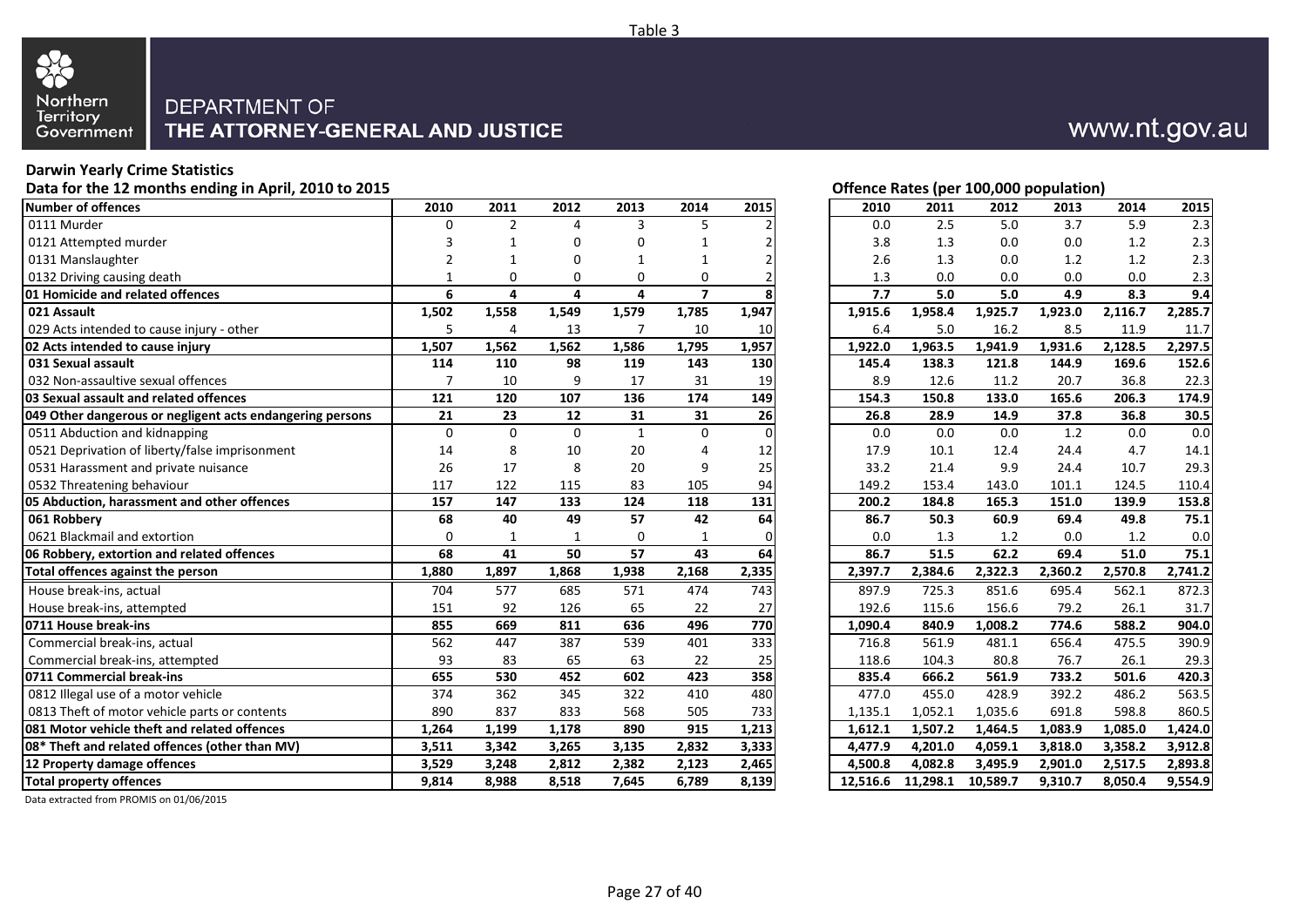

#### **Palmerston Yearly Crime Statistics**

Data for the 12 months ending in April, 2010 to 2015 **Data for the 12 months ending in April, 2010 to 2015 Contract Contract Contract Contract Contract Contract Contract Contract Contract Contract Contract Contract Contr** 

| Number of offences                                        | 2010           | 2011           | 2012         | 2013           | 2014           | 2015             | 2010     | 2011    | 2012    | 2013    | 2014    | 2015    |
|-----------------------------------------------------------|----------------|----------------|--------------|----------------|----------------|------------------|----------|---------|---------|---------|---------|---------|
| 0111 Murder                                               | 0              | 0              | $\mathbf{1}$ | $\overline{2}$ | 0              |                  | 0.0      | 0.0     | 3.4     | 6.5     | 0.0     | 2.9     |
| 0121 Attempted murder                                     | O              |                | U            | U              | $\Omega$       | $\Omega$         | 0.0      | 3.4     | 0.0     | 0.0     | 0.0     | 0.0     |
| 0131 Manslaughter                                         | U              | ი              | 0            | 0              | 0              | $\Omega$         | 0.0      | 0.0     | 0.0     | 0.0     | 0.0     | 0.0     |
| 0132 Driving causing death                                | 0              | 0              | 0            | 0              | $\Omega$       |                  | 0.0      | 0.0     | 0.0     | 0.0     | 0.0     | 2.9     |
| 01 Homicide and related offences                          | $\Omega$       | 1              | $\mathbf{1}$ | $\mathbf{2}$   | $\Omega$       |                  | 0.0      | 3.4     | 3.4     | 6.5     | 0.0     | 5.9     |
| 021 Assault                                               | 433            | 445            | 458          | 485            | 474            | 496              | 1,509.9  | 1,527.1 | 1,555.4 | 1,576.3 | 1,463.3 | 1,453.7 |
| 029 Acts intended to cause injury - other                 | 0              | 3              | 4            | $\mathbf{1}$   | 6              | 4                | 0.0      | 10.3    | 13.6    | 3.3     | 18.5    | 11.7    |
| 02 Acts intended to cause injury                          | 433            | 448            | 462          | 486            | 480            | 500              | 1,509.9  | 1,537.4 | 1,569.0 | 1,579.6 | 1,481.8 | 1,465.4 |
| 031 Sexual assault                                        | 22             | 25             | 27           | 29             | 44             | 36               | 76.7     | 85.8    | 91.7    | 94.3    | 135.8   | 105.5   |
| 032 Non-assaultive sexual offences                        | $\overline{2}$ | $\overline{2}$ | 9            | 7              | 10             |                  | 7.0      | 6.9     | 30.6    | 22.8    | 30.9    | 14.7    |
| 03 Sexual assault and related offences                    | 24             | 27             | 36           | 36             | 54             | 41               | 83.7     | 92.7    | 122.3   | 117.0   | 166.7   | 120.2   |
| 049 Other dangerous or negligent acts endangering persons | 10             | 10             | 5            | 9              | 8              |                  | 34.9     | 34.3    | 17.0    | 29.3    | 24.7    | 14.7    |
| 0511 Abduction and kidnapping                             | 1              | 0              | 1            | $\Omega$       | $\Omega$       |                  | 3.5      | 0.0     | 3.4     | 0.0     | 0.0     | 0.0     |
| 0521 Deprivation of liberty/false imprisonment            | 0              |                | 2            |                | 8              |                  | 0.0      | 17.2    | 6.8     | 16.3    | 24.7    | 11.7    |
| 0531 Harassment and private nuisance                      | 5              | 3              | 4            | 3              | 3              | 3                | 17.4     | 10.3    | 13.6    | 9.8     | 9.3     | 8.8     |
| 0532 Threatening behaviour                                | 26             | 26             | 32           | 33             | 20             | 37               | 90.7     | 89.2    | 108.7   | 107.3   | 61.7    | 108.4   |
| 05 Abduction, harassment and other offences               | 32             | 34             | 39           | 41             | 31             | 44               | 111.6    | 116.7   | 132.5   | 133.3   | 95.7    | 129.0   |
| 061 Robbery                                               | 10             | 9              | 12           | 14             | $\overline{ }$ | 14               | 34.9     | 30.9    | 40.8    | 45.5    | 21.6    | 41.0    |
| 0621 Blackmail and extortion                              | $\Omega$       | 0              | 0            | $\overline{1}$ | 0              |                  | 0.0      | 0.0     | 0.0     | 3.3     | 0.0     | 2.9     |
| 06 Robbery, extortion and related offences                | 10             | 9              | 12           | 15             | $\overline{ }$ | 15               | 34.9     | 30.9    | 40.8    | 48.8    | 21.6    | 44.0    |
| Total offences against the person                         | 509            | 529            | 555          | 589            | 580            | 607              | 1,774.9  | 1,815.3 | 1,884.9 | 1,914.3 | 1,790.5 | 1,779.0 |
| House break-ins, actual                                   | 172            | 171            | 218          | 201            | 161            | $\overline{277}$ | 599.8    | 586.8   | 740.4   | 653.3   | 497.0   | 811.8   |
| House break-ins, attempted                                | 61             | 46             | 46           | 40             | 16             | 17               | 212.7    | 157.9   | 156.2   | 130.0   | 49.4    | 49.8    |
| 0711 House break-ins                                      | 233            | 217            | 264          | 241            | 177            | 294              | 812.5    | 744.7   | 896.6   | 783.3   | 546.4   | 861.6   |
| Commercial break-ins, actual                              | 133            | 150            | 99           | 77             | 75             | 160              | 463.8    | 514.7   | 336.2   | 250.3   | 231.5   | 468.9   |
| Commercial break-ins, attempted                           | 25             | 43             | 31           | 23             | 8              | 11               | 87.2     | 147.6   | 105.3   | 74.8    | 24.7    | 32.2    |
| 0711 Commercial break-ins                                 | 158            | 193            | 130          | 100            | 83             | 171              | 550.9    | 662.3   | 441.5   | 325.0   | 256.2   | 501.2   |
| 0812 Illegal use of a motor vehicle                       | 146            | 148            | 122          | 147            | 185            | 261              | 509.1    | 507.9   | 414.3   | 477.8   | 571.1   | 764.9   |
| 0813 Theft of motor vehicle parts or contents             | 307            | 185            | 214          | 180            | 187            | 260              | 1,070.5  | 634.8   | 726.8   | 585.0   | 577.3   | 762.0   |
| 081 Motor vehicle theft and related offences              | 453            | 333            | 336          | 327            | 372            | 521              | 1,579.6  | 1,142.7 | 1,141.1 | 1,062.8 | 1,148.4 | 1,526.9 |
| 08* Theft and related offences (other than MV)            | 1,063          | 876            | 948          | 782            | 868            | 1,067            | 3,706.7  | 3,006.1 | 3,219.6 | 2,541.6 | 2,679.6 | 3,127.1 |
| 12 Property damage offences                               | 1,194          | 834            | 751          | 661            | 651            | 793              | 4.163.5  | 2.861.9 | 2,550.5 | 2,148.3 | 2.009.7 | 2,324.1 |
| <b>Total property offences</b>                            | 3,101          | 2,453          | 2,429        | 2,111          | 2,151          | 2,846            | 10,813.2 | 8,417.7 | 8,249.3 | 6,861.0 | 6,640.3 | 8,340.9 |
|                                                           |                |                |              |                |                |                  |          |         |         |         |         |         |

www.nt.gov.au

| 2010     | 2011                 | 2012    | 2013    | 2014    | 2015               |
|----------|----------------------|---------|---------|---------|--------------------|
| 0.0      | 0.0                  | 3.4     | 6.5     | 0.0     | 2.9                |
| 0.0      | 3.4                  | 0.0     | 0.0     | 0.0     | 0.0                |
| 0.0      | 0.0                  | 0.0     | 0.0     | 0.0     | 0.0                |
| 0.0      | 0.0                  | 0.0     | 0.0     | 0.0     | 2.9                |
| 0.0      | 3.4                  | 3.4     | 6.5     | 0.0     | 5.9                |
| 1,509.9  | 1,527.1              | 1,555.4 | 1,576.3 | 1,463.3 | 1,453.7            |
| 0.0      | 10.3                 | 13.6    | 3.3     | 18.5    | 11.7               |
| 1,509.9  | $\overline{1,}537.4$ | 1,569.0 | 1,579.6 | 1,481.8 | 1,465.4            |
| 76.7     | 85.8                 | 91.7    | 94.3    | 135.8   | 105.5              |
| 7.0      | 6.9                  | 30.6    | 22.8    | 30.9    | 14.7               |
| 83.7     | 92.7                 | 122.3   | 117.0   | 166.7   | 120.2              |
| 34.9     | 34.3                 | 17.0    | 29.3    | 24.7    | 14.7               |
| 3.5      | 0.0                  | 3.4     | 0.0     | 0.0     | 0.0                |
| 0.0      | 17.2                 | 6.8     | 16.3    | 24.7    | 11.7               |
| 17.4     | 10.3                 | 13.6    | 9.8     | 9.3     | 8.8                |
| 90.7     | 89.2                 | 108.7   | 107.3   | 61.7    | 108.4              |
| 111.6    | 116.7                | 132.5   | 133.3   | 95.7    | 129.0              |
| 34.9     | 30.9                 | 40.8    | 45.5    | 21.6    | 41.0               |
| 0.0      | 0.0                  | 0.0     | 3.3     | 0.0     | 2.9                |
| 34.9     | 30.9                 | 40.8    | 48.8    | 21.6    | 44.0               |
| 1,774.9  | 1,815.3              | 1,884.9 | 1,914.3 | 1,790.5 | 1,779.0            |
| 599.8    | 586.8                | 740.4   | 653.3   | 497.0   | $811.\overline{8}$ |
| 212.7    | 157.9                | 156.2   | 130.0   | 49.4    | 49.8               |
| 812.5    | 744.7                | 896.6   | 783.3   | 546.4   | 861.6              |
| 463.8    | 514.7                | 336.2   | 250.3   | 231.5   | 468.9              |
| 87.2     | 147.6                | 105.3   | 74.8    | 24.7    | 32.2               |
| 550.9    | 662.3                | 441.5   | 325.0   | 256.2   | 501.2              |
| 509.1    | 507.9                | 414.3   | 477.8   | 571.1   | 764.9              |
| 1,070.5  | 634.8                | 726.8   | 585.0   | 577.3   | 762.0              |
| 1,579.6  | 1,142.7              | 1,141.1 | 1,062.8 | 1,148.4 | 1,526.9            |
| 3,706.7  | 3,006.1              | 3,219.6 | 2,541.6 | 2,679.6 | 3,127.1            |
| 4,163.5  | 2,861.9              | 2,550.5 | 2,148.3 | 2,009.7 | 2,324.1            |
| 10,813.2 | 8,417.7              | 8,249.3 | 6,861.0 | 6,640.3 | 8,340.9            |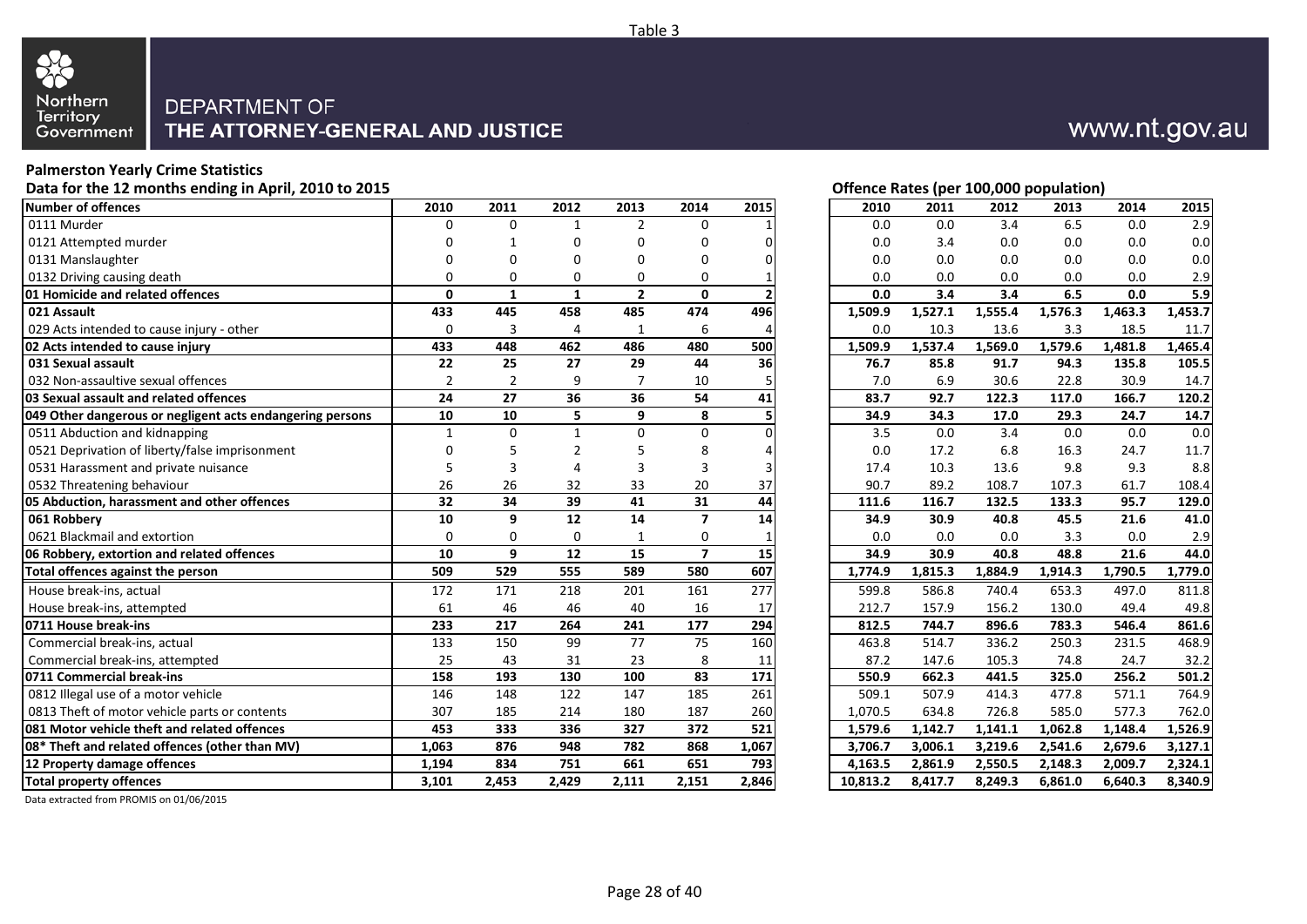

#### **Alice Springs Yearly Crime Statistics**

Data for the 12 months ending in April, 2010 to 2015 **Data for the 12 months ending in April, 2010 to 2015 Contract Contract Contract Contract Contract Contract Contract Contract Contract Contract Contract Contract Contr** 

| Number of offences                                        | 2010           | 2011                    | 2012     | 2013     | 2014            | 2015            | 2010     | 2011                 | 2012     | 2013     | 2014     | 2015     |
|-----------------------------------------------------------|----------------|-------------------------|----------|----------|-----------------|-----------------|----------|----------------------|----------|----------|----------|----------|
| 0111 Murder                                               | 1              | 6                       | 5        | 4        | 4               |                 | 3.5      | 21.1                 | 17.5     | 13.9     | 13.9     | 3.5      |
| 0121 Attempted murder                                     |                |                         |          | 0        | 0               | 0               | 3.5      | 3.5                  | 3.5      | 0.0      | 0.0      | 0.0      |
| 0131 Manslaughter                                         |                | 0                       | 0        |          | 1               | 0               | 3.5      | 0.0                  | 0.0      | 3.5      | 3.5      | 0.0      |
| 0132 Driving causing death                                | 0              | $\Omega$                | 0        | $\Omega$ | $\Omega$        |                 | 0.0      | 0.0                  | 0.0      | 0.0      | 0.0      | 3.5      |
| 01 Homicide and related offences                          | 3              | $\overline{\mathbf{z}}$ | 6        | 5        | 5               |                 | 10.6     | 24.6                 | 20.9     | 17.3     | 17.3     | 6.9      |
| 021 Assault                                               | 1,628          | 1,679                   | 1,702    | 1,798    | 1,787           | 1,473           | 5,769.0  | 5,895.2              | 5,942.7  | 6,238.3  | 6,196.3  | 5,112.5  |
| 029 Acts intended to cause injury - other                 | 4              | 8                       | 6        | 5        | 9               | 3               | 14.2     | 28.1                 | 20.9     | 17.3     | 31.2     | 10.4     |
| 02 Acts intended to cause injury                          | 1,632          | 1,687                   | 1,708    | 1,803    | 1,796           | 1,476           | 5,783.1  | 5,923.2              | 5,963.7  | 6,255.6  | 6,227.5  | 5,122.9  |
| 031 Sexual assault                                        | 74             | 79                      | 81       | 77       | 72              | 51              | 262.2    | 277.4                | 282.8    | 267.2    | 249.7    | 177.0    |
| 032 Non-assaultive sexual offences                        | 7              | 5                       | 6        | 11       | 4               | 10              | 24.8     | 17.6                 | 20.9     | 38.2     | 13.9     | 34.7     |
| 03 Sexual assault and related offences                    | 81             | 84                      | 87       | 88       | 76              | 61              | 287.0    | 294.9                | 303.8    | 305.3    | 263.5    | 211.7    |
| 049 Other dangerous or negligent acts endangering persons | 13             | 26                      | 33       | 44       | 29              | 22              | 46.1     | 91.3                 | 115.2    | 152.7    | 100.6    | 76.4     |
| 0511 Abduction and kidnapping                             | $\mathbf{1}$   | $\Omega$                | $\Omega$ | $\Omega$ | $\Omega$        | $\Omega$        | 3.5      | 0.0                  | 0.0      | 0.0      | 0.0      | 0.0      |
| 0521 Deprivation of liberty/false imprisonment            | 7              | 14                      | 12       | 12       | 11              | 2               | 24.8     | 49.2                 | 41.9     | 41.6     | 38.1     | 6.9      |
| 0531 Harassment and private nuisance                      | 13             | 5                       | 5        | 4        | 6               | 9               | 46.1     | 17.6                 | 17.5     | 13.9     | 20.8     | 31.2     |
| 0532 Threatening behaviour                                | 69             | 62                      | 70       | 68       | 60              | 70              | 244.5    | 217.7                | 244.4    | 235.9    | 208.0    | 243.0    |
| 05 Abduction, harassment and other offences               | 90             | 81                      | 87       | 84       | 77              | 81              | 318.9    | 284.4                | 303.8    | 291.4    | 267.0    | 281.1    |
| 061 Robbery                                               | 19             | 33                      | 26       | 18       | $\overline{12}$ | $\overline{19}$ | 67.3     | 115.9                | 90.8     | 62.5     | 41.6     | 65.9     |
| 0621 Blackmail and extortion                              | $\overline{2}$ | $\mathbf 0$             | $\Omega$ | $\Omega$ | 0               |                 | 7.1      | 0.0                  | 0.0      | 0.0      | 0.0      | 3.5      |
| 06 Robbery, extortion and related offences                | 21             | 33                      | 26       | 18       | 12              | 20              | 74.4     | 115.9                | 90.8     | 62.5     | 41.6     | 69.4     |
| Total offences against the person                         | 1,840          | 1,918                   | 1,947    | 2,042    | 1,995           | 1,662           | 6,520.2  | 6,734.3              | 6,798.2  | 7,084.9  | 6,917.5  | 5,768.4  |
| House break-ins, actual                                   | 247            | 566                     | 432      | 606      | 373             | 350             | 875.3    | 1,987.3              | 1,508.4  | 2,102.6  | 1,293.3  | 1,214.8  |
| House break-ins, attempted                                | 55             | 77                      | 57       | 74       | 48              | 24              | 194.9    | 270.4                | 199.0    | 256.7    | 166.4    | 83.3     |
| 0711 House break-ins                                      | 302            | 643                     | 489      | 680      | 421             | 374             | 1,070.2  | 2,257.6              | 1,707.4  | 2,359.3  | 1,459.8  | 1,298.1  |
| Commercial break-ins, actual                              | 378            | 437                     | 390      | 306      | 239             | 264             | 1,339.5  | 1,534.4              | 1,361.7  | 1,061.7  | 828.7    | 916.3    |
| Commercial break-ins, attempted                           | 73             | 69                      | 58       | 43       | 21              | 37              | 258.7    | 242.3                | 202.5    | 149.2    | 72.8     | 128.4    |
| 0711 Commercial break-ins                                 | 451            | 506                     | 448      | 349      | 260             | 301             | 1,598.2  | 1,776.6              | 1,564.2  | 1,210.9  | 901.5    | 1,044.7  |
| 0812 Illegal use of a motor vehicle                       | 182            | 295                     | 194      | 221      | 176             | 145             | 644.9    | $1,035.\overline{8}$ | 677.4    | 766.8    | 610.3    | 503.3    |
| 0813 Theft of motor vehicle parts or contents             | 268            | 249                     | 232      | 203      | 144             | 140             | 949.7    | 874.3                | 810.1    | 704.3    | 499.3    | 485.9    |
| 081 Motor vehicle theft and related offences              | 450            | 544                     | 426      | 424      | 320             | 285             | 1,594.6  | 1,910.0              | 1,487.4  | 1,471.1  | 1,109.6  | 989.2    |
| 08* Theft and related offences (other than MV)            | 1,177          | 1,408                   | 1,361    | 1,442    | 1,146           | 1,291           | 4,170.8  | 4,943.6              | 4,752.1  | 5,003.1  | 3,973.6  | 4,480.8  |
| 12 Property damage offences                               | 1,914          | 1,977                   | 2,034    | 1,921    | 1,485           | 1,461           | 6.782.4  | 6,941.5              | 7,102.0  | 6,665.0  | 5,149.1  | 5,070.8  |
| <b>Total property offences</b>                            | 4,294          | 5,078                   | 4,758    | 4,816    | 3,632           | 3,712           | 15,216.2 | 17,829.4             | 16,613.1 | 16,709.5 | 12,593.6 | 12,883.5 |

|          | $\frac{1}{2}$ . The state of the state of the state of the state of the state of the state of the state of the state of the state of the state of the state of the state of the state of the state of the state of the state of t |          |          |          |          |
|----------|-----------------------------------------------------------------------------------------------------------------------------------------------------------------------------------------------------------------------------------|----------|----------|----------|----------|
| 2010     | 2011                                                                                                                                                                                                                              | 2012     | 2013     | 2014     | 2015     |
| 3.5      | 21.1                                                                                                                                                                                                                              | 17.5     | 13.9     | 13.9     | 3.5      |
| 3.5      | 3.5                                                                                                                                                                                                                               | 3.5      | 0.0      | 0.0      | 0.0      |
| 3.5      | 0.0                                                                                                                                                                                                                               | 0.0      | 3.5      | 3.5      | 0.0      |
| 0.0      | 0.0                                                                                                                                                                                                                               | 0.0      | 0.0      | 0.0      | 3.5      |
| 10.6     | 24.6                                                                                                                                                                                                                              | 20.9     | 17.3     | 17.3     | 6.9      |
| 5,769.0  | 5,895.2                                                                                                                                                                                                                           | 5,942.7  | 6,238.3  | 6,196.3  | 5,112.5  |
| 14.2     | 28.1                                                                                                                                                                                                                              | 20.9     | 17.3     | 31.2     | 10.4     |
| 5,783.1  | 5,923.2                                                                                                                                                                                                                           | 5,963.7  | 6,255.6  | 6,227.5  | 5,122.9  |
| 262.2    | 277.4                                                                                                                                                                                                                             | 282.8    | 267.2    | 249.7    | 177.0    |
| 24.8     | 17.6                                                                                                                                                                                                                              | 20.9     | 38.2     | 13.9     | 34.7     |
| 287.0    | 294.9                                                                                                                                                                                                                             | 303.8    | 305.3    | 263.5    | 211.7    |
| 46.1     | 91.3                                                                                                                                                                                                                              | 115.2    | 152.7    | 100.6    | 76.4     |
| 3.5      | 0.0                                                                                                                                                                                                                               | 0.0      | 0.0      | 0.0      | 0.0      |
| 24.8     | 49.2                                                                                                                                                                                                                              | 41.9     | 41.6     | 38.1     | 6.9      |
| 46.1     | 17.6                                                                                                                                                                                                                              | 17.5     | 13.9     | 20.8     | 31.2     |
| 244.5    | 217.7                                                                                                                                                                                                                             | 244.4    | 235.9    | 208.0    | 243.0    |
| 318.9    | 284.4                                                                                                                                                                                                                             | 303.8    | 291.4    | 267.0    | 281.1    |
| 67.3     | 115.9                                                                                                                                                                                                                             | 90.8     | 62.5     | 41.6     | 65.9     |
| 7.1      | 0.0                                                                                                                                                                                                                               | 0.0      | 0.0      | 0.0      | 3.5      |
| 74.4     | 115.9                                                                                                                                                                                                                             | 90.8     | 62.5     | 41.6     | 69.4     |
| 6,520.2  | 6,734.3                                                                                                                                                                                                                           | 6,798.2  | 7,084.9  | 6,917.5  | 5,768.4  |
| 875.3    | 1,987.3                                                                                                                                                                                                                           | 1,508.4  | 2,102.6  | 1,293.3  | 1,214.8  |
| 194.9    | 270.4                                                                                                                                                                                                                             | 199.0    | 256.7    | 166.4    | 83.3     |
| 1,070.2  | 2,257.6                                                                                                                                                                                                                           | 1,707.4  | 2,359.3  | 1,459.8  | 1,298.1  |
| 1,339.5  | 1,534.4                                                                                                                                                                                                                           | 1,361.7  | 1,061.7  | 828.7    | 916.3    |
| 258.7    | 242.3                                                                                                                                                                                                                             | 202.5    | 149.2    | 72.8     | 128.4    |
| 1,598.2  | 1,776.6                                                                                                                                                                                                                           | 1,564.2  | 1,210.9  | 901.5    | 1,044.7  |
| 644.9    | 1,035.8                                                                                                                                                                                                                           | 677.4    | 766.8    | 610.3    | 503.3    |
| 949.7    | 874.3                                                                                                                                                                                                                             | 810.1    | 704.3    | 499.3    | 485.9    |
| 1,594.6  | 1,910.0                                                                                                                                                                                                                           | 1,487.4  | 1,471.1  | 1,109.6  | 989.2    |
| 4,170.8  | 4,943.6                                                                                                                                                                                                                           | 4,752.1  | 5,003.1  | 3,973.6  | 4,480.8  |
| 6,782.4  | 6,941.5                                                                                                                                                                                                                           | 7,102.0  | 6,665.0  | 5,149.1  | 5,070.8  |
| 15,216.2 | 17,829.4                                                                                                                                                                                                                          | 16,613.1 | 16,709.5 | 12,593.6 | 12,883.5 |

Data extracted from PROMIS on 01/06/2015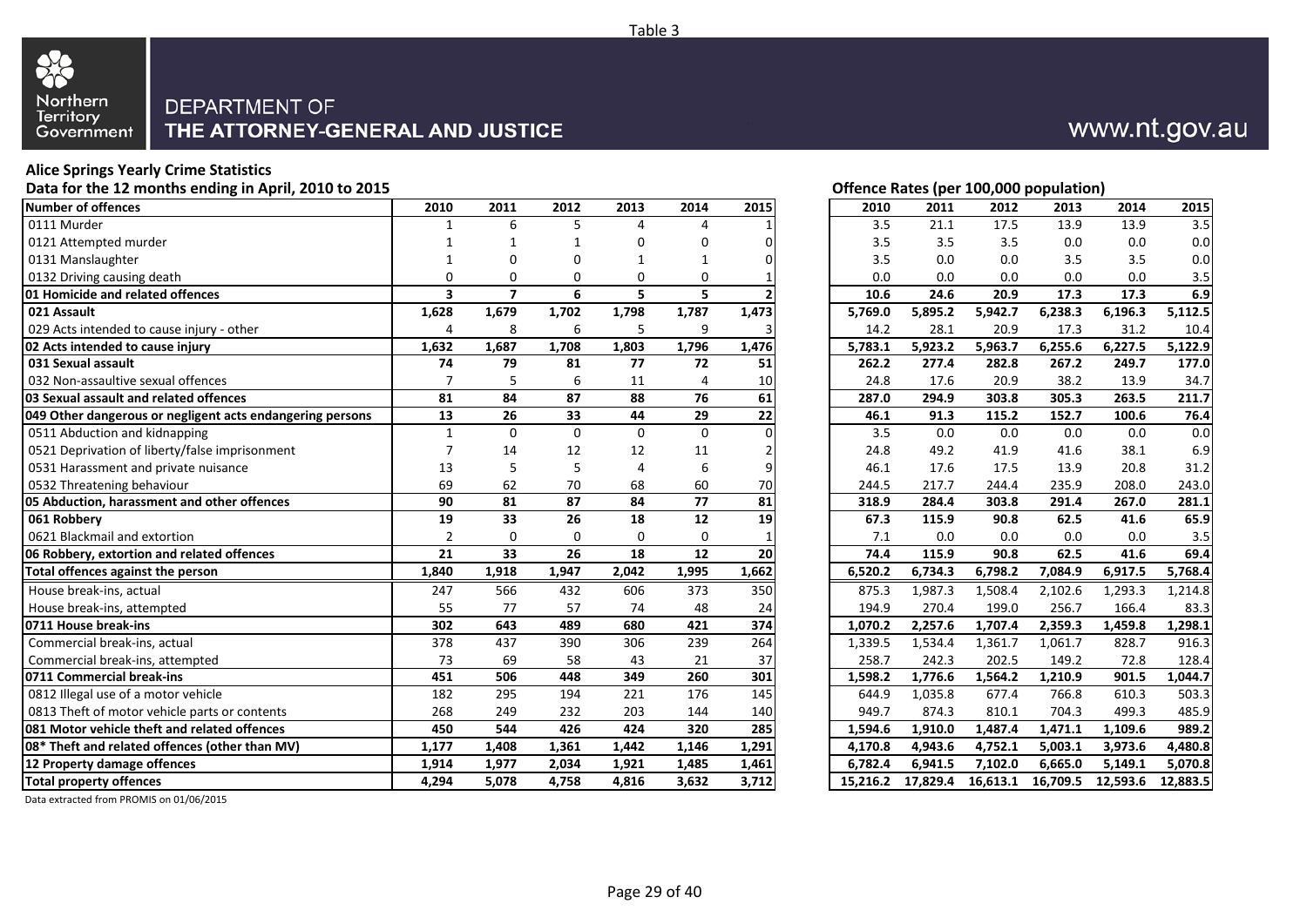

#### **Katherine Yearly Crime Statistics**

Data for the 12 months ending in April, 2010 to 2015 **Data for the 12 months ending in April, 2010 to 2015 Contract Contract Contract Contract Contract Contract Contract Contract Contract Contract Contract Contract Contr** 

| <b>Number of offences</b>                                 | 2010                    | 2011         | 2012         | 2013           | 2014           | 2015     | 2010     | 2011     | 2012    | 2013    | 2014    | 2015    |
|-----------------------------------------------------------|-------------------------|--------------|--------------|----------------|----------------|----------|----------|----------|---------|---------|---------|---------|
| 0111 Murder                                               | 3                       | $\mathbf{1}$ | $\mathbf{1}$ | $\mathbf{1}$   | $\overline{2}$ |          | 28.5     | 9.4      | 9.5     | 9.2     | 18.0    | 0.0     |
| 0121 Attempted Murder                                     | O                       | 0            | 0            | 0              | $\Omega$       | $\Omega$ | 0.0      | 0.0      | 0.0     | 0.0     | 0.0     | 0.0     |
| 0131 Manslaughter                                         |                         | ŋ            | 0            |                |                | $\Omega$ | 28.5     | 0.0      | 0.0     | 9.2     | 9.0     | 0.0     |
| 0132 Driving causing death                                | $\Omega$                | 0            | 0            | 0              | $\Omega$       |          | 0.0      | 0.0      | 0.0     | 0.0     | 0.0     | 0.0     |
| 01 Homicide and related offences                          | 6                       | $\mathbf{1}$ | $\mathbf{1}$ | $\mathbf{2}$   | 3              |          | 57.1     | 9.4      | 9.5     | 18.4    | 27.0    | 0.0     |
| 021 Assault                                               | 713                     | 660          | 611          | 712            | 643            | 534      | 6,784.7  | 6,229.9  | 5,779.4 | 6,538.1 | 5,777.2 | 4,749.2 |
| 029 Acts intended to cause injury - other                 | 1                       | 3            | $\mathbf{1}$ | 3              | $\mathbf{1}$   |          | 9.5      | 28.3     | 9.5     | 27.5    | 9.0     | 26.7    |
| 02 Acts intended to cause injury                          | 714                     | 663          | 612          | 715            | 644            | 537      | 6,794.2  | 6,258.3  | 5,788.9 | 6,565.7 | 5,786.2 | 4,775.9 |
| 031 Sexual assault                                        | 27                      | 24           | 17           | 26             | 22             | 30       | 256.9    | 226.5    | 160.8   | 238.8   | 197.7   | 266.8   |
| 032 Non-assaultive sexual offences                        | $\Omega$                | 3            | 3            | $\Omega$       | $\overline{2}$ |          | 0.0      | 28.3     | 28.4    | 0.0     | 18.0    | 35.6    |
| 03 Sexual assault and related offences                    | 27                      | 27           | 20           | 26             | 24             | 34       | 256.9    | 254.9    | 189.2   | 238.8   | 215.6   | 302.4   |
| 049 Other dangerous or negligent acts endangering persons | 6                       | 6            | 9            | 19             | 10             |          | 57.1     | 56.6     | 85.1    | 174.5   | 89.8    | 62.3    |
| 0511 Abduction and kidnapping                             | $\Omega$                | $\Omega$     | U            | 0              | $\Omega$       |          | 0.0      | 0.0      | 0.0     | 0.0     | 0.0     | 0.0     |
| 0521 Deprivation of liberty/false imprisonment            |                         | 3            | 2            | 0              |                |          | 66.6     | 28.3     | 18.9    | 0.0     | 35.9    | 35.6    |
| 0531 Harassment and private nuisance                      | 2                       | 3            | 3            | $\overline{2}$ | 2              |          | 19.0     | 28.3     | 28.4    | 18.4    | 18.0    | 8.9     |
| 0532 Threatening behaviour                                | 22                      | 20           | 14           | 16             | 21             | 22       | 209.3    | 188.8    | 132.4   | 146.9   | 188.7   | 195.7   |
| 05 Abduction, harassment and other offences               | 31                      | 26           | 19           | 18             | 27             | 27       | 295.0    | 245.4    | 179.7   | 165.3   | 242.6   | 240.1   |
| 061 Robbery                                               | 3                       | 9            | 4            | $\overline{2}$ | 6              |          | 28.5     | 85.0     | 37.8    | 18.4    | 53.9    | 53.4    |
| 0621 Blackmail and extortion                              | 0                       | 0            | 0            | 0              | 0              |          | 0.0      | 0.0      | 0.0     | 0.0     | 0.0     | 0.0     |
| 06 Robbery, extortion and related offences                | $\overline{\mathbf{3}}$ | 9            | 4            | $\overline{2}$ | 6              |          | 28.5     | 85.0     | 37.8    | 18.4    | 53.9    | 62.3    |
| Total offences against the person                         | 787                     | 732          | 665          | 782            | 714            | 612      | 7,488.8  | 6,909.6  | 6,290.2 | 7,180.9 | 6,415.1 | 5,442.9 |
| House break-ins, actual                                   | 97                      | 120          | 76           | 63             | 60             | 72       | 923.0    | 1,132.7  | 718.9   | 578.5   | 539.1   | 640.3   |
| House break-ins, attempted                                | 19                      | 14           | 11           | 12             | 11             |          | 180.8    | 132.2    | 104.0   | 110.2   | 98.8    | 26.7    |
| 0711 House break-ins                                      | 116                     | 134          | 87           | 75             | 71             | 75       | 1,103.8  | 1,264.9  | 822.9   | 688.7   | 637.9   | 667.0   |
| Commercial break-ins, actual                              | 132                     | 125          | 97           | 78             | 108            | 105      | 1,256.1  | 1,179.9  | 917.5   | 716.3   | 970.4   | 933.8   |
| Commercial break-ins, attempted                           | 23                      | 22           | 12           | 18             | 17             |          | 218.9    | 207.7    | 113.5   | 165.3   | 152.7   | 53.4    |
| 0711 Commercial break-ins                                 | 155                     | 147          | 109          | 96             | 125            | 111      | 1,474.9  | 1,387.6  | 1,031.0 | 881.5   | 1,123.1 | 987.2   |
| 0812 Illegal use of a motor vehicle                       | 33                      | 32           | 35           | 36             | 36             | 58       | 314.0    | 302.1    | 331.1   | 330.6   | 323.5   | 515.8   |
| 0813 Theft of motor vehicle parts or contents             | 54                      | 39           | 41           | 35             | 46             | 53       | 513.8    | 368.1    | 387.8   | 321.4   | 413.3   | 471.4   |
| 081 Motor vehicle theft and related offences              | 87                      | 71           | 76           | 71             | 82             | 111      | 827.9    | 670.2    | 718.9   | 652.0   | 736.7   | 987.2   |
| 08* Theft and related offences (other than MV)            | 379                     | 475          | 391          | 349            | 362            | 344      | 3,606.4  | 4,483.7  | 3,698.4 | 3,204.8 | 3,252.5 | 3,059.4 |
| 12 Property damage offences                               | 460                     | 372          | 355          | 333            | 367            | 346      | 4,377.2  | 3,511.4  | 3,357.9 | 3,057.9 | 3,297.4 | 3,077.2 |
| <b>Total property offences</b>                            | 1,197                   | 1,199        | 1,018        | 924            | 1,007          | 987      | 11,390.2 | 11,317.7 | 9,629.2 | 8,484.8 | 9,047.6 | 8,778.0 |

www.nt.gov.au

| 2010    | 2011    | 2012    | 2013    | 2014    | 2015               |
|---------|---------|---------|---------|---------|--------------------|
| 28.5    | 9.4     | 9.5     | 9.2     | 18.0    | 0.0                |
| 0.0     | 0.0     | 0.0     | 0.0     | 0.0     | 0.0                |
| 28.5    | 0.0     | 0.0     | 9.2     | 9.0     | 0.0                |
| 0.0     | 0.0     | 0.0     | 0.0     | 0.0     | 0.0                |
| 57.1    | 9.4     | 9.5     | 18.4    | 27.0    | 0.0                |
| 6,784.7 | 6,229.9 | 5,779.4 | 6,538.1 | 5,777.2 | 4,749.2            |
| 9.5     | 28.3    | 9.5     | 27.5    | 9.0     | 26.7               |
| 6,794.2 | 6,258.3 | 5,788.9 | 6,565.7 | 5,786.2 | 4,775.9            |
| 256.9   | 226.5   | 160.8   | 238.8   | 197.7   | 266.8              |
| 0.0     | 28.3    | 28.4    | 0.0     | 18.0    | 35.6               |
| 256.9   | 254.9   | 189.2   | 238.8   | 215.6   | 302.4              |
| 57.1    | 56.6    | 85.1    | 174.5   | 89.8    | 62.3               |
| 0.0     | 0.0     | 0.0     | 0.0     | 0.0     | 0.0                |
| 66.6    | 28.3    | 18.9    | 0.0     | 35.9    | 35.6               |
| 19.0    | 28.3    | 28.4    | 18.4    | 18.0    | 8.9                |
| 209.3   | 188.8   | 132.4   | 146.9   | 188.7   | 195.7              |
|         |         |         |         | 242.6   |                    |
| 295.0   | 245.4   | 179.7   | 165.3   |         | 240.1              |
| 28.5    | 85.0    | 37.8    | 18.4    | 53.9    | 53.4               |
| 0.0     | 0.0     | 0.0     | 0.0     | 0.0     | 0.0                |
| 28.5    | 85.0    | 37.8    | 18.4    | 53.9    | 62.3               |
| 7,488.8 | 6,909.6 | 6,290.2 | 7,180.9 | 6,415.1 | 5,442.9            |
| 923.0   | 1,132.7 | 718.9   | 578.5   | 539.1   | 640.3              |
| 180.8   | 132.2   | 104.0   | 110.2   | 98.8    | 26.7               |
| 1,103.8 | 1,264.9 | 822.9   | 688.7   | 637.9   | 667.0              |
| 1,256.1 | 1,179.9 | 917.5   | 716.3   | 970.4   | 933.8              |
| 218.9   | 207.7   | 113.5   | 165.3   | 152.7   | 53.4               |
| 1,474.9 | 1,387.6 | 1,031.0 | 881.5   | 1,123.1 | 987.2              |
| 314.0   | 302.1   | 331.1   | 330.6   | 323.5   | 515.8              |
| 513.8   | 368.1   | 387.8   | 321.4   | 413.3   | 471.4              |
| 827.9   | 670.2   | 718.9   | 652.0   | 736.7   | 987.2              |
| 3,606.4 | 4,483.7 | 3,698.4 | 3,204.8 | 3,252.5 | 3,059.4            |
| 4,377.2 | 3,511.4 | 3,357.9 | 3,057.9 | 3,297.4 | 3,077.2<br>8,778.0 |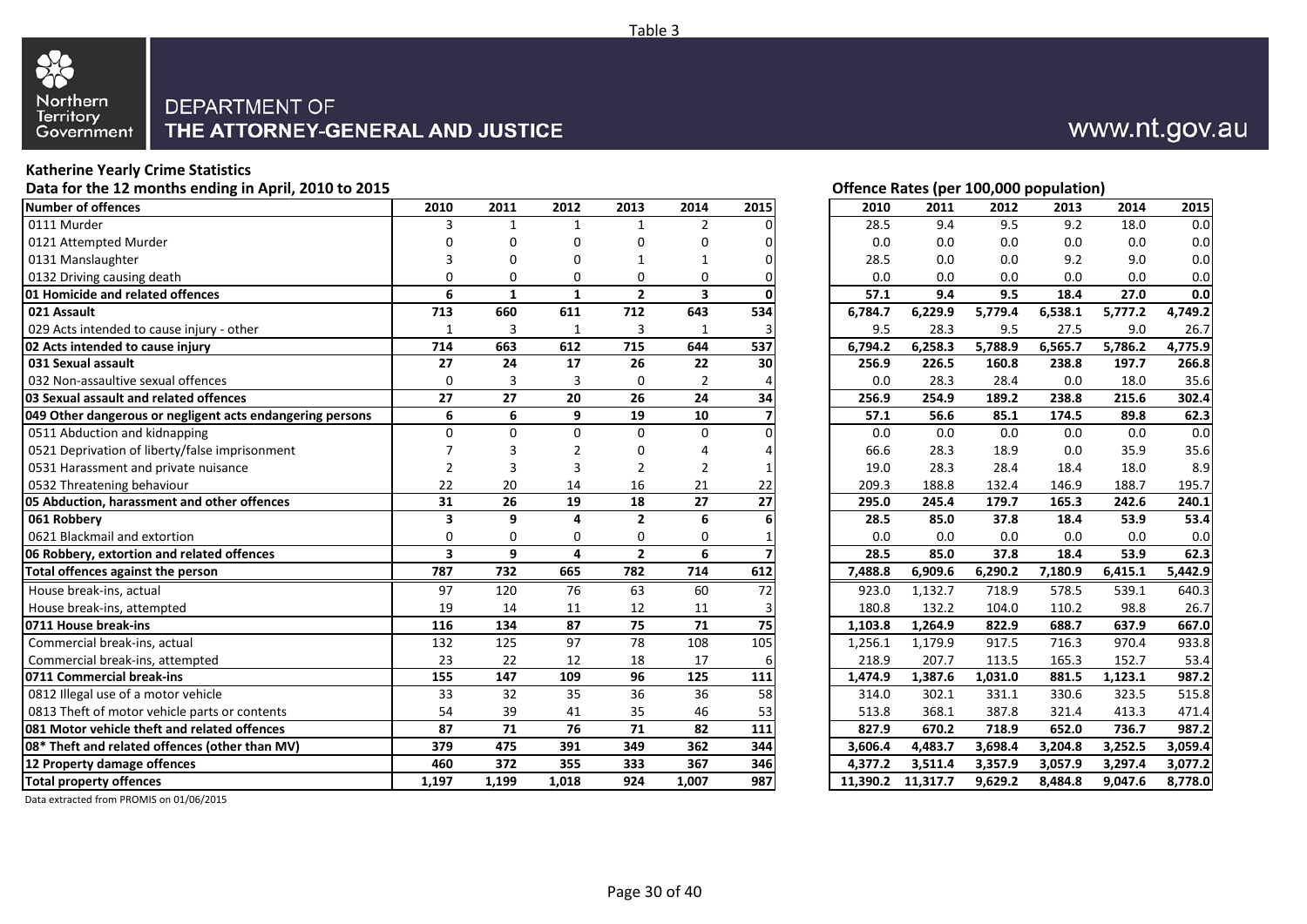

#### **Tennant Creek Yearly Crime Statistics**

Data for the 12 months ending in April, 2010 to 2015 **Data for the 12 months ending in April, 2010 to 2015 Contract Contract Contract Contract Contract Contract Contract Contract Contract Contract Contract Contract Contr** 

| <b>Number of offences</b>                                 | 2010         | 2011           | 2012           | 2013         | 2014                     | 2015           | 2010     | 2011     | 2012     | 2013     | 2014     | 2015    |
|-----------------------------------------------------------|--------------|----------------|----------------|--------------|--------------------------|----------------|----------|----------|----------|----------|----------|---------|
| 0111 Murder                                               | U            | 0              | $\Omega$       | $\Omega$     | 1                        |                | 0.0      | 0.0      | 0.0      | 0.0      | 27.3     | 27.4    |
| 0121 Attempted murder                                     |              | ŋ              | U              | 0            | $\Omega$                 |                | 0.0      | 0.0      | 0.0      | 0.0      | 0.0      | 0.0     |
| 0131 Manslaughter                                         |              | ŋ              | U              | 0            | $\Omega$                 |                | 0.0      | 0.0      | 0.0      | 0.0      | 0.0      | 0.0     |
| 0132 Driving causing death                                | 0            | 0              | U              | 0            | $\Omega$                 |                | 0.0      | 0.0      | 0.0      | 0.0      | 0.0      | 0.0     |
| 01 Homicide and related offences                          | $\mathbf{0}$ | $\Omega$       | 0              | 0            | $\mathbf{1}$             |                | 0.0      | 0.0      | 0.0      | 0.0      | 27.3     | 27.4    |
| 021 Assault                                               | 476          | 478            | 488            | 547          | 589                      | 257            | 13,431.2 | 13,476.2 | 13,816.5 | 15,123.0 | 16,079.7 | 7,037.2 |
| 029 Acts intended to cause injury - other                 | 3            | -1             | $\Omega$       | $\mathbf 0$  | $\mathbf 0$              |                | 84.7     | 28.2     | 0.0      | 0.0      | 0.0      | 0.0     |
| 02 Acts intended to cause injury                          | 479          | 479            | 488            | 547          | 589                      | 257            | 13,515.8 | 13,504.4 | 13,816.5 | 15,123.0 | 16,079.7 | 7,037.2 |
| 031 Sexual assault                                        | 16           | 14             | 10             | 17           | 4                        | 11             | 451.5    | 394.7    | 283.1    | 470.0    | 109.2    | 301.2   |
| 032 Non-assaultive sexual offences                        | $\Omega$     | 3              | $\overline{2}$ |              | 3                        |                | 0.0      | 84.6     | 56.6     | 27.6     | 81.9     | 0.0     |
| 03 Sexual assault and related offences                    | 16           | 17             | 12             | 18           | $\overline{\phantom{a}}$ | 11             | 451.5    | 479.3    | 339.8    | 497.6    | 191.1    | 301.2   |
| 049 Other dangerous or negligent acts endangering persons | 5            | 5              | 6              | 6            | 4                        | O              | 141.1    | 141.0    | 169.9    | 165.9    | 109.2    | 0.0     |
| 0511 Abduction and kidnapping                             | $\Omega$     | $\mathfrak{p}$ | O              | $\Omega$     | $\Omega$                 |                | 0.0      | 56.4     | 0.0      | 0.0      | 0.0      | 0.0     |
| 0521 Deprivation of liberty/false imprisonment            |              |                |                | っ            | U                        |                | 169.3    | 112.8    | 0.0      | 55.3     | 0.0      | 27.4    |
| 0531 Harassment and private nuisance                      | 5            |                |                |              |                          |                | 141.1    | 28.2     | 28.3     | 27.6     | 27.3     | 27.4    |
| 0532 Threatening behaviour                                | 17           | 11             | 8              | 14           | 6                        |                | 479.7    | 310.1    | 226.5    | 387.1    | 163.8    | 136.9   |
| 05 Abduction, harassment and other offences               | 28           | 18             | 9              | 17           | $\overline{7}$           |                | 790.1    | 507.5    | 254.8    | 470.0    | 191.1    | 191.7   |
| 061 Robberv                                               | 3            | $\mathbf{1}$   | 1              | 0            | 0                        |                | 84.7     | 28.2     | 28.3     | 0.0      | 0.0      | 0.0     |
| 0621 Blackmail and extortion                              | $\mathbf{1}$ | 0              | 0              | $\Omega$     | $\Omega$                 | $\Omega$       | 28.2     | 0.0      | 0.0      | 0.0      | 0.0      | 0.0     |
| 06 Robbery, extortion and related offences                | 4            | $\mathbf{1}$   | $\mathbf{1}$   | $\mathbf{0}$ | $\mathbf{0}$             |                | 112.9    | 28.2     | 28.3     | 0.0      | 0.0      | 0.0     |
| Total offences against the person                         | 532          | 520            | 516            | 588          | 608                      | 276            | 15,011.3 | 14,660.3 | 14,609.3 | 16,256.6 | 16,598.4 | 7,557.5 |
| House break-ins, actual                                   | 55           | 45             | 44             | 38           | 23                       | 22             | 1,551.9  | 1,268.7  | 1,245.8  | 1,050.6  | 627.9    | 602.4   |
| House break-ins, attempted                                | 9            | -1             | 6              | $\mathbf{1}$ | 3                        |                | 254.0    | 28.2     | 169.9    | 27.6     | 81.9     | 27.4    |
| 0711 House break-ins                                      | 64           | 46             | 50             | 39           | 26                       | 23             | 1,805.9  | 1,296.9  | 1,415.6  | 1,078.2  | 709.8    | 629.8   |
| Commercial break-ins, actual                              | 89           | 77             | 82             | 68           | 67                       | 49             | 2,511.3  | 2,170.8  | 2,321.6  | 1,880.0  | 1,829.1  | 1,341.7 |
| Commercial break-ins, attempted                           | 24           | 18             | 7              | 4            | 4                        | $\overline{2}$ | 677.2    | 507.5    | 198.2    | 110.6    | 109.2    | 54.8    |
| 0711 Commercial break-ins                                 | 113          | 95             | 89             | 72           | 71                       | 51             | 3,188.5  | 2,678.3  | 2,519.8  | 1,990.6  | 1,938.3  | 1,396.5 |
| 0812 Illegal use of a motor vehicle                       | 17           | 14             | 17             | 13           | 6                        | 11             | 479.7    | 394.7    | 481.3    | 359.4    | 163.8    | 301.2   |
| 0813 Theft of motor vehicle parts or contents             | 25           | 14             | 29             | 17           | 9                        |                | 705.4    | 394.7    | 821.1    | 470.0    | 245.7    | 219.1   |
| 081 Motor vehicle theft and related offences              | 42           | 28             | 46             | 30           | 15                       | 19             | 1,185.1  | 789.4    | 1,302.4  | 829.4    | 409.5    | 520.3   |
| 08* Theft and related offences (other than MV)            | 180          | 138            | 137            | 133          | 149                      | 118            | 5,079.0  | 3,890.6  | 3,878.8  | 3,677.1  | 4,067.7  | 3,231.1 |
| 12 Property damage offences                               | 287          | 284            | 210            | 203          | 207                      | 109            | 8.098.2  | 8.006.8  | 5,945.6  | 5,612.4  | 5,651.1  | 2,984.7 |
| <b>Total property offences</b>                            | 686          | 591            | 532            | 477          | 468                      | 320            | 19,356.7 | 16,662.0 | 15,062.3 | 13,187.7 | 12,776.4 | 8,762.3 |

www.nt.gov.au

| 2010     | 2011     | 2012              | 2013                                | 2014              | 2015                 |
|----------|----------|-------------------|-------------------------------------|-------------------|----------------------|
| 0.0      | 0.0      | $0.0\,$           | $0.0\,$                             | 27.3              | 27.4                 |
| 0.0      | 0.0      | 0.0               | 0.0                                 | 0.0               | 0.0                  |
| 0.0      | 0.0      | 0.0               | 0.0                                 | 0.0               | 0.0                  |
| 0.0      | 0.0      | 0.0               | 0.0                                 | 0.0               | 0.0                  |
| 0.0      | 0.0      | 0.0               | 0.0                                 | $\overline{27.3}$ | 27.4                 |
| 13,431.2 |          | 13,476.2 13,816.5 | 15,123.0                            | 16,079.7          | 7,037.2              |
| 84.7     | 28.2     | 0.0               | 0.0                                 | 0.0               | 0.0                  |
| 13,515.8 |          |                   | 13,504.4 13,816.5 15,123.0          | 16,079.7          | 7,037.2              |
| 451.5    | 394.7    | 283.1             | 470.0                               | 109.2             | 301.2                |
| 0.0      | 84.6     | 56.6              | 27.6                                | 81.9              | 0.0                  |
| 451.5    | 479.3    | 339.8             | 497.6                               | 191.1             | 301.2                |
| 141.1    | 141.0    | 169.9             | 165.9                               | 109.2             | 0.0                  |
| 0.0      | 56.4     | 0.0               | 0.0                                 | 0.0               | 0.0                  |
| 169.3    | 112.8    | 0.0               | 55.3                                | 0.0               | 27.4                 |
| 141.1    | 28.2     | 28.3              | 27.6                                | 27.3              | 27.4                 |
| 479.7    | 310.1    | 226.5             | 387.1                               | 163.8             | 136.9                |
| 790.1    | 507.5    | 254.8             | 470.0                               | 191.1             | 191.7                |
| 84.7     | 28.2     | 28.3              | 0.0                                 | 0.0               | 0.0                  |
| 28.2     | 0.0      | 0.0               | 0.0                                 | 0.0               | 0.0                  |
| 112.9    | 28.2     | 28.3              | 0.0                                 | 0.0               | 0.0                  |
|          |          |                   | 15,011.3 14,660.3 14,609.3 16,256.6 | 16,598.4          | 7,557.5              |
| 1,551.9  | 1,268.7  | 1,245.8           | 1,050.6                             | 627.9             | 602.4                |
| 254.0    | 28.2     | 169.9             | 27.6                                | 81.9              | 27.4                 |
| 1,805.9  | 1,296.9  | 1,415.6           | 1,078.2                             | 709.8             | 629.8                |
| 2,511.3  | 2,170.8  | 2,321.6           | 1,880.0                             | 1,829.1           | 1,341.7              |
| 677.2    | 507.5    | 198.2             | 110.6                               | 109.2             | 54.8                 |
| 3,188.5  | 2,678.3  | 2,519.8           | 1,990.6                             | 1,938.3           | $\overline{1,}396.5$ |
| 479.7    | 394.7    | 481.3             | 359.4                               | 163.8             | 301.2                |
| 705.4    | 394.7    | 821.1             | 470.0                               | 245.7             | 219.1                |
| 1,185.1  | 789.4    | 1,302.4           | 829.4                               | 409.5             | 520.3                |
| 5,079.0  | 3,890.6  | 3,878.8           | 3,677.1                             | 4,067.7           | 3,231.1              |
| 8,098.2  | 8,006.8  | 5,945.6           | 5,612.4                             | 5,651.1           | 2,984.7              |
| 19.356.7 | 16.662.0 | 15.062.3          |                                     | 13.187.7 12.776.4 | 8.762.3              |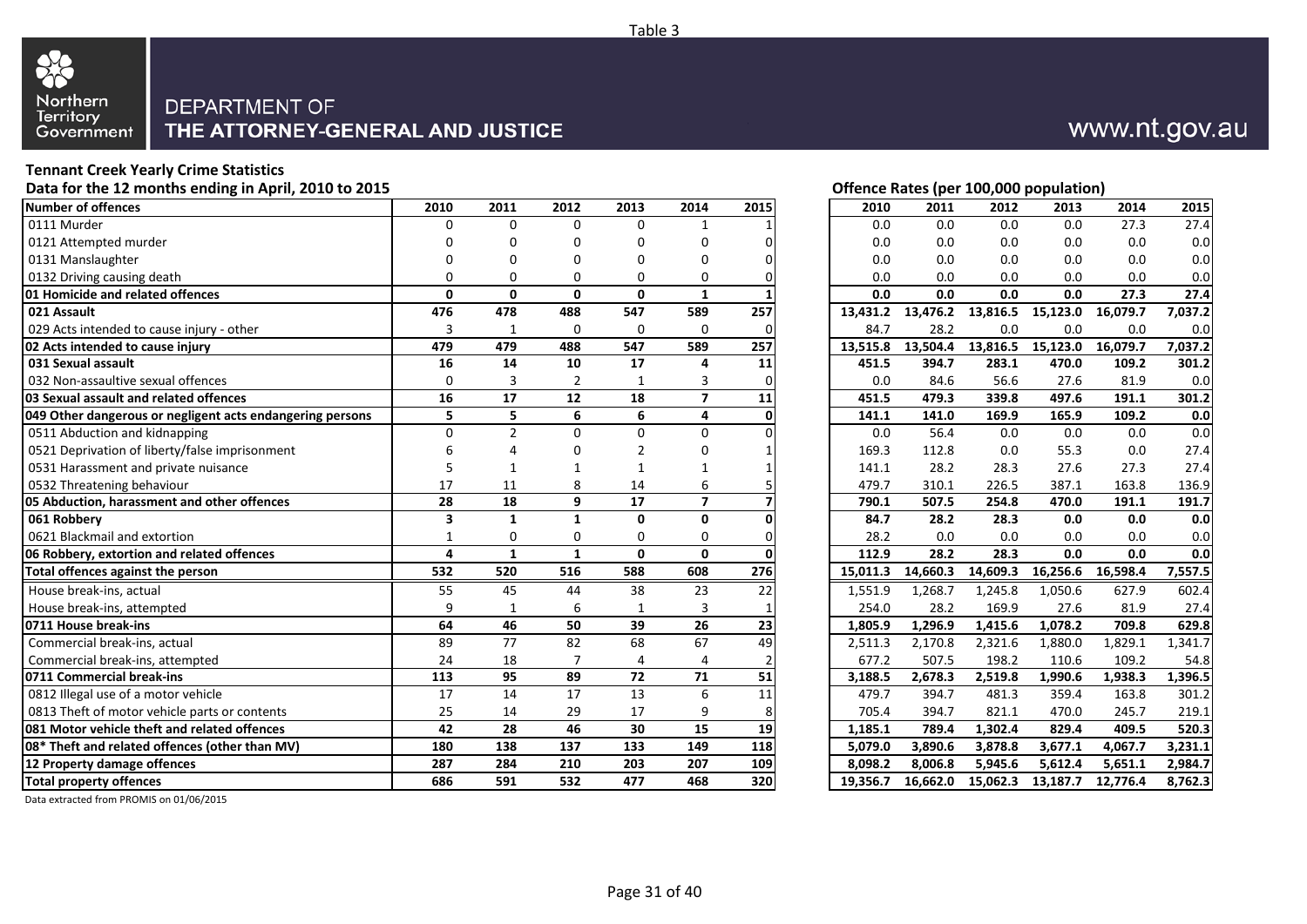

#### **Nhulunbuy Yearly Crime Statistics**

Data for the 12 months ending in April, 2010 to 2015 **Data for the 12 months ending in April, 2010 to 2015 Contract Contract Contract Contract Contract Contract Contract Contract Contract Contract Contract Contract Contr** 

| <b>Number of offences</b>                                 | 2010                     | 2011         | 2012           | 2013           | 2014                    | 2015     | 2010    | 2011    | 2012    | 2013    | 2014    | 2015    |
|-----------------------------------------------------------|--------------------------|--------------|----------------|----------------|-------------------------|----------|---------|---------|---------|---------|---------|---------|
| 0111 Murder                                               | 0                        | $\mathbf{1}$ | $\mathbf{1}$   | $\Omega$       | $\mathbf 0$             |          | 0.0     | 21.4    | 22.1    | 0.0     | 0.0     | 0.0     |
| 0121 Attempted murder                                     | 0                        | O            | U              | 0              | $\Omega$                |          | 0.0     | 0.0     | 0.0     | 0.0     | 0.0     | 25.5    |
| 0131 Manslaughter                                         | ŋ                        | ŋ            | 0              | 0              | 0                       | $\Omega$ | 0.0     | 0.0     | 0.0     | 0.0     | 0.0     | 0.0     |
| 0132 Driving causing death                                | 0                        | 0            | 0              | 0              | $\Omega$                |          | 0.0     | 0.0     | 0.0     | 0.0     | 0.0     | 0.0     |
| 01 Homicide and related offences                          | 0                        | $\mathbf{1}$ | $\mathbf{1}$   | 0              | $\mathbf{0}$            |          | 0.0     | 21.4    | 22.1    | 0.0     | 0.0     | 25.5    |
| 021 Assault                                               | 100                      | 86           | 107            | 84             | 108                     | 140      | 2,126.3 | 1,842.7 | 2,360.5 | 1,845.3 | 2,404.8 | 3,566.0 |
| 029 Acts intended to cause injury - other                 | 0                        | 3            | 0              | 1              | 1                       | $\Omega$ | 0.0     | 64.3    | 0.0     | 22.0    | 22.3    | 0.0     |
| 02 Acts intended to cause injury                          | 100                      | 89           | 107            | 85             | 109                     | 140      | 2,126.3 | 1,907.0 | 2,360.5 | 1,867.3 | 2,427.1 | 3,566.0 |
| 031 Sexual assault                                        | $\overline{\phantom{a}}$ | 5            | $\mathbf{1}$   | $\overline{2}$ | 3                       |          | 148.8   | 107.1   | 22.1    | 43.9    | 66.8    | 76.4    |
| 032 Non-assaultive sexual offences                        | 0                        |              | 1              | 0              | 0                       |          | 0.0     | 21.4    | 22.1    | 0.0     | 0.0     | 0.0     |
| 03 Sexual assault and related offences                    | $\overline{7}$           | 6            | $\overline{2}$ | $\overline{2}$ | $\overline{\mathbf{3}}$ |          | 148.8   | 128.6   | 44.1    | 43.9    | 66.8    | 76.4    |
| 049 Other dangerous or negligent acts endangering persons | $\overline{2}$           | $\mathbf{1}$ | 0              | $\mathbf{1}$   | $\overline{2}$          |          | 42.5    | 21.4    | 0.0     | 22.0    | 44.5    | 25.5    |
| 0511 Abduction and kidnapping                             | $\Omega$                 | $\Omega$     | U              | 0              | $\Omega$                |          | 0.0     | 0.0     | 0.0     | 0.0     | 0.0     | 0.0     |
| 0521 Deprivation of liberty/false imprisonment            | ŋ                        | U            |                |                | $\Omega$                |          | 0.0     | 0.0     | 0.0     | 22.0    | 0.0     | 0.0     |
| 0531 Harassment and private nuisance                      |                          | 2            |                | 3              | $\overline{2}$          |          | 42.5    | 42.9    | 22.1    | 65.9    | 44.5    | 25.5    |
| 0532 Threatening behaviour                                |                          | 3            |                | 3              | 5                       |          | 148.8   | 64.3    | 22.1    | 65.9    | 111.3   | 76.4    |
| 05 Abduction, harassment and other offences               | 9                        | 5.           | $\overline{2}$ | $\overline{ }$ | $\overline{7}$          |          | 191.4   | 107.1   | 44.1    | 153.8   | 155.9   | 101.9   |
| 061 Robberv                                               | 0                        | O.           | 1              | O              | 0                       |          | 0.0     | 0.0     | 22.1    | 0.0     | 0.0     | 25.5    |
| 0621 Blackmail and extortion                              | $\Omega$                 | 0            | 0              | 0              | $\Omega$                | $\Omega$ | 0.0     | 0.0     | 0.0     | 0.0     | 0.0     | 0.0     |
| 06 Robbery, extortion and related offences                | 0                        | $\mathbf{0}$ | $\mathbf{1}$   | $\mathbf{0}$   | $\mathbf{0}$            |          | 0.0     | 0.0     | 22.1    | 0.0     | 0.0     | 25.5    |
| Total offences against the person                         | 118                      | 102          | 113            | 95             | 121                     | 150      | 2,509.0 | 2,185.6 | 2,492.8 | 2,087.0 | 2,694.3 | 3,820.7 |
| House break-ins, actual                                   | 20                       | 17           | 17             | 18             | 25                      | 16       | 425.3   | 364.3   | 375.0   | 395.4   | 556.7   | 407.5   |
| House break-ins, attempted                                | 3                        | 6            | 0              | $\overline{2}$ | $\mathbf{1}$            |          | 63.8    | 128.6   | 0.0     | 43.9    | 22.3    | 50.9    |
| 0711 House break-ins                                      | 23                       | 23           | 17             | 20             | 26                      | 18       | 489.0   | 492.8   | 375.0   | 439.4   | 578.9   | 458.5   |
| Commercial break-ins, actual                              | 42                       | 19           | 36             | 25             | 26                      | 20       | 893.0   | 407.1   | 794.2   | 549.2   | 578.9   | 509.4   |
| Commercial break-ins, attempted                           | 8                        | 9            | 4              | 3              | 4                       |          | 170.1   | 192.8   | 88.2    | 65.9    | 89.1    | 25.5    |
| 0711 Commercial break-ins                                 | 50                       | 28           | 40             | 28             | 30                      | 21       | 1,063.2 | 600.0   | 882.4   | 615.1   | 668.0   | 534.9   |
| 0812 Illegal use of a motor vehicle                       | 15                       | 8            | 9              | 12             | 14                      |          | 318.9   | 171.4   | 198.5   | 263.6   | 311.7   | 203.8   |
| 0813 Theft of motor vehicle parts or contents             | 12                       | 6            | 2              | 3              | 4                       |          | 255.2   | 128.6   | 44.1    | 65.9    | 89.1    | 101.9   |
| 081 Motor vehicle theft and related offences              | 27                       | 14           | 11             | 15             | 18                      | 12       | 574.1   | 300.0   | 242.7   | 329.5   | 400.8   | 305.7   |
| 08* Theft and related offences (other than MV)            | 146                      | 132          | 96             | 87             | 96                      | 80       | 3,104.4 | 2,828.4 | 2,117.8 | 1,911.2 | 2,137.6 | 2,037.7 |
| 12 Property damage offences                               | 84                       | 78           | 85             | 65             | 53                      | 63       | 1,786.1 | 1,671.3 | 1,875.1 | 1,427.9 | 1,180.1 | 1,604.7 |
| <b>Total property offences</b>                            | 330                      | 275          | 249            | 215            | 223                     | 194      | 7,016.8 | 5,892.4 | 5,493.1 | 4,723.2 | 4,965.5 | 4,941.4 |

www.nt.gov.au

| 2010                 | 2011    | 2012    | 2013    | 2014    | 2015    |
|----------------------|---------|---------|---------|---------|---------|
| 0.0                  | 21.4    | 22.1    | 0.0     | 0.0     | 0.0     |
| 0.0                  | 0.0     | 0.0     | 0.0     | 0.0     | 25.5    |
|                      |         |         |         |         |         |
| 0.0                  | 0.0     | 0.0     | 0.0     | 0.0     | 0.0     |
| 0.0                  | 0.0     | 0.0     | 0.0     | 0.0     | 0.0     |
| 0.0                  | 21.4    | 22.1    | 0.0     | 0.0     | 25.5    |
| 2,126.3              | 1,842.7 | 2,360.5 | 1,845.3 | 2,404.8 | 3,566.0 |
| 0.0                  | 64.3    | 0.0     | 22.0    | 22.3    | 0.0     |
| $2,126.\overline{3}$ | 1,907.0 | 2,360.5 | 1,867.3 | 2,427.1 | 3,566.0 |
| 148.8                | 107.1   | 22.1    | 43.9    | 66.8    | 76.4    |
| 0.0                  | 21.4    | 22.1    | 0.0     | 0.0     | $0.0\,$ |
| 148.8                | 128.6   | 44.1    | 43.9    | 66.8    | 76.4    |
| 42.5                 | 21.4    | 0.0     | 22.0    | 44.5    | 25.5    |
| 0.0                  | 0.0     | 0.0     | 0.0     | 0.0     | 0.0     |
| 0.0                  | 0.0     | 0.0     | 22.0    | 0.0     | 0.0     |
| 42.5                 | 42.9    | 22.1    | 65.9    | 44.5    | 25.5    |
| 148.8                | 64.3    | 22.1    | 65.9    | 111.3   | 76.4    |
| 191.4                | 107.1   | 44.1    | 153.8   | 155.9   | 101.9   |
| 0.0                  | 0.0     | 22.1    | 0.0     | 0.0     | 25.5    |
| 0.0                  | 0.0     | 0.0     | 0.0     | 0.0     | 0.0     |
| 0.0                  | 0.0     | 22.1    | 0.0     | 0.0     | 25.5    |
| 2,509.0              | 2,185.6 | 2,492.8 | 2,087.0 | 2,694.3 | 3,820.7 |
| 425.3                | 364.3   | 375.0   | 395.4   | 556.7   | 407.5   |
| 63.8                 | 128.6   | 0.0     | 43.9    | 22.3    | 50.9    |
| 489.0                | 492.8   | 375.0   | 439.4   | 578.9   | 458.5   |
| 893.0                | 407.1   | 794.2   | 549.2   | 578.9   | 509.4   |
| 170.1                | 192.8   | 88.2    | 65.9    | 89.1    | 25.5    |
| 1,063.2              | 600.0   | 882.4   | 615.1   | 668.0   | 534.9   |
| 318.9                | 171.4   | 198.5   | 263.6   | 311.7   | 203.8   |
| 255.2                | 128.6   | 44.1    | 65.9    | 89.1    | 101.9   |
| 574.1                | 300.0   | 242.7   | 329.5   | 400.8   | 305.7   |
|                      |         |         |         |         |         |
| 3,104.4              | 2,828.4 | 2,117.8 | 1,911.2 | 2,137.6 | 2,037.7 |
| 1,786.1              | 1,671.3 | 1,875.1 | 1,427.9 | 1,180.1 | 1,604.7 |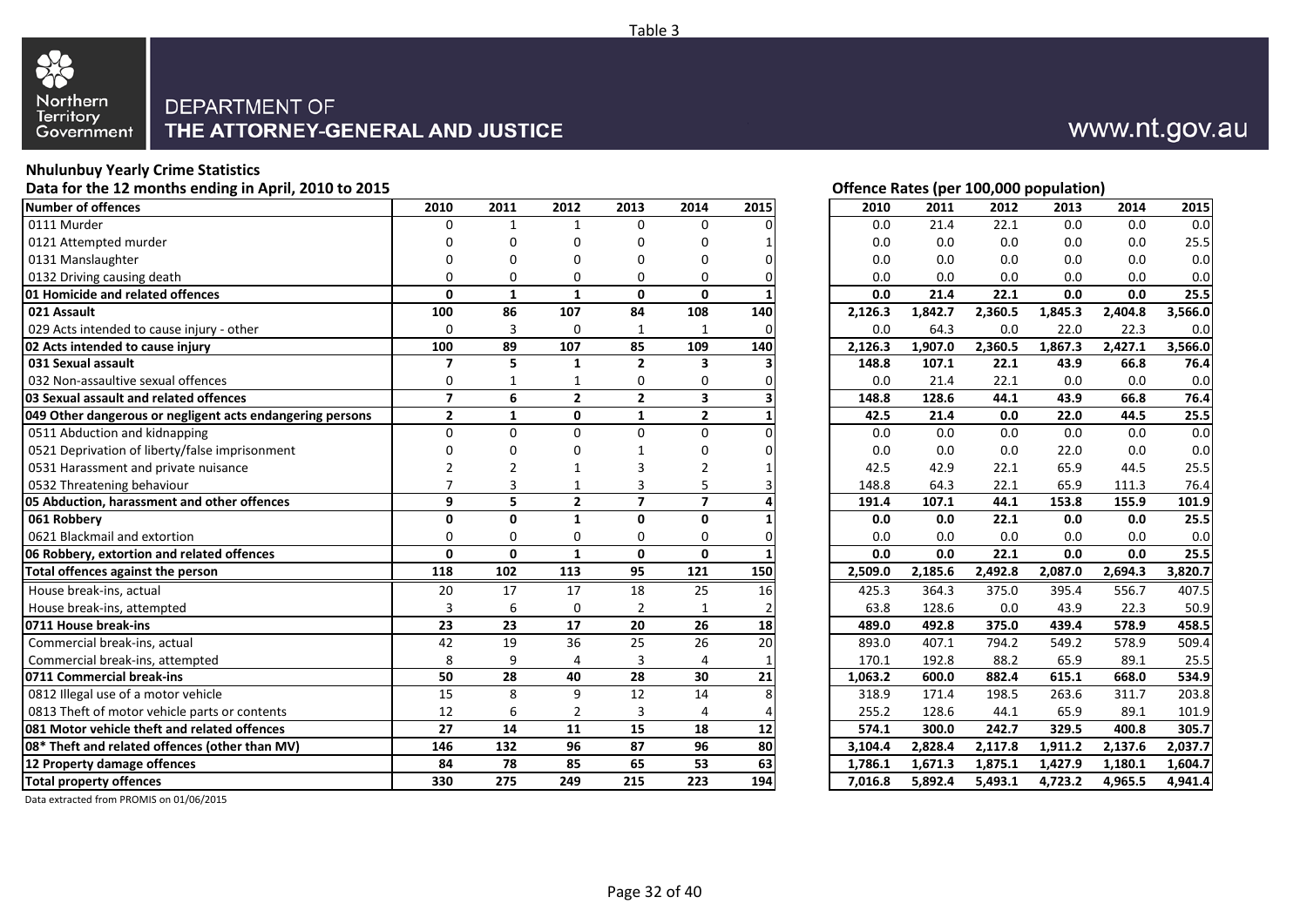

#### **NT Balance Yearly Crime Statistics**

Data for the 12 months ending in April, 2010 to 2015 **Data for the 12 months ending in April, 2010 to 2015 Contract Contract Contract Contract Contract Contract Contract Contract Contract Contract Contract Contract Contr** 

| Number of offences                                        | 2010           | 2011                     | 2012                    | 2013                     | 2014         | 2015     | 2010    | 2011    | 2012    | 2013    | 2014    | 2015               |
|-----------------------------------------------------------|----------------|--------------------------|-------------------------|--------------------------|--------------|----------|---------|---------|---------|---------|---------|--------------------|
| 0111 Murder                                               | ς              | 3                        | 1                       | 5.                       | 3            |          | 4.1     | 4.0     | 1.3     | 6.5     | 3.8     | 1.3                |
| 0121 Attempted murder                                     |                | 3                        |                         | U                        |              | $\Omega$ | 1.4     | 4.0     | 1.3     | 0.0     | 1.3     | 0.0                |
| 0131 Manslaughter                                         | U              |                          | U                       | 3                        | $\Omega$     | 0        | 0.0     | 1.3     | 0.0     | 3.9     | 0.0     | 0.0                |
| 0132 Driving causing death                                | 0              | 0                        |                         | 1                        | 1            | $\Omega$ | 0.0     | 0.0     | 1.3     | 1.3     | 1.3     | 0.0                |
| 01 Homicide and related offences                          | 4              | $\overline{\phantom{a}}$ | $\overline{\mathbf{3}}$ | 9                        | 5            |          | 5.5     | 9.4     | 4.0     | 11.7    | 6.4     | 1.3                |
| 021 Assault                                               | 1,574          | 1,577                    | 1,891                   | 1,986                    | 2,082        | 2,146    | 2,150.5 | 2,117.5 | 2,509.4 | 2,575.9 | 2,645.2 | 2,703.2            |
| 029 Acts intended to cause injury - other                 | $\overline{2}$ | 5                        | 5                       | 9                        | 3            |          | 2.7     | 6.7     | 6.6     | 11.7    | 3.8     | 6.3                |
| 02 Acts intended to cause injury                          | 1,576          | 1,582                    | 1,896                   | 1,995                    | 2,085        | 2,151    | 2,153.2 | 2,124.2 | 2,516.0 | 2,587.5 | 2,649.0 | 2,709.5            |
| 031 Sexual assault                                        | 122            | 97                       | 84                      | 85                       | 100          | 116      | 166.7   | 130.2   | 111.5   | 110.2   | 127.1   | 146.1              |
| 032 Non-assaultive sexual offences                        | 4              | 8                        | 13                      | 9                        | 12           |          | 5.5     | 10.7    | 17.3    | 11.7    | 15.2    | 8.8                |
| 03 Sexual assault and related offences                    | 126            | 105                      | 97                      | 94                       | 112          | 123      | 172.1   | 141.0   | 128.7   | 121.9   | 142.3   | 154.9              |
| 049 Other dangerous or negligent acts endangering persons | 28             | 26                       | 33                      | 40                       | 34           | 30       | 38.3    | 34.9    | 43.8    | 51.9    | 43.2    | 37.8               |
| 0511 Abduction and kidnapping                             | $\mathbf 0$    | $\mathbf{1}$             | 0                       | $\Omega$                 | $\mathbf{1}$ | $\Omega$ | 0.0     | 1.3     | 0.0     | 0.0     | 1.3     | 0.0                |
| 0521 Deprivation of liberty/false imprisonment            | 18             |                          | 17                      | 19                       | 17           | 23       | 24.6    | 9.4     | 22.6    | 24.6    | 21.6    | 29.0               |
| 0531 Harassment and private nuisance                      | 42             | 44                       | 26                      | 25                       | 20           | 40       | 57.4    | 59.1    | 34.5    | 32.4    | 25.4    | 50.4               |
| 0532 Threatening behaviour                                | 81             | 73                       | 91                      | 88                       | 113          | 113      | 110.7   | 98.0    | 120.8   | 114.1   | 143.6   | 142.3              |
| 05 Abduction, harassment and other offences               | 141            | 125                      | 134                     | 132                      | 151          | 176      | 192.6   | 167.8   | 177.8   | 171.2   | 191.8   | 221.7              |
| 061 Robbery                                               | 1              | 3                        | 6                       | $\overline{\phantom{a}}$ | 5            | 12       | 1.4     | 4.0     | 8.0     | 9.1     | 6.4     | 15.1               |
| 0621 Blackmail and extortion                              | 0              | 0                        | $\Omega$                | 0                        | 0            | 0        | 0.0     | 0.0     | 0.0     | 0.0     | 0.0     | 0.0                |
|                                                           |                |                          |                         |                          |              |          |         |         |         |         |         |                    |
| 06 Robbery, extortion and related offences                | $\mathbf{1}$   | $\overline{\mathbf{3}}$  | 6                       | $\overline{ }$           | 5.           | 12       | 1.4     | 4.0     | 8.0     | 9.1     | 6.4     | 15.1               |
| Total offences against the person                         | 1,876          | 1,848                    | 2,169                   | 2,277                    | 2,392        | 2,493    | 2,563.1 | 2,481.4 | 2,878.3 | 2,953.3 | 3,039.1 | 3,140.4            |
| House break-ins, actual                                   | 177            | 222                      | 264                     | 289                      | 255          | 267      | 241.8   | 298.1   | 350.3   | 374.8   | 324.0   | 336.3              |
| House break-ins, attempted                                | 30             | 46                       | 32                      | 51                       | 37           | 34       | 41.0    | 61.8    | 42.5    | 66.1    | 47.0    | 42.8               |
| 0711 House break-ins                                      | 207            | 268                      | 296                     | 340                      | 292          | 301      | 282.8   | 359.9   | 392.8   | 441.0   | 371.0   | 379.2              |
| Commercial break-ins, actual                              | 465            | 425                      | 538                     | 571                      | 556          | 538      | 635.3   | 570.7   | 713.9   | 740.6   | 706.4   | 677.7              |
| Commercial break-ins, attempted                           | 73             | 67                       | 72                      | 71                       | 41           | 68       | 99.7    | 90.0    | 95.5    | 92.1    | 52.1    | 85.7               |
| 0711 Commercial break-ins                                 | 538            | 492                      | 610                     | 642                      | 597          | 606      | 735.0   | 660.6   | 809.5   | 832.7   | 758.5   | 763.4              |
| 0812 Illegal use of a motor vehicle                       | 143            | 145                      | 173                     | 171                      | 172          | 188      | 195.4   | 194.7   | 229.6   | 221.8   | 218.5   | 236.8              |
| 0813 Theft of motor vehicle parts or contents             | 142            | 106                      | 99                      | 129                      | 101          | 120      | 194.0   | 142.3   | 131.4   | 167.3   | 128.3   | 151.2              |
| 081 Motor vehicle theft and related offences              | 285            | 251                      | 272                     | 300                      | 273          | 308      | 389.4   | 337.0   | 360.9   | 389.1   | 346.9   | 388.0              |
| 08* Theft and related offences (other than MV)            | 979            | 924                      | 1,019                   | 1,089                    | 967          | 1,122    | 1,337.6 | 1,240.7 | 1,352.2 | 1,412.5 | 1,228.6 | 1,413.3            |
| 12 Property damage offences                               | 1,027          | 1,033                    | 1,236                   | 1,336                    | 1,278        | 1,290    | 1,403.1 | 1,387.0 | 1,640.2 | 1,732.8 | 1,623.7 | 1,625.0<br>4,568.8 |

www.nt.gov.au

| 2010    | 2011    | 2012    | 2013    | 2014    | 2015    |
|---------|---------|---------|---------|---------|---------|
| 4.1     | 4.0     | 1.3     | 6.5     | 3.8     | 1.3     |
| 1.4     | 4.0     | 1.3     | 0.0     | 1.3     | 0.0     |
| 0.0     | 1.3     | 0.0     | 3.9     | 0.0     | 0.0     |
| 0.0     | 0.0     | 1.3     | 1.3     | 1.3     | 0.0     |
| 5.5     | 9.4     | 4.0     | 11.7    | 6.4     | 1.3     |
| 2,150.5 | 2,117.5 | 2,509.4 | 2,575.9 | 2,645.2 | 2,703.2 |
| 2.7     | 6.7     | 6.6     | 11.7    | 3.8     | 6.3     |
| 2,153.2 | 2,124.2 | 2,516.0 | 2,587.5 | 2,649.0 | 2,709.5 |
| 166.7   | 130.2   | 111.5   | 110.2   | 127.1   | 146.1   |
| 5.5     | 10.7    | 17.3    | 11.7    | 15.2    | 8.8     |
| 172.1   | 141.0   | 128.7   | 121.9   | 142.3   | 154.9   |
| 38.3    | 34.9    | 43.8    | 51.9    | 43.2    | 37.8    |
| 0.0     | 1.3     | 0.0     | 0.0     | 1.3     | 0.0     |
| 24.6    | 9.4     | 22.6    | 24.6    | 21.6    | 29.0    |
| 57.4    | 59.1    | 34.5    | 32.4    | 25.4    | 50.4    |
| 110.7   | 98.0    | 120.8   | 114.1   | 143.6   | 142.3   |
| 192.6   | 167.8   | 177.8   | 171.2   | 191.8   | 221.7   |
| 1.4     | 4.0     | 8.0     | 9.1     | 6.4     | 15.1    |
| 0.0     | 0.0     | 0.0     | 0.0     | 0.0     | 0.0     |
| 1.4     | 4.0     | 8.0     | 9.1     | 6.4     | 15.1    |
| 2,563.1 | 2,481.4 | 2,878.3 | 2,953.3 | 3,039.1 | 3,140.4 |
| 241.8   | 298.1   | 350.3   | 374.8   | 324.0   | 336.3   |
| 41.0    | 61.8    | 42.5    | 66.1    | 47.0    | 42.8    |
| 282.8   | 359.9   | 392.8   | 441.0   | 371.0   | 379.2   |
| 635.3   | 570.7   | 713.9   | 740.6   | 706.4   | 677.7   |
| 99.7    | 90.0    | 95.5    | 92.1    | 52.1    | 85.7    |
| 735.0   | 660.6   | 809.5   | 832.7   | 758.5   | 763.4   |
| 195.4   | 194.7   | 229.6   | 221.8   | 218.5   | 236.8   |
| 194.0   | 142.3   | 131.4   | 167.3   | 128.3   | 151.2   |
| 389.4   | 337.0   | 360.9   | 389.1   | 346.9   | 388.0   |
| 1,337.6 | 1,240.7 | 1,352.2 | 1,412.5 | 1,228.6 | 1,413.3 |
| 1,403.1 | 1,387.0 | 1,640.2 | 1,732.8 | 1,623.7 | 1,625.0 |
| 4.147.9 | 3.985.2 | 4.555.6 | 4.808.0 | 4.328.7 | 4.568.8 |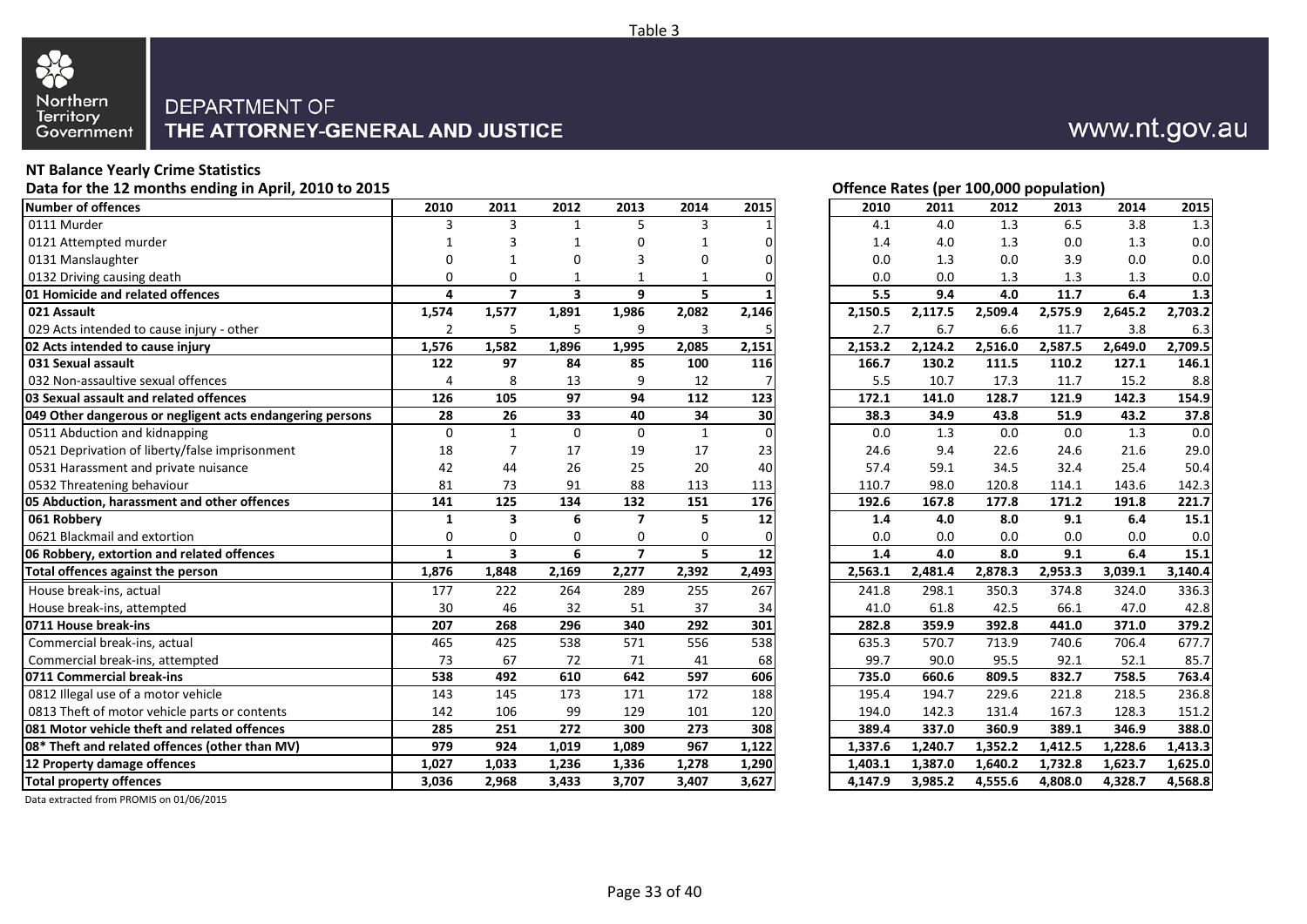

#### **Northern Territory Yearly Assault Statistics** Data for the 12 months ending in April, 2010 to 2015

|                                       |                                                 |       |       |       |       |       |              |         |         |         | --- <i>--</i> --------- |         |         |
|---------------------------------------|-------------------------------------------------|-------|-------|-------|-------|-------|--------------|---------|---------|---------|-------------------------|---------|---------|
| Domestic violence                     | <b>Alcohol involvement</b>                      | 2010  | 2011  | 2012  | 2013  | 2014  | 2015         | 2010    | 2011    | 2012    | 2013                    | 2014    | 2015    |
| DV involved                           | Alcohol involved                                | 2,299 | 2,364 | 2,438 | 2,710 | 2,998 | 2,462        | 1,011.6 | 1,025.8 | 1,048.5 | 1,139.3                 | 1,230.9 | 999.5   |
|                                       | No alcohol involved                             | 688   | 773   | 955   | 1,043 | 1,134 | 1,216        | 302.7   | 335.4   | 410.7   | 438.5                   | 465.6   | 493.7   |
|                                       | Not known                                       | 409   | 369   | 400   | 466   | 435   | 460          | 180.0   | 160.1   | 172.0   | 195.9                   | 178.6   | 186.7   |
| <b>DV</b> involved Total              |                                                 | 3,396 | 3,506 | 3,793 | 4,219 | 4,567 | 4,138        | 1,494.4 | 1,521.3 | 1,631.3 | 1,773.7                 | 1,875.1 | 1,679.9 |
| DV not involved                       | Alcohol involved                                | 1,569 | 1,581 | 1,555 | 1,583 | 1,534 | 1,386        | 690.4   | 686.0   | 668.8   | 665.5                   | 629.8   | 562.7   |
|                                       | No alcohol involved                             | 521   | 578   | 640   | 690   | 670   | 759 <b>1</b> | 229.3   | 250.8   | 275.3   | 290.1                   | 275.1   | 308.1   |
|                                       | Not known                                       | 940   | 818   | 818   | 699   | 697   | 710          | 413.6   | 354.9   | 351.8   | 293.9                   | 286.2   | 288.2   |
| <b>IDV</b> not involved Total         |                                                 | 3,030 | 2,977 | 3,013 | 2,972 | 2,901 | 2,855        | 1,333.3 | 1,291.8 | 1,295.8 | 1,249.5                 | 1,191.1 | 1,159.1 |
| <b>Total assaults</b>                 |                                                 | 6,426 | 6,483 | 6,806 | 7,191 | 7,468 | 6,993        | 2,827.7 | 2,813.1 | 2,927.1 | 3,023.2                 | 3,066.2 | 2,839.0 |
| Assaults with alcohol involved        |                                                 | 3,868 | 3,945 | 3,993 | 4,293 | 4,532 | 3,848        | 1,702.1 | 1,711.8 | 1,717.3 | 1,804.9                 | 1,860.8 | 1,562.2 |
| Assaults with no alcohol involved     |                                                 | 1,209 | 1,351 | 1,595 | 1,733 | 1,804 | 1,975        | 532.0   | 586.2   | 686.0   | 728.6                   | 740.7   | 801.8   |
|                                       | Assaults with alcohol involvement unknown       | 1,349 | 1,187 | 1,218 | 1,165 | 1,132 | 1,170        | 593.6   | 515.1   | 523.8   | 489.8                   | 464.8   | 475.0   |
|                                       | % of assaults associated with domestic violence | 52.8% | 54.1% | 55.7% | 58.7% | 61.2% | 59.2%        |         |         |         |                         |         |         |
| % of assaults associated with alcohol |                                                 | 60.2% | 60.9% | 58.7% | 59.7% | 60.7% | 55.0%        |         |         |         |                         |         |         |

| Offence Rates (per 100.000 population) |  |  |  |  |
|----------------------------------------|--|--|--|--|

|         | $\mathbf{r}$ |         | - r -   |         |         |
|---------|--------------|---------|---------|---------|---------|
| 2010    | 2011         | 2012    | 2013    | 2014    | 2015    |
| 1,011.6 | 1,025.8      | 1,048.5 | 1,139.3 | 1,230.9 | 999.5   |
| 302.7   | 335.4        | 410.7   | 438.5   | 465.6   | 493.7   |
| 180.0   | 160.1        | 172.0   | 195.9   | 178.6   | 186.7   |
| 1,494.4 | 1,521.3      | 1,631.3 | 1,773.7 | 1,875.1 | 1,679.9 |
| 690.4   | 686.0        | 668.8   | 665.5   | 629.8   | 562.7   |
| 229.3   | 250.8        | 275.3   | 290.1   | 275.1   | 308.1   |
| 413.6   | 354.9        | 351.8   | 293.9   | 286.2   | 288.2   |
| 1,333.3 | 1,291.8      | 1,295.8 | 1,249.5 | 1,191.1 | 1,159.1 |
| 2,827.7 | 2.813.1      | 2,927.1 | 3,023.2 | 3,066.2 | 2,839.0 |
| 1,702.1 | 1,711.8      | 1,717.3 | 1,804.9 | 1,860.8 | 1,562.2 |
| 532.0   | 586.2        | 686.0   | 728.6   | 740.7   | 801.8   |
| 593.6   | 515.1        | 523.8   | 489.8   | 464.8   | 475.0   |
|         |              |         |         |         |         |

www.nt.gov.au

Data extracted from PROMIS on 01/06/2015

#### **Darwin Yearly Assault Statistics**

#### **Data for the 12 months ending in April, 2010 to 2015 Offence Rates (per 100,000 population)**

| $\mathbf{r}$ , and $\mathbf{r}$                  |       |       |       |       |       |       |                             |                     | $\mathbf{u}$ – | . . <i>.</i> | ----    |         |         |
|--------------------------------------------------|-------|-------|-------|-------|-------|-------|-----------------------------|---------------------|----------------|--------------|---------|---------|---------|
| <b>Alcohol involvement</b>                       | 2010  | 2011  | 2012  | 2013  | 2014  |       |                             | 2010                | 2011           | 2012         | 2013    | 2014    | 2015    |
| Alcohol involved                                 | 304   | 362   | 351   | 376   | 493   | 471   |                             | 387.7               | 455.0          | 436.4        | 457.9   | 584.6   | 552.9   |
| No alcohol involved                              | 68    | 98    | 97    | 122   | 143   | 141   |                             | 86.7                | 123.2          | 120.6        | 148.6   | 169.6   | 165.5   |
| Not known                                        | 61    | 73    | 59    | 74    | 84    |       |                             | 77.8                | 91.8           | 73.3         | 90.1    | 99.6    | 138.5   |
|                                                  | 433   | 533   | 507   | 572   | 720   | 730   |                             | 552.2               | 670.0          | 630.3        | 696.6   | 853.8   | 857.0   |
| Alcohol involved                                 | 587   | 545   | 523   | 551   | 596   |       |                             | 748.6               | 685.1          | 650.2        | 671.1   | 706.7   | 758.4   |
| No alcohol involved                              | 144   | 166   | 178   | 195   | 197   | 222   |                             | 183.7               | 208.7          | 221.3        | 237.5   | 233.6   | 260.6   |
| Not known                                        | 338   | 314   | 341   | 261   | 272   |       |                             | 431.1               | 394.7          | 423.9        | 317.9   | 322.5   | 409.7   |
| <b>DV</b> not involved Total                     | 1,069 | 1,025 | 1,042 | 1,007 | 1,065 | 1,217 |                             | 1,363.4             | 1,288.4        | 1,295.4      | 1,226.4 | 1,262.9 | 1,428.7 |
|                                                  | 1,502 | 1,558 | 1,549 | 1,579 | 1,785 | 1,947 |                             | 1,915.6             | 1,958.4        | 1,925.7      | 1,923.0 | 2,116.7 | 2,285.7 |
| Assaults with alcohol involved                   | 891   | 907   | 874   | 927   | 1,089 | 1,117 |                             | 1,136.4             | 1,140.1        | 1,086.6      | 1,129.0 | 1,291.3 | 1,311.3 |
| Assaults with no alcohol involved                | 212   | 264   | 275   | 317   | 340   |       |                             | 270.4               | 331.9          | 341.9        | 386.1   | 403.2   | 426.2   |
| Assaults with alcohol involvement unknown        | 399   | 387   | 400   | 335   | 356   | 467   |                             | 508.9               | 486.5          | 497.3        | 408.0   | 422.1   | 548.2   |
| 1% of assaults associated with domestic violence | 28.8% | 34.2% | 32.7% | 36.2% | 40.3% |       |                             |                     |                |              |         |         |         |
| 1% of assaults associated with alcohol           | 59.3% | 58.2% | 56.4% | 58.7% | 61.0% |       |                             |                     |                |              |         |         |         |
|                                                  |       |       |       |       |       |       | 2015<br>118<br>363<br>37.5% | 646<br>349<br>57.4% |                |              |         |         |         |

Data extracted from PROMIS on 01/06/2015

| 2010    | 2011    | 2012    | 2013    | 2014    | 2015    |
|---------|---------|---------|---------|---------|---------|
| 387.7   | 455.0   | 436.4   | 457.9   | 584.6   | 552.9   |
| 86.7    | 123.2   | 120.6   | 148.6   | 169.6   | 165.5   |
| 77.8    | 91.8    | 73.3    | 90.1    | 99.6    | 138.5   |
| 552.2   | 670.0   | 630.3   | 696.6   | 853.8   | 857.0   |
| 748.6   | 685.1   | 650.2   | 671.1   | 706.7   | 758.4   |
| 183.7   | 208.7   | 221.3   | 237.5   | 233.6   | 260.6   |
| 431.1   | 394.7   | 423.9   | 317.9   | 322.5   | 409.7   |
| 1,363.4 | 1,288.4 | 1,295.4 | 1,226.4 | 1,262.9 | 1,428.7 |
| 1,915.6 | 1,958.4 | 1,925.7 | 1,923.0 | 2,116.7 | 2,285.7 |
| 1,136.4 | 1,140.1 | 1,086.6 | 1,129.0 | 1,291.3 | 1,311.3 |
| 270.4   | 331.9   | 341.9   | 386.1   | 403.2   | 426.2   |
| 508.9   | 486.5   | 497.3   | 408.0   | 422.1   | 548.2   |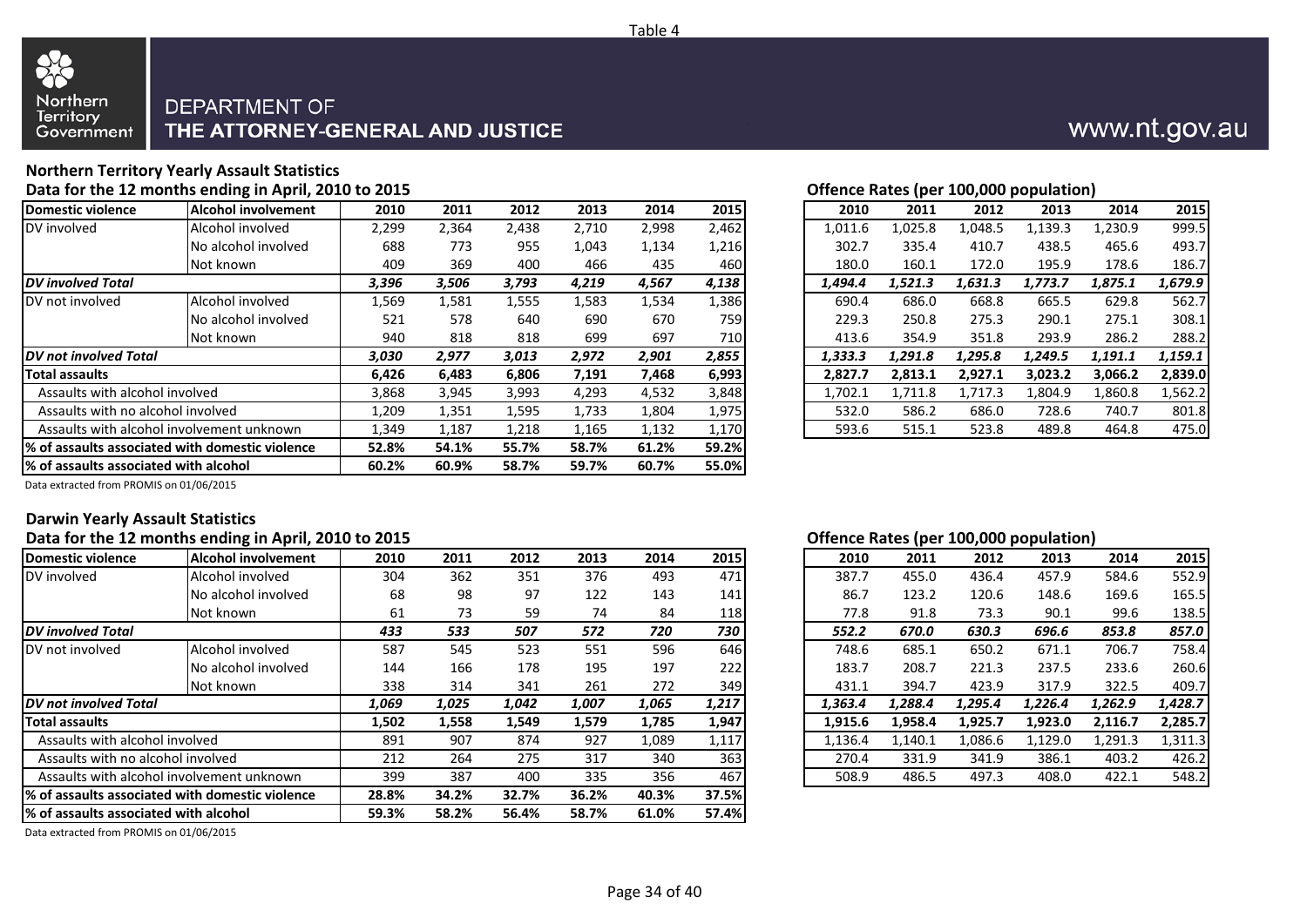



#### **Palmerston Yearly Assault Statistics**

Data for the 12 months ending in April, 2010 to 2015

| <b>Domestic violence</b>               | Alcohol involvement                              | 2010  | 2011  | 2012  | 2013  | 2014  | 2015       | 2010    | 2011    | 2012    | 2013    | 2014    | 2015    |
|----------------------------------------|--------------------------------------------------|-------|-------|-------|-------|-------|------------|---------|---------|---------|---------|---------|---------|
| DV involved                            | Alcohol involved                                 | 151   | 141   | 130   | 157   | 156   | 134        | 526.5   | 483.9   | 441.5   | 510.3   | 481.6   | 392.7   |
|                                        | No alcohol involved                              | 32    | 37    | 63    | 72    | 78    | 77         | 111.6   | 127.0   | 214.0   | 234.0   | 240.8   | 225.7   |
|                                        | Not known                                        | 30    | 33    | 30    | 25    | 42    | 41         | 104.6   | 113.2   | 101.9   | 81.3    | 129.7   | 120.2   |
| <b>DV</b> involved Total               |                                                  | 213   | 211   | 223   | 254   | 276   | 252        | 742.7   | 724.1   | 757.3   | 825.5   | 852.0   | 738.5   |
| DV not involved                        | Alcohol involved                                 | 73    | 102   | 99    | 87    | 85    | 91         | 254.6   | 350.0   | 336.2   | 282.8   | 262.4   | 266.7   |
|                                        | No alcohol involved                              | 58    | 50    | 60    | 68    | 45    | 74         | 202.2   | 171.6   | 203.8   | 221.0   | 138.9   | 216.9   |
|                                        | Not known                                        | 89    | 82    | 76    | 76    | 68    | 79I        | 310.3   | 281.4   | 258.1   | 247.0   | 209.9   | 231.5   |
| DV not involved Total                  |                                                  | 220   | 234   | 235   | 231   | 198   | 244        | 767.1   | 803.0   | 798.1   | 750.8   | 611.2   | 715.1   |
| <b>Total assaults</b>                  |                                                  | 433   | 445   | 458   | 485   | 474   | 4961       | 1,509.9 | 1,527.1 | 1,555.4 | 1,576.3 | 1,463.3 | 1,453.7 |
| Assaults with alcohol involved         |                                                  | 224   | 243   | 229   | 244   | 241   | 225        | 781.1   | 833.9   | 777.7   | 793.0   | 744.0   | 659.4   |
| Assaults with no alcohol involved      |                                                  | 90    | 87    | 123   | 140   | 123   | 151        | 313.8   | 298.5   | 417.7   | 455.0   | 379.7   | 442.5   |
|                                        | Assaults with alcohol involvement unknown        | 119   | 115   | 106   | 101   | 110   | <b>120</b> | 415.0   | 394.6   | 360.0   | 328.3   | 339.6   | 351.7   |
|                                        | 1% of assaults associated with domestic violence | 49.2% | 47.4% | 48.7% | 52.4% | 58.2% | 50.8%      |         |         |         |         |         |         |
| 1% of assaults associated with alcohol |                                                  | 51.7% | 54.6% | 50.0% | 50.3% | 50.8% | 45.4%      |         |         |         |         |         |         |

| Offence Rates (per 100,000 population) |  |
|----------------------------------------|--|
|                                        |  |

|         | w       |         |         |         |         |
|---------|---------|---------|---------|---------|---------|
| 2010    | 2011    | 2012    | 2013    | 2014    | 2015    |
| 526.5   | 483.9   | 441.5   | 510.3   | 481.6   | 392.7   |
| 111.6   | 127.0   | 214.0   | 234.0   | 240.8   | 225.7   |
| 104.6   | 113.2   | 101.9   | 81.3    | 129.7   | 120.2   |
| 742.7   | 724.1   | 757.3   | 825.5   | 852.0   | 738.5   |
| 254.6   | 350.0   | 336.2   | 282.8   | 262.4   | 266.7   |
| 202.2   | 171.6   | 203.8   | 221.0   | 138.9   | 216.9   |
| 310.3   | 281.4   | 258.1   | 247.0   | 209.9   | 231.5   |
| 767.1   | 803.0   | 798.1   | 750.8   | 611.2   | 715.1   |
| 1.509.9 | 1,527.1 | 1.555.4 | 1.576.3 | 1.463.3 | 1,453.7 |
| 781.1   | 833.9   | 777.7   | 793.0   | 744.0   | 659.4   |
| 313.8   | 298.5   | 417.7   | 455.0   | 379.7   | 442.5   |
| 415.0   | 394.6   | 360.0   | 328.3   | 339.6   | 351.7   |
|         |         |         |         |         |         |

Data extracted from PROMIS on 01/06/2015

#### **Alice Springs Yearly Assault Statistics**

#### **Data for the 12 months ending in April, 2010 to 2015 Offence Rates (per 100,000 population)**

| Domestic violence                      | <b>Alcohol involvement</b>                       | 2010  | 2011  | 2012  | 2013  | 2014  | 2015  | 2010    | 2011    | 2012    | 2013    | 2014    | 2015    |
|----------------------------------------|--------------------------------------------------|-------|-------|-------|-------|-------|-------|---------|---------|---------|---------|---------|---------|
| DV involved                            | Alcohol involved                                 | 703   | 757   | 698   | 851   | 886   | 681   | 2,491.1 | 2,657.9 | 2,437.2 | 2,952.6 | 3,072.1 | 2,363.6 |
|                                        | No alcohol involved                              | 74    | 88    | 88    | 104   | 92    | 115   | 262.2   | 309.0   | 307.3   | 360.8   | 319.0   | 399.1   |
|                                        | Not known                                        | 139   | 98    | 121   | 144   | 91    | 94    | 492.6   | 344.1   | 422.5   | 499.6   | 315.5   | 326.3   |
| <b>IDV</b> involved Total              |                                                  | 916   | 943   | 907   | 1,099 | 1,069 | 890   | 3,245.9 | 3,311.0 | 3,166.9 | 3,813.1 | 3,706.7 | 3,089.0 |
| DV not involved                        | Alcohol involved                                 | 374   | 389   | 444   | 419   | 382   | 301   | 1,325.3 | 1,365.8 | 1,550.3 | 1,453.8 | 1,324.5 | 1,044.7 |
|                                        | No alcohol involved                              | 79    | 115   | 121   | 106   | 156   | 155   | 279.9   | 403.8   | 422.5   | 367.8   | 540.9   | 538.0   |
|                                        | Not known                                        | 259   | 232   | 230   | 174   | 180   | 127   | 917.8   | 814.6   | 803.1   | 603.7   | 624.1   | 440.8   |
| <b>IDV not involved Total</b>          |                                                  | 712   | 736   | 795   | 699   | 718   | 583   | 2,523.0 | 2,584.2 | 2,775.8 | 2,425.2 | 2,489.6 | 2,023.5 |
| <b>Total assaults</b>                  |                                                  | 1,628 | 1,679 | 1,702 | 1,798 | 1,787 | 1,473 | 5,769.0 | 5,895.2 | 5,942.7 | 6,238.3 | 6,196.3 | 5,112.5 |
| Assaults with alcohol involved         |                                                  | 1,077 | 1,146 | 1,142 | 1,270 | 1,268 | 982   | 3,816.4 | 4,023.7 | 3,987.4 | 4,406.4 | 4,396.7 | 3,408.3 |
| Assaults with no alcohol involved      |                                                  | 153   | 203   | 209   | 210   | 248   | 270   | 542.2   | 712.8   | 729.7   | 728.6   | 859.9   | 937.1   |
|                                        | Assaults with alcohol involvement unknown        | 398   | 330   | 351   | 318   | 271   | 221   | 1,410.3 | 1,158.7 | 1,225.6 | 1,103.3 | 939.7   | 767.0   |
|                                        | 1% of assaults associated with domestic violence | 56.3% | 56.2% | 53.3% | 61.1% | 59.8% | 60.4% |         |         |         |         |         |         |
| 1% of assaults associated with alcohol |                                                  | 66.2% | 68.3% | 67.1% | 70.6% | 71.0% | 66.7% |         |         |         |         |         |         |

| 2010    | 2011    | 2012    | 2013    | 2014    | 2015    |
|---------|---------|---------|---------|---------|---------|
| 2,491.1 | 2,657.9 | 2,437.2 | 2,952.6 | 3,072.1 | 2,363.6 |
| 262.2   | 309.0   | 307.3   | 360.8   | 319.0   | 399.1   |
| 492.6   | 344.1   | 422.5   | 499.6   | 315.5   | 326.3   |
| 3,245.9 | 3,311.0 | 3,166.9 | 3,813.1 | 3,706.7 | 3,089.0 |
| 1,325.3 | 1,365.8 | 1,550.3 | 1,453.8 | 1,324.5 | 1,044.7 |
| 279.9   | 403.8   | 422.5   | 367.8   | 540.9   | 538.0   |
| 917.8   | 814.6   | 803.1   | 603.7   | 624.1   | 440.8   |
| 2,523.0 | 2,584.2 | 2,775.8 | 2,425.2 | 2,489.6 | 2,023.5 |
| 5,769.0 | 5,895.2 | 5,942.7 | 6,238.3 | 6,196.3 | 5,112.5 |
| 3,816.4 | 4,023.7 | 3,987.4 | 4,406.4 | 4,396.7 | 3,408.3 |
| 542.2   | 712.8   | 729.7   | 728.6   | 859.9   | 937.1   |
| 1,410.3 | 1.158.7 | 1.225.6 | 1.103.3 | 939.7   | 767.0   |
|         |         |         |         |         |         |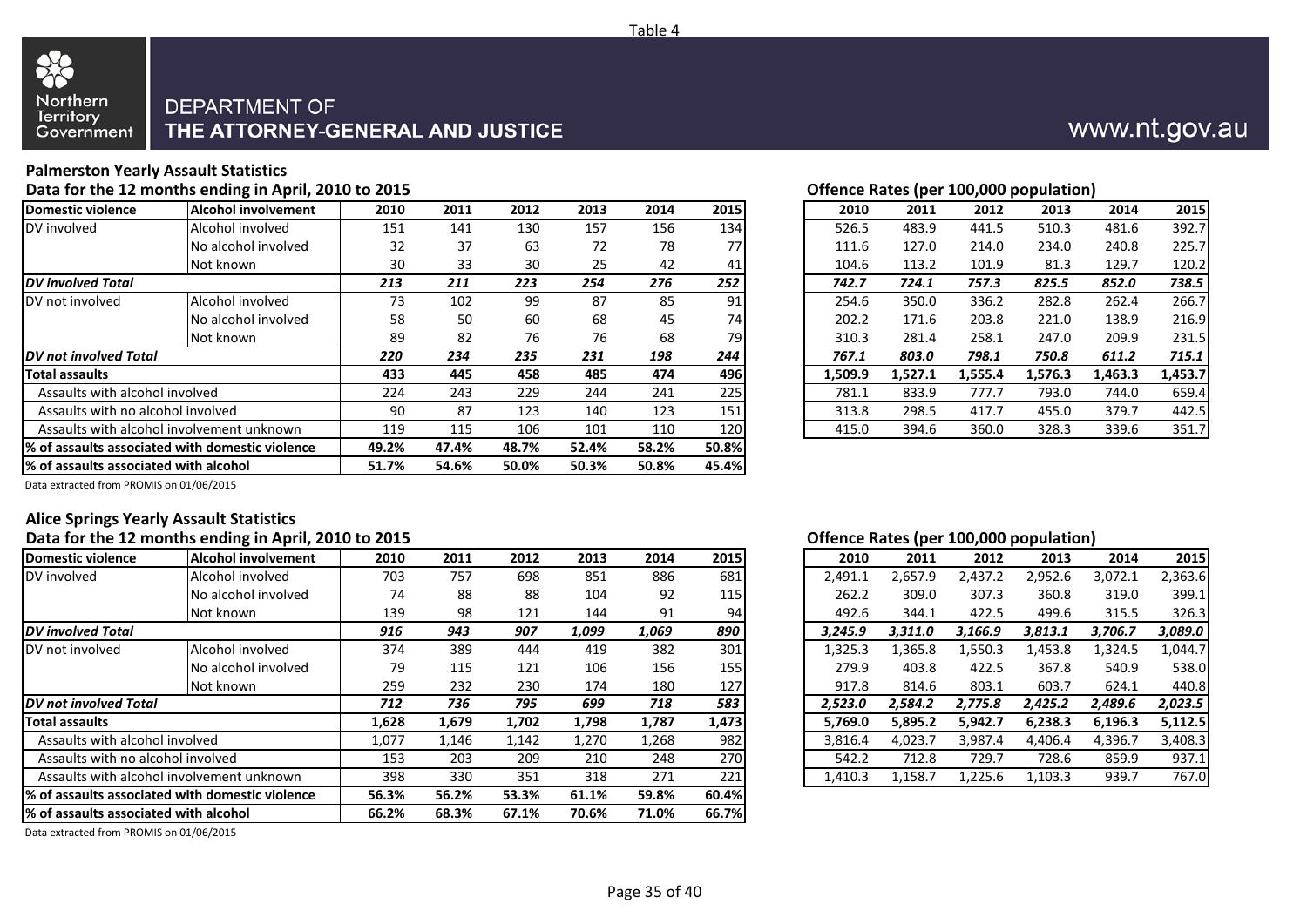

#### **Katherine Yearly Assault Statistics**

**Data for the 12 months ending in April, 2010 to 2015 Offence Rates (per 100,000 population)**

| Domestic violence                         | <b>Alcohol involvement</b>                       | 2010  | 2011  | 2012  | 2013  | 2014  | 2015       | 2010    | 2011    | 2012    | 2013    | 2014    | 2015    |
|-------------------------------------------|--------------------------------------------------|-------|-------|-------|-------|-------|------------|---------|---------|---------|---------|---------|---------|
| DV involved                               | Alcohol involved                                 | 340   | 312   | 324   | 363   | 379   | 289        | 3,235.3 | 2,945.1 | 3,064.7 | 3,333.3 | 3,405.2 | 2,570.3 |
|                                           | No alcohol involved                              | 40    | 28    | 30    | 44    | 26    | 53         | 380.6   | 264.3   | 283.8   | 404.0   | 233.6   | 471.4   |
|                                           | Not known                                        | 23    | 34    | 24    | 40    | 37    | 31         | 218.9   | 320.9   | 227.0   | 367.3   | 332.4   | 275.7   |
| <b>DV</b> involved Total                  |                                                  | 403   | 374   | 378   | 447   | 442   | 373        | 3,834.8 | 3,530.3 | 3,575.5 | 4,104.7 | 3,971.2 | 3,317.3 |
| <b>IDV</b> not involved                   | Alcohol involved                                 | 203   | 196   | 163   | 182   | 140   | <b>106</b> | 1,931.7 | 1,850.1 | 1,541.8 | 1,671.3 | 1,257.9 | 942.7   |
|                                           | No alcohol involved                              | 28    | 26    | 29    | 36    | 18    | <b>20</b>  | 266.4   | 245.4   | 274.3   | 330.6   | 161.7   | 177.9   |
|                                           | Not known                                        | 79    | 64    | 41    | 47    | 43    | 35         | 751.7   | 604.1   | 387.8   | 431.6   | 386.3   | 311.3   |
| <b>IDV</b> not involved Total             |                                                  | 310   | 286   | 233   | 265   | 201   | 161        | 2,949.9 | 2,699.6 | 2,203.9 | 2,433.4 | 1,805.9 | 1,431.9 |
| <b>Total assaults</b>                     |                                                  | 713   | 660   | 611   | 712   | 643   | 534        | 6,784.7 | 6,229.9 | 5,779.4 | 6,538.1 | 5,777.2 | 4,749.2 |
| Assaults with alcohol involved            |                                                  | 543   | 508   | 487   | 545   | 519   | 395        | 5,167.0 | 4,795.2 | 4,606.5 | 5,004.6 | 4,663.1 | 3,513.0 |
| Assaults with no alcohol involved         |                                                  | 68    | 54    | 59    | 80    | 44    | 731        | 647.1   | 509.7   | 558.1   | 734.6   | 395.3   | 649.2   |
| Assaults with alcohol involvement unknown |                                                  | 102   | 98    | 65    | 87    | 80    | <b>66</b>  | 970.6   | 925.1   | 614.8   | 798.9   | 718.8   | 587.0   |
|                                           | 1% of assaults associated with domestic violence | 56.5% | 56.7% | 61.9% | 62.8% | 68.7% | 69.9%      |         |         |         |         |         |         |
| % of assaults associated with alcohol     |                                                  | 76.2% | 77.0% | 79.7% | 76.5% | 80.7% | 74.0%      |         |         |         |         |         |         |

|  | Offence Rates (ner 100.000 nonulation) |
|--|----------------------------------------|

| 2010    | 2011    | 2012    | 2013    | 2014    | 2015    |
|---------|---------|---------|---------|---------|---------|
| 3,235.3 | 2,945.1 | 3,064.7 | 3,333.3 | 3,405.2 | 2,570.3 |
| 380.6   | 264.3   | 283.8   | 404.0   | 233.6   | 471.4   |
| 218.9   | 320.9   | 227.0   | 367.3   | 332.4   | 275.7   |
| 3,834.8 | 3,530.3 | 3,575.5 | 4,104.7 | 3,971.2 | 3,317.3 |
| 1,931.7 | 1,850.1 | 1,541.8 | 1,671.3 | 1,257.9 | 942.7   |
| 266.4   | 245.4   | 274.3   | 330.6   | 161.7   | 177.9   |
| 751.7   | 604.1   | 387.8   | 431.6   | 386.3   | 311.3   |
| 2,949.9 | 2,699.6 | 2,203.9 | 2,433.4 | 1,805.9 | 1,431.9 |
| 6,784.7 | 6,229.9 | 5,779.4 | 6,538.1 | 5,777.2 | 4,749.2 |
| 5,167.0 | 4,795.2 | 4,606.5 | 5,004.6 | 4,663.1 | 3,513.0 |
| 647.1   | 509.7   | 558.1   | 734.6   | 395.3   | 649.2   |
| 970.6   | 925.1   | 614.8   | 798.9   | 718.8   | 587.0   |
|         |         |         |         |         |         |

Data extracted from PROMIS on 01/06/2015

# **Tennant Creek Yearly Assault Statistics**

| Data for the 12 months ending in April, 2010 to 2013 |                                                                                                        |       |       |       |       |       | Undergroup National Provision Deputation |  |          |          |          |          |          |         |
|------------------------------------------------------|--------------------------------------------------------------------------------------------------------|-------|-------|-------|-------|-------|------------------------------------------|--|----------|----------|----------|----------|----------|---------|
| Domestic violence                                    | <b>Alcohol involvement</b>                                                                             | 2010  | 2011  | 2012  | 2013  | 2014  | 2015                                     |  | 2010     | 2011     | 2012     | 2013     | 2014     | 2015    |
| DV involved                                          | Alcohol involved                                                                                       | 263   | 252   | 278   | 342   | 374   | 167                                      |  | 7,421.0  | 7,104.6  | 7,870.9  | 9,455.3  | 10,210.2 | 4,572.8 |
|                                                      | No alcohol involved                                                                                    | 31    | 38    | 56    | 37    | 52    | 24                                       |  | 874.7    | 1,071.3  | 1,585.5  | 1,022.9  | 1,419.6  | 657.2   |
|                                                      | Not known                                                                                              | 26    | 33    | 21    | 18    | 24    | 13                                       |  | 733.6    | 930.4    | 594.6    | 497.6    | 655.2    | 356.0   |
| <b>DV</b> involved Total                             |                                                                                                        | 320   | 323   | 355   | 397   | 450   | 204                                      |  | 9,029.3  | 9.106.3  | 10.051.0 | 10.975.9 | 12,285.0 | 5,586.0 |
| DV not involved                                      | Alcohol involved                                                                                       | 97    | 115   | 91    | 105   | 104   | 39                                       |  | 2,737.0  | 3,242.2  | 2,576.4  | 2,903.0  | 2,839.2  | 1,067.9 |
|                                                      | No alcohol involved                                                                                    | 21    | 18    | 19    | 25    | 19    |                                          |  | 592.6    | 507.5    | 537.9    | 691.2    | 518.7    | 246.4   |
|                                                      | Not known                                                                                              | 38    | 22    | 23    | 20    | 16    |                                          |  | 1,072.2  | 620.2    | 651.2    | 552.9    | 436.8    | 136.9   |
| <b>IDV</b> not involved Total                        |                                                                                                        | 156   | 155   | 133   | 150   | 139   | 53                                       |  | 4,401.8  | 4,369.9  | 3,765.6  | 4,147.1  | 3,794.7  | 1,451.3 |
| <b>Total assaults</b>                                |                                                                                                        | 476   | 478   | 488   | 547   | 589   | 257                                      |  | 13,431.2 | 13.476.2 | 13.816.5 | 15.123.0 | 16,079.7 | 7,037.2 |
| Assaults with alcohol involved                       |                                                                                                        | 360   | 367   | 369   | 447   | 478   | 206                                      |  | 10.158.0 | 10,346.8 | 10.447.3 | 12,358.3 | 13,049.4 | 5,640.7 |
| Assaults with no alcohol involved                    |                                                                                                        | 52    | 56    | 75    | 62    | 71    | 33                                       |  | 1,467.3  | 1,578.8  | 2,123.4  | 1,714.1  | 1,938.3  | 903.6   |
| Assaults with alcohol involvement unknown            |                                                                                                        | 64    | 55    | 44    | 38    | 40    | <b>18</b>                                |  | 1,805.9  | 1,550.6  | 1,245.8  | 1,050.6  | 1,092.0  | 492.9   |
|                                                      | 72.6%<br>76.4%<br>79.4%<br>1% of assaults associated with domestic violence<br>67.6%<br>72.7%<br>67.2% |       |       |       |       |       |                                          |  |          |          |          |          |          |         |
| 1% of assaults associated with alcohol               | 75.6%                                                                                                  | 76.8% | 75.6% | 81.7% | 81.2% | 80.2% |                                          |  |          |          |          |          |          |         |

Data extracted from PROMIS on 01/06/2015

#### **Offence Rates (per 100,000 population)**

| 2010     | 2011     | 2012     | 2013     | 2014     | 2015    |
|----------|----------|----------|----------|----------|---------|
| 7,421.0  | 7,104.6  | 7,870.9  | 9,455.3  | 10,210.2 | 4,572.8 |
| 874.7    | 1,071.3  | 1,585.5  | 1,022.9  | 1,419.6  | 657.2   |
| 733.6    | 930.4    | 594.6    | 497.6    | 655.2    | 356.0   |
| 9,029.3  | 9,106.3  | 10,051.0 | 10,975.9 | 12,285.0 | 5,586.0 |
| 2,737.0  | 3,242.2  | 2,576.4  | 2,903.0  | 2,839.2  | 1,067.9 |
| 592.6    | 507.5    | 537.9    | 691.2    | 518.7    | 246.4   |
| 1,072.2  | 620.2    | 651.2    | 552.9    | 436.8    | 136.9   |
| 4,401.8  | 4,369.9  | 3,765.6  | 4,147.1  | 3,794.7  | 1,451.3 |
| 13,431.2 | 13,476.2 | 13,816.5 | 15,123.0 | 16,079.7 | 7,037.2 |
| 10,158.0 | 10,346.8 | 10,447.3 | 12,358.3 | 13,049.4 | 5,640.7 |
| 1,467.3  | 1,578.8  | 2,123.4  | 1,714.1  | 1,938.3  | 903.6   |
| 1,805.9  | 1,550.6  | 1,245.8  | 1,050.6  | 1,092.0  | 492.9   |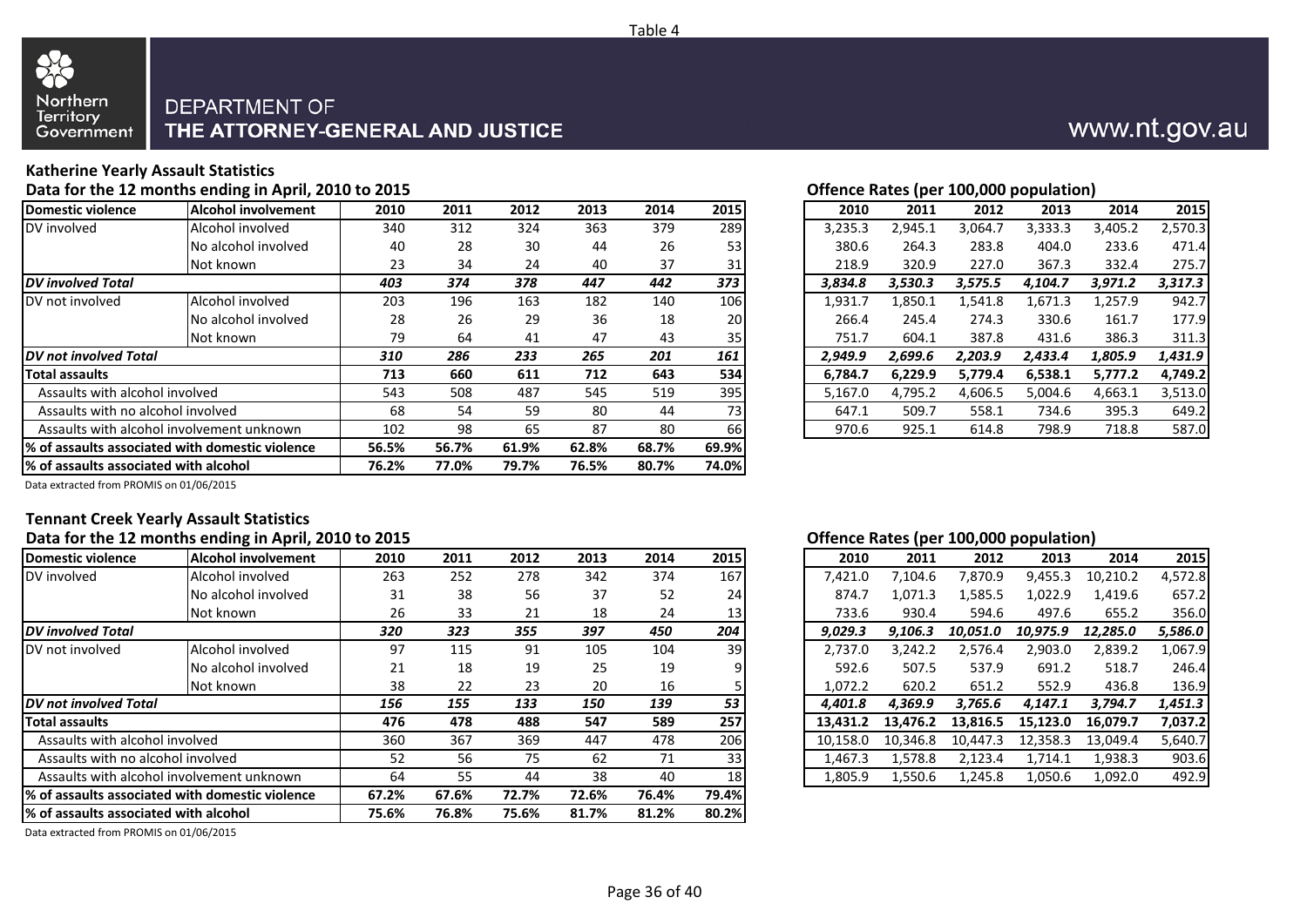



#### **Nhulunbuy Yearly Assault Statistics**

#### Data for the 12 months ending in April, 2010 to 2015

| <b>Alcohol involvement</b>                       | 2010 | 2011           | 2012  | 2013  | 2014  | 2015            | 2010            | 2011    | 2012    | 2013    | 2014    | 2015    |
|--------------------------------------------------|------|----------------|-------|-------|-------|-----------------|-----------------|---------|---------|---------|---------|---------|
| Alcohol involved                                 | 28   | 31             | 42    | 27    | 42    | 63              | 595.4           | 664.2   | 926.5   | 593.1   | 935.2   | 1,604.7 |
| No alcohol involved                              |      | כ              | 6     | 16    | 25    | 21              | 106.3           | 107.1   | 132.4   | 351.5   | 556.7   | 534.9   |
| Not known                                        |      | 4              |       |       |       |                 | 85.1            | 85.7    | 66.2    | 22.0    | 44.5    | 101.9   |
|                                                  | 37   | 40             | 51    | 44    | 69    | 88              | 786.7           | 857.1   | 1,125.1 | 966.6   | 1,536.4 | 2,241.5 |
| Alcohol involved                                 | 44   | 28             | 38    | 29    | 34    |                 | 935.6           | 600.0   | 838.3   | 637.1   | 757.1   | 891.5   |
| No alcohol involved                              |      | 4              | 5     | 4     |       | 12 <sub>l</sub> | 106.3           | 85.7    | 110.3   | 87.9    | 22.3    | 305.7   |
| Not known                                        | 14   | 14             | 13    |       |       |                 | 297.7           | 300.0   | 286.8   | 153.8   | 89.1    | 127.4   |
|                                                  | 63   | 46             | 56    | 40    | 39    | 52              | 1,339.6         | 985.6   | 1,235.4 | 878.7   | 868.4   | 1,324.5 |
|                                                  | 100  | 86             | 107   | 84    | 108   |                 | 2,126.3         | 1,842.7 | 2,360.5 | 1,845.3 | 2,404.8 | 3,566.0 |
| Assaults with alcohol involved                   | 72   | 59             | 80    | 56    | 76    |                 | 1,530.9         | 1,264.2 | 1,764.8 | 1,230.2 | 1,692.3 | 2,496.2 |
| Assaults with no alcohol involved                | 10   | 9              | 11    | 20    | 26    | 33              | 212.6           | 192.8   | 242.7   | 439.4   | 578.9   | 840.6   |
| Assaults with alcohol involvement unknown        | 18   | 18             | 16    | 8     | h     |                 | 382.7           | 385.7   | 353.0   | 175.7   | 133.6   | 229.2   |
| 1% of assaults associated with domestic violence |      | 46.5%          | 47.7% | 52.4% | 63.9% | 62.9%           |                 |         |         |         |         |         |
| 1% of assaults associated with alcohol           |      | 68.6%          | 74.8% | 66.7% | 70.4% | 70.0%           |                 |         |         |         |         |         |
|                                                  |      | 37.0%<br>72.0% |       |       |       |                 | 35<br>140<br>98 |         |         |         |         |         |

| Offence Rates (per 100,000 population) |  |  |  |
|----------------------------------------|--|--|--|
|                                        |  |  |  |

|         | $\mathbf{u}$ |         |         |         |         |
|---------|--------------|---------|---------|---------|---------|
| 2010    | 2011         | 2012    | 2013    | 2014    | 2015    |
| 595.4   | 664.2        | 926.5   | 593.1   | 935.2   | 1,604.7 |
| 106.3   | 107.1        | 132.4   | 351.5   | 556.7   | 534.9   |
| 85.1    | 85.7         | 66.2    | 22.0    | 44.5    | 101.9   |
| 786.7   | 857.1        | 1,125.1 | 966.6   | 1,536.4 | 2,241.5 |
| 935.6   | 600.0        | 838.3   | 637.1   | 757.1   | 891.5   |
| 106.3   | 85.7         | 110.3   | 87.9    | 22.3    | 305.7   |
| 297.7   | 300.0        | 286.8   | 153.8   | 89.1    | 127.4   |
| 1,339.6 | 985.6        | 1,235.4 | 878.7   | 868.4   | 1,324.5 |
| 2,126.3 | 1,842.7      | 2,360.5 | 1,845.3 | 2,404.8 | 3,566.0 |
| 1,530.9 | 1,264.2      | 1,764.8 | 1,230.2 | 1,692.3 | 2,496.2 |
| 212.6   | 192.8        | 242.7   | 439.4   | 578.9   | 840.6   |
| 382.7   | 385.7        | 353.0   | 175.7   | 133.6   | 229.2   |

Data extracted from PROMIS on 01/06/2015

#### **NT Balance Yearly Assault Statistics**

#### **Data for the 12 months ending in April, 2010 to 2015 Offence Rates (per 100,000 population)**

| <b>Alcohol involvement</b>                                                                             | 2010  | 2011                  | 2012  | 2013  | 2014  | 2015  |                                                  | 2010    | 2011    | 2012    | 2013    | 2014        | 2015    |
|--------------------------------------------------------------------------------------------------------|-------|-----------------------|-------|-------|-------|-------|--------------------------------------------------|---------|---------|---------|---------|-------------|---------|
| Alcohol involved                                                                                       | 510   | 509                   | 615   | 594   | 668   | 657   |                                                  | 696.8   | 683.5   | 816.1   | 770.4   | 848.7       | 827.6   |
| No alcohol involved                                                                                    | 438   | 479                   | 615   | 648   | 718   | 785   |                                                  | 598.4   | 643.2   | 816.1   | 840.5   | 912.2       | 988.8   |
| Not known                                                                                              | 126   | 94                    | 142   | 164   | 155   |       |                                                  | 172.1   | 126.2   | 188.4   | 212.7   | 196.9       | 200.3   |
| <b>IDV</b> involved Total                                                                              |       | 1,082                 | 1,372 | 1,406 | 1,541 | 1,601 |                                                  | 1,467.4 | 1,452.8 | 1,820.7 | 1,823.6 | 1,957.9     | 2,016.7 |
| Alcohol involved                                                                                       | 191   | 206                   | 197   | 210   | 193   |       |                                                  | 261.0   | 276.6   | 261.4   | 272.4   | 245.2       | 211.6   |
| No alcohol involved                                                                                    | 186   | 199                   | 228   | 256   | 234   | 267   |                                                  | 254.1   | 267.2   | 302.6   | 332.0   | 297.3       | 336.3   |
| Not known                                                                                              | 123   | 90                    | 94    | 114   | 114   |       |                                                  | 168.0   | 120.8   | 124.7   | 147.9   | 144.8       | 138.6   |
| <b>IDV</b> not involved Total                                                                          | 500   | 495                   | 519   | 580   | 541   | 545   |                                                  | 683.1   | 664.7   | 688.7   | 752.3   | 687.4       | 686.5   |
|                                                                                                        | 1,574 | 1,577                 | 1,891 | 1,986 | 2,082 |       |                                                  | 2,150.5 | 2,117.5 | 2,509.4 | 2,575.9 | 2,645.2     | 2,703.2 |
| Assaults with alcohol involved                                                                         | 701   | 715                   | 812   | 804   | 861   | 825   |                                                  | 957.7   | 960.1   | 1,077.5 | 1,042.8 | 1,093.9     | 1,039.2 |
| Assaults with no alcohol involved                                                                      | 624   | 678                   | 843   | 904   | 952   | 1,052 |                                                  | 852.5   | 910.4   | 1,118.7 | 1,172.5 | 1,209.5     | 1,325.2 |
| Assaults with alcohol involvement unknown                                                              |       | 184                   | 236   | 278   | 269   |       |                                                  | 340.2   | 247.1   | 313.2   | 360.6   | 341.8       | 338.9   |
| 68.6%<br>72.6%<br>70.8%<br>74.0%<br>74.6%<br>1% of assaults associated with domestic violence<br>68.2% |       |                       |       |       |       |       |                                                  |         |         |         |         |             |         |
| 1% of assaults associated with alcohol                                                                 |       | 45.3%                 | 42.9% | 40.5% | 41.4% | 38.4% |                                                  |         |         |         |         |             |         |
|                                                                                                        |       | 1,074<br>249<br>44.5% |       |       |       |       | <b>1591</b><br>168<br><b>110</b><br>2,146<br>269 |         |         |         |         | ---,--- r-r |         |

| 2010    | 2011    | 2012    | 2013    | 2014    | 2015    |
|---------|---------|---------|---------|---------|---------|
| 696.8   | 683.5   | 816.1   | 770.4   | 848.7   | 827.6   |
| 598.4   | 643.2   | 816.1   | 840.5   | 912.2   | 988.8   |
| 172.1   | 126.2   | 188.4   | 212.7   | 196.9   | 200.3   |
| 1,467.4 | 1,452.8 | 1,820.7 | 1,823.6 | 1,957.9 | 2,016.7 |
| 261.0   | 276.6   | 261.4   | 272.4   | 245.2   | 211.6   |
| 254.1   | 267.2   | 302.6   | 332.0   | 297.3   | 336.3   |
| 168.0   | 120.8   | 124.7   | 147.9   | 144.8   | 138.6   |
| 683.1   | 664.7   | 688.7   | 752.3   | 687.4   | 686.5   |
| 2,150.5 | 2,117.5 | 2,509.4 | 2,575.9 | 2,645.2 | 2,703.2 |
| 957.7   | 960.1   | 1,077.5 | 1,042.8 | 1,093.9 | 1,039.2 |
| 852.5   | 910.4   | 1,118.7 | 1,172.5 | 1,209.5 | 1,325.2 |
| 340.2   | 247.1   | 313.2   | 360.6   | 341.8   | 338.9   |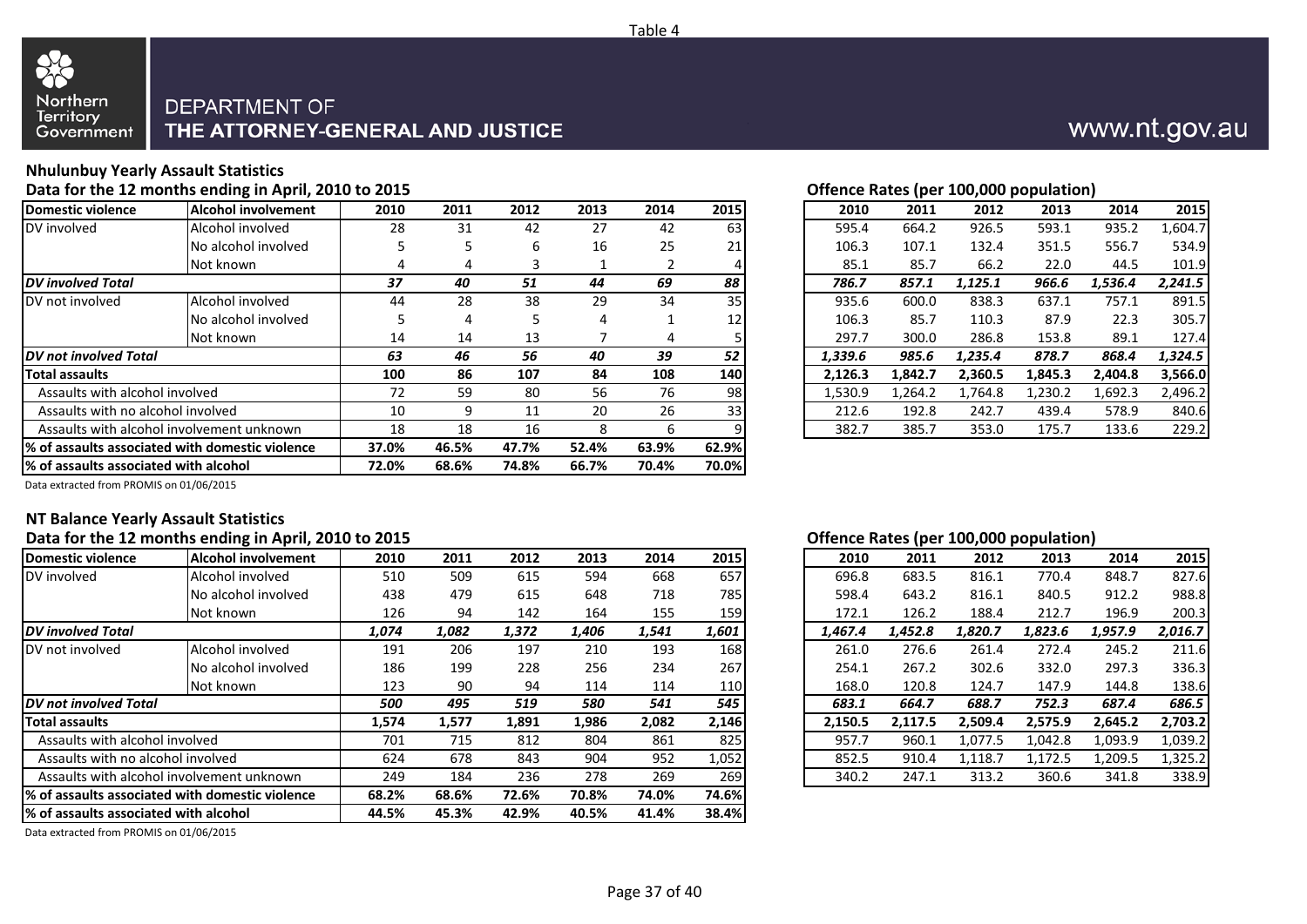

<span id="page-37-0"></span>**Northern Territory Crime Statistics Data through April 2015**

| Assault                                            | The direct (and immediate/confrontational) infliction of force, injury or violence upon a person or the threat of such<br>force, injury or violence where there is an apprehension that the threat could be enacted, excluding offences of a sexual<br>nature.                                                                             |
|----------------------------------------------------|--------------------------------------------------------------------------------------------------------------------------------------------------------------------------------------------------------------------------------------------------------------------------------------------------------------------------------------------|
| <b>Actual Break-in</b>                             | Gaining unlawful entry, either forced or unforced, to a dwelling or other premises.                                                                                                                                                                                                                                                        |
| <b>Attempted Break-in</b>                          | Attempting but failing to gain unlawful entry to a dwelling or other premises.                                                                                                                                                                                                                                                             |
| <b>Attempted Murder</b>                            | Attempted, unlawful intentional killing of another person, where death did not actually result.                                                                                                                                                                                                                                            |
| Break-in                                           | Unlawful entry with intent of dwellings and other premises (excludes trespassing). Includes actual and attempted break-<br>lins.                                                                                                                                                                                                           |
| <b>Domestic Violence</b>                           | Domestic violence includes any of the following conduct committed by a person against someone with whom the person<br>is in a domestic relationship: conduct causing harm (such as sexual or other assault), damaging property, intimidation or<br>stalking, economic abuse or attempting or threatening to commit these types of actions. |
| <b>Driving Causing Death</b>                       | In the Northern Territory, this offence group is used for hit and run offences resulting in death. Other traffic-related<br>deaths are categorised as dangerous or negligent acts endangering persons.                                                                                                                                     |
| <b>Homicide and Related</b><br><b>Offences</b>     | The actual or attempted unlawful killing of a person, including murder, manslaughter, attempted murder and driving<br>causing death.                                                                                                                                                                                                       |
| Illegal Use of Motor Vehicle                       | The taking of a vehicle illegally and without permission, with the intent of temporarily depriving the owner or possessor<br>of its use.                                                                                                                                                                                                   |
| Manslaughter                                       | Unlawful killing of another person without the intent to kill or with impaired capacity of one's mind.                                                                                                                                                                                                                                     |
| Motor Vehicle Theft and<br><b>Related Offences</b> | Includes illegal use of motor vehicle, theft of a motor vehicle and theft of motor vehicle parts or contents.                                                                                                                                                                                                                              |
| Murder                                             | Unlawful intentional killing of another person.                                                                                                                                                                                                                                                                                            |
| Non-Assaultive Sexual<br><b>Offences</b>           | Offences of a sexual nature that do not involve physical contact or intended contact, and where the victim does not give<br>consent, gives consent as a result of intimidation or deception, or consent is proscribed. Includes child pornography,<br>voyeurism and wilful exposure.                                                       |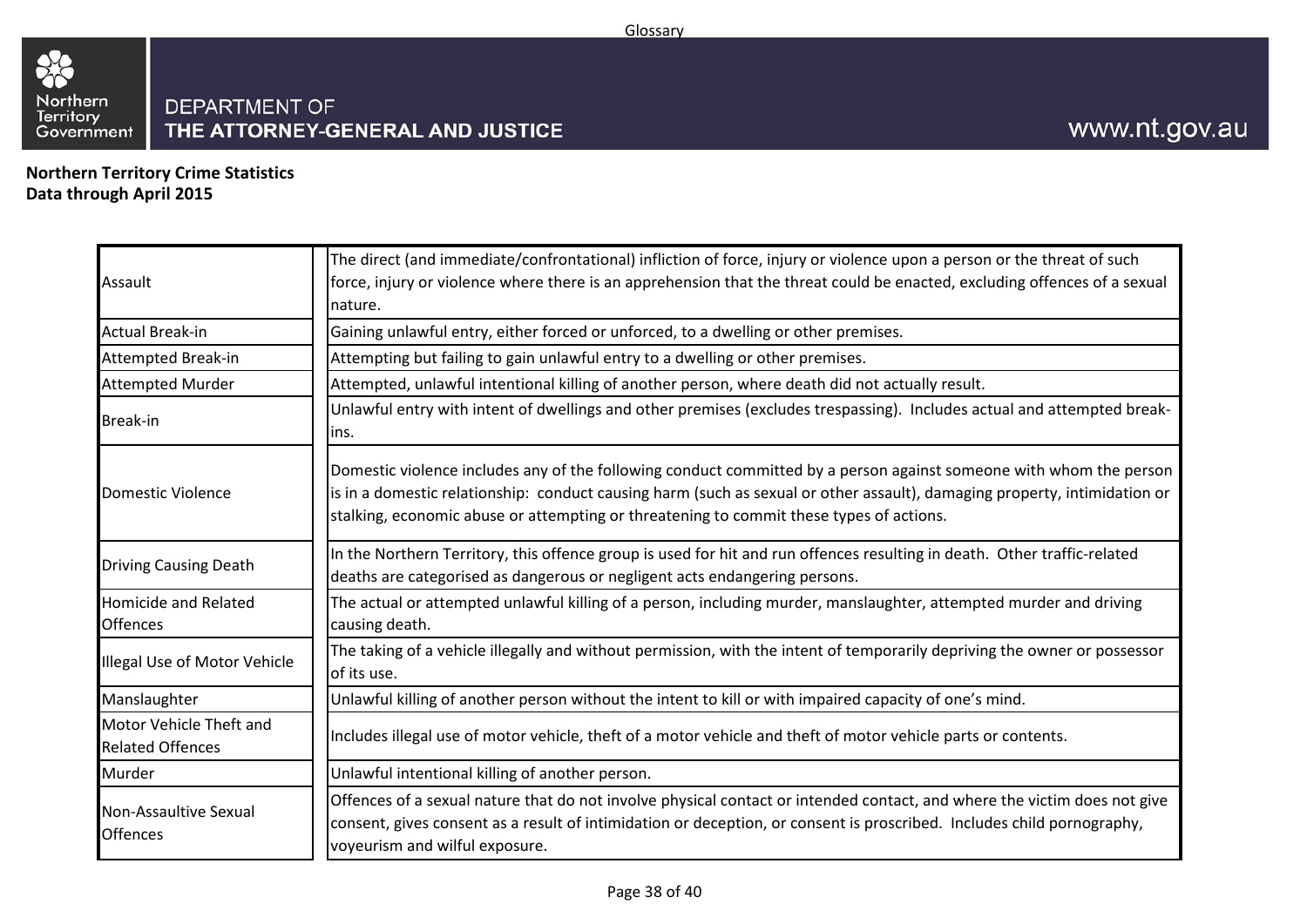

**Northern Territory Crime Statistics Data through April 2015**

| Northern Territory Balance                  | The Northern Territory Balance is the area of the Northern Territory that lies outside of the six urban centres of Darwin,<br>Palmerston, Alice Springs, Katherine, Tennant Creek and Nhulunbuy.                                                |
|---------------------------------------------|-------------------------------------------------------------------------------------------------------------------------------------------------------------------------------------------------------------------------------------------------|
| Offence                                     | An action that contravenes an act of law in force in the Northern Territory or the Commonwealth.                                                                                                                                                |
| Theft and Related Offences                  | A broad category involving the unlawful taking or obtaining of money, goods or services without the use of force, or the<br>receipt or handling of stolen money or goods. Includes offences such as stealing and shoplifting.                   |
| <b>Property Damage</b>                      | The unlawful destruction, damage, or defacement of property, including vandalism, graffiti and interfering with a motor<br>vehicle causing damage.                                                                                              |
| Robbery                                     | A broad category involving theft of property with the use or threat of immediate force.                                                                                                                                                         |
| Sexual Assault                              | Physical contact or intended contact of a sexual nature where the victim does not give consent, gives consent as a result<br>of intimidation or deception, or consent is proscribed. Includes rape (actual, intended and attempted) and incest. |
| Theft of Motor Vehicle Parts<br>or Contents | The taking of parts or contents from a motor vehicle illegally and without permission.                                                                                                                                                          |

Definitions are based on the Australian and New Zealand Standard Offence Classification system of 2011, published by the Australian Bureau of Statistics.